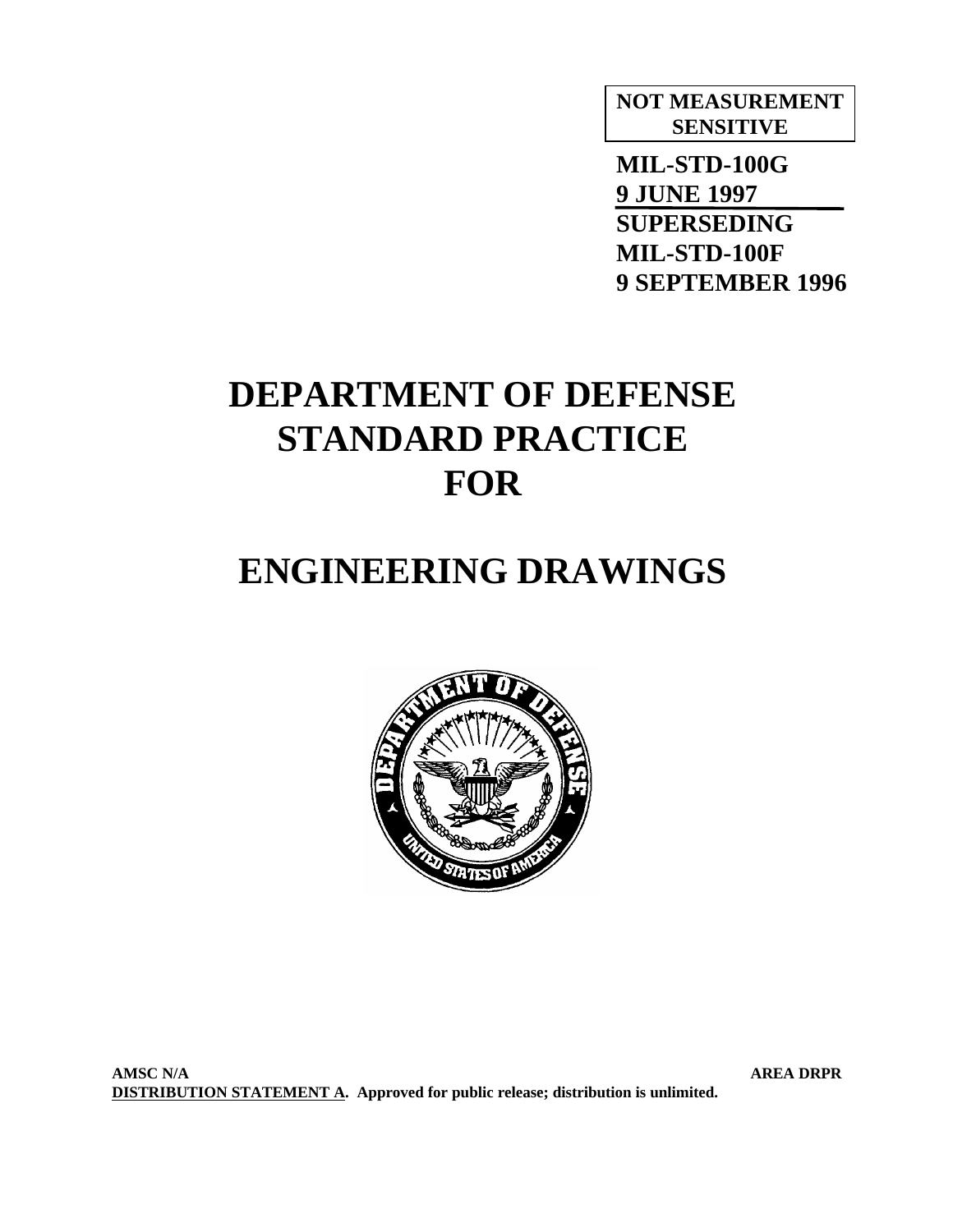# **FOREWORD**

1. This Military Standard is approved for use by all Departments and Agencies of the Department of Defense (DoD).

2. Beneficial comments (recommendations, additions, deletions) and any pertinent data which may be of use in improving this document should be addressed to: Commander, U.S. Army Armament Research, Development and Engineering Center, ATTN: AMSTA-AR-EDE-S, Picatinny Arsenal, NJ 07806-5000, by using the Standardization Document Improvement Proposal (DD Form 1426) appearing at the end of this document or by letter.

3. The preferred standard for Engineering Drawing Practices is ASME Y14.100M. The contractual application of MIL-STD-100 is permissible provided one or both of the following conditions exist:

- it is required and fully justifiable that a DoD activity be the design activity
- the applicable end item requires Government logistics support

4. This Military Standard provides:

a. Standard practices for the preparation of engineering drawings, drawing format and media for delivery.

- b. Requirements for drawings derived from or maintained by Computer Aided Design (CAD).
- c. Procedures for the creation of titles for engineering drawings.

d. Numbering, coding and identification procedures for engineering drawings, associated lists and documents referenced on these engineering drawings and associated lists.

e. Locations for Marking on engineering drawings.

5. The policy of the DoD is to utilize to the maximum degree possible those non-Government standards which satisfy the needs of the military. Accordingly, this standard will be revised periodically to take advantage of those non-Government standards which meet the DoD criterion for technical sufficiency.

**Similarly, and in keeping with the DoD practice of adopting non-Government standards whenever practicable, Chapters 600 and 700, as contained in previous versions of MIL-STD-100, have been entirely replaced by ASME Y14.35M and ASME Y14.34M respectively, and Chapter 200 is largely based on ASME Y14.24M. An accurate perception of DoD Engineering Drawing Practices therefore necessitates user recognition of MIL-STD-100G, ASME Y14.24M, ASME Y14.34M, ASME Y14.35M, and ASME Y14.100M as being a composite set.**

6. Fundamental to the current content and maintenance of MIL-STD-100 is the existence of the DOD/Industry Drawing Practices Group (DRPRG). The DRPRG is chartered under the Defense Standardization Program as a cooperative effort between DOD and Industry directed toward codifying and standardizing engineering documentation practices, promoting applicable non-Government standards, and fostering liaison between industry associations and Government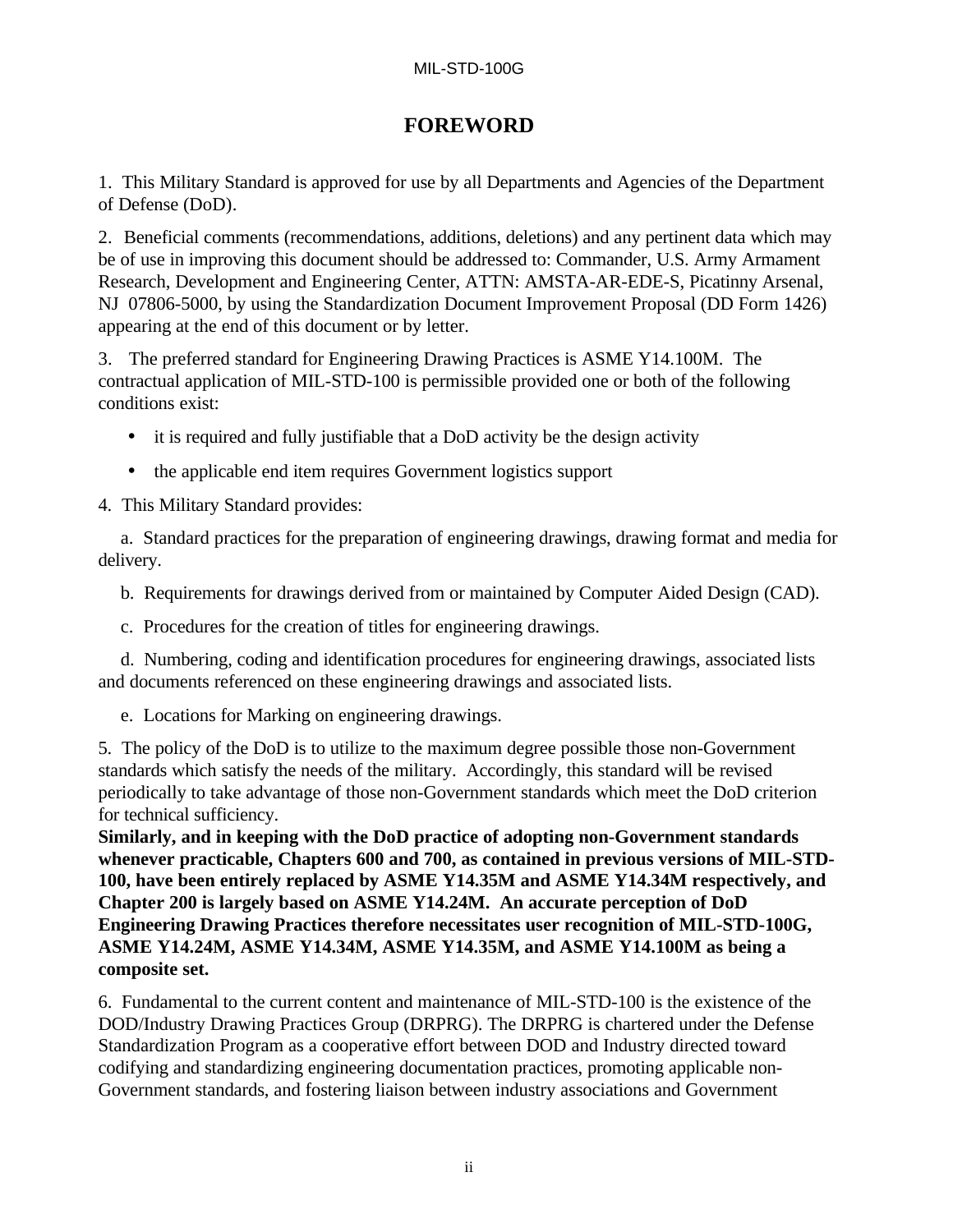agencies. The DRPRG addresses the entire range of issues from the current status and needed changes to MIL-STD-100, to electronic data storage and transmission, and the ongoing requirement for compatibility with initiatives associated with Continuous Acquisition and Life Cycle Support (CALS).

7. The DRPRG is chaired by the DOD Lead Standardization Activity (LSA) for DRPR and is cochaired by an industry association member. The Office of the Assistant Secretary of Defense for Production and Logistics provides management oversight through its representative who serves as Executive Liaison. The DRPRG meets three or four times a year to address issues brought before it. For more information on the DRPRG and its proceedings please contact the DRPR LSA, located at the address indicated above for beneficial comments.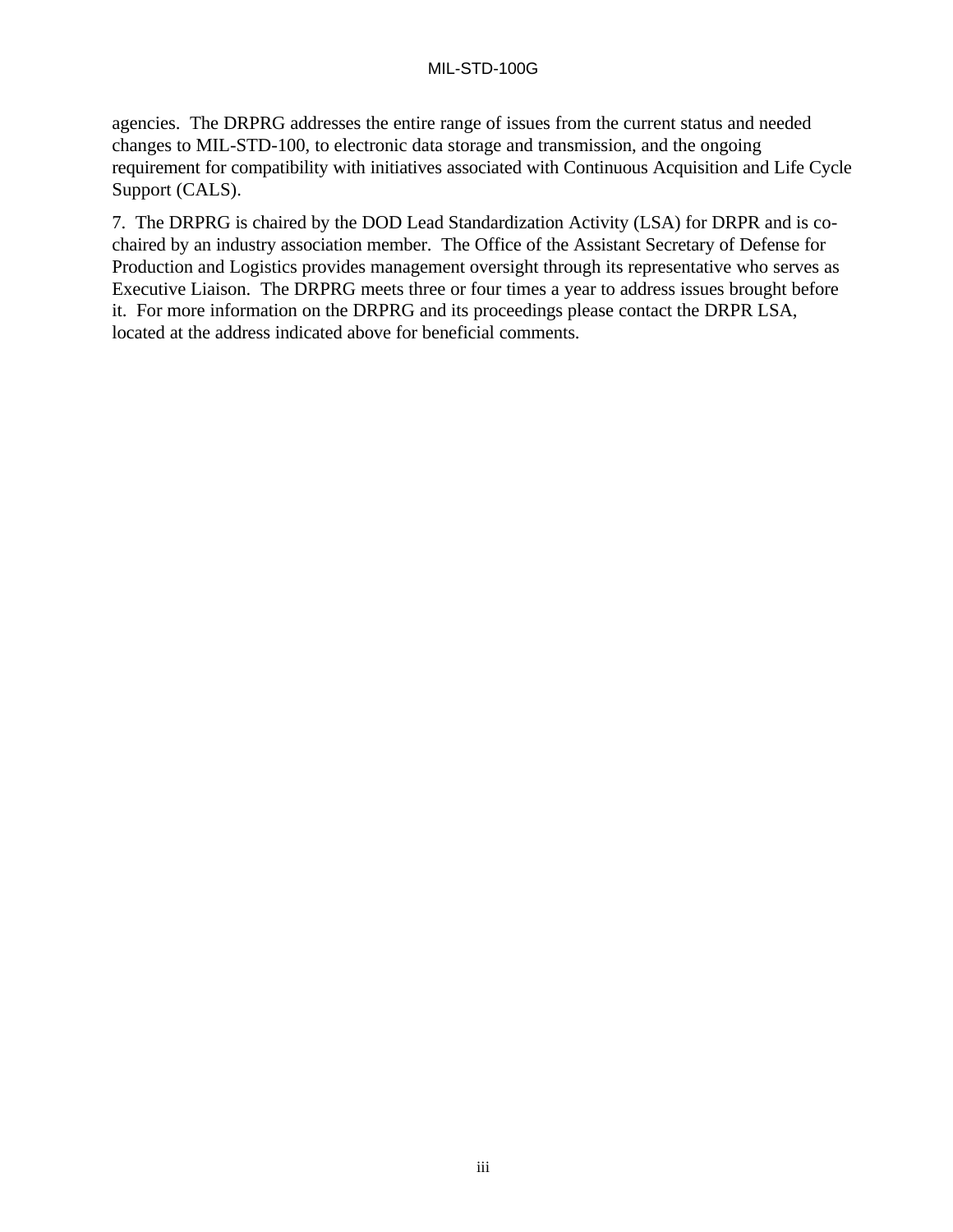# **CONTENTS**

| <u> PARAGRAPH</u> |       |                                                                    | <b>PAGE</b>             |
|-------------------|-------|--------------------------------------------------------------------|-------------------------|
|                   | 1.    | <b>SCOPE</b>                                                       | $\mathbf{1}$            |
|                   | 1.1   | <b>Scope</b>                                                       | $\mathbf{1}$            |
|                   | 2.    | <b>APPLICABLE DOCUMENTS</b>                                        | $\boldsymbol{2}$        |
|                   | 2.1   | <b>Government documents</b>                                        | $\overline{2}$          |
|                   | 2.1.1 | Specifications, standards, and handbooks                           | $\overline{2}$          |
|                   | 2.1.2 | Other Government documents, drawings and publications              | $\overline{\mathbf{4}}$ |
|                   | 2.2   | <b>Non-Government publication</b>                                  | $\overline{\mathbf{4}}$ |
|                   | 2.3   | Order of precedence                                                | 6                       |
|                   | 3.    | <b>DEFINITIONS</b>                                                 | 7                       |
|                   | 3.1   | Acronyms and abbreviations used in this standard                   | 7                       |
|                   | 3.2   | <b>Acceptance</b>                                                  | 9                       |
|                   | 3.3   | <b>Adopted items</b>                                               | $\boldsymbol{9}$        |
|                   | 3.4   | <b>Altered</b> item                                                | $\boldsymbol{9}$        |
|                   | 3.5   | <b>Approved item name</b>                                          | 9                       |
|                   | 3.6   | <b>Artwork master</b>                                              | 9                       |
|                   | 3.7   | <b>Assembly</b>                                                    | 9                       |
|                   | 3.7.1 | <b>Inseparable assembly</b>                                        | 9                       |
|                   | 3.8   | <b>Associated lists</b>                                            | 9                       |
|                   | 3.9   | <b>Bulk items</b>                                                  | 9                       |
|                   | 3.10  | <b>Code Identification</b>                                         | 10                      |
|                   | 3.11  | <b>Commercial and Government Entity (CAGE) Code</b>                | 10                      |
|                   | 3.12  | <b>Commercial item</b>                                             | 10                      |
|                   | 3.13  | <b>Contract</b>                                                    | 10                      |
|                   | 3.14  | <b>Contracting activity</b>                                        | 10                      |
|                   | 3.15  | <b>Contractor</b>                                                  | 10                      |
|                   | 3.16  | Copy                                                               | 10                      |
|                   | 3.17  | <b>Critical safety characteristic</b>                              | 10                      |
|                   | 3.18  | Critical safety item (CSI)                                         | 10                      |
|                   | 3.19  | <b>Current design activity (CDA)</b>                               | 10                      |
|                   | 3.20  | <b>Department of Defense Index of Specifications and Standards</b> | 11                      |
|                   |       | (DoDISS)                                                           |                         |
|                   | 3.21  | <b>Design activity</b>                                             | 11                      |
|                   | 3.22  | Digital data                                                       | 11                      |
|                   | 3.23  | <b>Distribution statement</b>                                      | 11                      |
|                   | 3.24  | <b>Document</b>                                                    | 11                      |
|                   | 3.25  | Drawing (engineering)                                              | 11                      |
|                   | 3.26  | <b>Drawing format</b>                                              | 11                      |
|                   |       |                                                                    |                         |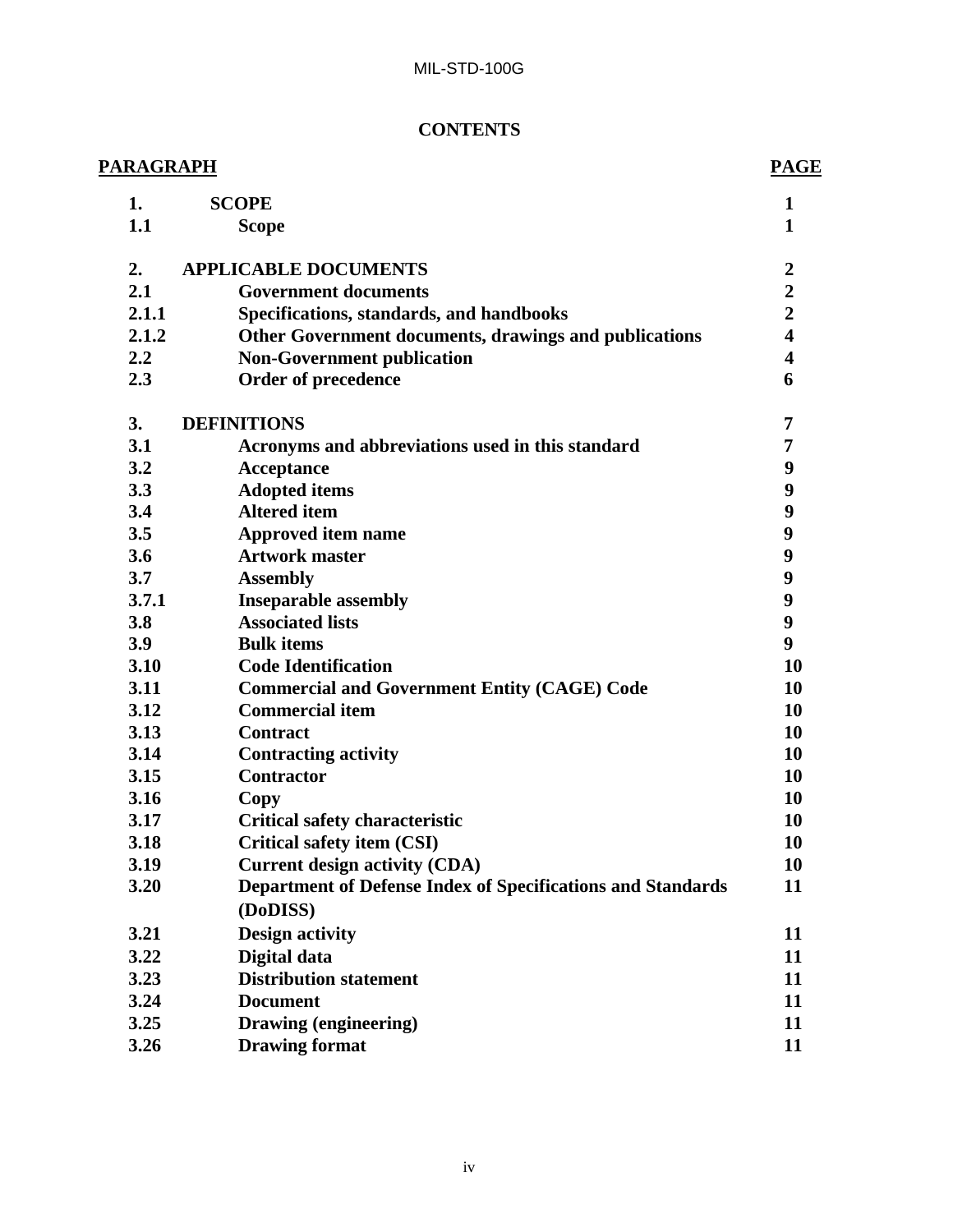| <b>PARAGRAPH</b> |                                                       | <b>PAGE</b> |  |
|------------------|-------------------------------------------------------|-------------|--|
| 3.27             | <b>Duplicate original</b>                             | 11          |  |
| 3.28             | End-product (end-item)                                | 11          |  |
| 3.29             | <b>Engineering data</b>                               | 11          |  |
| 3.30             | <b>Federal Supply Code for Manufacturers (FSCM)</b>   | 11          |  |
| 3.31             | Find number or item number                            | 11          |  |
| 3.32             | Government design activity (GDA)                      | 12          |  |
| 3.33             | Group                                                 | 12          |  |
| 3.34             | <b>Initial Graphics Exchange Specification (IGES)</b> | 12          |  |
| 3.35             | <b>Item</b>                                           | 12          |  |
| 3.36             | <b>Item identification</b>                            | 12          |  |
| 3.37             | <b>Manufacturer</b>                                   | 12          |  |
| 3.38             | <b>Matched parts</b>                                  | 12          |  |
| 3.39             | <b>Nationally recognized standard</b>                 | 12          |  |
| 3.40             | <b>National Stock Number (NSN)</b>                    | 12          |  |
| 3.41             | Non-Government standard (or document)                 | 12          |  |
| 3.42             | <b>Nuclear effects</b>                                | 12          |  |
| 3.43             | <b>Nuclear Hardness Critical Item (HCI)</b>           | 13          |  |
| 3.44             | <b>Nuclear Hardness Critical Process (HCP)</b>        | 13          |  |
| 3.45             | <b>Observable Critical Item (OCI)</b>                 | 13          |  |
| 3.46             | <b>Observable Critical Process (OCP)</b>              | 13          |  |
| 3.47             | Original                                              | 13          |  |
| 3.48             | <b>Original date</b>                                  | 13          |  |
| 3.49             | Original design activity (ODA)                        | 13          |  |
| 3.50             | Part                                                  | 13          |  |
| 3.51             | <b>Part or Identifying Number (PIN)</b>               | 14          |  |
| 3.52             | <b>Procuring activity</b>                             | 14          |  |
| 3.53             | <b>Product</b>                                        | 14          |  |
| 3.54             | <b>Product definition data</b>                        | 14          |  |
| 3.55             | <b>Production master</b>                              | 14          |  |
| 3.56             | Qualification                                         | 14          |  |
| 3.57             | <b>Quality assurance</b>                              | 14          |  |
| 3.58             | <b>Referenced documents</b>                           | 14          |  |
| 3.59             | <b>Repair parts</b>                                   | 14          |  |
| 3.60             | Repairable                                            | 14          |  |
| 3.61             | <b>Replacement drawing</b>                            | 14          |  |
| 3.62             | <b>Selected item</b>                                  | 15          |  |
| 3.63             | <b>Set</b>                                            | 15          |  |
| 3.64             | Specification                                         | 15          |  |
| 3.65             | <b>Standard</b>                                       | 15          |  |
| 3.66             | <b>Standardization document</b>                       | 15          |  |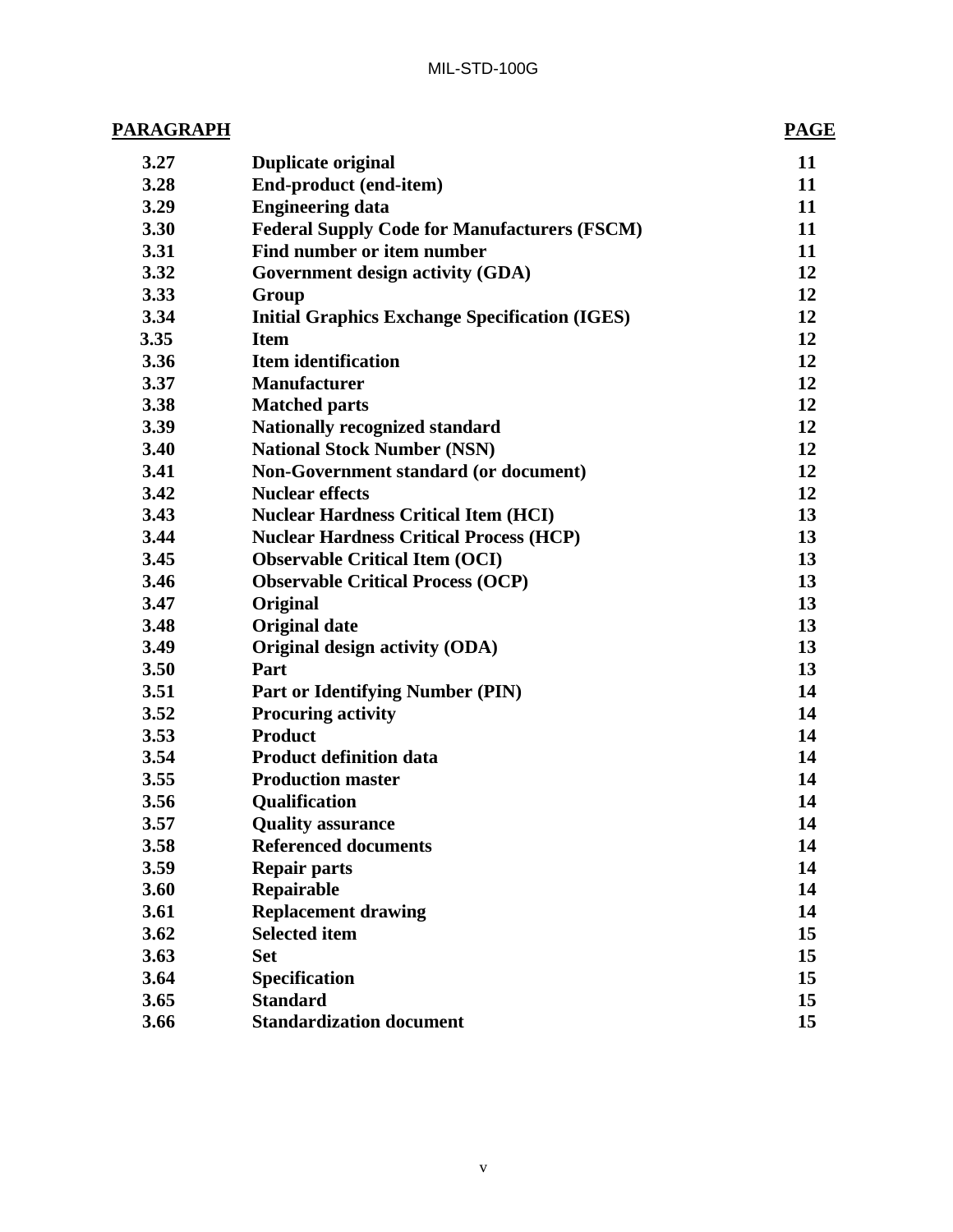| <u> PARAGRAPH</u> |                                                               | <b>PAGE</b> |
|-------------------|---------------------------------------------------------------|-------------|
| 3.67              | <b>Standard, company</b>                                      | 15          |
| 3.68              | <b>Subassembly</b>                                            | 15          |
| 3.69              | <b>Supplier</b>                                               | 15          |
| 3.70              | <b>Symmetrically opposite parts</b>                           | 15          |
| 3.71              | <b>System (general)</b>                                       | 15          |
| 3.72              | Unit                                                          | 15          |
| 3.73              | <b>Vendor</b>                                                 | 16          |
|                   | <b>4. GENERAL REQUIREMENTS</b>                                | 17          |
| 4.1               | Coverage                                                      | 17          |
| 4.1.1             | Reference to this standard                                    | 17          |
|                   | 5. DETAILED REQUIREMENTS                                      | 18          |
| 5.1               | <b>Applicability</b>                                          | 18          |
| 6. NOTES          |                                                               | 19          |
| 6.1               | <b>Intended use</b>                                           | 19          |
| 6.1.1             | <b>Applicability</b>                                          | 19          |
| 6.2               | <b>Acquisition requirements</b>                               | 19          |
| 6.2.1             | <b>Issue of DoDISS</b>                                        | 19          |
| 6.2.2             | <b>Tailoring guidance</b>                                     | 19          |
|                   | <b>Tailoring</b>                                              | 19          |
| 6.3               | <b>International agreements</b>                               | 23          |
| 6.3.1             | Air Standardization Coordinating Committee (ASCC), Air        |             |
|                   | <b>Standards (AIR STDs)</b>                                   | 23          |
| 6.3.2             | American, British, Canadian, Australian (ABCA) Army           |             |
|                   | <b>Standardization Program, Quadripartite Standardization</b> |             |
|                   | <b>Agreements (QSTAGs)</b>                                    | 23          |
| 6.4               | Drawing ownership and drawing identification                  | 24          |
| 6.4.1             | <b>Drawing identification</b>                                 | 24          |
| 6.4.2             | Design activity, current or original                          | 24          |
| 6.4.3             | <b>Drawing ownership</b>                                      | 24          |
| 6.5               | <b>Ozone depleting chemicals</b>                              | 24          |
| 6.6               | <b>Application of MIL-STD-100</b>                             | 24          |
| 6.7               | <b>Reference to non-Government standards</b>                  | 25          |
| 6.8               | Subject term (key word) listing                               | 25          |
| 6.9               | <b>Changes from previous issue</b>                            | 25          |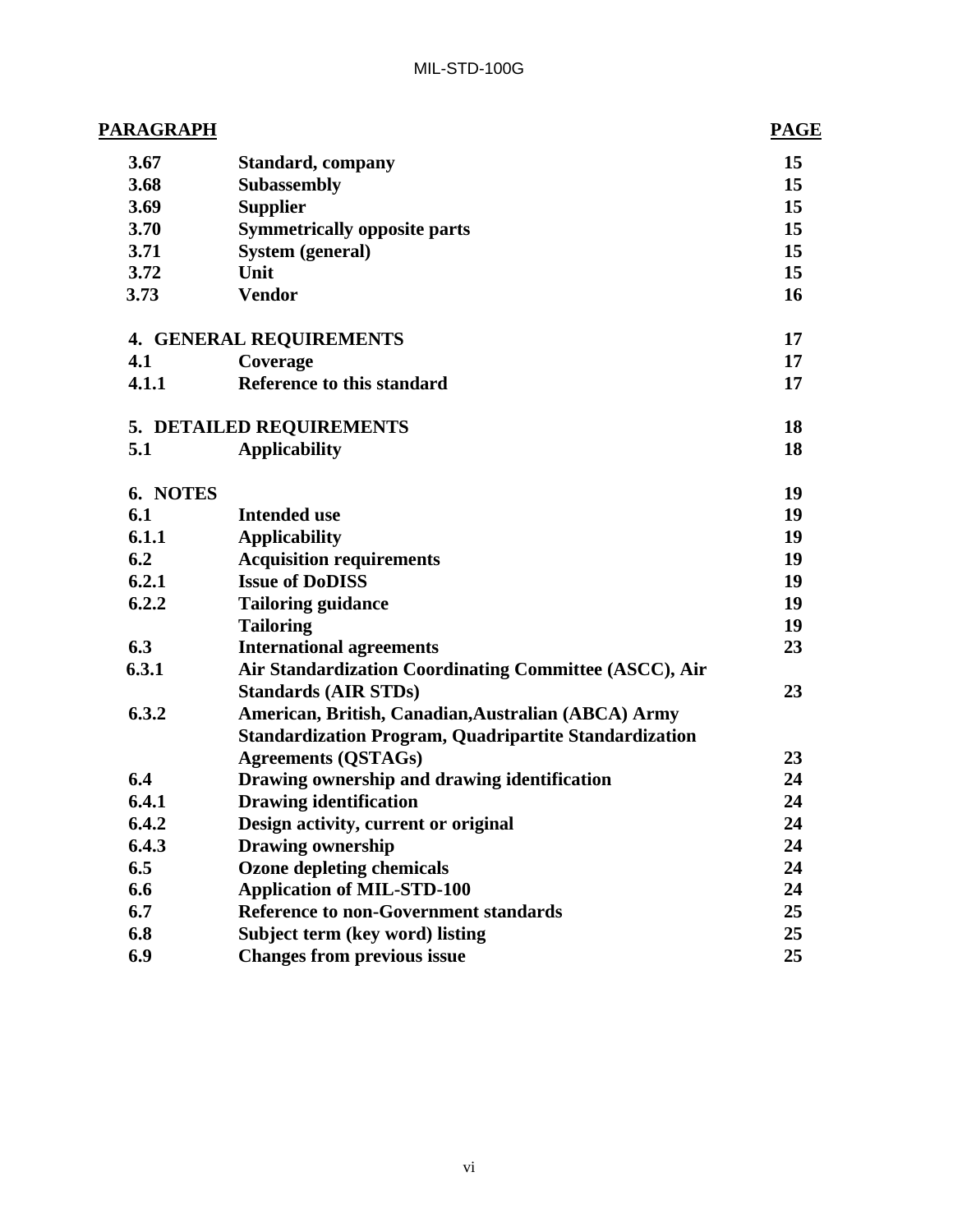| <b>PARAGRAPH</b><br><b>PAGE</b>                                 |                                                                  |    |
|-----------------------------------------------------------------|------------------------------------------------------------------|----|
| <b>CHAPTER 100</b><br>PREPARATION OF ENGINEERING DRAWINGS<br>26 |                                                                  |    |
| 100.                                                            | <b>General</b>                                                   | 26 |
| 101.                                                            | <b>Basic practices</b>                                           | 26 |
| 101.1                                                           | <b>Metric practices</b>                                          | 26 |
| 101.2                                                           | Graphic symbols, designations, letters symbols and abbreviations | 26 |
| 101.2.1                                                         | <b>Graphic symbols</b>                                           | 26 |
| 101.2.2                                                         | <b>Graphic symbols for flueric power diagrams</b>                | 26 |
| 101.2.3                                                         | Ship structural symbols                                          | 26 |
| 101.3                                                           | <b>Printed board drawings</b>                                    | 26 |
| 101.4                                                           | Data preparation, maintenance, delivery, or access               | 26 |
| 101.4.1                                                         | <b>Materials</b>                                                 | 26 |
| 101.4.1.1                                                       | <b>Plastic sheet or roll</b>                                     | 26 |
| 101.4.1.2                                                       | Paper, tracing                                                   | 26 |
| 101.4.1.3                                                       | <b>Film, Diazotype</b>                                           | 27 |
| 101.4.2                                                         | Digital data                                                     | 27 |
| 101.4.2.1                                                       | <b>Plotters</b>                                                  | 27 |
| 101.4.2.2                                                       | <b>Maintenance</b>                                               | 27 |
| 101.4.2.3                                                       | <b>Associated lists, materials</b>                               | 27 |
| 101.4.2.4                                                       | <b>Physical media</b>                                            | 27 |
| 101.4.2.5                                                       | <b>Initial Graphics Exchange Specification (IGES)</b>            | 27 |
| 101.4.2.6                                                       | <b>Raster data files</b>                                         | 27 |
| 101.4.2.7                                                       | <b>Standardized General Markup Language (SGML)</b>               | 27 |
| 101.4.3                                                         | <b>Preparation of duplicate original</b>                         | 27 |
| 101.5                                                           | Drawing marking for item and packaging identification            | 27 |
| 101.5.1                                                         | Drawing requirements for part identification marking             | 27 |
| 101.5.2                                                         | <b>Packaged items</b>                                            | 27 |
| 101.5.3                                                         | Altered, selected, or source control item identification         | 27 |
| 101.5.4                                                         | <b>Printed board assemblies</b>                                  | 28 |
| 101.6                                                           | <b>Code Identification, FSCM and CAGE Code</b>                   | 28 |
| <b>CHAPTER 200</b>                                              | <b>TYPES OF ENGINEERING DRAWINGS</b>                             | 29 |
| 200.                                                            | <b>General</b>                                                   | 29 |
| 201                                                             | <b>Drawing types</b>                                             | 29 |
| 201.1                                                           | <b>Standard microcircuit drawing (SMD)</b>                       | 29 |
| 201.1.1                                                         | <b>SMD</b> requirement                                           | 29 |
| 201.1.2                                                         | <b>SMD</b> limitation                                            | 29 |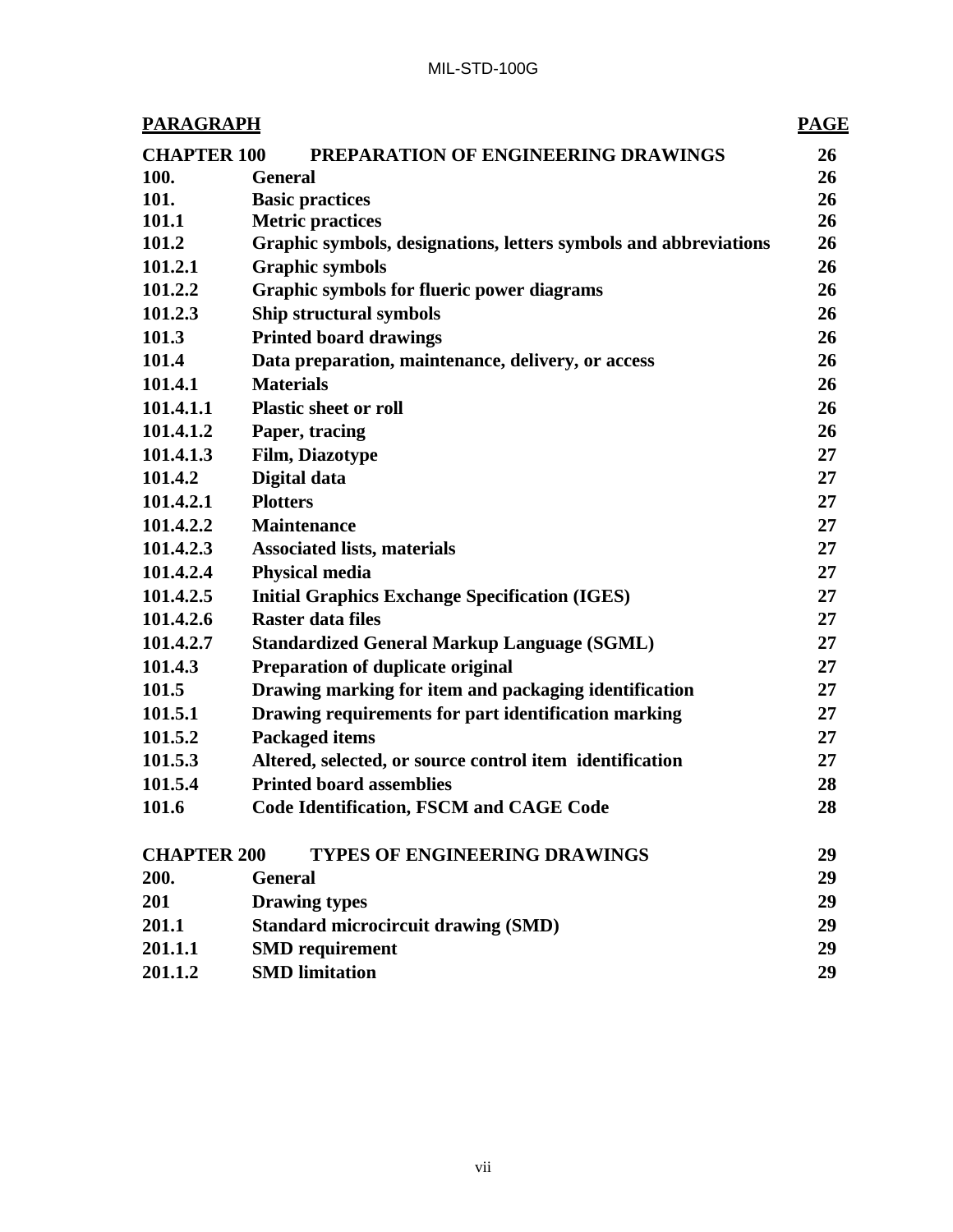| <b>PARAGRAPH</b>   |                                                          | <b>PAGE</b> |
|--------------------|----------------------------------------------------------|-------------|
| <b>CHAPTER 300</b> | <b>DRAWING TITLES</b>                                    | 32          |
| 300.               | <b>General</b>                                           | 32          |
| 301.               | <b>Drawing title</b>                                     | 32          |
| 301.1              | <b>Approved item names</b>                               | 32          |
| 301.2              | <b>Type designators</b>                                  | 32          |
| 301.3              | <b>Assembly</b>                                          | 32          |
| 302.               | Procedures for creating drawing titles                   | 32          |
| 302.1              | <b>General rules</b>                                     | 32          |
| 302.2              | First part of title                                      | 33          |
| 302.3              | Second part of title                                     | 35          |
| 303.               | <b>Disclosure of security categories</b>                 | 36          |
| <b>CHAPTER 400</b> | NUMBERING, CODING AND IDENTIFICATION                     | 37          |
| 400.               | <b>General</b>                                           | 37          |
| 401.               | <b>Commercial and Government Entity Code (CAGE Code)</b> | 37          |
| 402.               | <b>Drawing number</b>                                    | 37          |
| 403.               | <b>Drawing identification</b>                            | 37          |
| 404.               | Part or identifying number                               | 37          |
| 405.               | <b>Find number</b>                                       | 37          |
| 406                | <b>Identification requirements</b>                       | 38          |
| 406.1              | New drawings and associated lists                        | 38          |
| 406.2              | <b>Existing drawings and associated lists</b>            | 38          |
| 406.3              | <b>Referenced documents</b>                              | 38          |
| 406.4              | <b>CAGE Code</b>                                         | 38          |
| 406.5              | <b>Drawing number structure</b>                          | 38          |
| 406.6              | PIN length and application                               | 41          |
| 406.7              | <b>Records</b>                                           | 41          |
| 406.8              | <b>Associated lists</b>                                  | 41          |
| 406.9              | Transferring design responsibility to another activity   | 41          |
| 406.9.1            | <b>Maintaining design activity identities</b>            | 41          |
| 406.10             | <b>Item identification and PIN</b>                       | 42          |
| 406.10.1           | <b>Identification cross reference</b>                    | 43          |
| 406.11             | <b>References to items</b>                               | 43          |
| 406.11.1           | Vendor item control and source control notations         | 43          |
| 406.11.2           | <b>CAGE Code as a Prefix</b>                             | 43          |
| 406.12             | <b>Numbering of related parts</b>                        | 44          |
| 406.12.1           | <b>Matched part designation</b>                          | 44          |
| 406.12.2           | <b>Symmetrically opposite (mirrored) parts</b>           | 44          |
| 406.12.3           | <b>Inseparable assembly</b>                              | 44          |
| 406.13             | Change requiring new identification                      | 44          |
| 406.13.1           | <b>Computer program</b>                                  | 44          |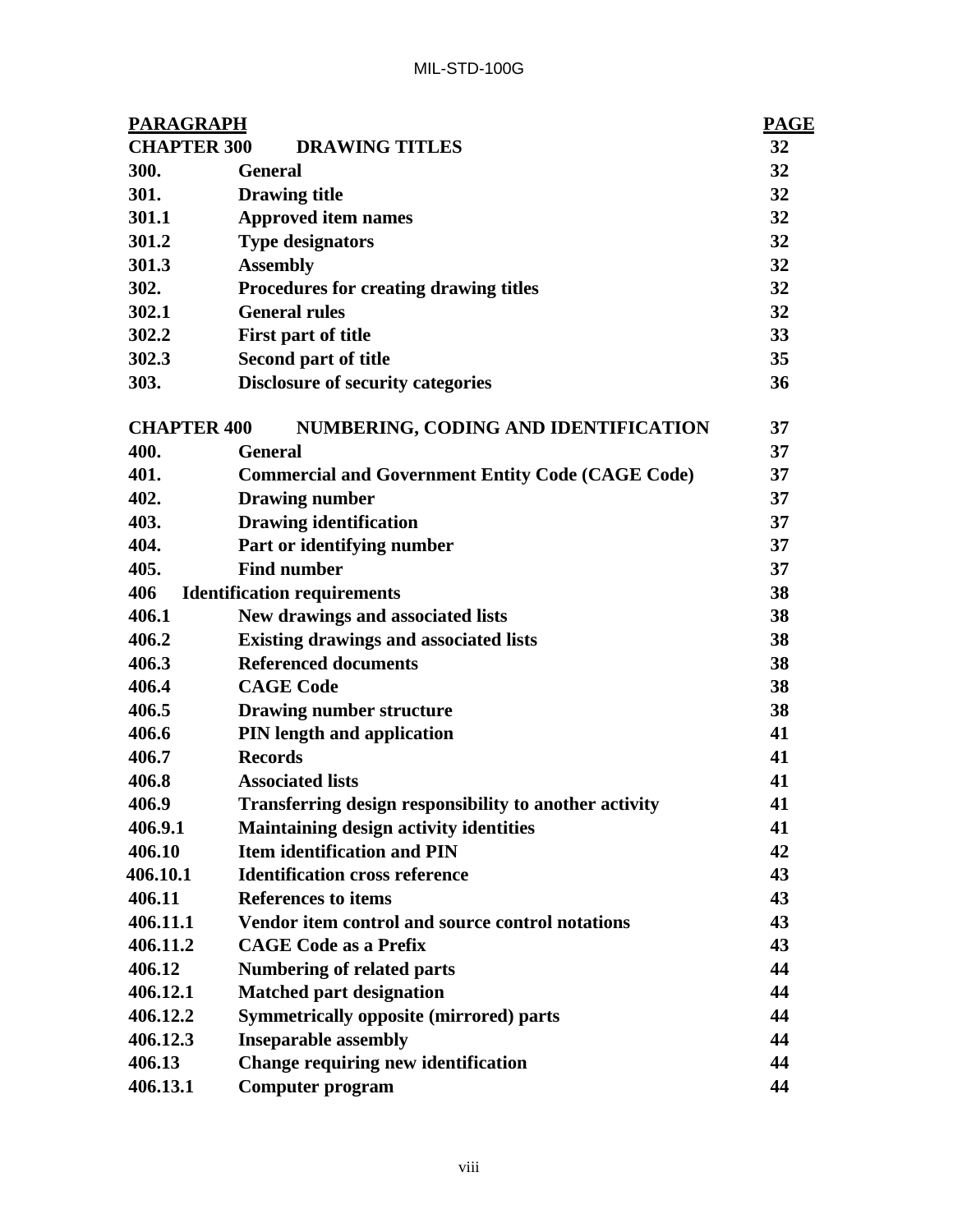| PARAGRAPH          |                                                                 | <b>PAGE</b> |
|--------------------|-----------------------------------------------------------------|-------------|
| 406.14             | Changes not requiring new identification                        | 44          |
| 406.15             | Identification of materials, processes and protective treatment | 45          |
| 406.15.1           | <b>Group identification</b>                                     | 45          |
| 406.15.2           | <b>Other identification</b>                                     | 45          |
| 406.15.3           | <b>Formulation identification</b>                               | 45          |
| 406.15.4           | <b>Bulk items identification</b>                                | 45          |
| 406.15.4.1         | Drawings for bulk items                                         | 45          |
| <b>CHAPTER 500</b> | <b>MARKINGS ON ENGINEERING DRAWINGS</b>                         | 46          |
| 500.               | <b>General</b>                                                  | 46          |
| 501.               | <b>Symbology</b>                                                | 46          |
| 502                | <b>Specialized notes</b>                                        | 46          |
| 502.1              | <b>Hardness critical note</b>                                   | 46          |
| 503                | Ozone depleting chemicals note                                  | 46          |
| 504.               | <b>Security classification and notation</b>                     | 46          |
| 505.               | Rights in data legends on drawings                              | 46          |
| 506.               | <b>Distribution statements</b>                                  | 46          |
|                    |                                                                 |             |

| <b>SECURITY CLASSIFICATION MARKINGS AND</b>            |                   |
|--------------------------------------------------------|-------------------|
| <b>NOTATIONS</b>                                       | 48                |
| <b>General</b>                                         | 48                |
| <b>Scope</b>                                           | 48                |
| <b>Applicable documents</b>                            | 48                |
| <b>Government documents</b>                            | 48                |
| <b>Other Government documents</b>                      | 48                |
| <b>Definitions</b>                                     | 48                |
| <b>General requirements</b>                            | 48                |
| <b>Security classifications and notations</b>          | 48                |
| <b>Assigning classification</b>                        | 48                |
| <b>Application of security classification</b>          | 48                |
| Size of security markings                              | 48                |
| <b>Color of security markings</b>                      | 48                |
| <b>Location of security markings on drawings</b>       | 50                |
| <b>Security markings on roll size drawings</b>         | 50                |
| Location of security markings on associated lists      | 52                |
| Location of security markings on drawings in book-form | 54                |
| <b>Regrading classification</b>                        | 55                |
|                                                        | <b>APPENDIX A</b> |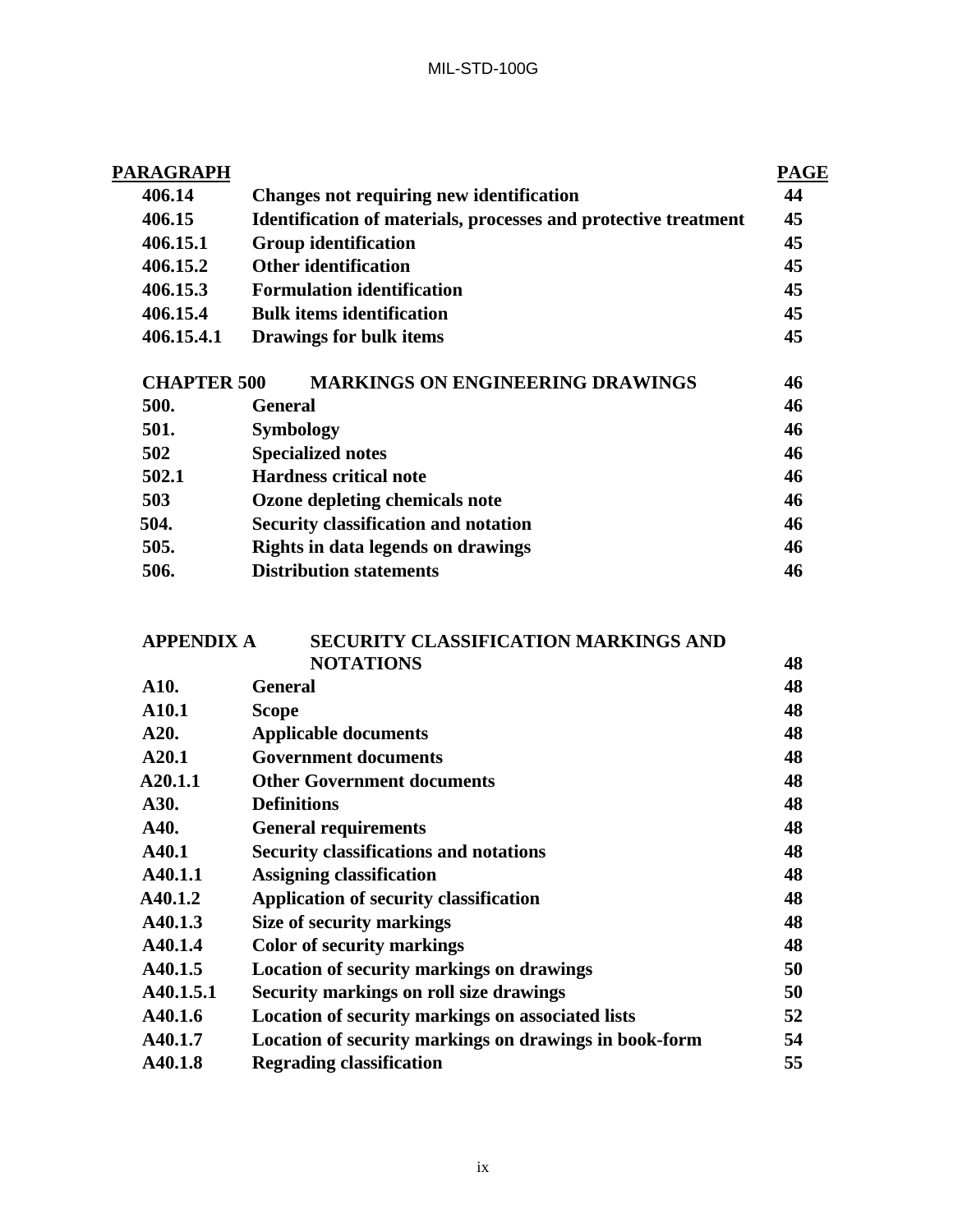| <b>PARAGRAPH</b>  |                                                               | <b>PAGE</b> |
|-------------------|---------------------------------------------------------------|-------------|
| <b>APPENDIX B</b> | <b>QUALIFICATION PROVISIONS FOR SOURCE</b>                    |             |
|                   | <b>CONTROL DRAWINGS</b>                                       | 56          |
| <b>B10.</b>       | <b>General</b>                                                | 56          |
| <b>B10.1</b>      | <b>Scope</b>                                                  | 56          |
| <b>B20.</b>       | <b>Applicable documents</b>                                   | 56          |
| <b>B30.</b>       | <b>Definitions</b>                                            | 56          |
| <b>B30.1</b>      | Qualification                                                 | 56          |
| <b>B30.2</b>      | <b>Small business</b>                                         | 56          |
| <b>B30.3</b>      | <b>Source control drawing</b>                                 | 56          |
| <b>B30.4</b>      | Source of supply                                              | 56          |
| <b>B30.5</b>      | <b>Testing laboratory</b>                                     | 56          |
| <b>B40.</b>       | <b>General requirements</b>                                   | 56          |
| <b>B40.1</b>      | <b>Purpose</b>                                                | 57          |
| <b>B40.2</b>      | <b>Intent</b>                                                 | 57          |
| <b>B40.3</b>      | Government source control drawings                            | 57          |
| <b>B40.4</b>      | <b>Qualification focal point</b>                              | 57          |
| <b>B40.5</b>      | <b>Multiple sources of supply</b>                             | 57          |
| <b>B40.5.1</b>    | <b>Existing drawings</b>                                      | 57          |
| <b>B40.6</b>      | <b>Significance of listing</b>                                | 57          |
| <b>B40.7</b>      | Manufacturer's obligation                                     | 58          |
| <b>B40.8</b>      | <b>Government obligations</b>                                 | 58          |
| <b>B40.8.1</b>    | <b>Approved sources of supply</b>                             | 58          |
| <b>B40.9</b>      | <b>Effecting changes to drawings</b>                          | 58          |
| <b>B40.10</b>     | <b>Advertising</b>                                            | 58          |
| <b>B40.11</b>     | <b>Qualification authority</b>                                | 58          |
| B40.12            | <b>Qualification and award of contracts</b>                   | 58          |
| <b>B40.13</b>     | <b>Advertising and notices</b>                                | 59          |
| <b>B50.</b>       | <b>Detailed requirements</b>                                  | 59          |
| <b>B50.1</b>      | Determinations to be made by the design or procuring activity | 59          |
| <b>B50.2</b>      | <b>Publicity</b>                                              | 59          |
| <b>B50.2.1</b>    | <b>Additional notice to industry</b>                          | 60          |
| <b>B50.3</b>      | <b>Application for qualification</b>                          | 60          |
| <b>B50.3.1</b>    | <b>Additional information</b>                                 | 61          |
| <b>B50.3.2</b>    | <b>Additional or limited rights data</b>                      | 62          |
| <b>B50.4</b>      | <b>Authorization for qualification</b>                        | 62          |
| <b>B50.5</b>      | <b>Qualification data</b>                                     | 62          |
| <b>B50.5.1</b>    | <b>Action on test data</b>                                    | 62          |
| <b>B50.5.2</b>    | <b>Authorization for retest</b>                               | 62          |
| <b>B50.5.3</b>    | Prior test data                                               | 62          |
| <b>B50.6</b>      | <b>Facilities survey</b>                                      | 63          |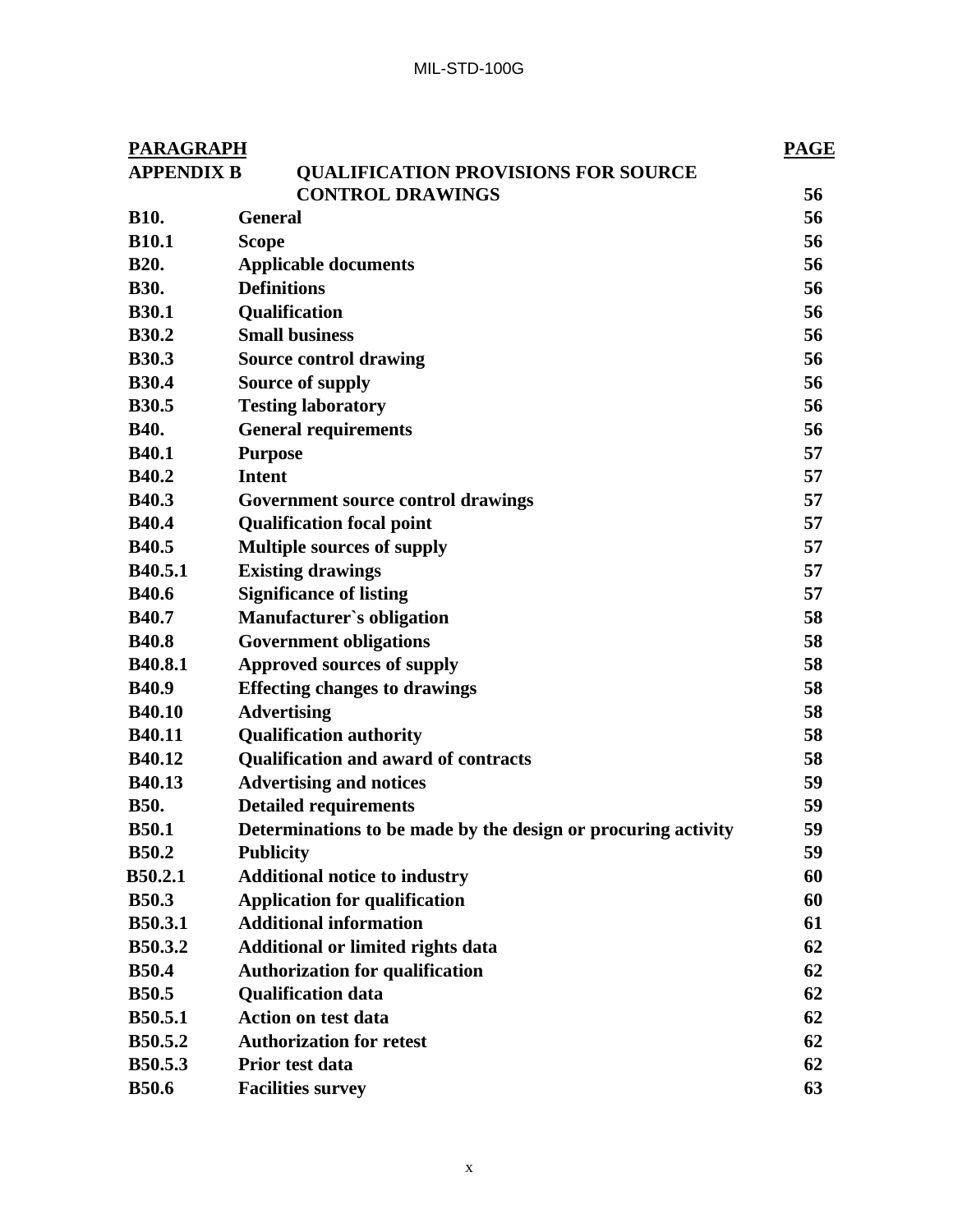| <b>PARAGRAPH</b> | <b>PAGE</b>                                          |    |
|------------------|------------------------------------------------------|----|
| <b>B50.7</b>     | <b>Retention of approved source of supply status</b> | 63 |
| <b>B50.7.1</b>   | <b>Drawing revision</b>                              | 63 |
| <b>B50.7.2</b>   | <b>Changes in product</b>                            | 63 |
| <b>B50.8</b>     | Cost of testing                                      | 63 |
| <b>B50.8.1</b>   | <b>Changes in cost of testing</b>                    | 63 |
| <b>B50.8.2</b>   | <b>Charges for small business concerns</b>           | 64 |
| <b>B50.8.3</b>   | <b>Charges for retesting</b>                         | 64 |
| <b>B50.9</b>     | <b>Availability of data</b>                          | 64 |
| <b>B50.10</b>    | Data derived at industry expense                     | 64 |
| <b>B50.11</b>    | Deletion of a source of supply                       | 64 |
| B50.11.1         | <b>Procedures for removal</b>                        | 65 |
| <b>B50.11.2</b>  | <b>Notification of removal</b>                       | 65 |
| B50.11.3         | <b>Publication of removal</b>                        | 65 |
| <b>B50.12</b>    | <b>Foreign manufactures</b>                          | 66 |
| <b>B50.12.1</b>  | <b>Reciprocal qualification agreements</b>           | 66 |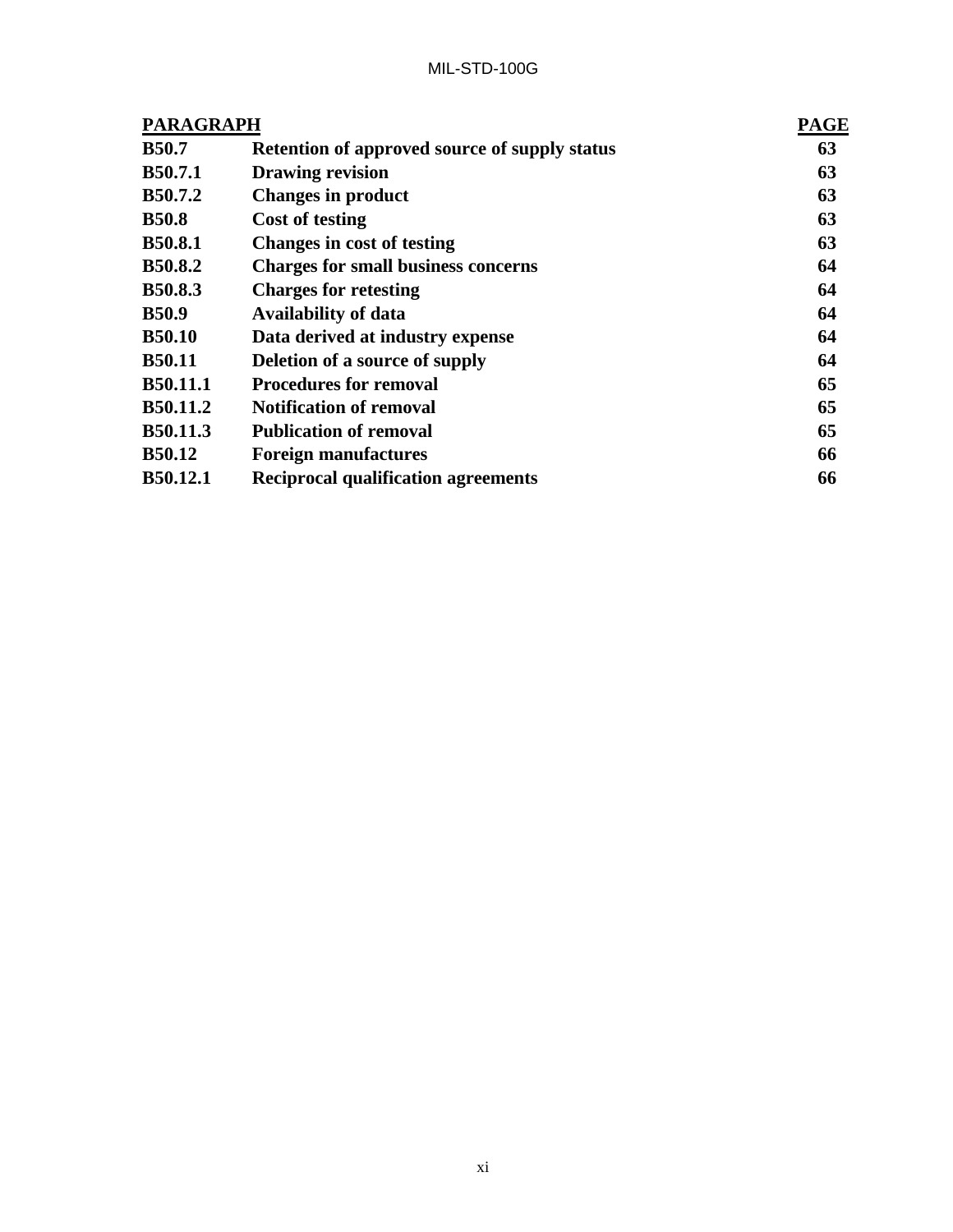# **FIGURE PAGE**

| $200-1a$  | <b>Standard microcircuit drawing title sheet</b>                                                  | 30 |
|-----------|---------------------------------------------------------------------------------------------------|----|
| $200-1b$  | <b>Standard microcircuit drawing continuation</b><br>sheet                                        | 31 |
| $400 - 1$ | <b>Example of CAGE Code, drawing no., design activity</b><br>relationship as originally specified | 40 |
| $400 - 2$ | <b>Example of Drawing notation when design</b>                                                    |    |
|           | responsibility is transferred                                                                     | 42 |
| $A-1$     | <b>Sample security classification markings</b>                                                    | 50 |
| $A-2$     | <b>Location of security markings on drawings</b>                                                  | 51 |
| $A-3$     | Location of security markings on roll size drawings                                               | 52 |
| $A-4$     | Location of security markings on associated lists                                                 | 53 |
| $A-5$     | Location of security markings on digital data<br>generated associated lists                       | 54 |
| $A-6$     | <b>Location of security markings and</b>                                                          |    |
|           | drawings in book-form                                                                             | 55 |
| $A-7$     | <b>Regrading classification location</b>                                                          | 56 |

| <b>TABLE</b> |                                          | <b>PAGE</b> |
|--------------|------------------------------------------|-------------|
|              | Acronyms for special items and processes | 48          |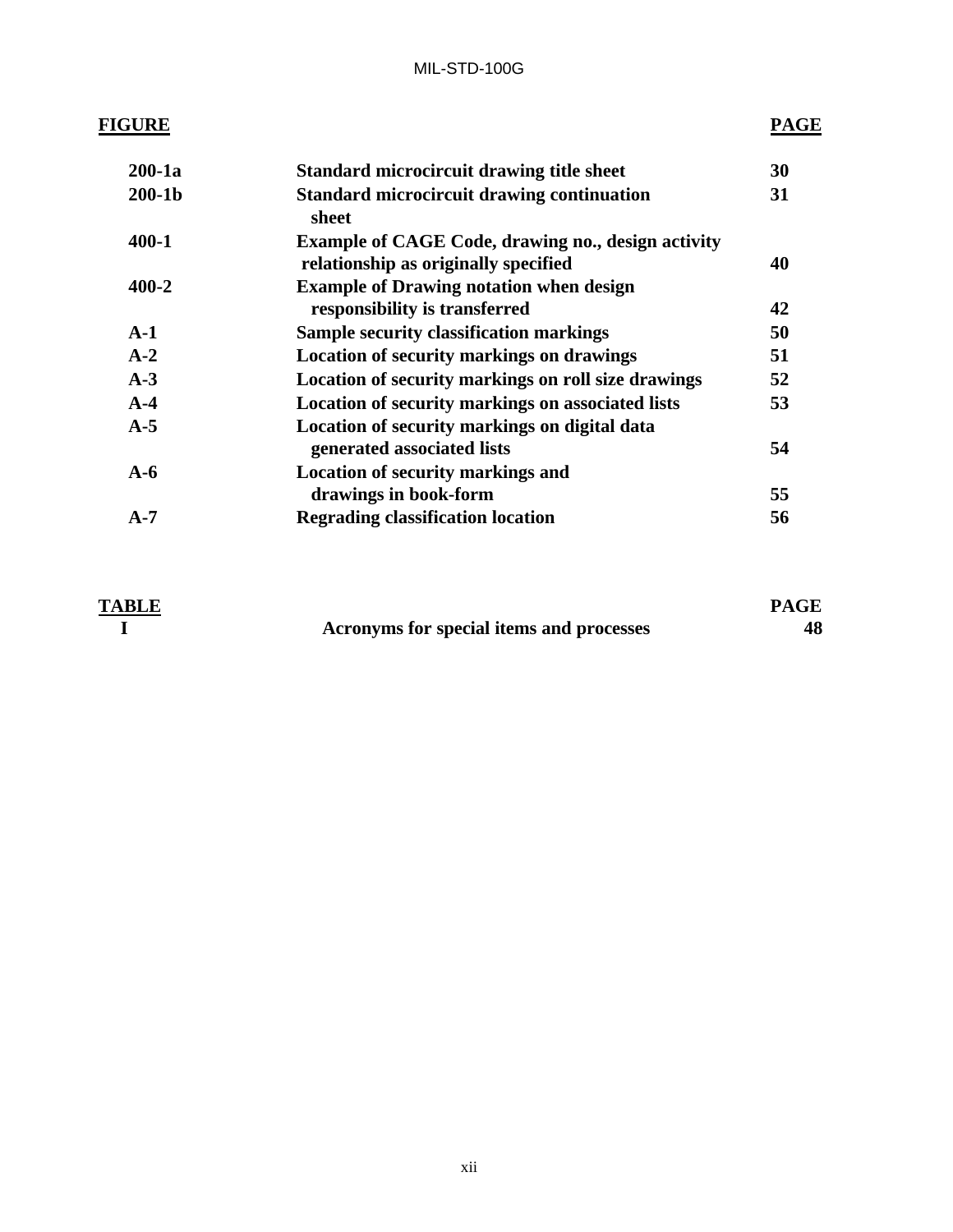# **1. SCOPE**

**1.1 Scope.** This standard, along with ASME Y14.100M, establishes the essential requirements and reference documents applicable to the preparation and revision of engineering drawings and associated lists for or by Departments and Agencies of the Department of Defense. ASME Y14.100M is the preferred requirements document for engineering drawing practices. This standard should only be used in lieu of ASME Y14.100M where the necessity for a DoD design activity is fully justified and Government logistics support is required . See 6.2.2.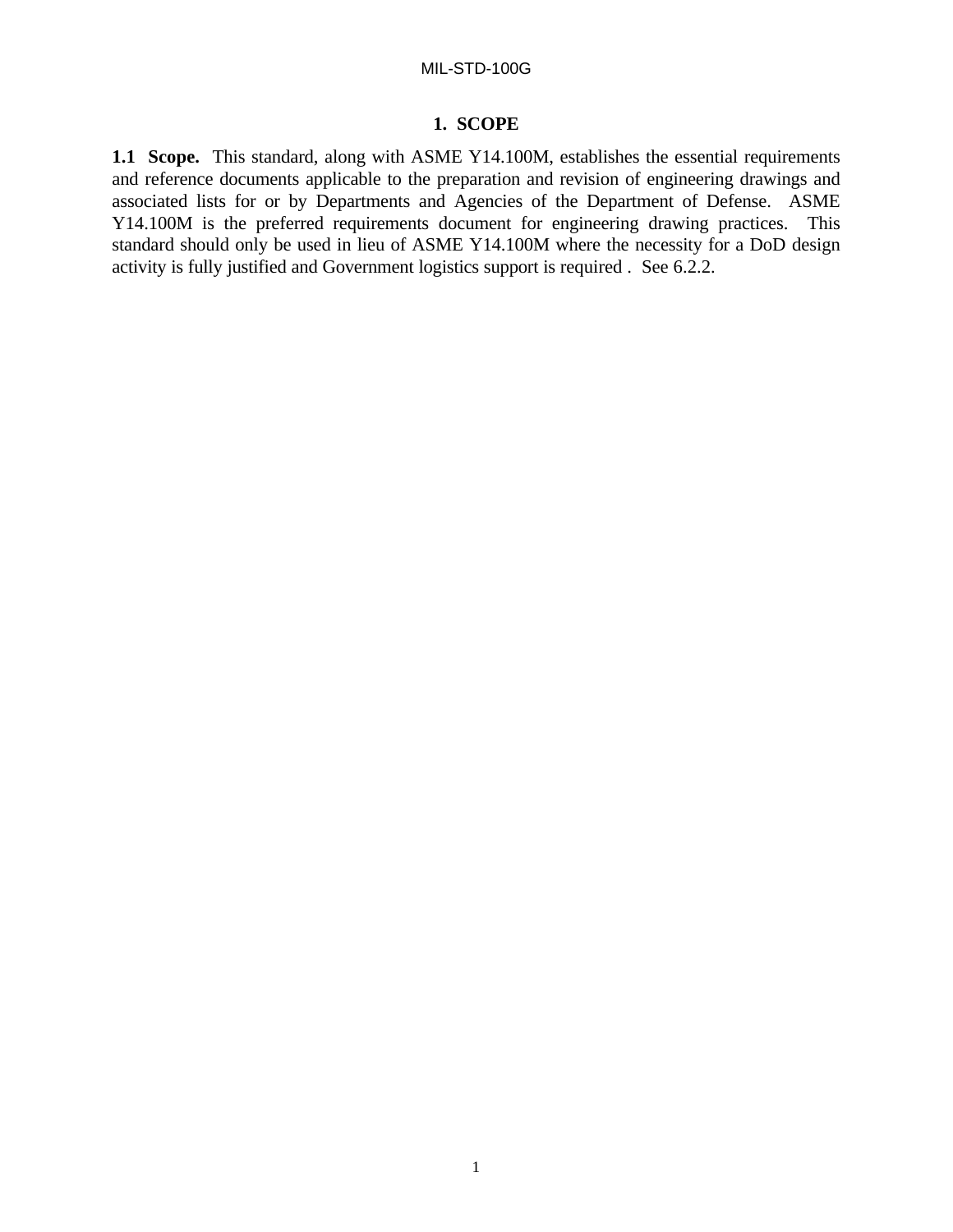# **2. APPLICABLE DOCUMENTS**

#### **2.1 Government documents.**

**2.1.1 Specifications, standards, and handbooks.** The following specifications, standards, and handbooks form a part of this document to the extent specified herein. Unless otherwise specified, the issues of these documents are those listed in the issue of the Department of Defense Index of Specifications and Standards (DoDISS) and supplement thereto, cited in the solicitation (see 6.2).

#### **SPECIFICATIONS**

| <b>FEDERAL</b>               |                                                                                                              |
|------------------------------|--------------------------------------------------------------------------------------------------------------|
| $A-A-2946$                   | Paper, Tracing                                                                                               |
| $L-F-340$                    | Film, Diazotype, Sensitized, Moist<br>and Dry Process, Roll and Sheet                                        |
| $L-P-519$                    | Plastic Sheet, Tracing, Glazed, and Matte<br>Finish                                                          |
| <b>DEPARTMENT OF DEFENSE</b> |                                                                                                              |
| MIL-D-5480                   | Data, Engineering and Technical,<br><b>Reproduction Requirements for</b>                                     |
| <b>MIL-PRF-28000</b>         | Digital Representation for<br><b>Communication of Product Data:</b><br><b>IGES Application Subsets</b>       |
| <b>MIL-PRF-28001</b>         | Markup Requirements and Generic Style<br>Specification For Electronic Printed Output<br>and Exchange of Text |
| <b>MIL-PRF-28002</b>         | Raster Graphics Representation in<br>Binary Format, Requirements for                                         |
| MIL-DTL-31000                | Technical Data Packages, General<br>Specification for                                                        |
| <b>STANDARDS</b>             |                                                                                                              |
| <b>MILITARY</b>              |                                                                                                              |
| MIL-STD-25                   | Ship Structural Symbols for Use on<br><b>Ship Drawings</b>                                                   |
| MIL-STD-129                  | Marking for Shipment and<br>Storage                                                                          |
| MIL-STD-130                  | Identification Marking of U.S.<br><b>Military Property</b>                                                   |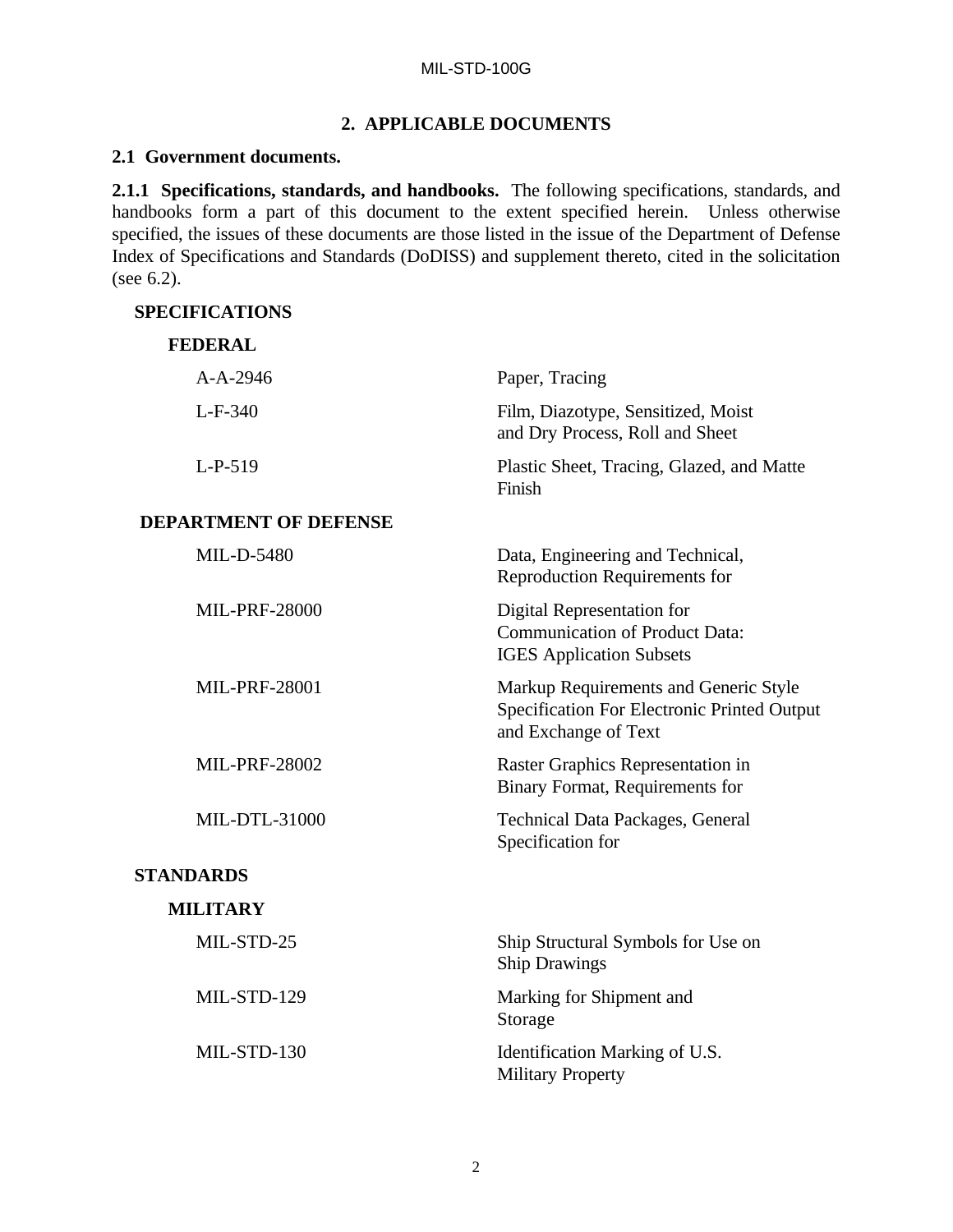| Joint Electronics Type Designation<br>System                                                                                                                      |
|-------------------------------------------------------------------------------------------------------------------------------------------------------------------|
| Definitions of Item Levels, Item<br>Exchangeability, Models, and<br><b>Related Terms</b>                                                                          |
| <b>System Safety Program</b><br>Requirements                                                                                                                      |
| Test Methods and Procedures for<br>Microelectronics                                                                                                               |
| <b>Defense Specification Practices</b>                                                                                                                            |
| Defense Standards and Handbooks, and<br>Bulletins, Preparation of                                                                                                 |
| <b>Configuration Management</b>                                                                                                                                   |
| Marking of Electrical and Electronic                                                                                                                              |
| Fluerics, Terminology and Symbols                                                                                                                                 |
| <b>Logistics Support Analysis</b>                                                                                                                                 |
| Army Nomenclature System                                                                                                                                          |
| Mark and Mod Nomenclature<br>System                                                                                                                               |
| <b>Electrostatic Discharge Control</b><br>Program for Protection of Electrical<br><b>Equipment (Excluding Electrically</b><br><b>Initiated Explosive Devices)</b> |
| Type Designation, Assignment and Method<br>for Obtaining                                                                                                          |
| Automated Interchange of Technical<br>Information                                                                                                                 |
| Flexible and Rigid-Flex Printed Wiring for<br>Electronics Equipment, Design Requirements<br>for                                                                   |
|                                                                                                                                                                   |
|                                                                                                                                                                   |
|                                                                                                                                                                   |

MIL-HDBK-263 Electrostatic Discharge Control Handbook for Protection of Electrical and Electronic Parts,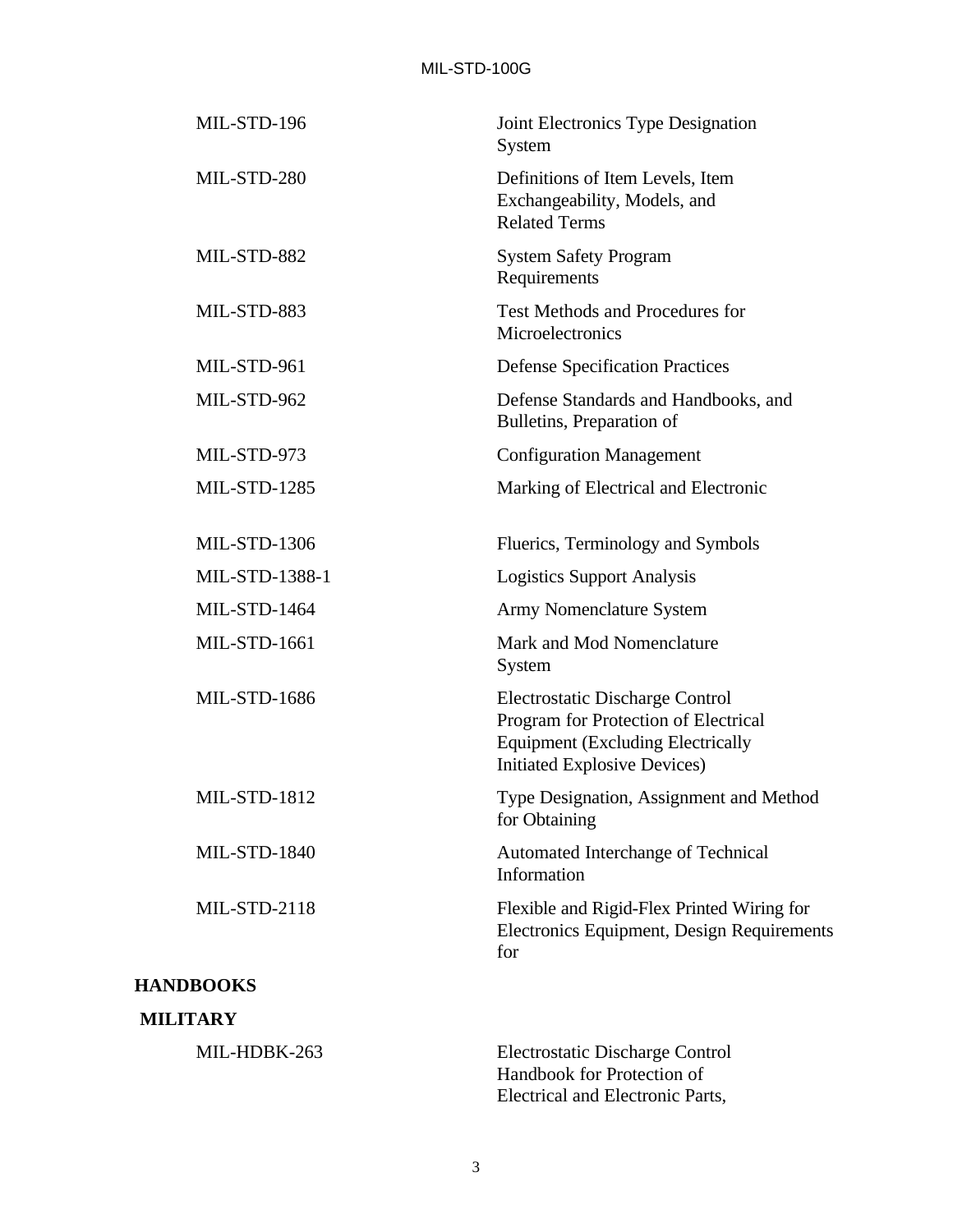|               | Assemblies and Equipment                                          |
|---------------|-------------------------------------------------------------------|
|               | (Excluding Electrically Initiated)                                |
|               | <b>Explosives Devices) Metric</b>                                 |
| MIL-HDBK-780  | <b>Standard Microcircuit Drawings</b>                             |
| MIL-HDBK-2164 | <b>Environmental Stress Screening for Electronic</b><br>Equipment |

(Unless otherwise indicated, copies of federal and military specifications, standards, and handbooks are available from the Standardization Documents Order Desk, Bldg 4D, 700 Robbins Avenue, Philadelphia, PA 19111-5094.)

 **2.1.2 Other Government documents, drawings and publications.** The following other Government documents, drawings and publications form a part of this standard to the extent specified herein. Unless otherwise specified, the issues are those cited in the solicitation.

| DoD Cataloging Handbook                       | <b>Commercial and Government Entity</b>                  |
|-----------------------------------------------|----------------------------------------------------------|
| H4/H8                                         | (CAGE) Cataloging Handbook                               |
| DoD Cataloging Handbook                       | Federal Item Name Directory for                          |
| H6                                            | <b>Supply Cataloging</b>                                 |
| <b>DoDISS</b><br>Specifications and Standards | Department of Defense Index of                           |
| DoD Directive 5230.24                         | <b>Distribution Statements on Technical</b><br>Documents |

(Copies of Cataloging Handbooks H4/H8, and H6 are available from the Commander, Defense Logistics Services Center, Battle Creek, MI 49017-3084. Copies of DoDISS are available on a yearly subscription basis either from the Government Printing Office for hard copy or 1/2 inch magnetic tape is available from the DoDSSP, Standardization Documents Order Desk, Bldg 4D, 700 Robbins Avenue, Philadelphia, PA 19120-5099. Application for copies of DoD Directive 5230.24 should be addressed to the Superintendent of Documents, U. S. Government Printing Office, Washington, D. C. 20402-0001)

 **2.2 Non-Government publications.** The following documents form a part of this document to the extent specified herein. Unless otherwise specified, the issues of the documents which are DoD adopted are those listed in the issue of the DoDISS cited in the solicitation. Unless otherwise specified, the issues of documents not listed in the DoDISS are the issues of the documents cited in the solicitation (see 6.2).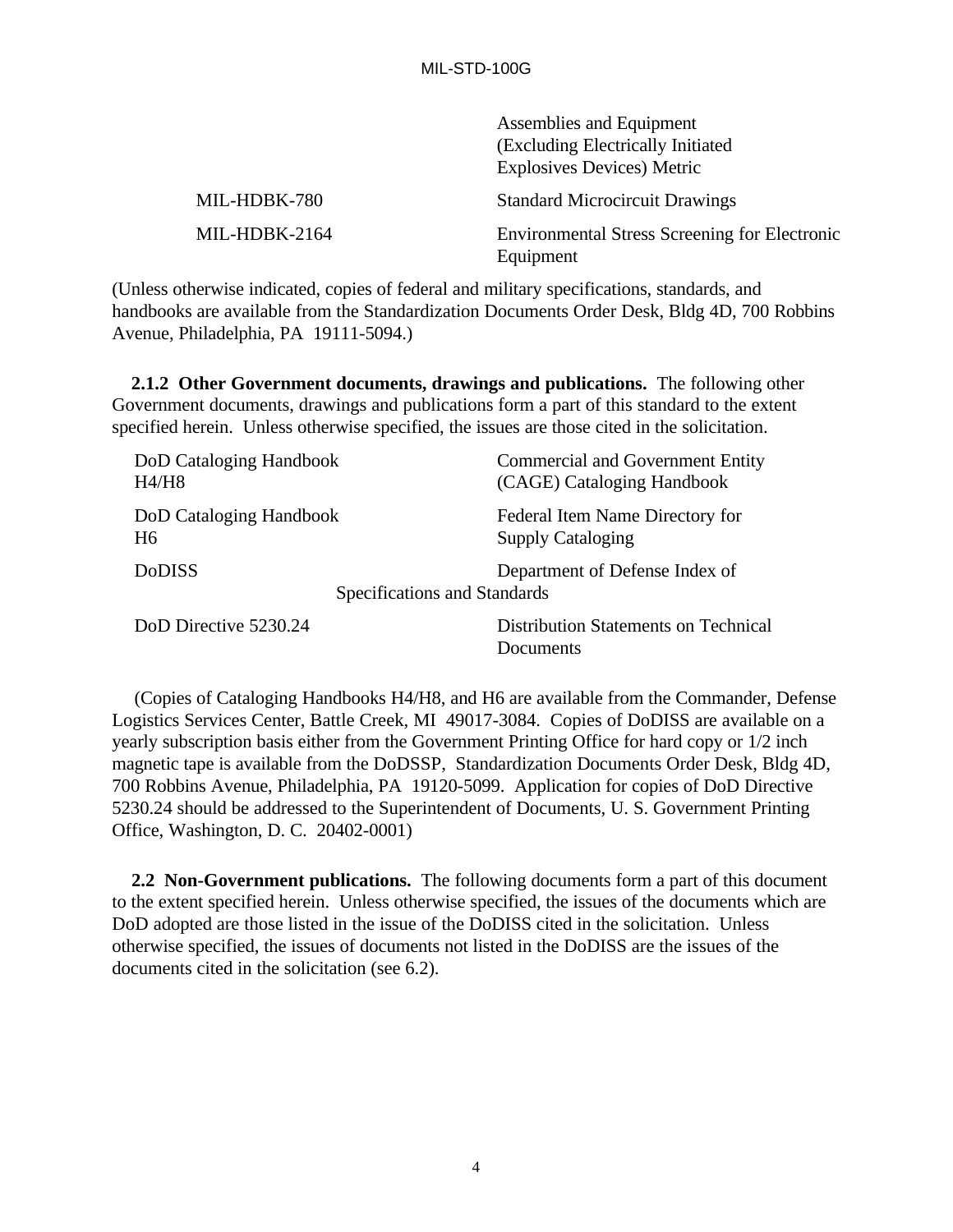#### **AMERICAN SOCIETY OF MECHANICAL ENGINEERS (ASME)**

| ASME Y1.1            | Abbreviations for Use on Drawings and in Text                       |
|----------------------|---------------------------------------------------------------------|
| <b>ASME Y14.24M</b>  | Types and Applications of<br><b>Engineering Drawings</b>            |
| ASME Y14.34M         | Parts Lists, Data Lists and Index<br>Lists                          |
| <b>ASME Y14.35M</b>  | <b>Revision of Engineering Drawings</b><br>and Associated Documents |
| <b>ASME Y14.100M</b> | <b>Engineering Drawing Practices</b>                                |

#### **INSTITUTE OF ELECTRICAL AND ELECTRONIC ENGINEERS (IEEE)**

| <b>ANSI/IEEE Std 200</b> | Reference Designations for          |
|--------------------------|-------------------------------------|
|                          | Electrical and Electronic Parts and |
|                          | Equipment                           |

# **INSTITUTE FOR INTERCONNECTING AND PACKAGING ELECTRONIC CIRCUITS (IPC)**

| ANSI/IPC-D-275  | Design Standards for Rigid Printed Board<br>and Rigid Board Assemblies         |
|-----------------|--------------------------------------------------------------------------------|
| ANSI/IPC-FC-250 | Specification for Single and Double Sided Flexible<br>Printed Wiring           |
| $ANSI/IPC-T-50$ | Terms and Definitions for Interconnecting and<br>Packaging Electronic Circuits |

Copies of DoD adopted non-Government Standards are available to Military activities through the DoD Single Stock Point, Standardization Documents Order Desk, Bldg 4D, 700 Robbins Avenue, Philadelphia, PA 19111-5094. Military activities may obtain copies of non-DoD adopted documents from the sponsoring Industry Association. Non-military activities may obtain copies of non-Government standards and publications from the sponsoring Industry organization as follows:

- (ANSI) American National Standards Institute 1430 Broadway New York, NY 10018
- (ASME) American Society of Mechanical Engineers 22 Law Drive Fairfield, NJ 07007-2300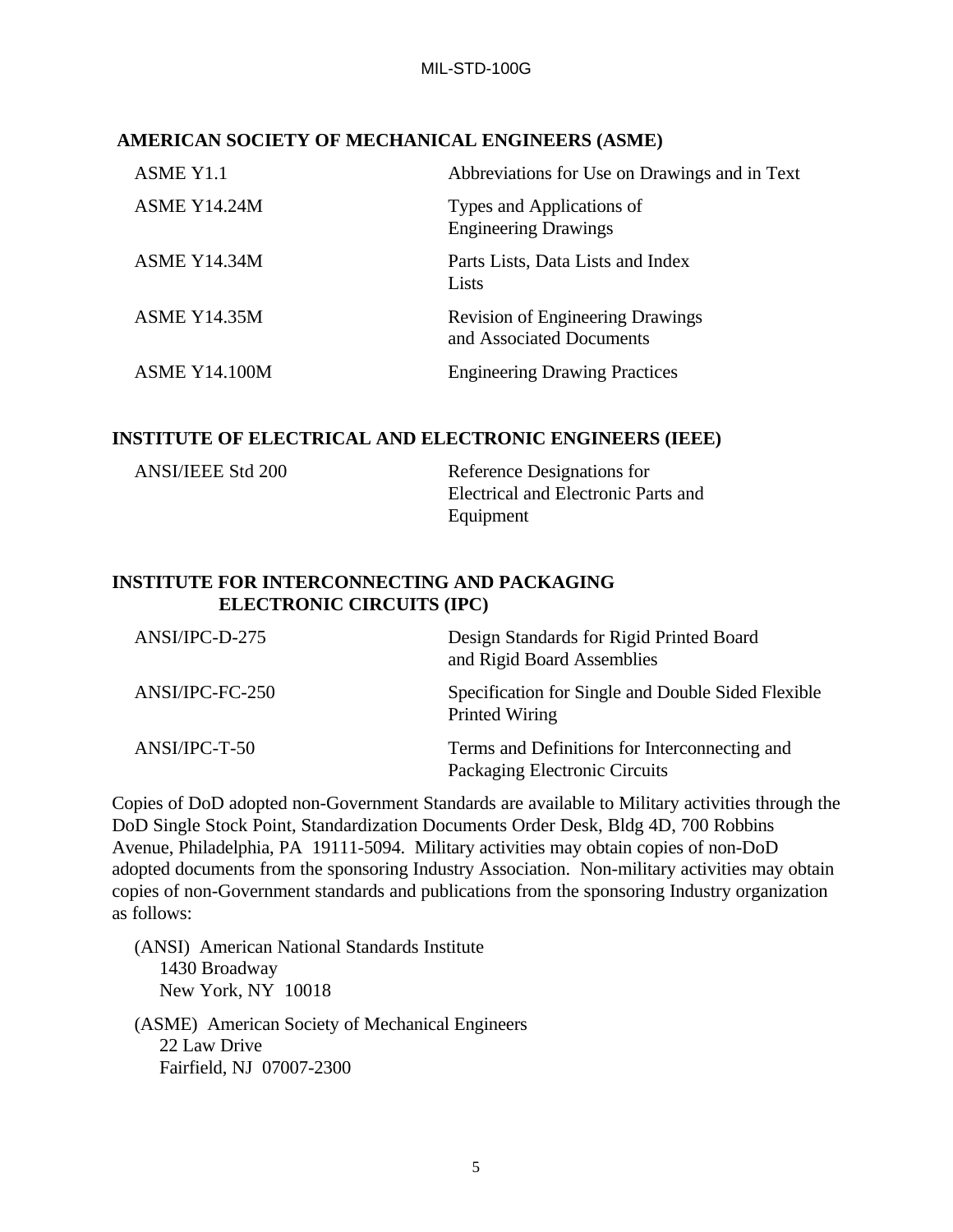(IEEE) The Institute of Electrical and Electronics Engineers, Incorporated 345 East 47th Street New York, NY 10017

(IPC) Institute for Interconnecting and Packaging Electronic **Circuits**  7380 North Lincoln Avenue Lincolnwood, IL 60646

**2.3 Order of precedence.** In the event of a conflict between the text of this document and the references cited herein, the text of this document takes precedence. Nothing in this document, however, supersedes applicable laws and regulations unless a specific exemption has been obtained.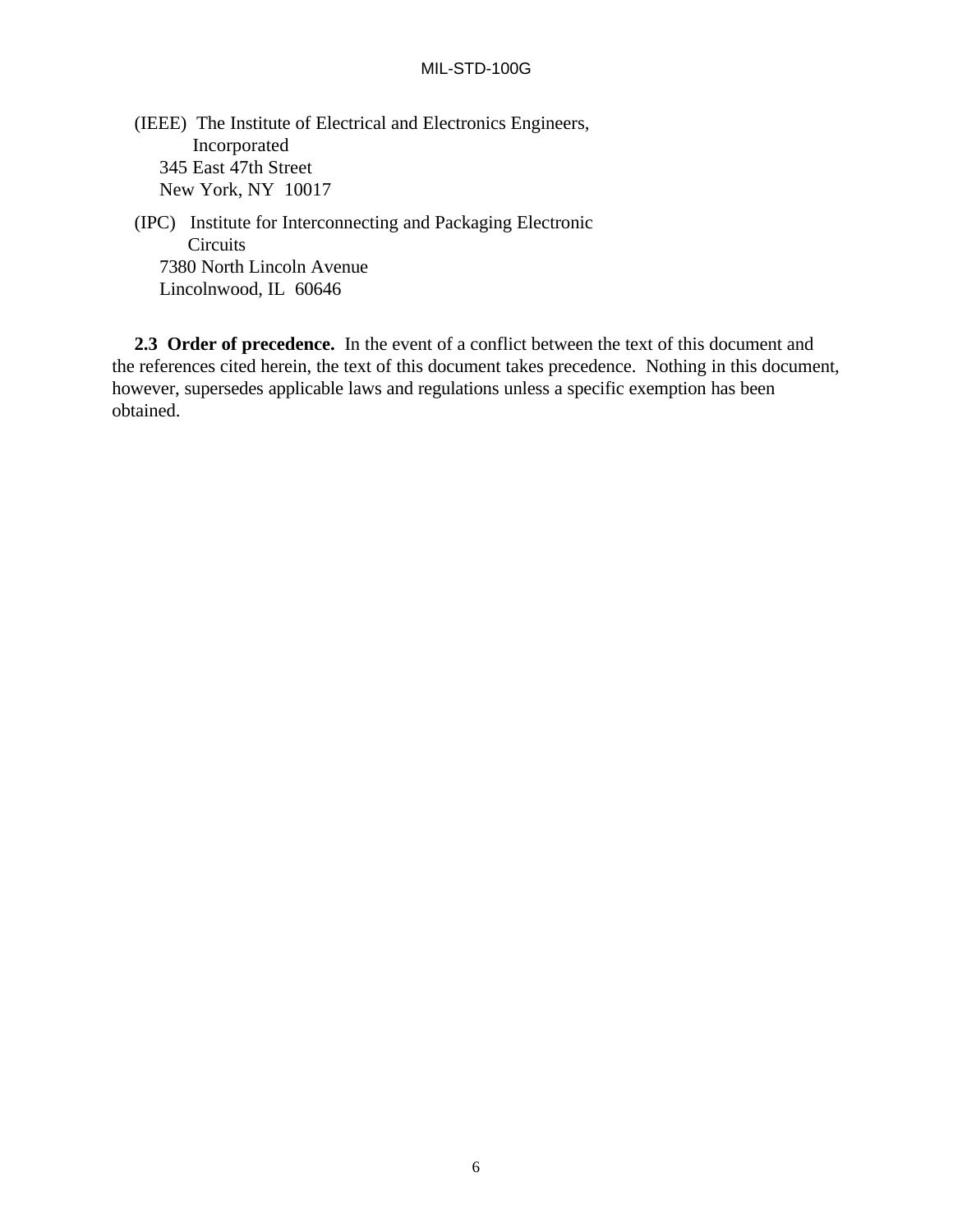# **3. DEFINITIONS**

**3.1 Acronyms and abbreviations used in this standard.** The acronyms and abbreviations used in this standard are defined as follows:

| a. ABCA    | AMERICAN BRITISH CANADIAN<br><b>AUSTRALIAN</b>                                |
|------------|-------------------------------------------------------------------------------|
| b. AP      | <b>APPLICATION LIST</b>                                                       |
| c. AR      | <b>AS REQUIRED</b>                                                            |
| d. ASCC    | AIR STANDARDIZATION COORDINATING COMMITTEE                                    |
| e. CAD/CAM | <b>COMPUTER AIDED</b><br><b>DESIGN/COMPUTER AIDED</b><br><b>MANUFACTURING</b> |
| f. CAGE    | <b>COMMERCIAL AND GOVERNMENT</b><br><b>ENTITY</b>                             |
| g. CAGEC   | <b>COMMERCIAL AND GOVERNMENT</b><br><b>ENTITY CODE</b>                        |
| h. CDA     | <b>CURRENT DESIGN ACTIVITY</b>                                                |
| i. CSI     | <b>CRITICAL SAFETY ITEM</b>                                                   |
| j. CSP     | <b>CRITICAL SAFETY PROCESS</b>                                                |
| k. DL      | <b>DATA LIST</b>                                                              |
| 1. DFARS   | DEFENSE FEDERAL ACQUISITION<br>REGULATION SUPPLEMENT                          |
| m. DLA     | DEFENSE LOGISTICS AGENCY                                                      |
| n. DLSC    | DEFENSE LOGISTICS SERVICES CENTER                                             |
| o. DoD     | DEPARTMENT OF DEFENSE                                                         |
| p. DoDISS  | DEPARTMENT OF DEFENSE INDEX OF<br>SPECIFICATIONS AND STANDARDS                |
| q. EGD     | ELECTRONIC GENERATED DATA                                                     |
| r. ESD -   | ELECTROSTATIC DISCHARGE                                                       |
| s. FSCM    | FEDERAL SUPPLY CODE FOR<br><b>MANUFACTURERS</b>                               |
| t. GDA     | <b>GOVERNMENT DESIGN ACTIVITY</b>                                             |
| u. HCI     | HARDNESS CRITICAL ITEM (NUCLEAR)                                              |
| v. HCP     | HARDNESS CRITICAL PROCESS<br>(NUCLEAR)                                        |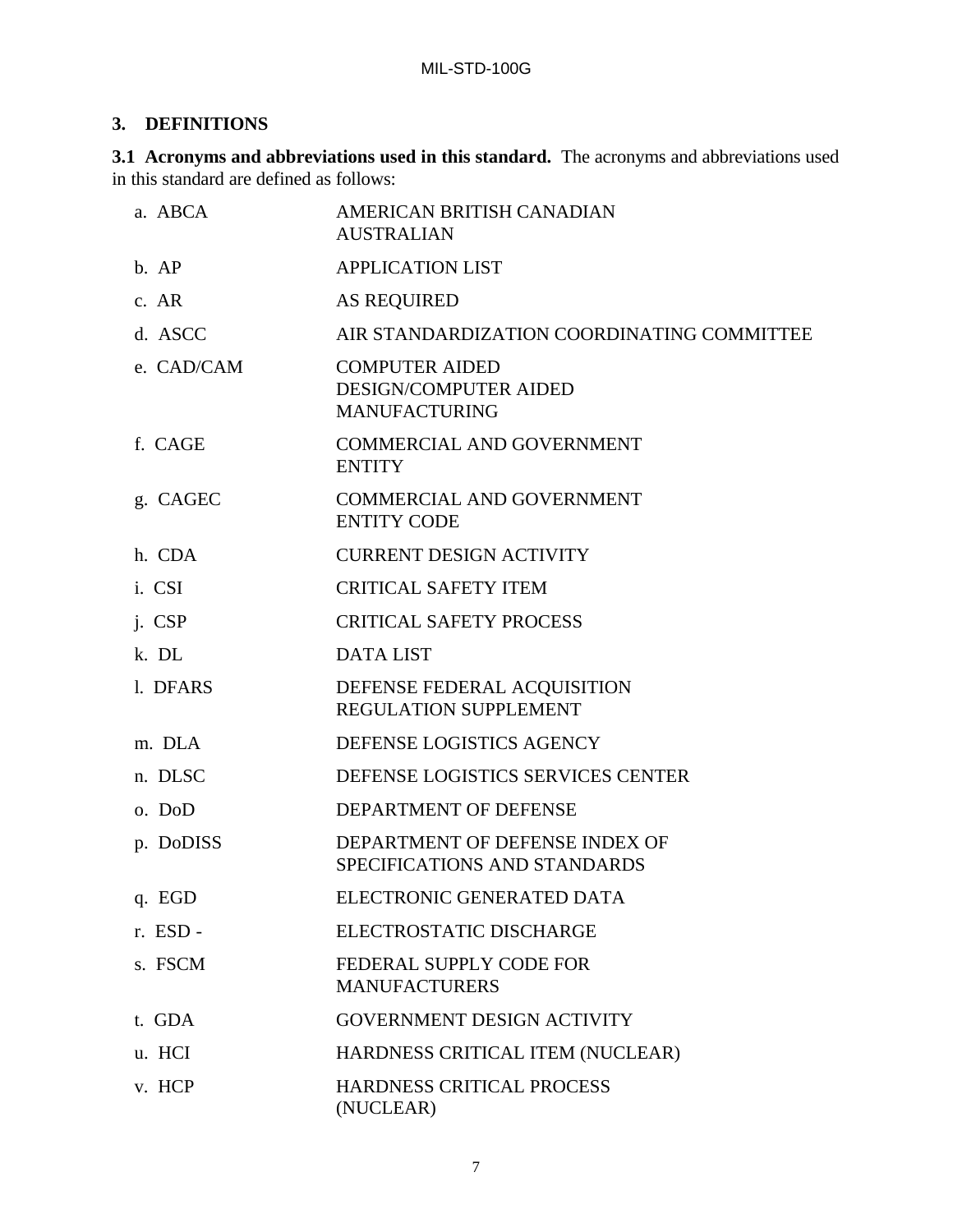| w. IDL    | <b>IDENTURED DATA LIST</b>                                                                                            |
|-----------|-----------------------------------------------------------------------------------------------------------------------|
| x. INT    | <b>INTERFACE CONTROL</b>                                                                                              |
| y. IGES   | <b>INITIAL GRAPHICS EXCHANGE SPECIFICATION</b>                                                                        |
| z. IL     | <b>INDEX LIST</b>                                                                                                     |
| aa. MS    | MILITARY STANDARD (SHEET FORM)                                                                                        |
| ab. NSN   | <b>NATIONAL STOCK NUMBER</b>                                                                                          |
| ac. ODA   | ORIGINAL DESIGN ACTIVITY                                                                                              |
| ad. ODC   | <b>OZONE DEPLETING CHEMICAL</b>                                                                                       |
| ae. ODS   | <b>OZONE DEPLETING SUBSTANCE</b>                                                                                      |
| af. OCI   | <b>OBSERVABLE CRITICAL ITEM</b>                                                                                       |
| ag. OCP   | <b>OBSERVABLE CRITICAL PROCESS</b>                                                                                    |
| ah. PIN   | PART OR IDENTIFYING NUMBER                                                                                            |
| ai. PL    | <b>PARTS LIST</b>                                                                                                     |
| aj. QSTAG | QUADRIPARTITE STANDARDIZATION<br>AGREEMENT (AMERICAN-BRITISH-<br>CANADIAN-AUSTRALIAN ARMY<br>STANDARDIZATION PROGRAM) |
| ak. SGML  | STANDARDIZED GENERAL MARKUP<br><b>LANGUAGE</b>                                                                        |
| al. SMD   | STANDARD MICROCIRCUIT DRAWING                                                                                         |
| am. STEP  | STANDARD FOR THE EXCHANGE OF<br>PRODUCT DATA                                                                          |
| an. WL    | <b>WIRE LIST</b>                                                                                                      |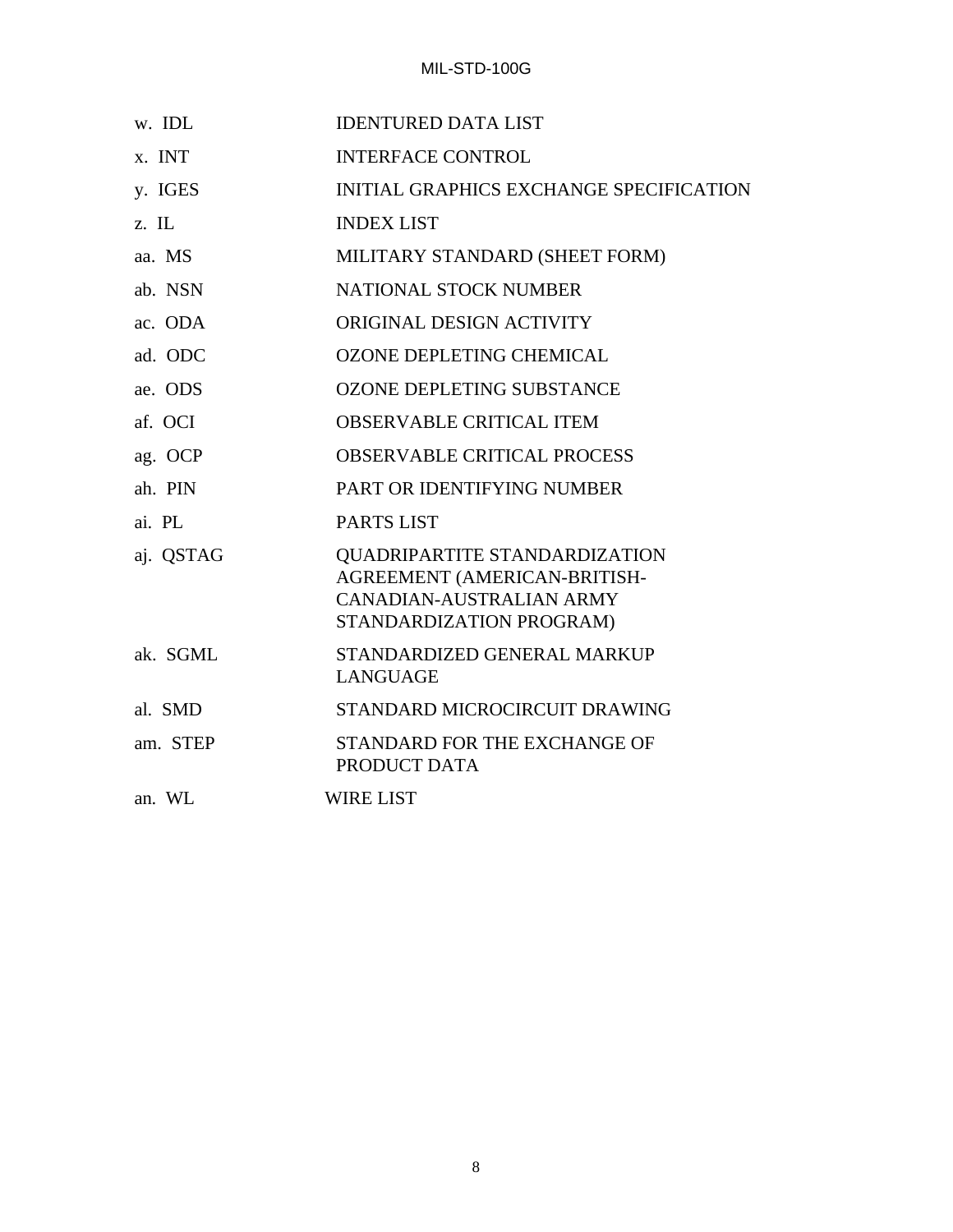**3.2 Acceptance .** The act of an authorized representative of the Government by which the Government assumes for itself, or as an agent of another, ownership of existing and identified supplies tendered, or approves specific services rendered, as partial or complete performance of the contract on the part of the contractor.

**3.3 Adopted items.** Items approved for inclusion in the DoD logistics system through assignment of National Stock Number (NSN) by the Defense Logistics Agency (DLA), or recognition by DLA of item Reference Numbers as established by manufacturer's part number, specification or drawing, or trade name (when items are identifiable by trade name only).

**3.4 Altered item.** An altered item is an existing item, under the control of another design activity or defined by a nationally recognized standardization document, that is subjected to physical alteration to meet the design requirements.

**3.5 Approved item name.** An approved item name is a name approved by the Directorate of Cataloging, Defense Logistics Services Center and published in the Cataloging Handbook H6, Federal Item Name Directory for Supply Cataloging.

**3.6 Artwork Master.** An accurately-scaled configuration which is used to produce the Production Master. (ANSI/IPC-T-50)

**3.7 Assembly.** A number of parts or subassemblies or any combination thereof joined together to perform a specific function, and subject to disassembly without degradation of any of the parts. (Examples: power shovel-front, fan assembly, audio-frequency amplifier).

NOTE: The distinction between an assembly and a subassembly is determined by individual application. An assembly in one instance may be a subassembly in another where it forms a portion of a higher assembly.

**3.7.1 Inseparable assembly.** Same as part**.** See 3.54.

**3.8 Associated list**. A tabulation of pertinent engineering information pertaining to an item depicted on an engineering drawing or on a set of engineering drawings.

**3.9 Bulk items.** Bulk items are those constituents of an assembly or part, such as oil, wax, solder, cement, ink, damping fluid, grease, flux, welding rod, twine or chain, that satisfies one or more of the following criteria:

- a. the quantity required cannot readily be predetermined
- b. the physical nature of the material is such that it is not adaptable to pictorial representation
- c. the finished size is obtainable through use of such tools as shears, pliers or knives, without further machining operation, and the final configuration is such that it can be described in writing without the necessity of pictorial representation.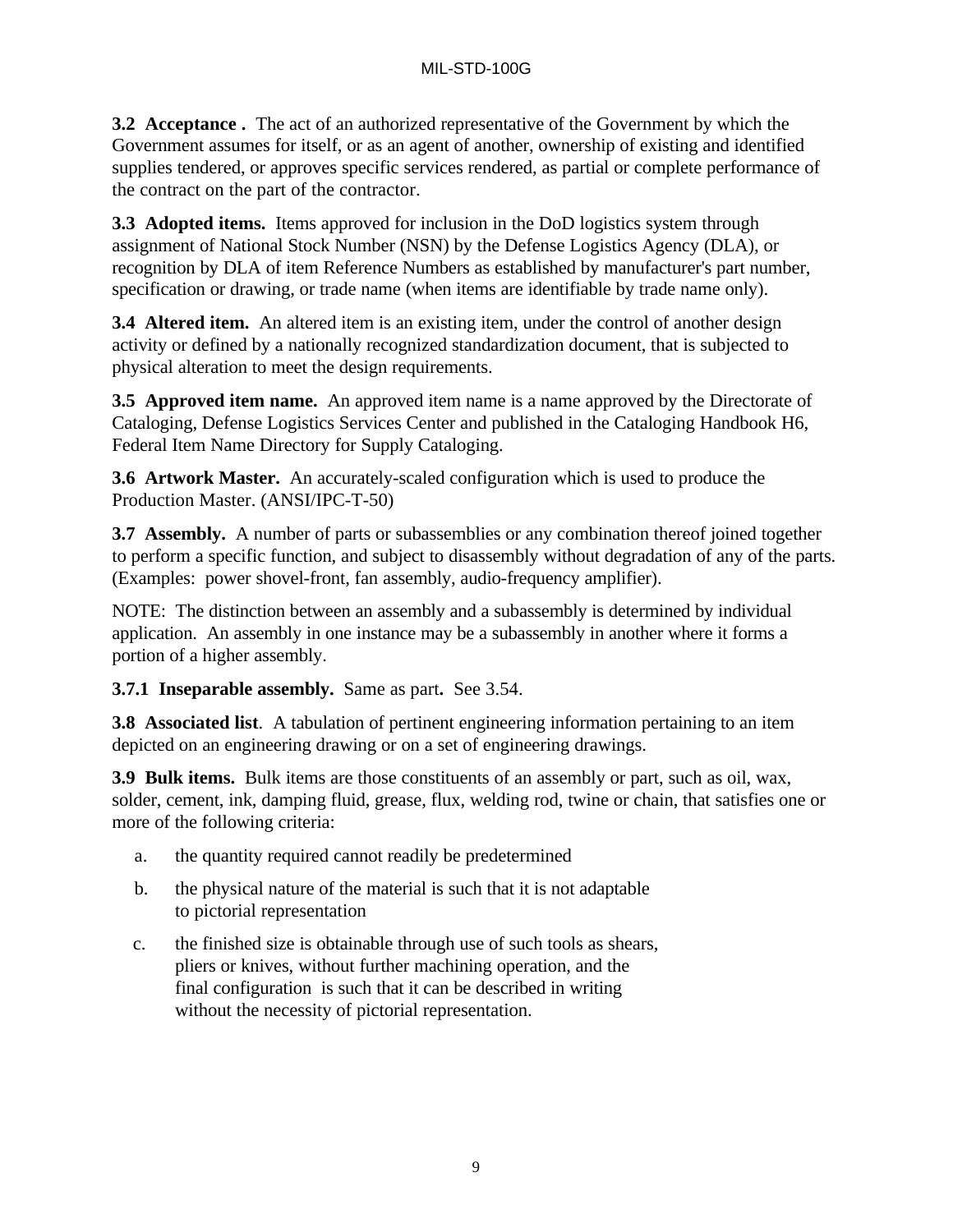**3.10 Code Identification.** See Commercial and Government Entity (CAGE) Code.

**3.11 Commercial and Government Entity (CAGE) Code.** A five character code listed in Cataloging Handbook H4/H8, Commercial and Government Entity (CAGE) Code, which is assigned to commercial and Government activities that manufacture or develop items, or provide services or supplies for the Government. When used with a drawing number or part number, the CAGE Code designates the design activity from whose series the drawing or PIN is assigned. The CAGE Code was previously called manufacturer's code identification number or Federal Supply Code for Manufacturers (FSCM).

**3.12 Commercial item**. A product, material, code, component, sub-system, or system sold or traded to the general public in the course of normal business operations at prices based on established catalog or market prices. (MIL-DTL-31000)

**3.13 Contract.** A mutually binding legal relationship obligating the seller to furnish the supplies or services (including construction) and the buyer to pay for them. It includes all types of commitments that obligate the Government to an expenditure of appropriated funds and that, except as otherwise authorized, are in writing. In addition to bilateral instruments, contracts include, but are not limited to, awards and notices of awards; job orders or task letter issued under basic ordering agreements; letter contracts; orders, such as purchase orders, under which the contract becomes effective by written acceptance or performance; and bilateral contract modifications.

**3.14 Contracting activity.** That Government activity having a legal agreement or order with an individual, partnership, company, corporation, association or other entity for the design, development, manufacture, maintenance, modification, or supply of items or services.

**3.15 Contractor.** An individual, partnership, company, corporation, association or other service having a contract with the Government for the design, development, manufacture, maintenance, modification or supply of items under the terms of a contract. A Government activity performing any or all of the above functions is considered to be a contractor for configuration management purposes. (MIL-STD-973)

**3.16 Copy.** Any reproduction or duplication, in any media, of an original.

**3.17 Critical safety characteristic.** Any feature, such as tolerance, finish, material composition, manufacturing, assembly or inspection process or product, which if nonconforming or missing, could cause the failure or malfunction of the critical safety item.

**3.18 Critical safety item (CSI).** A part, assembly, installation or production system with one or more critical characteristics that, if not conforming to the design data or quality requirements would result in an unsafe condition. Unsafe conditions relate to hazard severity categories I and II of MIL-STD-882, and include conditions which could cause loss or serious damage to the end item or major components, loss of control or serious injury to personnel.

**3.19 Current design activity (CDA).** An activity (Government or contractor) currently having responsibility for the design of an item, and the preparation or maintenance of drawings and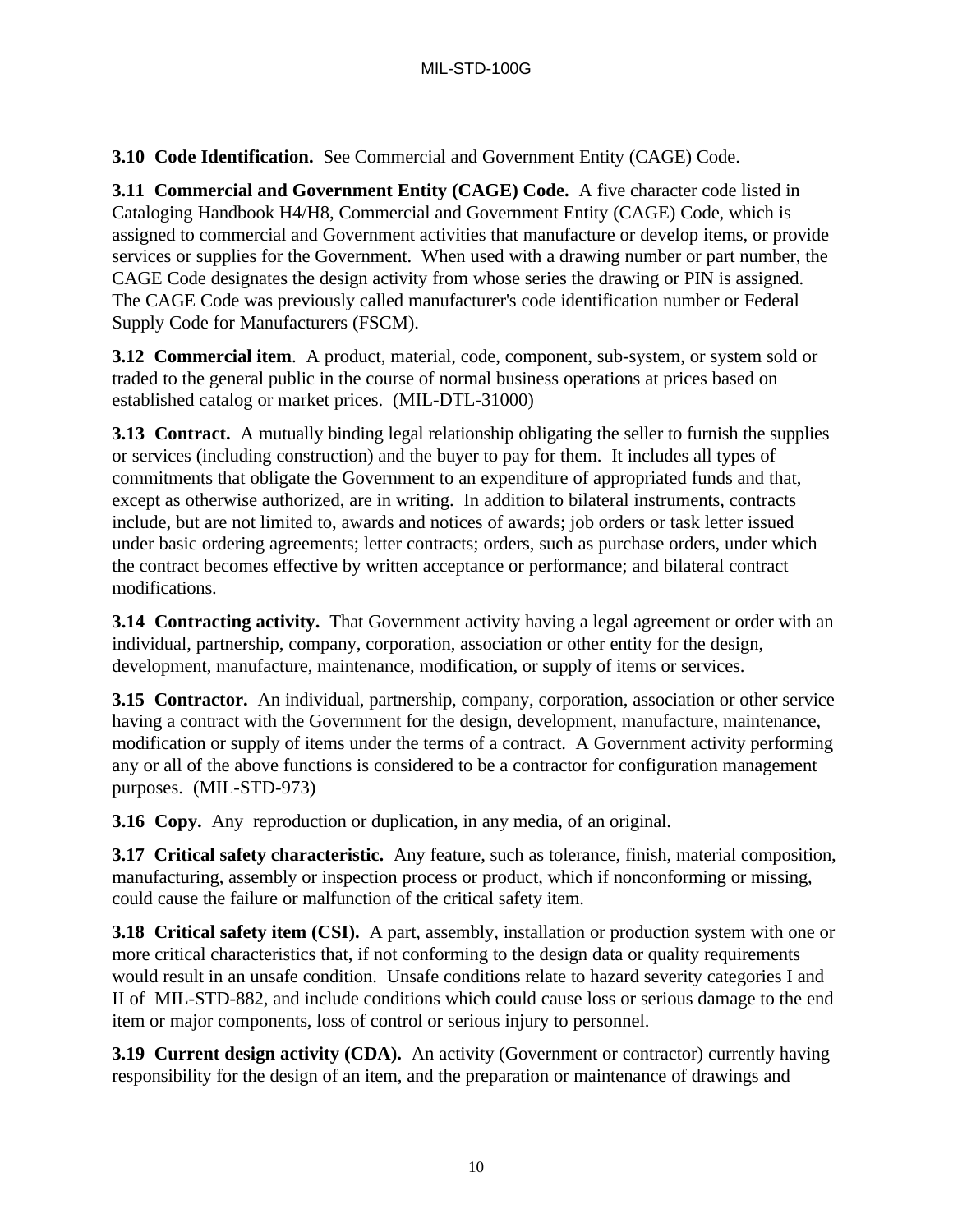associated documents. Current design activity could be the original activity or new activity when that responsibility is transferred from another Government or contractor design activity.

**3.20 Department of Defense Index of Specification and Standards (DoDISS).** The DoD publication that lists unclassified Federal and military specifications and standards, related standardization documents, and voluntary standards approved for use by DoD.

**3.21 Design activity.** A design activity is an activity that has, or has had, responsibility for the design of an item. The activity may be Government, commercial, or nonprofit organization. (ASME Y14.24M). See also "current design activity" and "original design activity".

**3.22 Digital data.** Data stored on a computer system which employs a display on which the user and the computer interact to create entities for the production of layouts, drawings, numerical control tapes, or other engineering data.

**3.23 Distribution statement.** A statement used in marking a technical document to denote the extent of its availability for distribution, release, and disclosure without need for additional approvals and authorizations from the controlling DoD office.

**3.24 Document.** Document applies to the specifications, drawings, lists, standards, pamphlets, reports and printed, typewritten or other information, relating to the design, procurement, manufacture, test or acceptance inspection of items or services.

**3.25 Drawing (engineering).** An engineering document or digital data file(s) that discloses (directly or by reference), by means of graphic or textual presentations, or combinations of both, the physical and functional requirements of an item.

**3.26 Drawing format.** The arrangement and organization of information within a drawing. This includes such features as the size and arrangement of blocks, notes, lists, revision information, and use of optional or supplemental blocks.

**3.27 Duplicate original.** A replica of an engineering drawing or digital data file(s) created to serve as the official record of the item when the original has been lost.

**3.28 End-product (end-item)**. An end-product is an item, such as an individual part or assembly, in its final or completed state. (ASME Y14.24M)

**3.29 Engineering data.** Engineering documents such as drawings, associated lists, accompanying documents, manufacturer specifications and standards, or other information prepared by a design activity and relating to the design, manufacture, procurement, test or inspection of items.

**3.30 Federal Supply Code for Manufacturers (FSCM).** See Commercial and Government Entity (CAGE) Code.

**3.31 Find number or item number.** A reference number assigned to an item in lieu of the item's identifying number on the field of the drawing and entered as a cross reference to the item number of the parts lists where the item name and identification number are given. Reference designations in accordance with ANSI/IEEE Std 200 may be used as find numbers or item numbers. (ASME Y14.34M).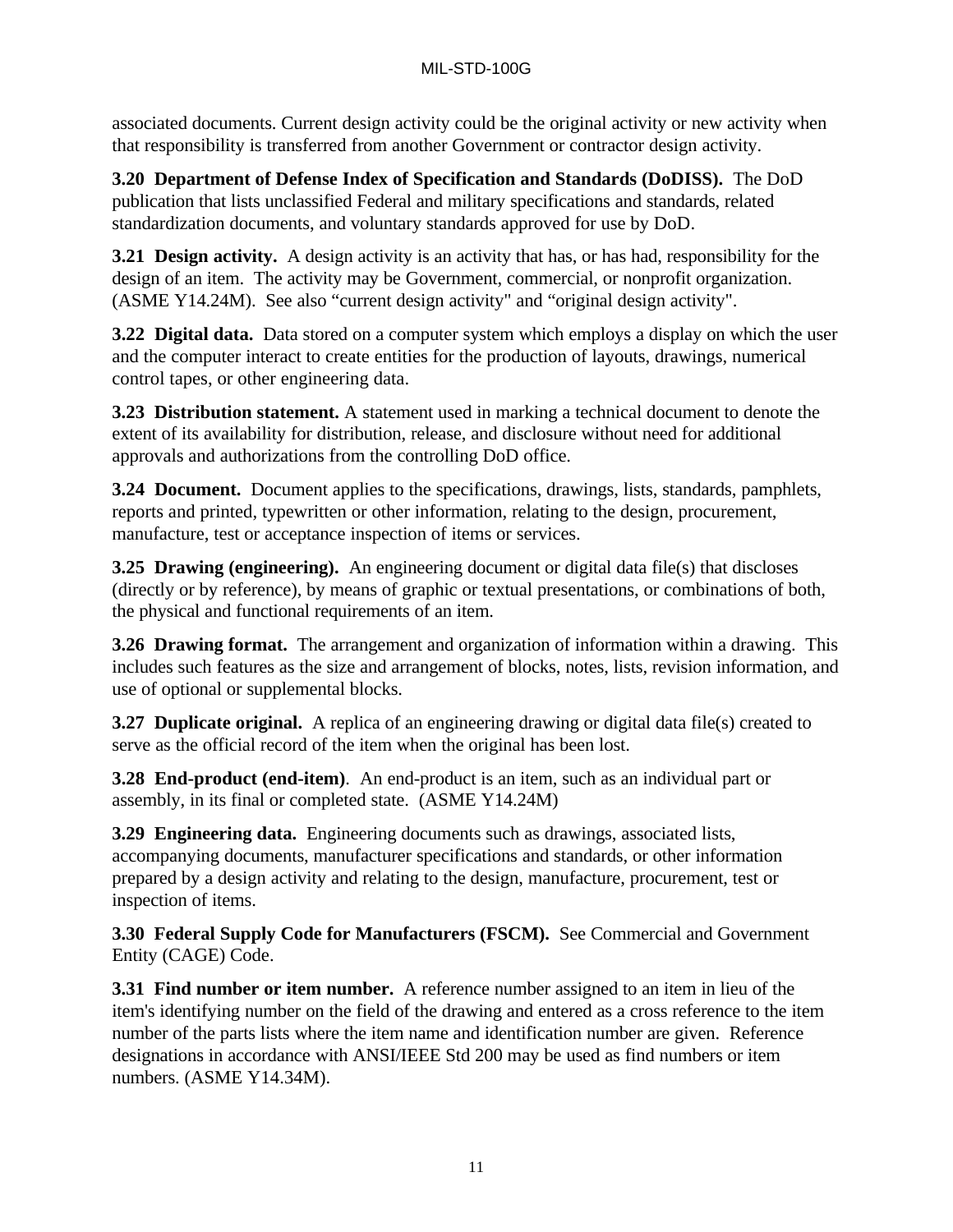**3.32 Government design activity (GDA).** The Government agency responsible, or scheduled to become responsible, for configuration management and design requirements of a configuration item.

**3.33 Group.** A collection of units, assemblies or subassemblies which is a sub-division of a set or system, but which is not capable of performing a complete operational function. (Examples: antenna group, indicator group.)

**3.34 Item.** A non-specific term used to denote any unit or product including materials, parts, assemblies, equipment, accessories and computer software.

**3.35 Item identification.** The combination of the part or identifying number and the original design activity CAGE Code. (NOTE: Not applicable to vendor item control drawings.)

**3.36 Manufacturer.** An individual, company, corporation, firm or Government activity who:

- a. controls the production of an item, or
- b. produces an item from crude or fabricated materials, or
- c. assembles materials or components, with or without modification, into more complex items.

**3.37 Master drawing.** A document that shows the dimensional limits or grid locations applicable to any or all parts of a printed board (rigid or flexible), including the arrangement of conductive and nonconductive patterns or elements, size, type, and location of holes; and any other information necessary to describe the product to be fabricated. (ANSI/IPC-T-50)

**3.38 Matched parts.** Matched parts are those parts, such as special application parts, which are machine or electrically matched, or otherwise mated, and for which replacement as a matched set or pair is essential.

**3.39 Nationally recognized standard.** A specification or standard issued with the intent to establish common technical requirements. Such standards are developed by or for a Government activity or by a non-Government organization (private sector association, organization, or technical society) which conducts professional standardization activities (plans, develops, establishes, or publicly coordinates standards, specifications, handbooks, or related documents) and is not organized for profit. (ASME Y14.24M)

**3.40 National Stock Number (NSN).** A number assigned to each item of supply, that is purchased, stocked or distributed within the Federal Government.

**3.41 Non-Government standard (or document).** A standardization document developed by a private sector association, organization or technical society which plans, develops, establishes or coordinates standards, specifications, handbooks or related documents. Non-Government standards adopted by the DoD are listed in the DoDISS. (MIL-STD-962)

**3.42 Nuclear effects.** In this context, nuclear effects include the effects on assemblies, subassemblies or parts due to nuclear-power sources, space radiation or nuclear-weaponproduced environments.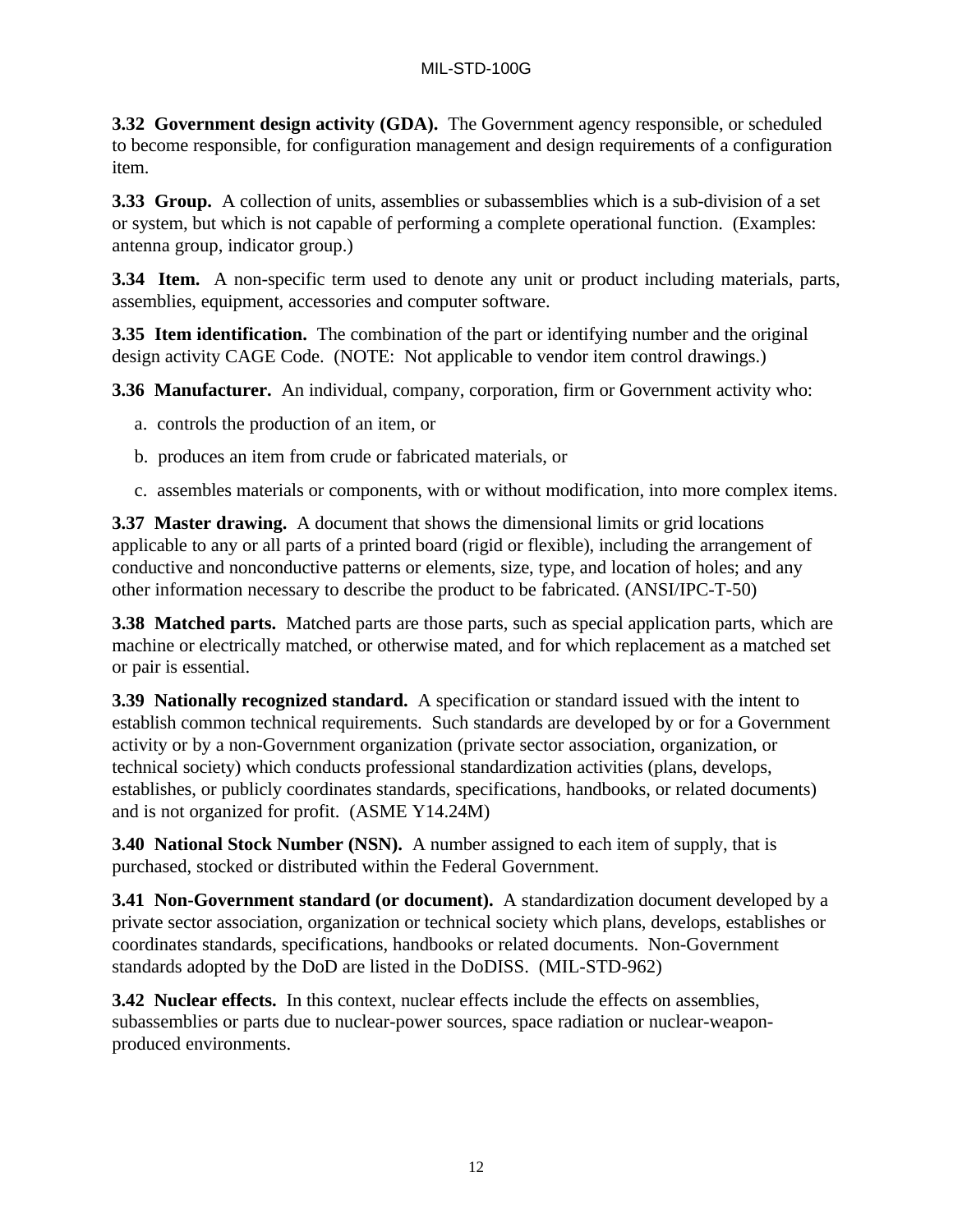**3.43 Nuclear Hardness Critical Item (HCI).** A Nuclear HCI is an item of hardware or software that satisfies one or more of the following conditions:

a. Functionally required hardware (meaning hardware included in system design to satisfy any requirement other than nuclear hardening) whose response to the specified nuclear environments could cause degradation in system survivability unless additional provisions for hardness are included in the item specification, design, manufacture, item selection process, provisioning, configuration control, etc.

b. Functionality required hardware or software that inherently provides protection\*\* for the system or any of its elements against the specified nuclear environments, and which if modified, removed or replaced by an alternate design could cause a degradation in system survivability.

c. Hardness dedicated hardware or software included in the system solely to achieve system nuclear survivability requirements.

d. Hardware items (at the level of application) to which a Hardness Critical Process (HCP) is applied.

e. A subassembly or higher level of assembly which contains one or more HCIs.

\*\* (for example, the item was not designed for its nuclear weapon response but has the intrinsic capability to perform adequately in the specified nuclear environments. This definition includes items whose design is modified to provide for nuclear survivability of other items, but not to provide for their own survivability.)

**3.44 Nuclear Hardness Critical Process (HCP).** A Nuclear HCP is any fabrication, manufacturing, assembly, installation, maintenance and repair, or other process or procedure which implements a hardness design feature and satisfies system hardness requirements.

**3.45 Observable Critical Item (OCI).** An OCI is any part or material specifically designed, selected or qualified to meet specified observable requirements.

**3.46 Observable Critical Process (OCP).** An OCP is any fabrication, manufacturing, assembly, installation, maintenance and repair, or other process or procedure which implements an observable design and satisfies observable system requirements.

**3.47 Original.** The current design activity's full size reproducible drawing or digital data file(s) on which is kept the revision record recognized as official.

**3.48 Original date.** A date that establishes the origination of the drawing and is retained throughout the life of the drawing for historical record purposes.

**3.49 Original design activity (ODA).** An activity (Government or contractor) having had responsibility originally for the design of an item and whose drawing number and CAGE Code is shown in the title block of drawings and associated documents.

**3.50 Part.** One piece, or two or more pieces joined together, which are not normally subject to disassembly without destruction or impairment of designed use. (Examples: transistor, composition resistor, screw, gear, transformer, milling cutter) See 3.7.1.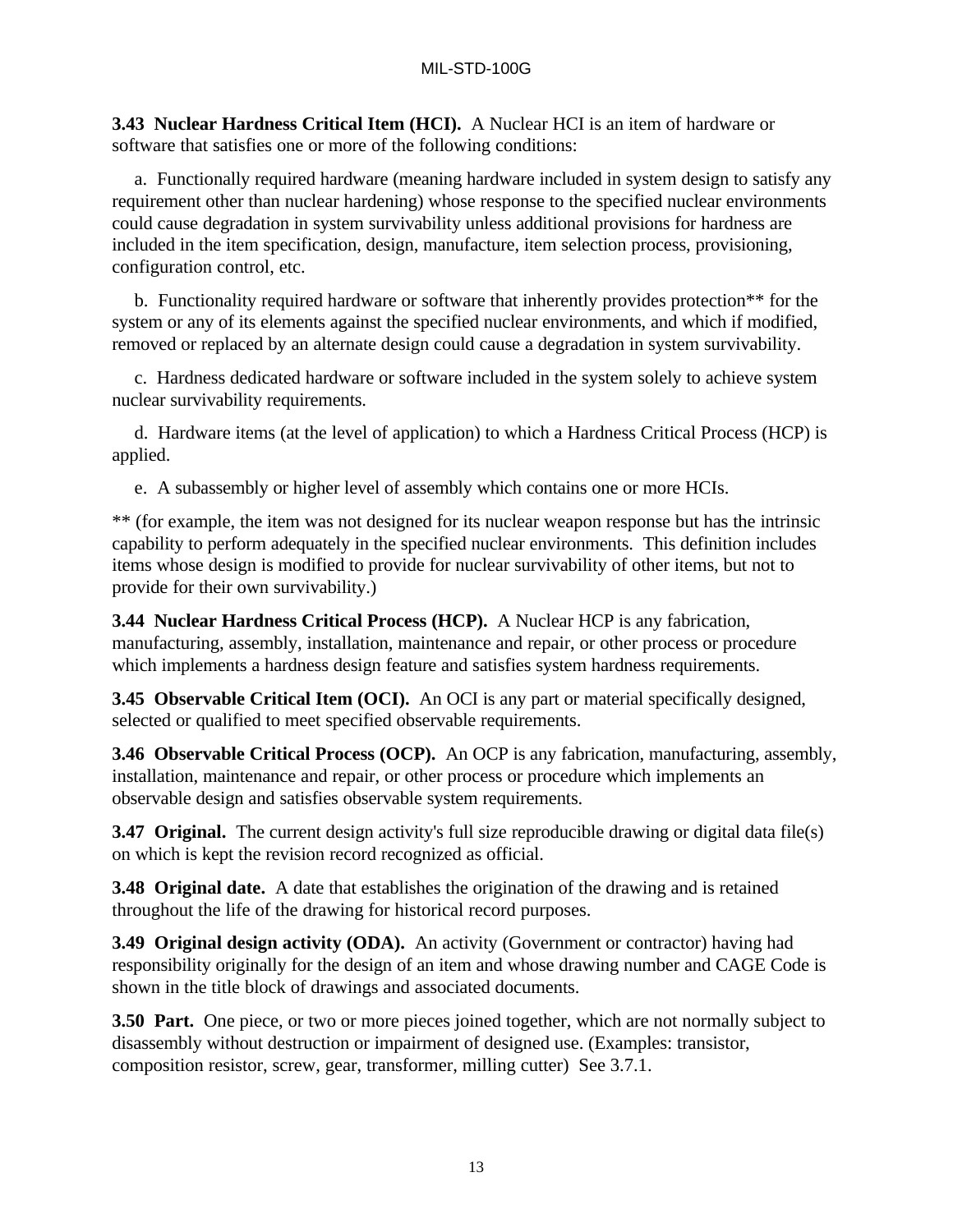**3.51 Part or Identifying Number (PIN).** The identifier assigned by the responsible design activity or by the controlling nationally recognized standard which uniquely identifies (relative to that design activity) a specific item. The PIN generally includes the controlling drawing or document number and optional suffix. The PIN does not include the drawing revision identifier, drawing size, or CAGE Code. The term "part or identifying number" replaces the terms "part number" and "bulk material identification number". (ASME Y14.24M and MIL-STD-961)

**3.52 Procuring activity.** A component of a Government agency having a significant acquisition function and designated as such by the head of the agency. Unless agency regulations specify otherwise, the term "procuring activity" shall be synonymous with "contracting activity."

**3.53 Product.** Includes materials, parts, components, subassemblies, assemblies, and equipments. The term product wherever used in this document shall also encompass a family of products. A family of products is defined as all products of the same classification, design, construction, material, type, etc., produced with the same production facilities, processes, and quality of material, under the same management and quality controls, but having the acceptable variety of physical and functional characteristics defined and specified in the applicable engineering documentation.

**3.54 Product definition data.** Denotes the totality of data elements required to completely define a product. Product definition data includes geometry, topology, relationships, tolerances, attributes and features necessary to completely define a component part or an assembly of parts for the purpose of design, analysis, manufacture, test and inspection. (MIL-PRF-28000).

**3.55 Production master.** A 1 to 1 scale pattern which is used to produce one or more printed boards (rigid or flexible) within the accuracy specified on the Master Drawing. (ANSI/IPC-T-50).

**3.56 Qualification.** The formal process by which a manufacturer's product is examined for compliance with the requirements of a source control drawing for the purpose of approving the manufacturer as a source of supply. (ASME Y14.24M).

**3.57 Quality assurance.** A planned and systematic pattern of all actions necessary to provide adequate confidence that management and technical planning and controls are adequate to:

- a. Establish correct technical requirements for design and manufacturing.
- b. Create products and services that conform to the established technical requirements.

**3.58 Referenced documents.** Design activity standards, drawings, specifications, or other documents referenced on drawings or lists.

**3.59 Repair parts.** Those support items that are an integral part of the end item or system which are coded as non-repairable. (MIL-STD-1388-1)

**3.60 Repairable.** Having the capability of being repaired.

**3.61 Replacement drawing.** A replacement drawing is a new original drawing substituted for the previous original drawing of the same drawing number.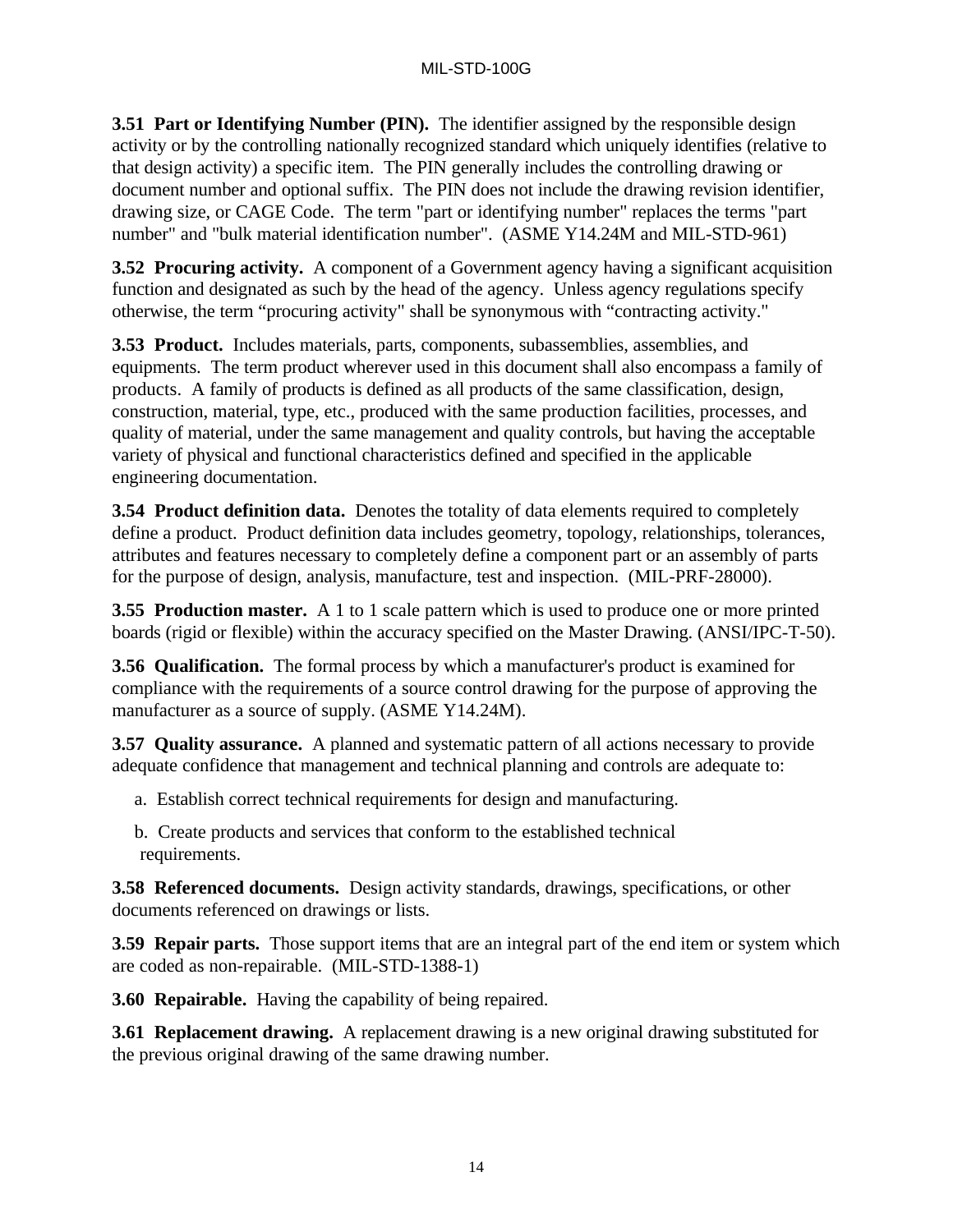**3.62 Selected item.** A selected item is an existing item, under the control of another design activity or defined by a nationally recognized standardization document, that is subjected to refined acceptance criteria (such as fit, tolerance, performance, or reliability) to meet design requirements.

**3.63 Set.** A unit or units and necessary assemblies, subassemblies and parts connected or associated together to perform an operational function. (Examples: radio receiving set; sound measuring set, which includes parts assemblies and units such as cable, microphone and measuring instruments; radar homing set) Set is also used to denote a collection of like parts such as a toolset or a set of tires.

**3.64 Specification.** A document prepared to support acquisition that describes essential technical requirements for materiel and the criteria for determining whether those requirements are met. (MIL-STD-961).

**3.65 Standard.** A document that establishes uniform engineering or technical criteria, methods, processes, and practices. (MIL-STD-962).

**3.66 Standardization document.** A document developed by the Government or private sector association, organization, or technical society which plans, develops, establishes or coordinates standards, specifications, handbooks, or similar documents for the purpose of standardizing items, materials, processes, or procedures.

**3.67 Standard, company.** A company document which establishes engineering and technical limitations and applications for items, materials, processes, methods, designs and engineering practices unique to that company. (MIL-DTL-31000).

**3.68 Subassembly.** Two or more parts which form a portion of an assembly or a unit replaceable as a whole, but having a part or parts which are individually replaceable. (Examples: gun mount stand, window sash, recoil mechanism, floating piston, telephone dial, Intermediate Frequency (IF) strip, terminal board with mounted parts.) (MIL-STD-280)

**3.69 Supplier.** See Vendor.

**3.70 Symmetrically opposite parts.** Symmetrically opposite parts are those parts which are mirror images of each other.

**3.71 System (general).** A composite of equipment, skills and techniques capable of performing or supporting an operational role or both. A complete system includes all equipment, related facilities, material, software, services and personnel required for its operation and support to the degree that it can be considered a self-sufficient unit in its intended operational environment. (MIL-STD-280)

**3.72 Unit.** An assembly or any combination of parts, subassemblies and assemblies mounted together normally capable of independent operation in a variety of situations. (Examples: Hydraulic jack, electric motor, electronic power supply, internal combustion engine, electric generator, radio receiver.)

NOTE: The size of an item is a consideration in some cases. An electric motor for a clock may be considered as a part because it is not normally subject to disassembly.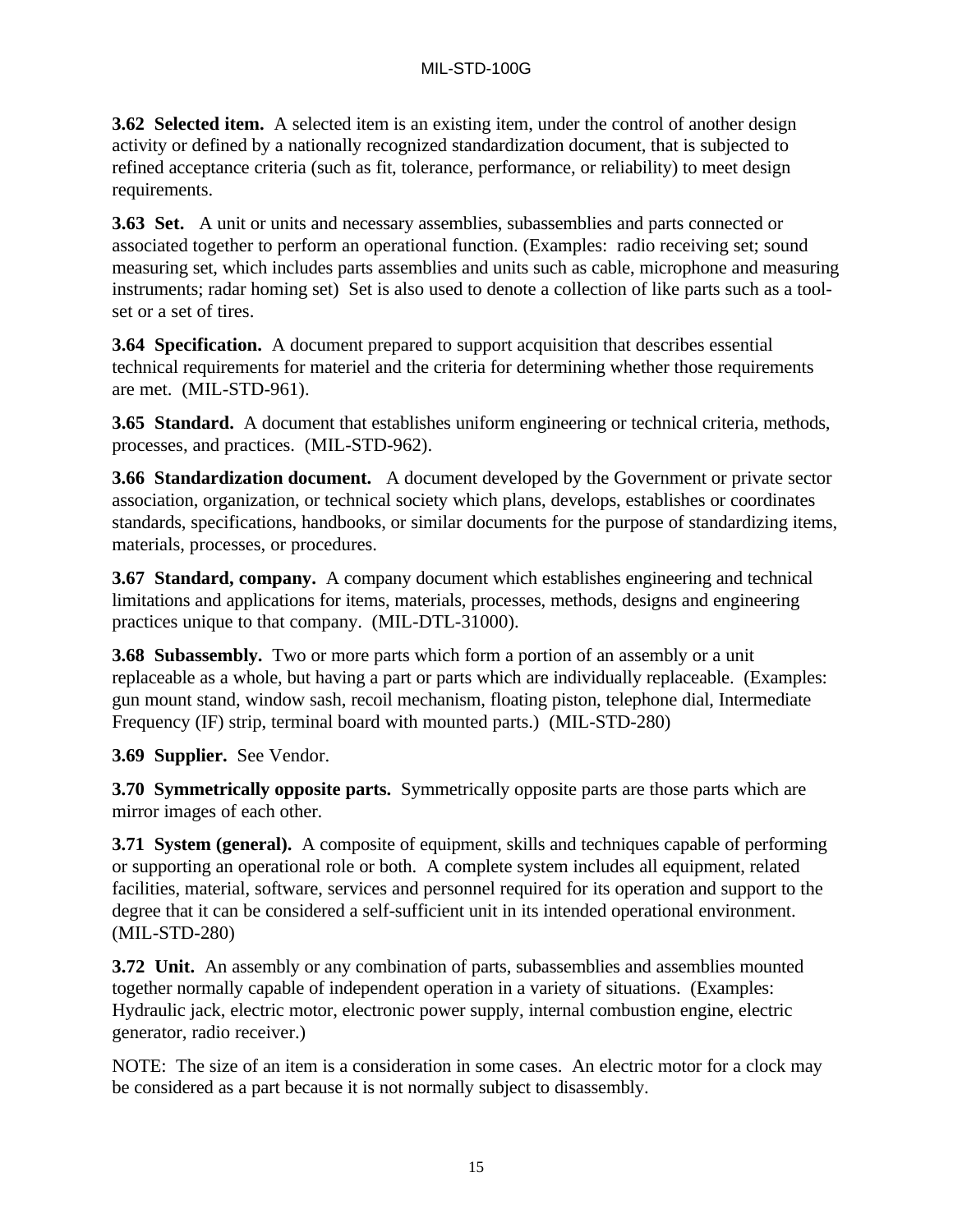**3.73 Vendor.** A source from whom a purchased item is obtained; used synonymously in this standard with the term supplier.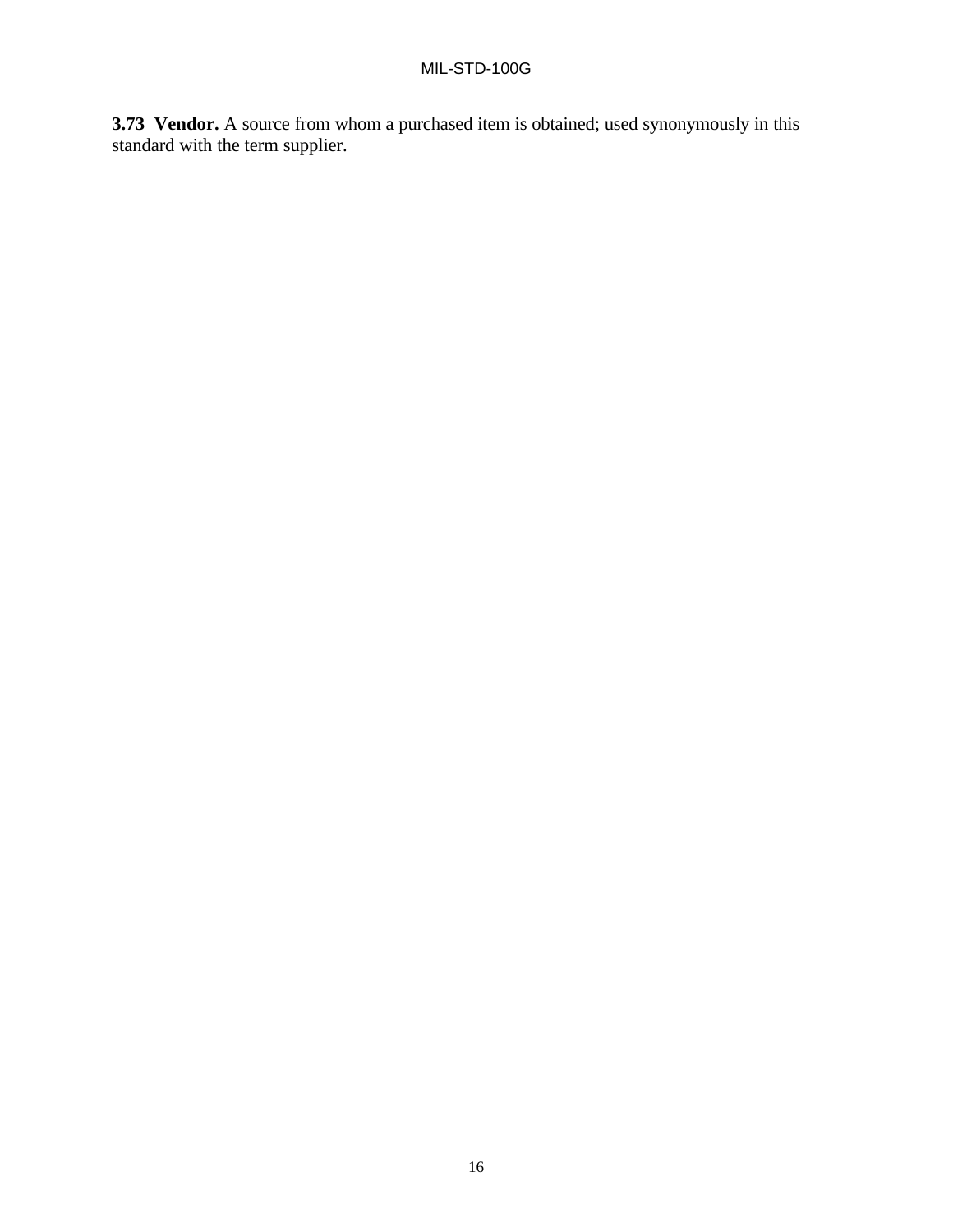# **4. GENERAL REQUIREMENTS**

**4.1 Coverage.** The general requirements for the preparation of engineering drawings and associated lists shall be in accordance with ASME Y14.100M except as detailed in Chapter 100, as contained herein, as required for Government applications.

**4.1.1 Reference to this standard** Unless otherwise specified, where drawings are based on this Standard, this fact shall be noted on the drawings. References to this Standard may include the applicable Revision level (letter) and Notice number(s). See 6.2.2.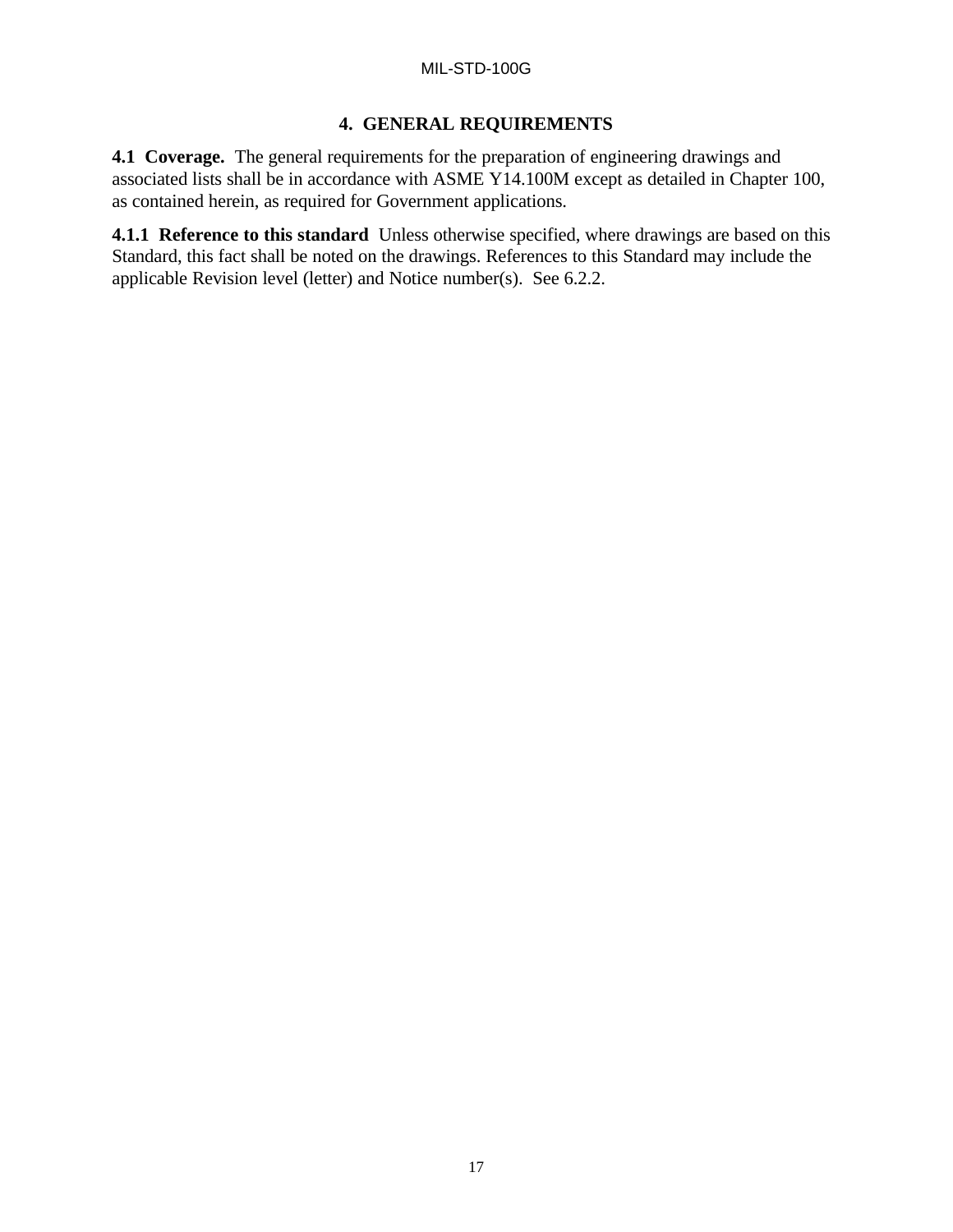# **5. DETAILED REQUIREMENTS**

**5.1** Applicability Detailed requirements for the preparation of engineering drawings and associated lists shall be in accordance with the following (See 6.7):

- **Types and Applications of Engineering Drawings:** ASME Y14.24M and Chapter 200 as contained herein.
- **Drawing Titles:** Chapter 300 as contained herein.
- **Numbering Coding and Identification:** Chapter 400 as contained herein.
- **Markings on Engineering Drawings:** ASME Y14.100M and Chapter 500 as contained herein.
- **Revisions of Drawings:** ASME Y14.35M
- **Associated Lists:** ASME Y14.34M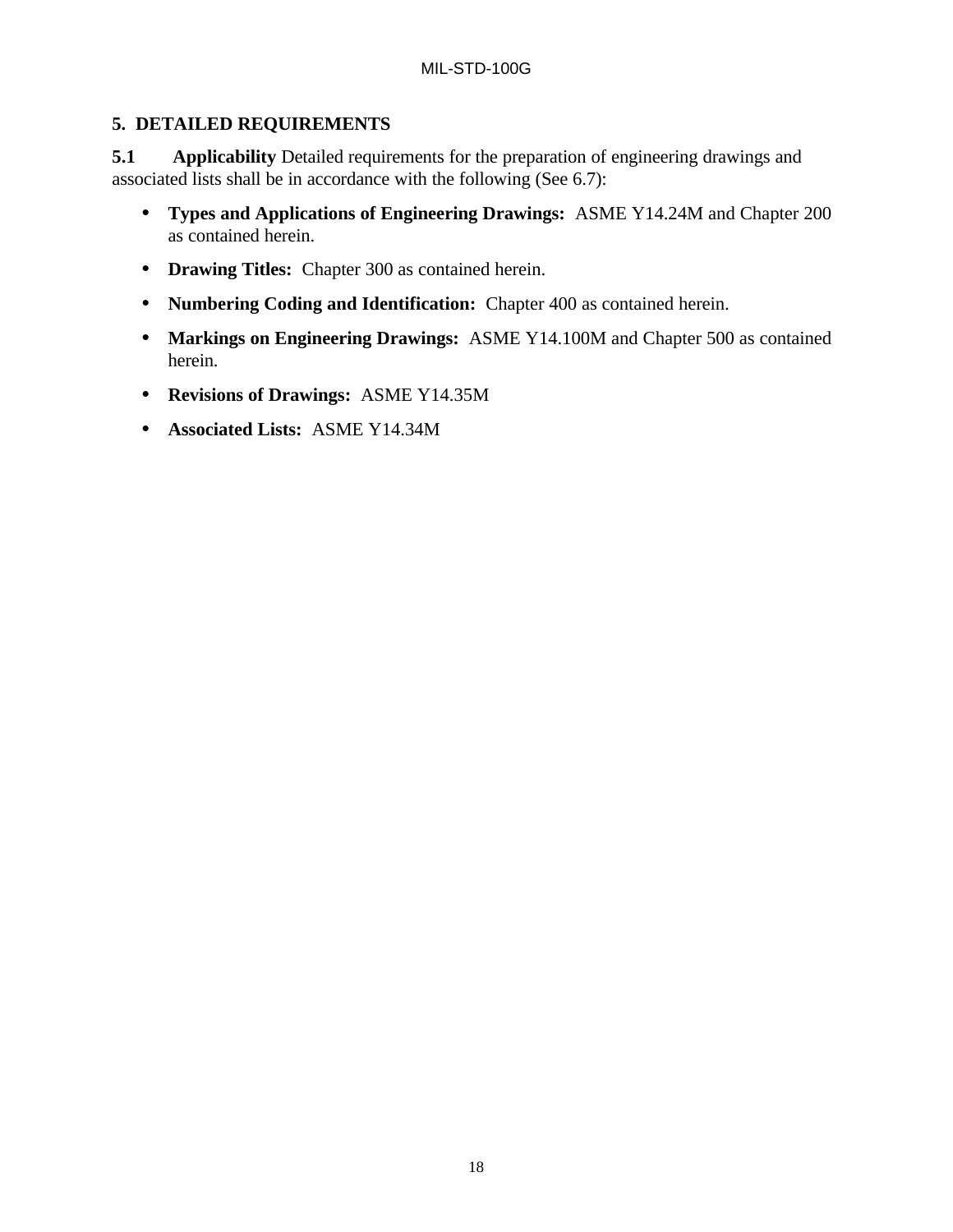# **6. NOTES**

(This section contains information of a general or explanatory nature that may be helpful, but is not mandatory.)

**6.1 Intended use.** The requirements contained herein apply to hardcopy drawings, digital data file(s), associated lists and textual data resulting from the contractual application of DOD-D-1000, MIL-DTL-31000 or MIL-T-47500.

**6.1.1 Applicability.** The current document specifying engineering drawings as a technical data package element is MIL-DTL-31000. DOD-D-1000 and MIL-T-47500 are inactive for new design.

# **6.2 Acquisition requirements.**

**6.2.1 Issue of DODISS.** When this standard is used in acquisition, the applicable issue of the DODISS must be cited in the solicitation (see 2.1.1, and 2.2).

**6.2.2 Tailoring guidance.** To ensure proper application, MIL-STD-100G and ASME Y14.100M must be tailored to exclude unnecessary requirements. It is essential that the contractual applicability of the numerous referenced documents, as contained in these two standards, especially regarding basic practices, be as definitive as practicable. Any tailoring of MIL-STD-100G and ASME Y14.100M must also be consistent with MIL-DTL-31000, TDP Option Selection Worksheets. Although the manner and extent of such tailoring will vary in accordance with program or end-item requirements, the following is provided as a minimum for consideration in acquisition documents:

# **TAILORING**

- A. Drawing Media (Choose all that apply)
	- (1) Non-digital (Specify\_\_\_\_\_\_)
	- (2) Digital Data (Specify\_\_\_\_\_\_\_)
	- $(3)$  Other (Specify \_\_\_\_\_\_\_\_)
- B. Drawing Format (Choose One)
	- (1) Contractor
	- (2) Government (forms supplied by the Government)
	- (3) Government (forms supplied by the Contractor)
- C. Drawing Sheet Size (and Format) (Choose One)
	- (1) ASME Y14.1
	- (2) ASME Y14.1M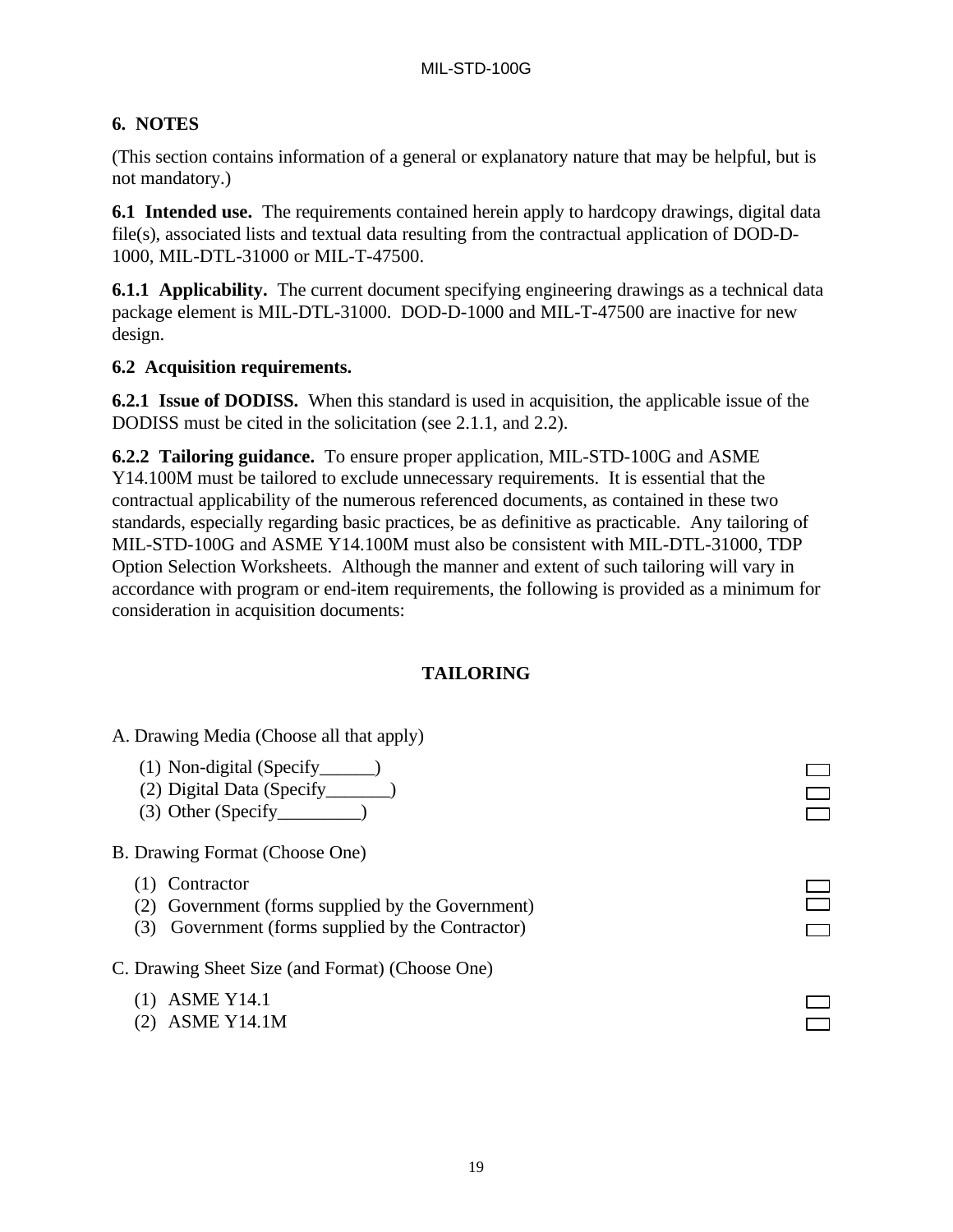| D. Drawing Reference to MIL-STD-100 (4.1.1) (Choose all that apply)                                                                                                                                                                                                   |  |
|-----------------------------------------------------------------------------------------------------------------------------------------------------------------------------------------------------------------------------------------------------------------------|--|
| (1) Reference to MIL-STD-100 will not appear on drawing<br>(2) Reference to MIL-STD-100 will be made on drawing<br>(3) Reference to MIL-STD-100 to include applicable revision level<br>(4) Reference to MIL-STD-100 to include applicable revision level and notices |  |
| E. Application Data (Choose all that apply)                                                                                                                                                                                                                           |  |
| (1) Contractor option<br>(2) Required<br>(a) On drawing<br>(c) Contractor option<br>(3) General use or multi-use notations<br>(a) allowed<br>(b) not allowed                                                                                                          |  |
| F. Drawing Detail (ASME Y14.24M) (Choose all that apply)                                                                                                                                                                                                              |  |
| (1) Monodetail<br>(2) Multidetail<br>(3) Tabulated                                                                                                                                                                                                                    |  |
| G. Dimensioning and Tolerancing (Choose all that apply)                                                                                                                                                                                                               |  |
| $(1)$ Metric<br>(2) Decimal-inch<br>(3) Application of ASME Y14.5M<br>(a) Specific issue (revision) required (Specify issue____________________________                                                                                                               |  |
| H. Drawing Notes (Choose One)                                                                                                                                                                                                                                         |  |
| $(1)$ On drawing<br>(2) By reference. Specify<br>(3) Contractors option                                                                                                                                                                                               |  |
| I. Types of Drawings (ASME Y14.24M and Chapter 200) (Choose one)                                                                                                                                                                                                      |  |
| (1) Contractor selects<br>(2) Government selects                                                                                                                                                                                                                      |  |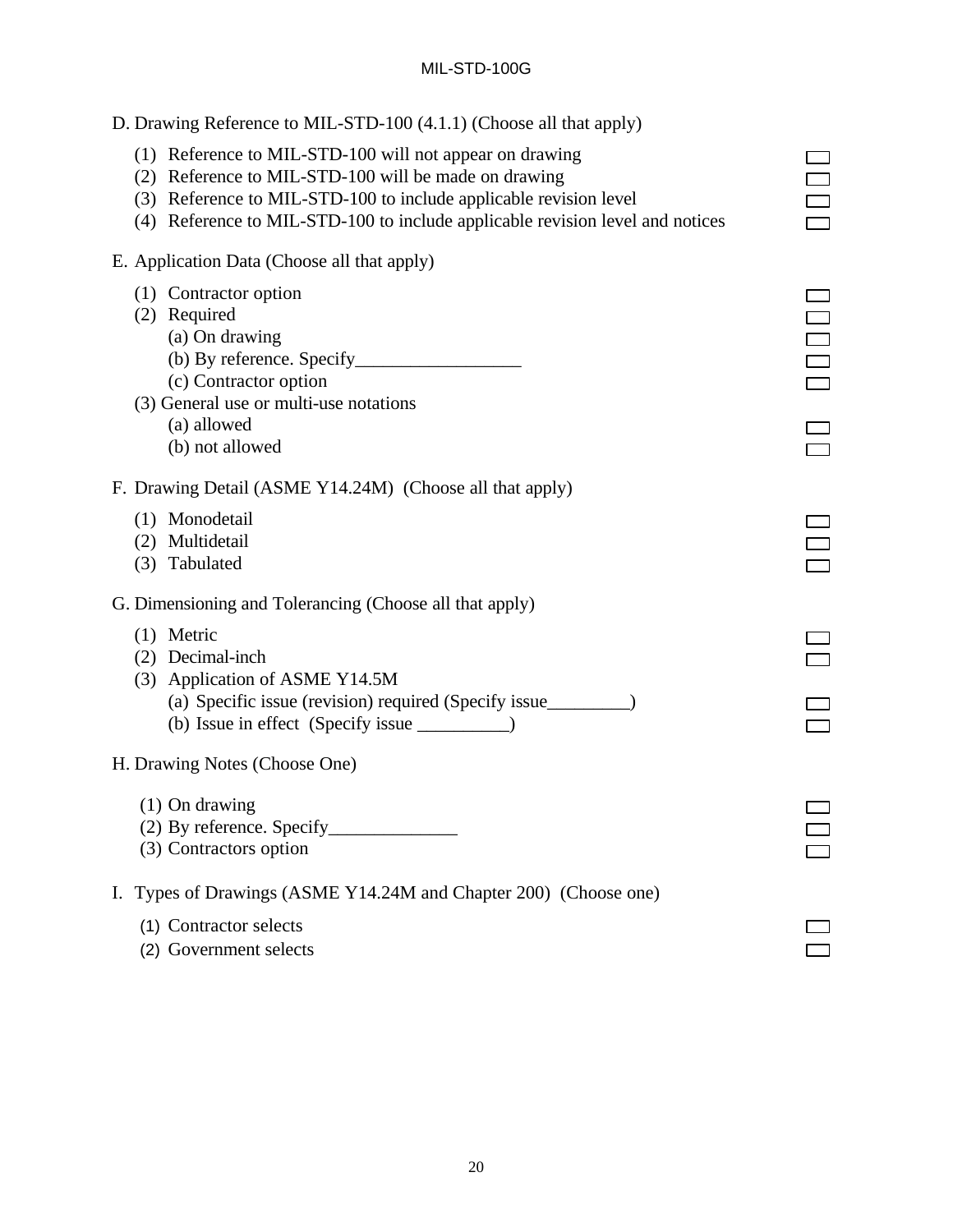- J. Maintenance of Multi-Sheet Drawings (ASME Y14.35M) (Choose all that apply)
	- (1) Drawing revision level (DOD preferred)
	- (2) All sheets same revision level
	- (3) Sheet revision level

# K. Redrawn Drawings (redrawing without change) (ASME Y14.35M ) (Choose one)

- (1) Advance revision level
- (2) Revision level is not advanced

#### L. Maintenance of Revision History (Choose all that apply)

- (1) Contractor option
- (2) Optional methods
	- (a) Remove one or more revision record as required
	- (b) Remove all previous revision history
	- (c) Remove all revision history but retain line entry for revision authorization and date of revision
	- (d) Remove all except revision preceding current
	- (e) Maintain revision history in its entirety

| M. Adding Sheets (ASME Y14.35M) (Choose all that apply) |  |  |  |  |  |  |
|---------------------------------------------------------|--|--|--|--|--|--|
|---------------------------------------------------------|--|--|--|--|--|--|

- (1) Contractor option
- (2) Optional methods
	- (a) Renumber sheet using consecutive whole numbers
	- (b) Number added sheets in decimal-number sequence
	- (c) Number added sheets in alpha-numeric sequence
- N. Deleting Sheets (ASME Y14.35M) (Choose all that apply)
	- (1) Contractor option
	- (2) Optional methods
		- (a) Renumber all affected remaining sheets
		- (b) Affected remaining sheets not renumbered (revision status of sheets block is updated with notations such as CANC or DEL)
- O. Markings on Engineering Drawings (Choose one)
	- (1) Special items and processes apply (a)Applicable symbols (Specify\_\_\_\_\_\_\_\_) (b)Applicable special notes (Specify\_\_\_\_\_\_\_\_)
	- (2) Special items and processes do not apply

| Ξ |
|---|
|   |

| Ξ                             |  |
|-------------------------------|--|
| ٠<br>$\overline{\phantom{a}}$ |  |

 $\Box$ 

| ri i |    |
|------|----|
|      | Г. |
|      |    |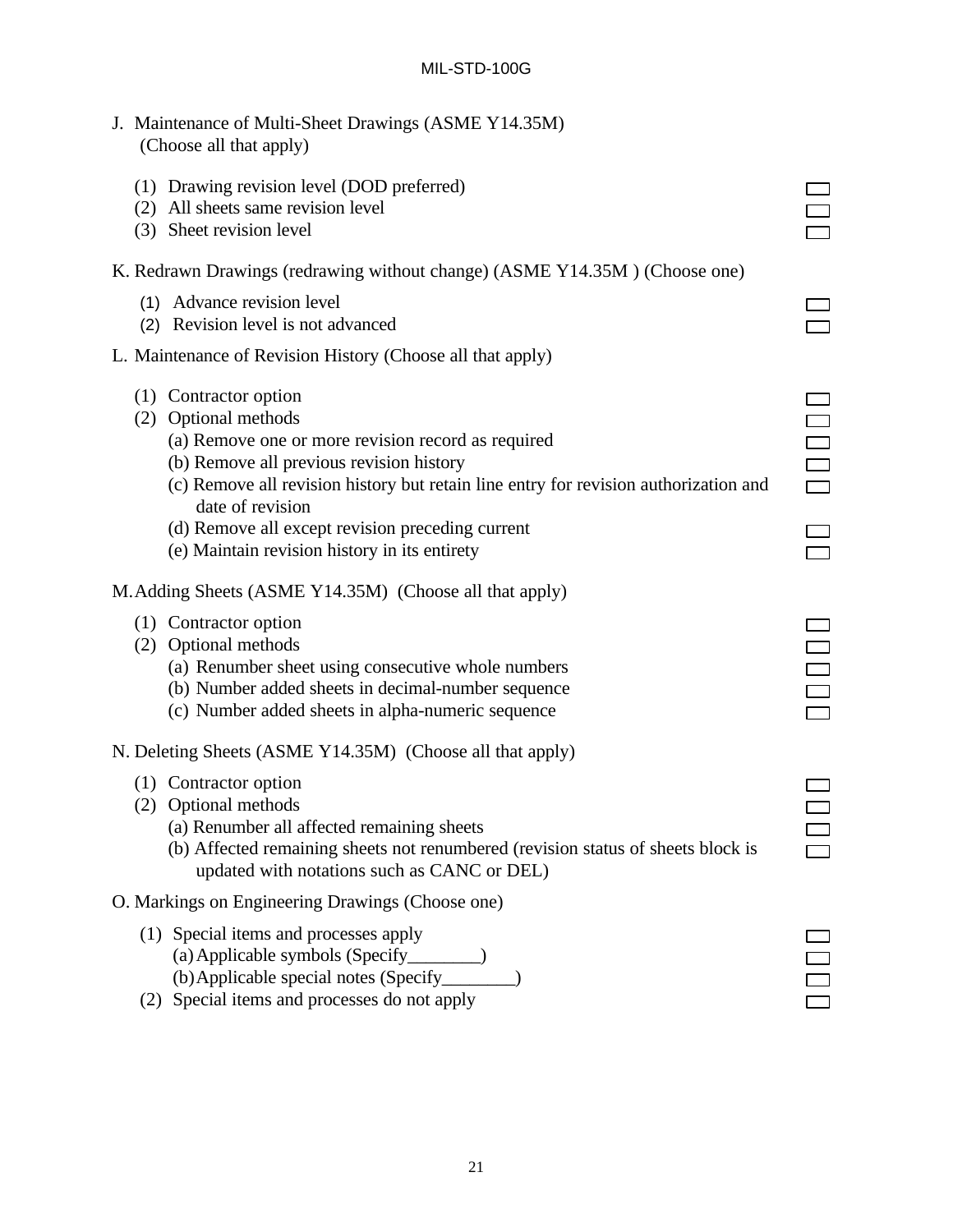- P. Associated Lists (ASME Y14.34M) (Choose all that apply)
	- (1) Non-digital (Specify\_\_\_\_\_\_)
	- (2) Digital Data (Specify\_\_\_\_\_\_\_\_)
	- (3) Other (Specify\_\_\_\_\_\_\_\_)

Q. Types of Associated Lists (ASME Y14.34M) (Choose all that apply)

- (1) Parts Lists
	- (a) Integral
	- (b) Separate
	- (c) Contractors option
- (2) Data Lists
- (3) Index Lists
- (4) Other (Specify\_\_\_\_\_\_\_\_)

R. Angle of Projection (ASME Y14.3M) (Choose one)

- (1) 3rd Angle
- (2) 1st Angle
- S. Language (Choose one )
	- (1) English required
	- (2) Other (as specified)

| $\overline{\phantom{0}}$ |  |
|--------------------------|--|
| $\overline{\phantom{a}}$ |  |
|                          |  |
|                          |  |
|                          |  |
|                          |  |
|                          |  |
| ÷,                       |  |
| $\mathcal{L}$            |  |
|                          |  |
| -<br>L,                  |  |
|                          |  |
|                          |  |
|                          |  |

 $\Box$  $\Box$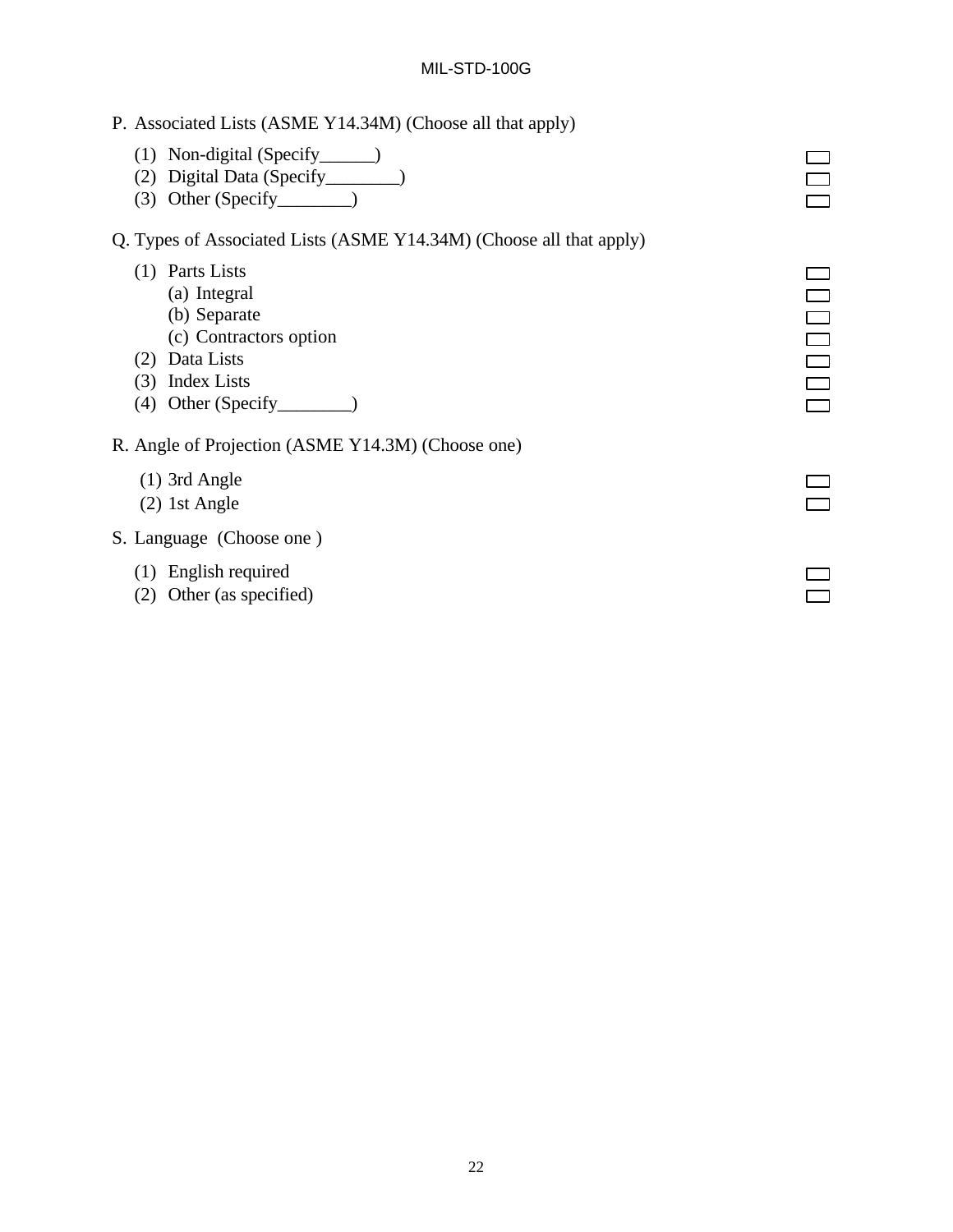**6.3 International agreements.** Certain provisions of this Military Standard are the subject of International Standardization Agreements (see following listing). When revision or cancellation of this standard is proposed which will affect or violate the International Agreement concerned, the Preparing Activity will take appropriate reconciliation action through international standardization channels including departmental standardization offices, if required.

# **6.3.1 Air Standardization Coordinating Committee (ASCC), Air Standards (AIR STDs):**

- ASCC AIR STD 104/2, Graphical Symbology for use on Engineering Drawings and Associated Data.
- ASCC AIR STD 104/5, Definitions for use on Engineering Drawings and Associated Data.
- ASCC AIR STD 104/6, Engineering Drawing Formats.
- ASCC AIR STD 104/9, Abbreviations for use on Engineering Drawings and Associated Data.
- ASCC AIR STD 104/10, Engineering Drawing Titles.
- ASCC AIR STD 104/11, Types of Engineering Drawings.
- ASCC AIR STD 104/12, Numbering, Coding and Identification of Engineering Drawings.
- ASCC AIR STD 104/13, Revision of Engineering Drawings.
- ASCC AIR STD 104/20, Electrical and Electronic Diagrams
- ASCC AIR STD 104/24, Engineering and Associated Data Lists
- ASCC AIR STD, 104/26, Engineering Drawing Practices

# **6.3.2 American, British, Canadian, Australian (ABCA) Army Standardization Program, Quadripartite Standardization Agreements (QSTAGs):**

- QSTAG 229, Abbreviations For Use On Drawings.
- QSTAG 275, Graphical Symbols For Electrical and Electronic Diagrams.
- QSTAG 323, Welding Symbols.
- QSTAG 324, Welding Terms and Definitions.
- QSTAG 326, Graphical Symbols For Use In Diagrams For Fluid Systems In Army Vehicles (Excluding Aeronautic or Guided Weapon (Missile) Systems)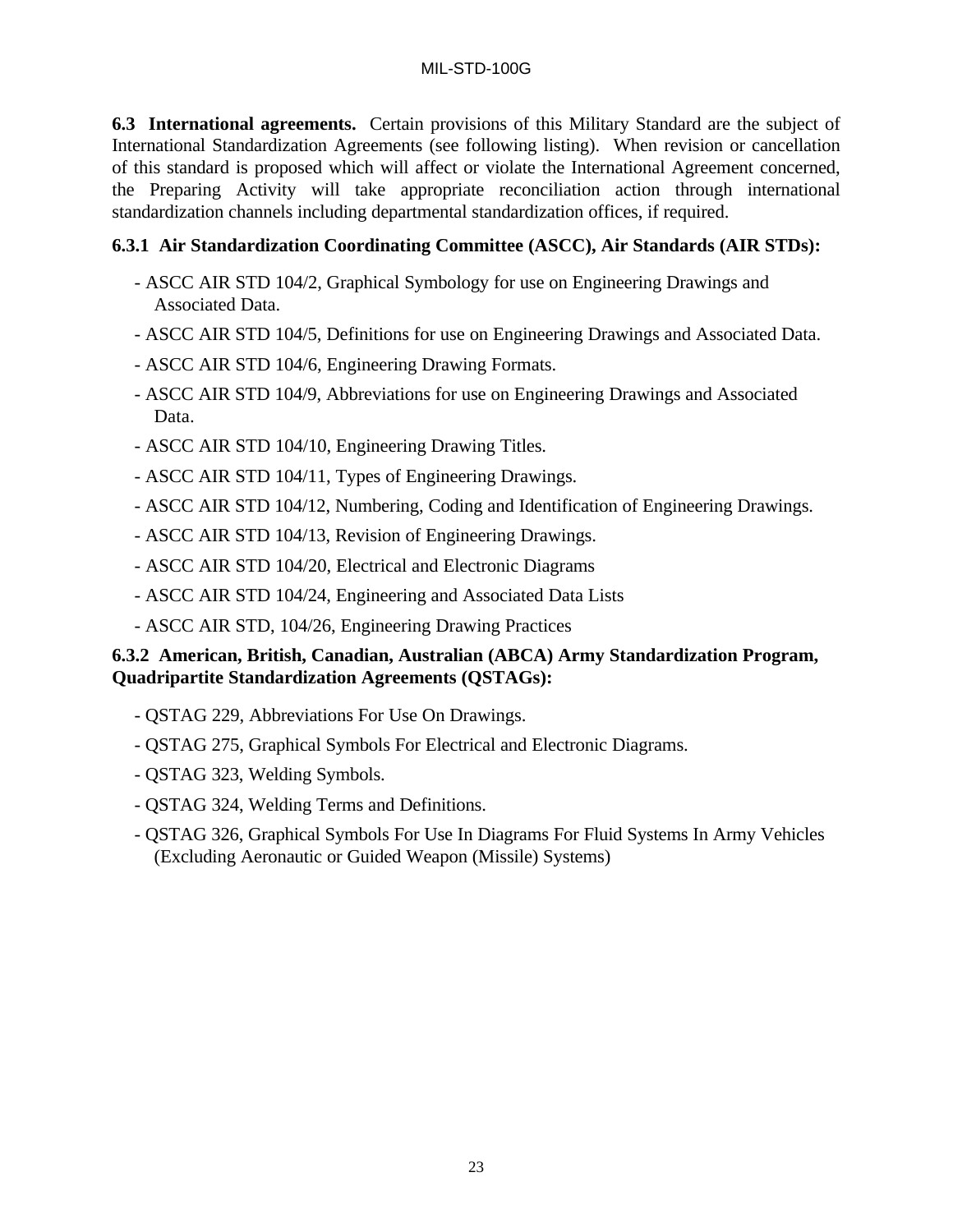# **6.4 Drawing ownership and drawing identification**

**6.4.1 Drawing identification.** Drawing identification is provided by the combination of the original design activity CAGE Code and the drawing number. Drawing identification would therefore be established by the combination of a Government original design activity CAGE Code and a Government supplied drawing number, or a contractor original design activity CAGE Code and a contractor furnished drawing number. Accordingly, it is a violation of the intent of drawing identification to attempt to establish drawing identification by either a combination of Government CAGE Code and contractor furnished drawing number or contractor CAGE Code and Government furnished drawing number.

**6.4.2 Design activity, current or original.** Correct application of this standard necessitates that drawing ownership, change control authority, and design responsibility be identified with the current or original design activity CAGE Code appearing on the drawing. The design activity CAGE Code and address appearing in the title block is intended to identify that activity that had initial or original design activity (ownership, change control or design authority) responsibility. Since drawing identification can never be changed, a transfer of design activity responsibility requires the addition of the gaining activity CAGE Code and address to the drawing, as detailed in Chapter 400.

**6.4.3 Drawing ownership.** If for contractual or drawing maintenance purposes, the indication of current or original design activity does not reflect the actual status of drawing ownership or change control authority, that activity having final change control authority must add their CAGE Code and address to the drawing as current design activity. In this way, for example, if a CAGE Code and address in the title block reflects drawing origin, contractual preparation, or maintenance responsibility, but the drawing is the legal property of another activity, it is essential that the activity claiming the drawing as legal property add their CAGE Code and address as current design activity.

**6.5 Ozone depleting chemicals**. The identification of ozone depleting chemicals must be in conformance to Section 602(a) of the Clean Air Act Amendments of 1990 (42USC 7671a) as identified in Section 326 of PL 102-484.

**6.6 Application of MIL-STD-100.** MIL-STD-100 has largely been replaced by non-Government Standards. MIL-STD-100G contains only Government unique requirements, and is restricted for use to those DoD activities having DoD peculiar logistics requirements or specific and fully justifiable requirement for TDP delivery and maintenance control by a DoD design activity. Unless it is essential that drawings indicate a Government design activity CAGE Code, the preferred standard for engineering drawing practices is ASME Y14.100M. ASME Y14.100M addresses engineering drawing practices in commercial applications or where DoD design requirements need not be under the change control authority of a DoD activity. All referenced documents and detail associated with basic drawing practices are contained in ASME Y14.100M. Accordingly, MIL-STD-100G, when applicable, must always be used in conjunction with ASME Y14.100M. In addition, since requirements for broad areas, of subject material are now addressed by individual ASME standards, either MIL-STD-100G and ASME Y14.100M must be used in conjunction with , ASME Y14.24M, Types and Application of Engineering Drawings, ASME Y14.34M, Associated Lists, and ASME Y14.35M, Revisions to Drawings and Associated Lists.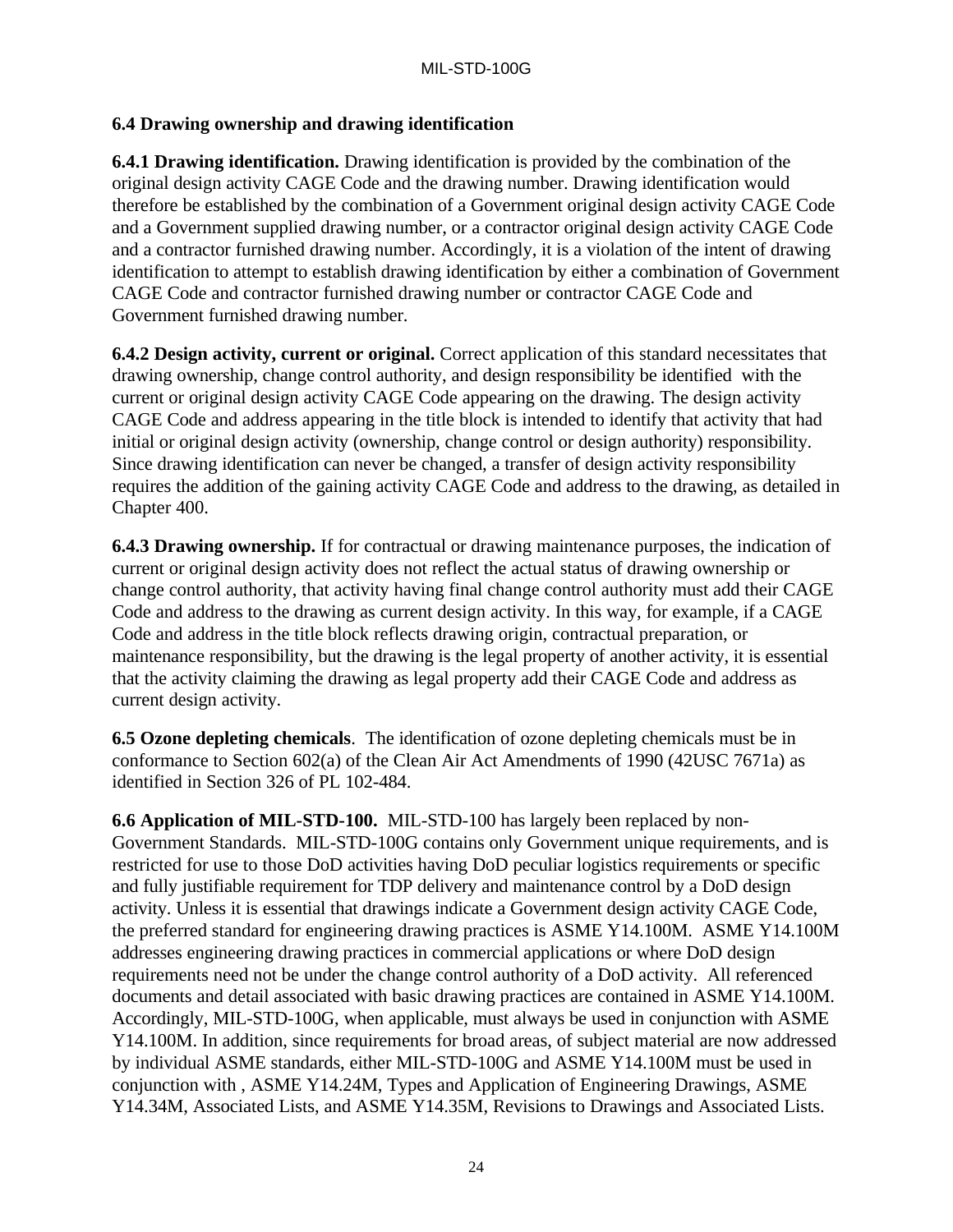It is essential to drawing interpretation that past versions of MIL-STD-100 that were contractually invoked for the delivery of drawings continue to apply, and that no drawing under the CAGE Code of a Government design activity be interpreted under or make direct, sole reference to ASME Y14.100M.

**6.7 Reference to non-Government standards.** Very broad areas of the subject matter of MIL-STD-100 have been replaced by or incorporated in to non-Government Standards (NGSs). Every effort was made to harmonize the technical content and availability of the applicable NGSs to the requirements contained herein. However, users of Revision G to MIL-STD-100, especially during the earliest stages of initial issue, may find that the apparent corresponding NGS is not yet available or fails to support basic document preparation requirements. In order to overcome this condition in satisfying a contractual intent, or document preparation requirement or associated practice, the user should be prepared to detail the needed engineering drawing practice directly in the statement of work. Past issues of MIL-STD-100 may be used in attempting to establish the needed detail for entry in the statement of work.

### **6.8 Subject term (key word) listing.**

Acronym Altered item Assembly Associated list Bulk item CAGE Code Contract number Critical safety Design activity Diagram Digital data Dimensioning Distribution Statement Drawing number Electrostatic Discharge Sensitive Item identification **Notes** Nuclear hardness Part or identifying number Parts list Product definition data **Qualification** Vendor item control

**6.9 Changes from previous issue.** Marginal notations are not used in this revision to identify changes with respect to the previous issue due to the extent of the changes.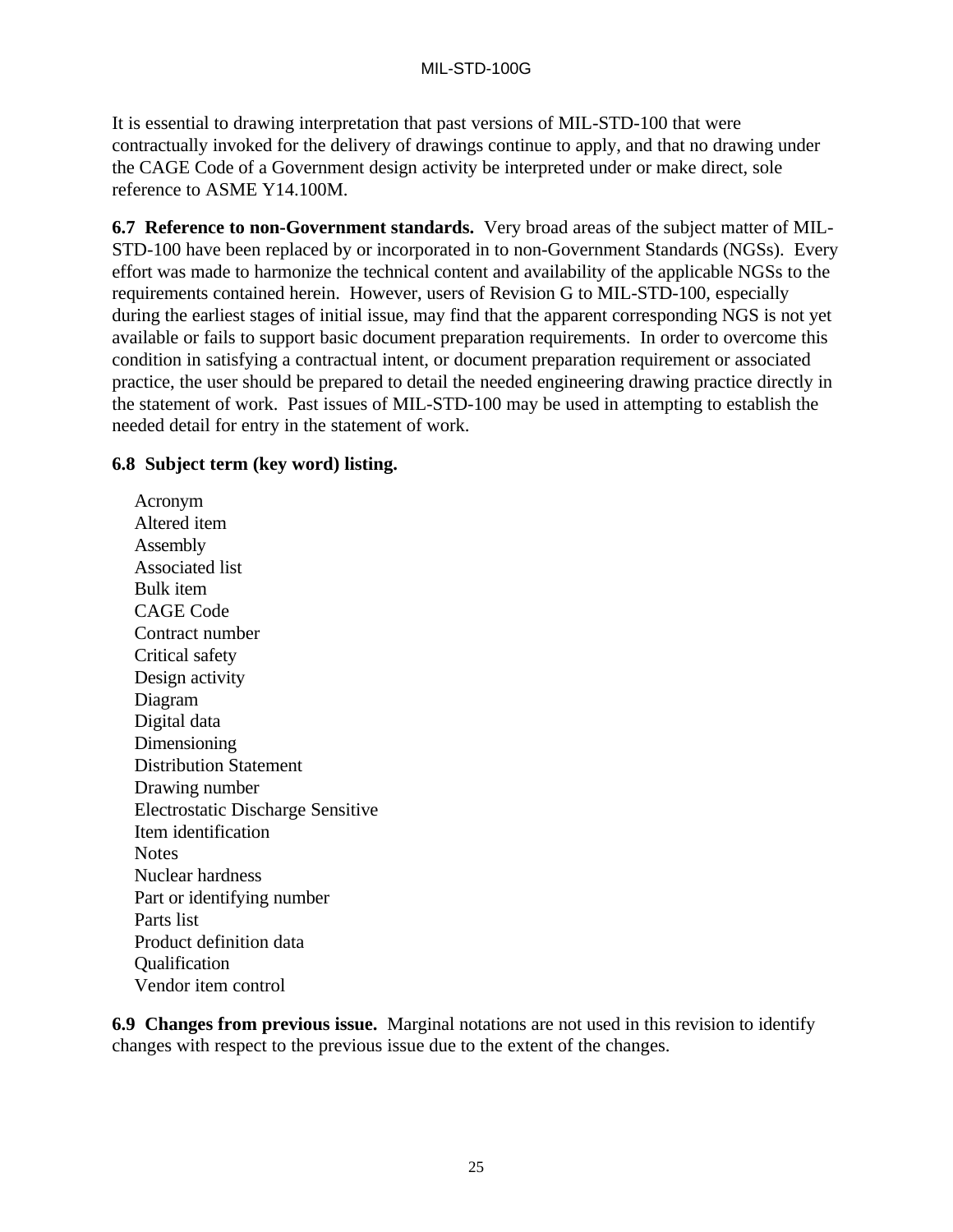# **CHAPTER 100 PREPARATION OF ENGINEERING DRAWINGS AND ASSOCIATED LISTS**

**100. General.** This chapter and ASME Y14.100M establishes the essential general requirements and reference standards acceptable for the preparation of engineering drawings and associated lists.

**101. Basic practices.** Basic practices, including associated referenced standards, for the that are specific to preparation of engineering drawings and associated lists are contained in ASME Y14.100M. The detail contained herein is intended to provide visibility of those requirements that are specific to the Government.

**101.1 Metric practices**. Metric practices shall be in accordance with ASME Y14.100M.

**101.2 Graphic symbols, designations, letter symbols and abbreviations.** Graphic symbols, designations, letter symbols and abbreviations used on engineering drawings and associated lists shall be in accordance with this standard, the standards indicated below, and ASME Y14.100M. Where graphic symbols, designations, letter symbols and abbreviations are not covered by the listed standard; they may be used provided they are explained on each drawing or referenced to an explanatory document. The referenced explanatory documents for non-standard symbols shall be furnished with the engineering drawings. When non-standard graphic symbols, designations, letter symbols and abbreviations are used repeatedly, they should be forwarded to the custodian of this standard for possible inclusion in the respective standard.

### **101.2.1 Graphic symbols.**

**101.2.2 Graphic symbols for flueric power diagrams.** Graphic symbols for flueric power diagrams shall be in accordance with MIL-STD-1306.

**101.2.3 Ship structural symbols.** Ship structural symbols shall be in accordance with MIL-STD-25.

**101.3 Printed board drawings.** Printed board drawings shall be in accordance with the requirements of MIL-STD-2118, ANSI/IPC-FC-250, and ANSI/IPC-D-275, as applicable.

### **101.4 Data preparation, maintenance, delivery, or access.**

## **101.4.1 Materials.**

**101.4.1.1 Plastic sheet or roll.** Originals on plastic sheet shall be in accordance with L-P-519, type I or II, class 2. Undimensioned drawings, printed wiring artwork masters, production masters, and master pattern drawings shall be in accordance with MIL-D-5480, Class 2, Type A or B; or L-P-519, type I or II, class 1.

**101.4.1.2 Paper, tracing.** Tracing paper for dimensioned drawings shall be in accordance with UU-P-561, Type as specified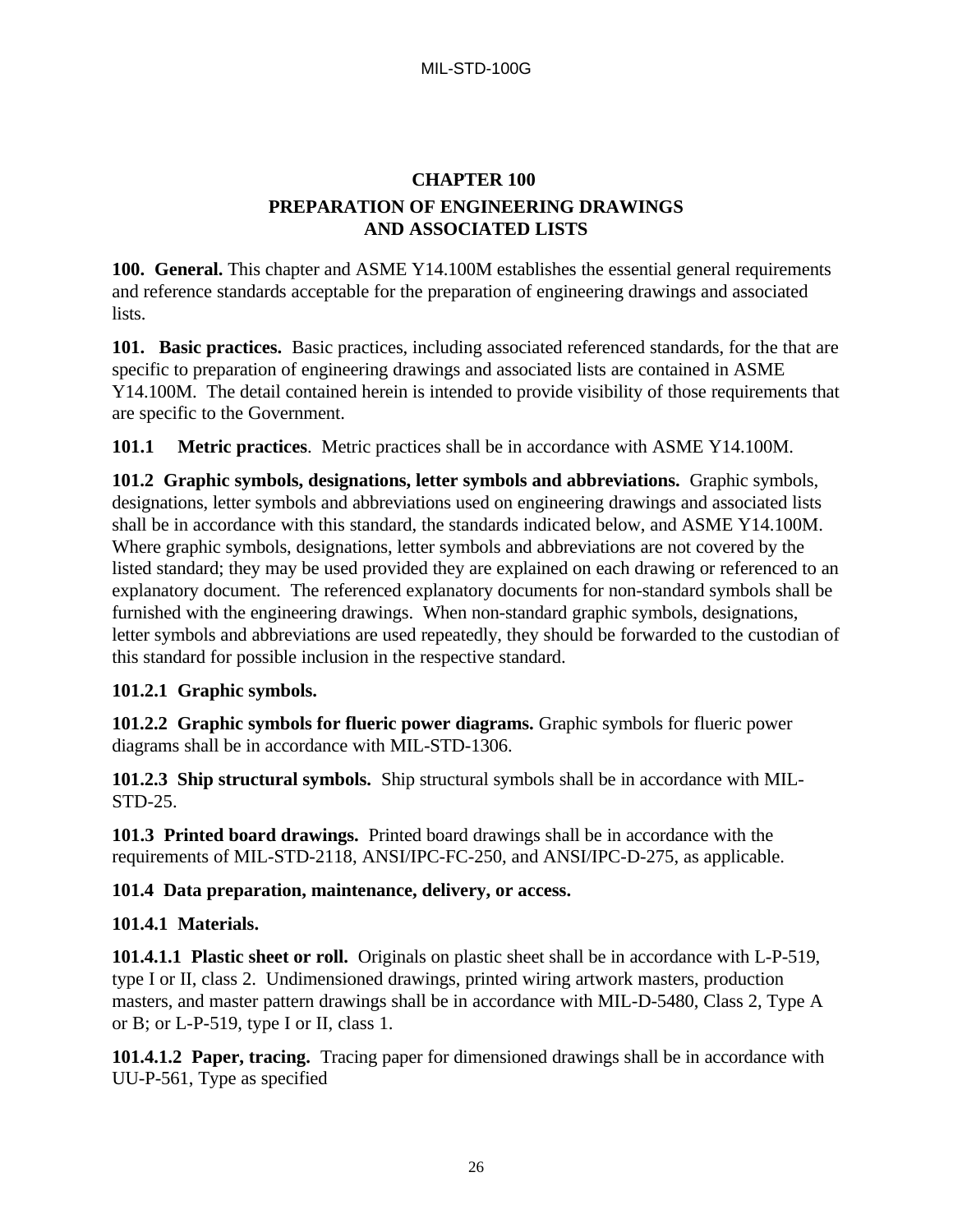**101.4.1.3 Film, Diazotype.** Copies on sensitized, diazotype film shall be in accordance with L-F-340, Type and Class as specified.

**101.4.2 Digital data.** Engineering drawings prepared by other than manual means (such as computer generated drawings) shall provide all of the information required by the particular drawing type or level of design disclosure. Variations from the requirements as specified herein to accommodate document preparation will be acceptable so long as these variations meet the requirements relative to the information contents.

**101.4.2.1 Plotters.** If originals are maintained as digital data, copies resulting from electrostatic plotters need not meet the material, erasure and aging requirements of L-P-519 or A-A-2946.

**101.4.2.2 Maintenance.** Unless otherwise specified, requirements for erasure, aging and paper do not apply to associated lists prepared by automatic data processing, or drawings prepared and maintained as digital data.

**101.4.2.3 Associated lists, materials.** Associated lists prepared from digital data need not meet the requirements of 101.4.1.1 or 101.4.1.2.

**101.4.2.4 Physical media.** The physical media of digital product definition data shall conform to MIL-STD-1840.

**101.4.2.5 Initial Graphics Exchange Specification (IGES).** IGES data files shall be Class II application data subsets in conformance to MIL-PRF-28000 and MIL-STD-1840.

**101.4.2.6 Raster data files.** Raster data files shall be in accordance with MIL-PRF-28002 and MIL-STD-1840.

**101.4.2.7 Standardized General Markup Language (SGML).** SGML data files for predominantly textual engineering drawings shall be in conformance to MIL-PRF-28001 and MIL-STD-1840.

**101.4.3 Preparation of duplicate original.** Duplicate originals shall not be prepared for the purpose of maintaining duplicate records. Their application is limited to replacing missing original drawings.

**101.5 Drawing marking for item and package identification.** Drawings shall specify marking requirements for items, including item and package identification.

**101.5.1 Drawing requirements for part identification marking..**Delineation of part identification markings on a drawing shall be consistent with the requirements of Chapter 400 and MIL-STD-130, and shall be clear on such detail as method of application (for example, stamp or stencil), and materials (for example, ink per A-A-208).

**101.5.2 Packaged items**. Drawing requirements for package identification shall be consistent with the requirements of MIL-STD-129.

**101.5.3 Altered, selected, or source control item identification.** Altered, selected, and source control items shall be identified in accordance with MIL-STD-130.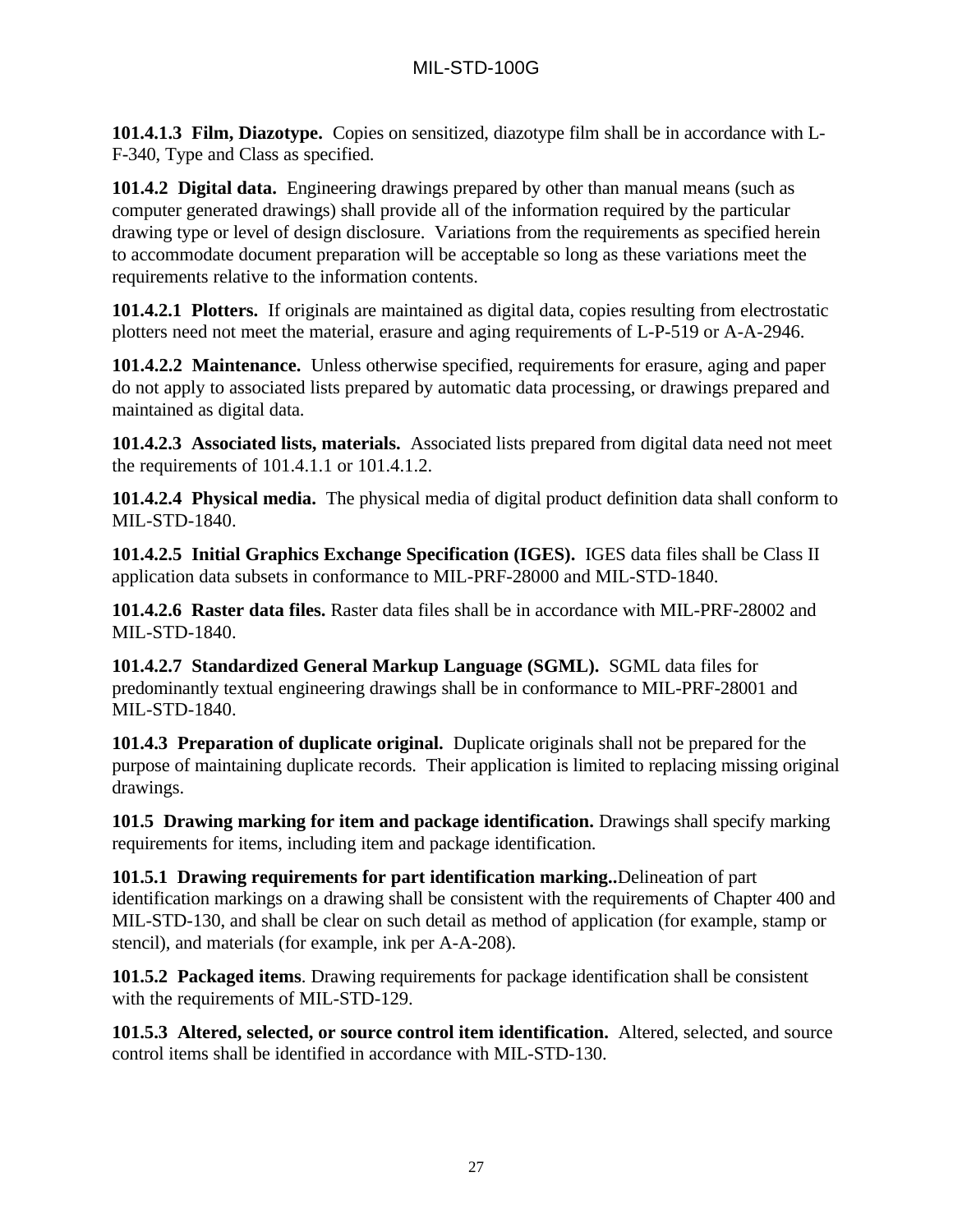**101.5.4 Printed board assemblies.** Drawings pertaining to printed board assemblies shall specify marking location, content, method, size, material, priority of markings specified and the extent of applicability of MIL-STD-1285, MIL-STD-2118, or ANSI/IPC-D-275, as applicable.

**101.6 Code Identification, FSCM and CAGE Code.** Terms such as "FSCM" or "Code Identification" on existing documents or pre-prepared formats in stock need not be updated to "CAGE Code" or "CAGEC".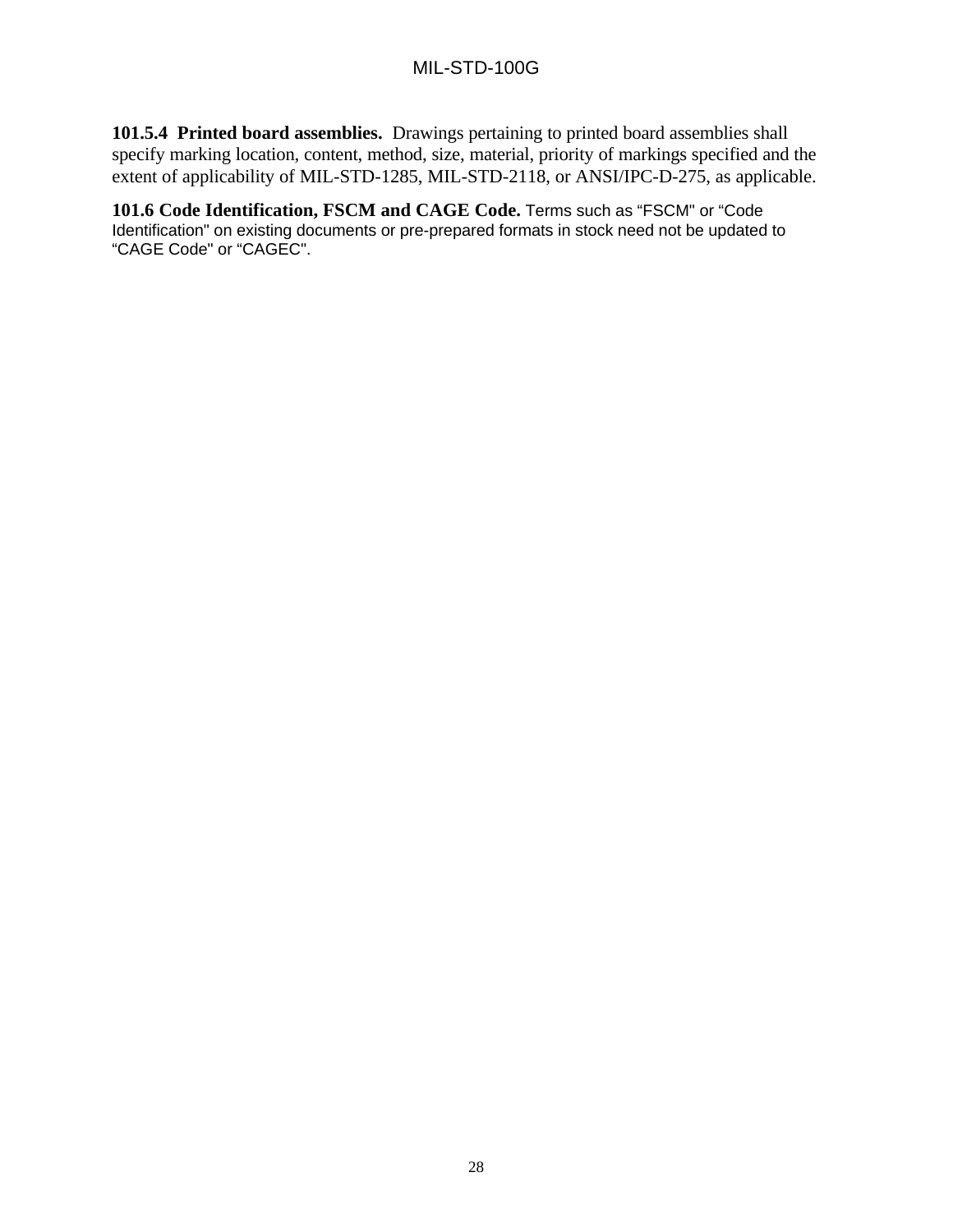#### CHAPTER 200

### **TYPES OF ENGINEERING DRAWINGS**

**200. General.** This chapter defines and illustrates the types of engineering drawings normally prepared by or for Departments and Agencies of the Department of Defense.

**201. Drawing types.** Drawing types shall be in accordance with ASME Y14.24M and the following:

NOTE: Under certain contracts or purchase orders, Government design or procuring activity approval may be required for the preparation of Source Control Drawings. See Appendix B for Qualification Provisions as applied to Source Control Drawings where the Government Activity (Army, Navy, Air Force) is identified by CAGEC and Name in the title block or indicated as "CURRENT DESIGN ACTIVITY".

**201.1 Standard microcircuit drawing (SMD).** An SMD is a control drawing, and shall disclose the applicable configuration, envelope dimensions, mounting and mating dimensions, interface dimensional characteristics, specified performance requirements, nuclear effects, and inspection and acceptance test requirements for microcircuits in a military application. Vendor item control drawings shall not be used to depict microcircuits (Federal Supply Class 5962) which comply with MIL-STD-883. Microcircuits compliant with MIL-STD-883 shall be depicted on an SMD. Guidance concerning SMDs is contained in MIL-HDBK-780. See Figure 200-2.

**201.1.1 SMD requirement.** An SMD shall depict Government requirements for existing commercial items in terms of performance, screening, and testing for military application.

**201.1.2 SMD limitation.** An SMD shall be prepared in lieu of source control and vendor item control drawings for microcircuits compliant with MIL-STD-883.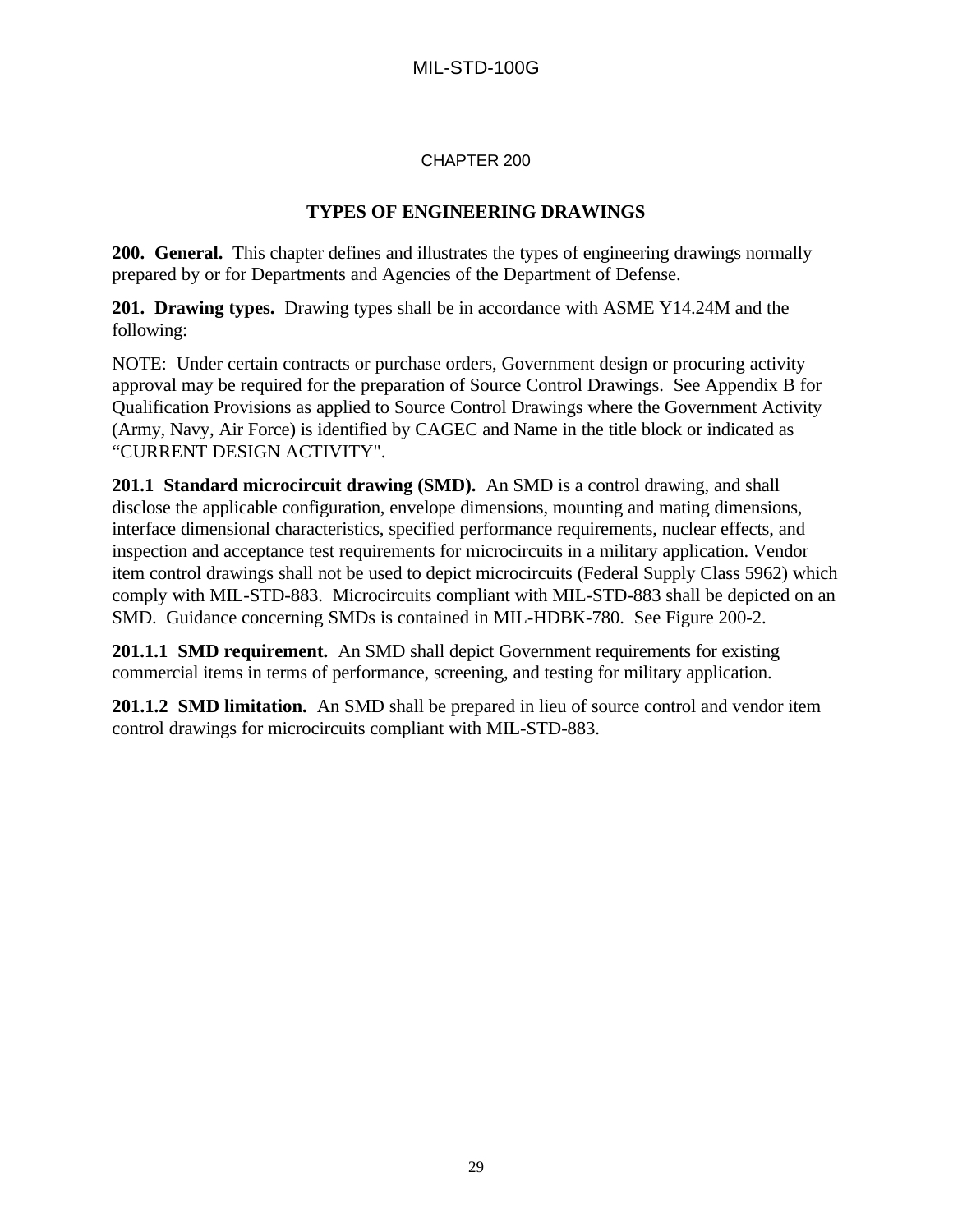|                                                                                |                |  |  |                                         |  | <b>REVISIONS</b> |           |              |                    |  |                                                        |                 |  |
|--------------------------------------------------------------------------------|----------------|--|--|-----------------------------------------|--|------------------|-----------|--------------|--------------------|--|--------------------------------------------------------|-----------------|--|
| <b>LTR</b>                                                                     |                |  |  | <b>DESCRIPTION</b>                      |  |                  |           |              | DATE (YR-MO-DA)    |  |                                                        | <b>APPROVED</b> |  |
|                                                                                |                |  |  |                                         |  |                  |           |              |                    |  |                                                        |                 |  |
| <b>REV</b>                                                                     |                |  |  |                                         |  |                  |           |              |                    |  |                                                        |                 |  |
| <b>SHEET</b>                                                                   |                |  |  |                                         |  |                  |           |              |                    |  |                                                        |                 |  |
| <b>REV</b>                                                                     |                |  |  |                                         |  |                  |           |              |                    |  |                                                        |                 |  |
| <b>SHEET</b>                                                                   |                |  |  |                                         |  |                  |           |              |                    |  |                                                        |                 |  |
| <b>REV STATUS</b>                                                              | <b>REV</b>     |  |  |                                         |  |                  |           |              |                    |  |                                                        |                 |  |
| OF SHEETS                                                                      | <b>SHEET</b>   |  |  |                                         |  |                  |           |              |                    |  |                                                        |                 |  |
| PMIC N/A<br><b>STANDARDIZED</b>                                                |                |  |  | PREPARED BY<br>CHECKED BY               |  |                  |           |              |                    |  | DEFENSE ELECTRONIC SUPPLY CENTER<br>DAYTON, OHIO 45444 |                 |  |
| <b>MICROCIRCUIT</b><br>THIS DRAWING IS AVAILABLE<br>FOR USE BY ALL DEPARTMENTS | <b>DRAWING</b> |  |  | <b>APPROVED BY</b>                      |  |                  |           |              |                    |  |                                                        |                 |  |
| AND AGENCIES OF THE<br>DEPARTMENT OF DEFENSE<br>AMSC N/A                       |                |  |  | DRAWING APPROVAL DATE<br>REVISION LEVEL |  |                  | SIZE<br>A |              | CAGE CODE<br>67268 |  | 5962-XXXX                                              |                 |  |
|                                                                                |                |  |  |                                         |  |                  |           | <b>SHEET</b> |                    |  | OF                                                     |                 |  |
| 5962-XXXX-YY<br>DESC FORM 193<br><b>JUL 91</b>                                 |                |  |  |                                         |  |                  |           |              |                    |  |                                                        |                 |  |

DISTRIBUTION STATEMENT A. Approved for public release; distribution is unlimited.

### **Figure 200-1a. Standard microcircuit drawing title sheet.**

This sample drawing is informational only and complete to the degree necessary to illustrate a type of drawing. Actual format and drawing shall conform to the textual requirements set forth in this standard.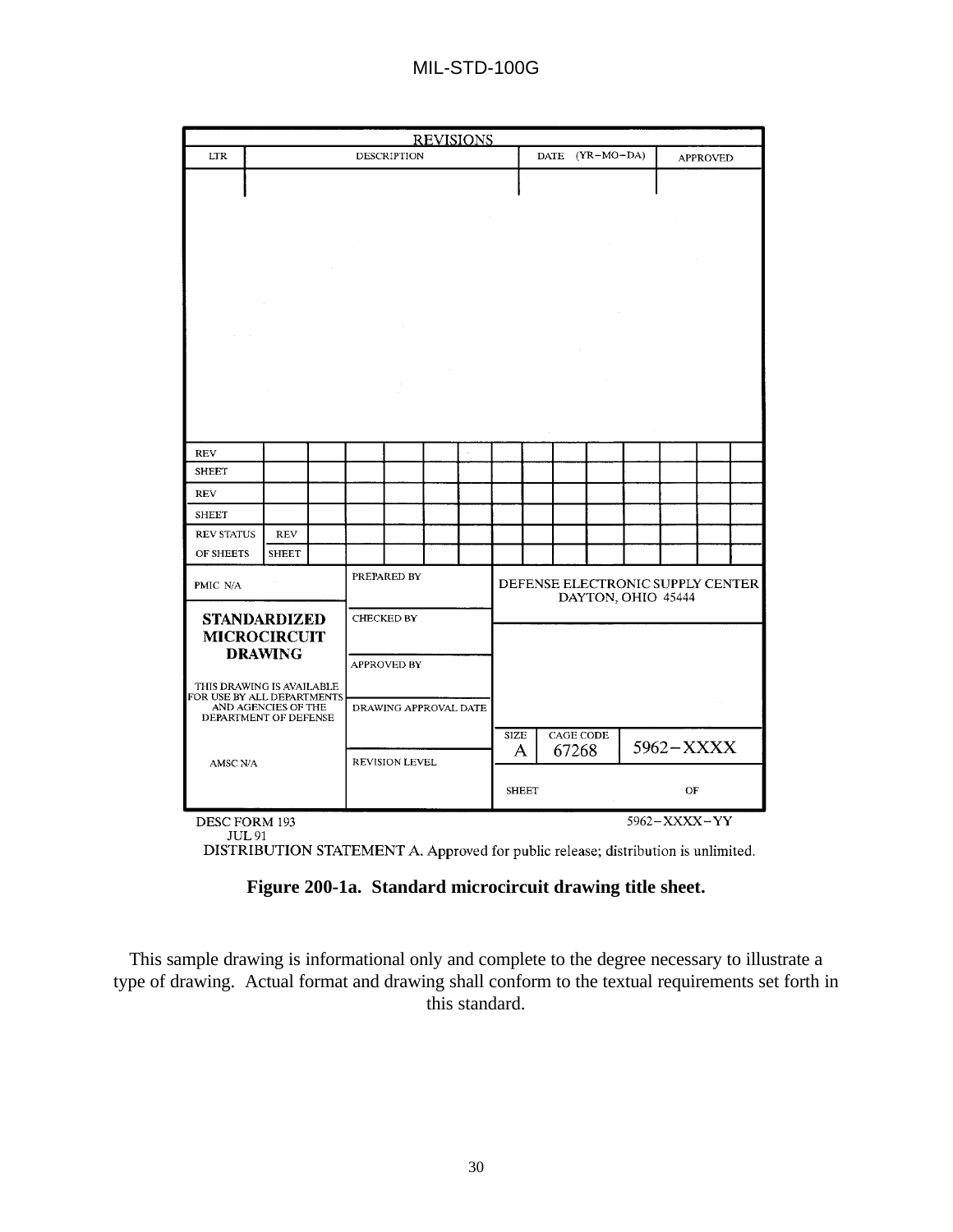

DESC FORM 193A **JUL 91** 

### **Figure 200-1b. Standard microcircuit drawing continuation sheet.**

.

This sample drawing is informational only and complete to the degree necessary to illustrate a type of drawing. Actual format and drawing shall conform to the textual requirements set forth in this standard.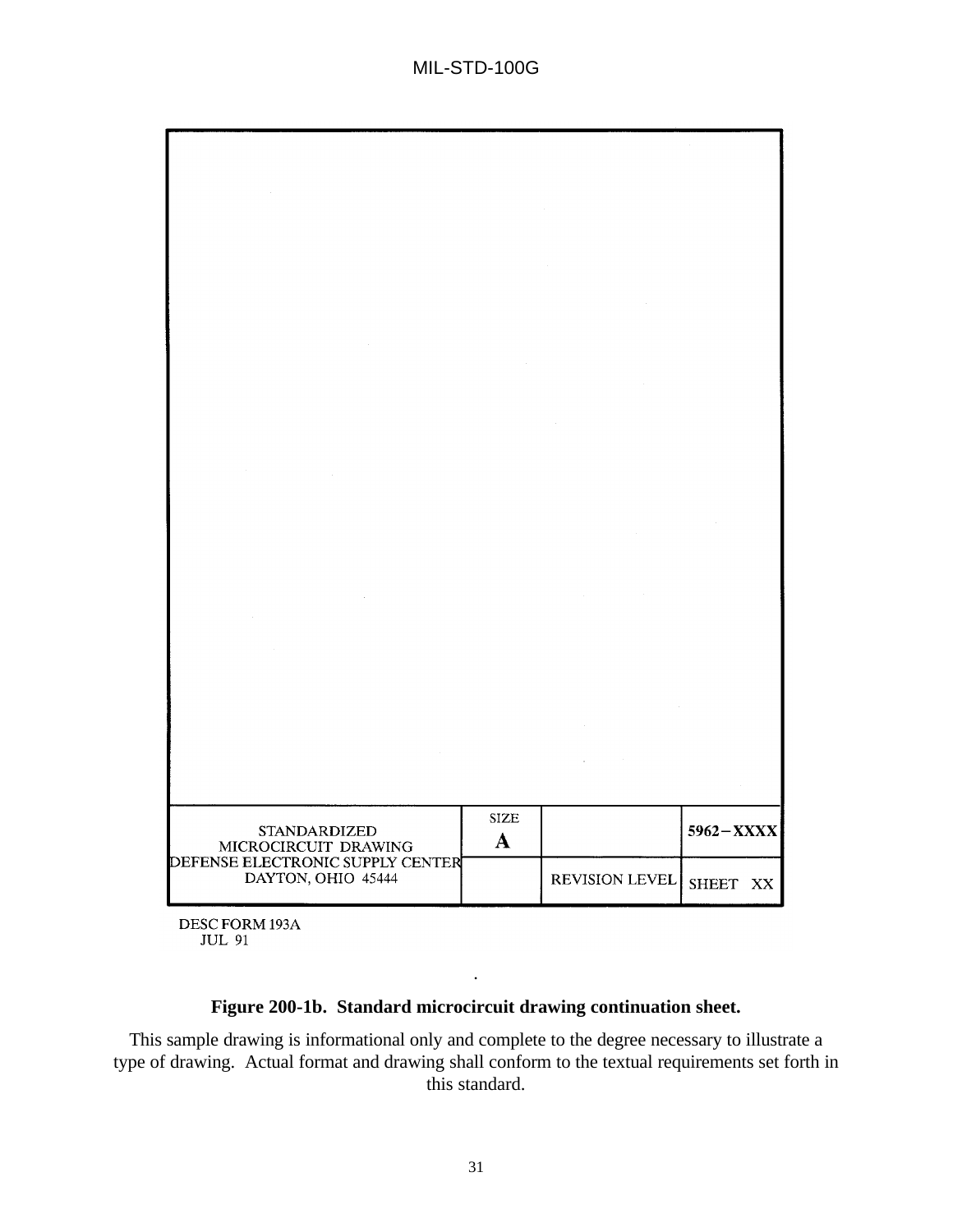### **CHAPTER 300 DRAWING TITLES**

**300. General.** This chapter establishes procedures for creating titles for engineering drawings and names for items detailed thereon.

**301. Drawing title.** The drawing title shall be the name by which the part or item will be known and shall consist of a basic item name, Government type designator, if applicable, and sufficient modifiers to differentiate like items in the same major assembly. Reference to major assemblies or end items shall not be included as part of the drawing title for subassemblies and parts except when necessary to differentiate such items from similar items.

**301.1 Approved item names.** Approved item names are those item names listed in Cataloging Handbook H6, Federal Item Name Directory for Supply Cataloging. Approved item names are preferred for use in drawing titles. Item names not listed in H6 should be submitted, through the Government design or procuring activity, to the Defense Logistics Services Center (DLSC) for approval.

**301.2 Type designators.** Type designators, a combination of letters and/or numbers assigned by the Government for the purpose of item identification, are assigned in accordance with approved type designator - nomenclature systems such as:

| Joint Electronics Type<br><b>Designation System</b>            | MIL-STD-196         |
|----------------------------------------------------------------|---------------------|
| Army Nomenclature System                                       | <b>MIL-STD-1464</b> |
| Mark and Mod Nomenclature<br>System                            | MIL-STD-1661        |
| <b>Type Designation, Assignment</b><br>and Method of Obtaining | <b>MIL-STD-1812</b> |

**301.3 Assembly**. The term ASSEMBLY when used as a part of the drawing title shall conform to the definition contained in 3.7 and meet the requirements of Cataloging Handbook H6.

**302. Procedures for creating drawing titles.** Titles for drawings requiring modifiers shall be in two parts. The first part shall be the name. The second part shall consist of those additional modifiers and Government type designators necessary to complete the identification of the item.

**302.1 General rules.** The following rules apply to all drawing titles:

a. No abbreviations of any portion of the name (first part of the title) shall be made, except those necessarily used trademarked names and the words ASSEMBLY (ASSY), SUBASSEMBLY (SUBASSY), or INSTALLATION (INSTL). Abbreviations may be used in the second part of the title. Approved abbreviations are listed in ASME Y1.1. In general, the use of abbreviations should be avoided.

b. Titles of subassembly and detail drawings shall be consistent with the titles of the next assembly drawings, except where interchangeability of parts between assemblies makes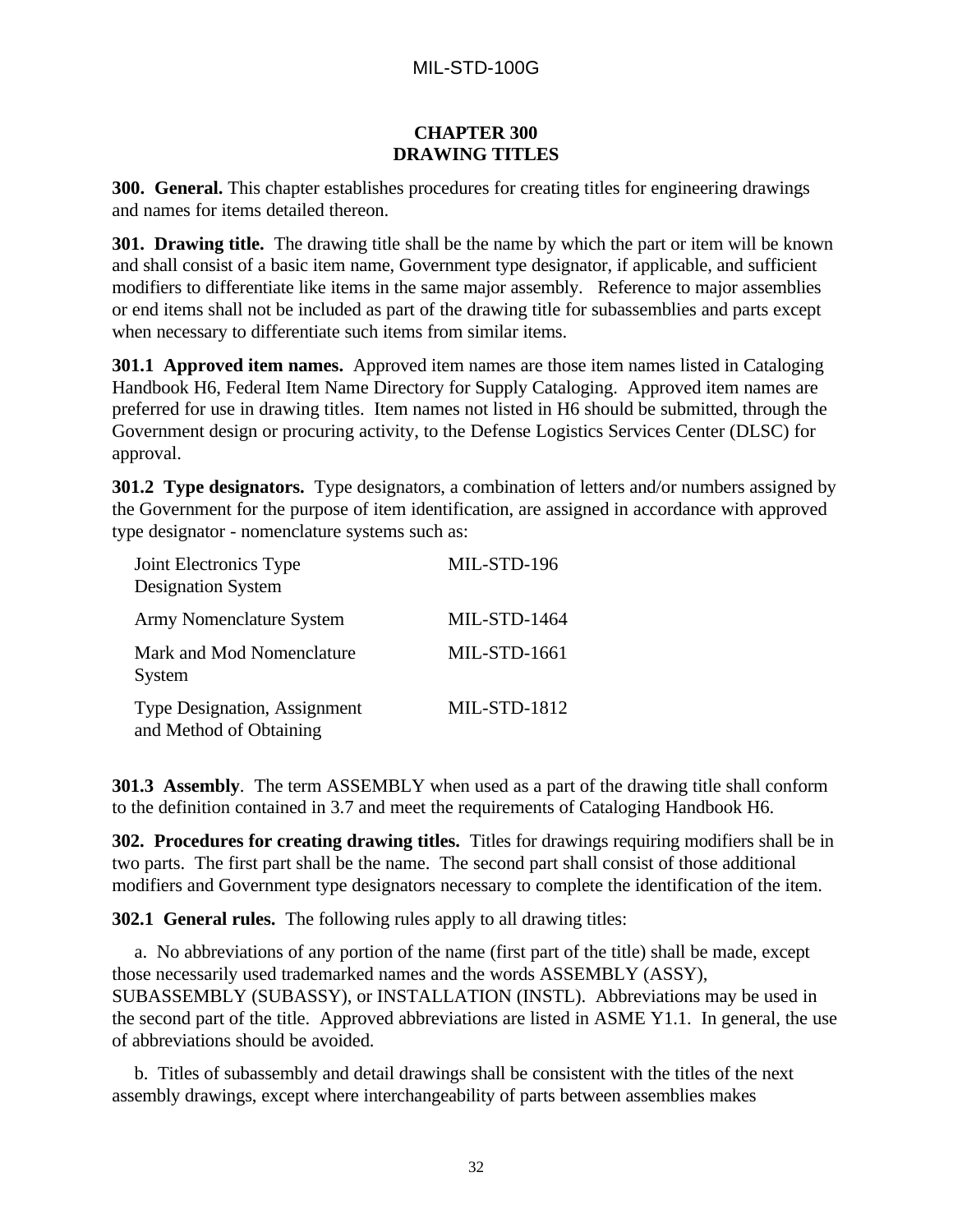consistency impractical or is prohibited by the Government design or procuring activity, or when such use limits application. The drawing title shall be shown in uppercase letters.

c. When a drawing is prepared to replace an existing drawing with a different number and the title of the drawing being replaced is in accordance with instructions contained herein, the same title shall be used. When the title of the drawing being replaced is not in accordance with these instructions, a new drawing title shall be developed.

d. A drawing title shall be as brief and simple as possible, shall describe the item and shall distinguish between similar items.

e. The names of parts detailed on a drawing shall consist of a noun or noun phrase. Modifiers may be used to distinguish between parts on the same drawing.

f. For words with dual or multiple definitions, the Military definitions as published in the Federal Item Name Directory for Supply Cataloging, Section A, Cataloging Handbook H6 shall have precedence.

g. If the drawing title appears on each sheet of a multisheet drawing, the exact same title shall appear on all sheets.

**302.2 First part of title.** The first part of the title shall be one of the following in order of preference.

a. An approved item name selected from the Federal Item Name Directory for Supply Cataloging, Section A, Cataloging Handbook H6, whose definition describes the item ("PIN, STRAIGHT, HEADED", "SPRING, HELICAL, COMPRESSION", "ENGINE, GASOLINE", "RIB, WING SECTION, INNER", "MODIFICATION KIT, RIFLE RACKS, MOUNTING")

b. Where the procedure outlined in 302.2a does not provide a suitable name, the following procedures shall be followed:

(1) The basic name shall be a noun or noun phrase. Modifiers shall be included as required by 302.2c.

(2) This noun or noun phrase shall establish a basic concept of an item. A compound noun or noun phrase shall be used only when a single noun is not adequate to establish a basic concept of an item. Cataloging Handbook H6 shall be used as a guide in establishing the noun or noun phrase.

(3) The noun or noun phrase shall describe the part and the usage of the part, and not the material or method of fabrication. A noun such as "casting", "forging", or "weldment" shall not be used except when a casting, forging or weldment shall be subject to further fabrication to make the designed part. In lieu of such a name, a noun or noun phrase shall be assigned which indicates what the item is or what it does, for example, "BRACKET" in the title "BRACKET, SUPPORT MIXING VALVE."

(4) The noun or noun phrase shall be used in singular form, except as follows:

(a) Where the only form of the noun is plural, as in, "TONGS".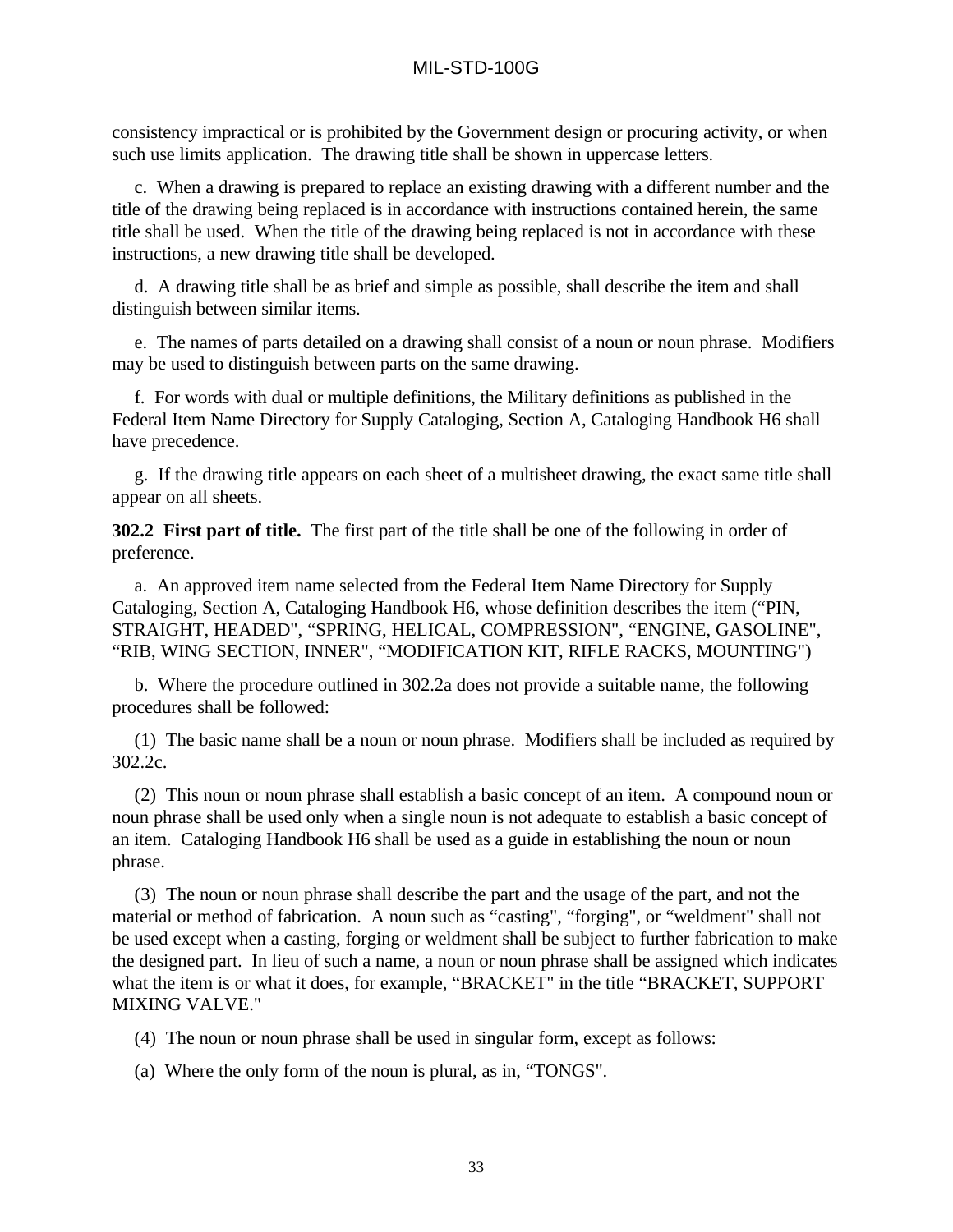(b) Where the nature of the item requires the plural form, such as in "CLIMBERS" or "GLOVES".

(c) Multiple single items appearing on the same drawing, as in "Fuses", "Connectors", or "Fasteners".

(5) The word "ASSEMBLY" shall be used in names selected from Cataloging Handbook H6 exactly as published therein ("CABLE ASSEMBLY, SPECIAL PURPOSE, ELECTRICAL"). When no applicable name appears in Cataloging Handbook H6 the word "ASSEMBLY" shall be used as the last word of the noun phrase ("INTAKE-MANIFOLD ASSEMBLY, GASOLINE ENGINE").

(6) An ambiguous noun, or one which designates several classes of items, shall not be used alone but may be used as part of a noun phrase.

Example:

| <b>Acceptable</b>            | Unacceptable                  |
|------------------------------|-------------------------------|
| <b>SLIDE RULE</b>            | <b>RULE, SLIDE</b>            |
| <b>SOLDERING IRON</b>        | <b>IRON, SOLDERING</b>        |
| <b>CIRCUIT CARD ASSEMBLY</b> | ASSEMBLY, CIRCUIT CARD        |
| PRINTED WIRING BOARD         | <b>BOARD, PRINTED WIRING</b>  |
| PRINTED CIRCUIT BOARD        | <b>BOARD, PRINTED CIRCUIT</b> |

NOTE: One of the most difficult tasks in naming any item is the determination as to when a noun should be qualified as being ambiguous. The general rule quoted above is amplified to some extent in the succeeding paragraph. When a noun does not expressly fit under any of these rules, one step in determining whether the selected noun is or is not ambiguous, is to refer to Cataloging Handbook H6 to see if it is listed. For example, if there is a question on the noun "plate", a review of the index will reveal many item names with the noun "plate" used, indicating the noun is not considered as being ambiguous.

(7) A trade-marked or copyrighted name shall not be used as the noun or noun phrase except where the technical name is extremely difficult ("FREON 12" rather than "DICHLORODIFLUOROMETHANE") or where no other name is available.

(8) When an item is not a container or material, but its name involves the use of a noun which ordinarily designates a container or material, a noun phrase shall be used as the basic name.

| <b>Acceptable</b>     | Unacceptable           |
|-----------------------|------------------------|
| <b>JUNCTION BOX</b>   | <b>BOX, JUNCTION</b>   |
| CABLE DRUM            | DRUM, CABLE            |
| <b>SOLDERING IRON</b> | <b>IRON, SOLDERING</b> |

(9) The following words shall never be used alone but may be the last word of a noun phrase: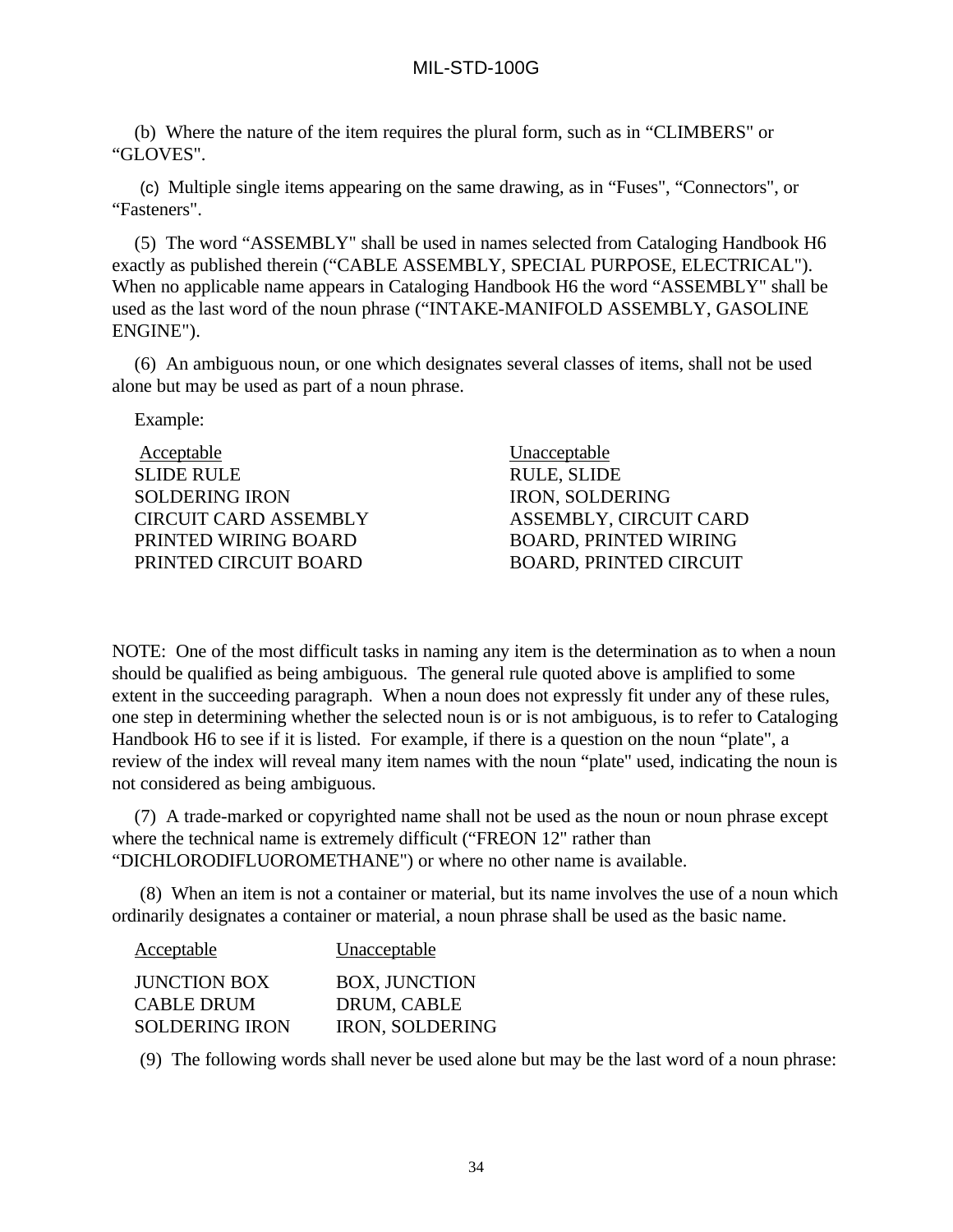## MIL-STD-100G

| Apparatus  |        | Equipment    |         | Plant       |
|------------|--------|--------------|---------|-------------|
| Assembly   |        | Group        |         | Ship        |
| Assortment |        | Installation |         | Subassembly |
| Attachment |        | Kit          |         | Tackle      |
| Compound   |        | Machine      |         | Tool        |
| Device     |        | Mechanism    |         | Unit        |
| Element    | Outfit |              | Vehicle |             |

EXAMPLE: In certain instances, some of the listed words may be used as the first word in a basic noun phrase, as in "MACHINE SHOP" or "TOOL KIT".

c. When the noun or noun phrase represents an item to which types, grades, or varieties are applicable, the remainder of the first part of the title shall consist of one or more modifiers.

(1) A modifier may be a single word or a qualifying phrase. The first modifier shall serve to narrow the area of concept established by the basic name and succeeding modifiers must continue a narrowing of item concept by expressing more particular characteristics. A word qualifying a modifying word shall precede the word it qualifies, thereby forming a modifying phrase ("BRACKET, UTILITY LIGHT"). It is to be noted the word "UTILITY" qualifies the word "LIGHT" and precedes it in the modifying phrase.

(2) A modifier shall be separated from the noun or noun phrase by a comma and from any preceding modifier by a comma. The hyphen in compound words and the dash in type designators are not punctuation marks.

(3) The conjunction "or" and the preposition "for" shall not be used.

(4) The first part of the title shall be separated from the second part of the title by a dash.

**302.3 Second part of title.** The second part of the title shall consist of such additional modifiers, modifying phrases, or Government type designators as required. Modifiers indicating what an item is (its shape, structure, or form) or what the item does (its function) are preferable to modifiers indicating the application (what it is used for) or location of the item (where it is used)

Example:



a. When two or more drawings are similar, and the parts detailed on them perform the same general function, they shall be distinguished by additional modifiers indicating their location, relative position, forms, or dimensions, for example: RIB, WING SECTION, INNER-STATION 276.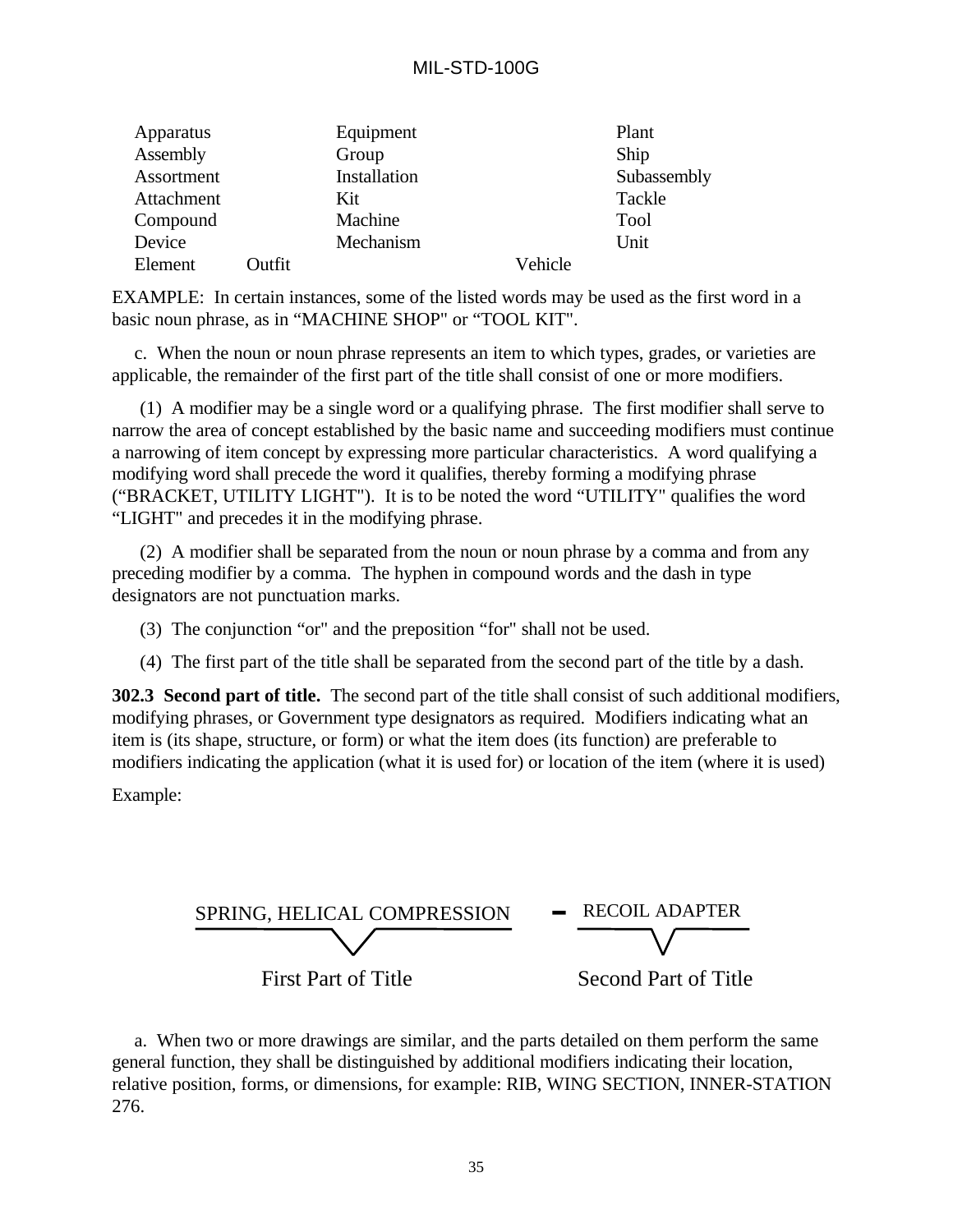# MIL-STD-100G

b. Nonpart drawings (such as schematic and wiring diagrams) should include the drawing type in the second part of the drawing title, for example: AMPLIFIER, FIRE CONTROL - SCHEMATIC DIAGRAM.

**303. Disclosure of security categories.** No word(s), symbol(s), nor any of their possible combinations which would disclose information in any of the established security categories, shall be used in drawing titles. See Appendix A.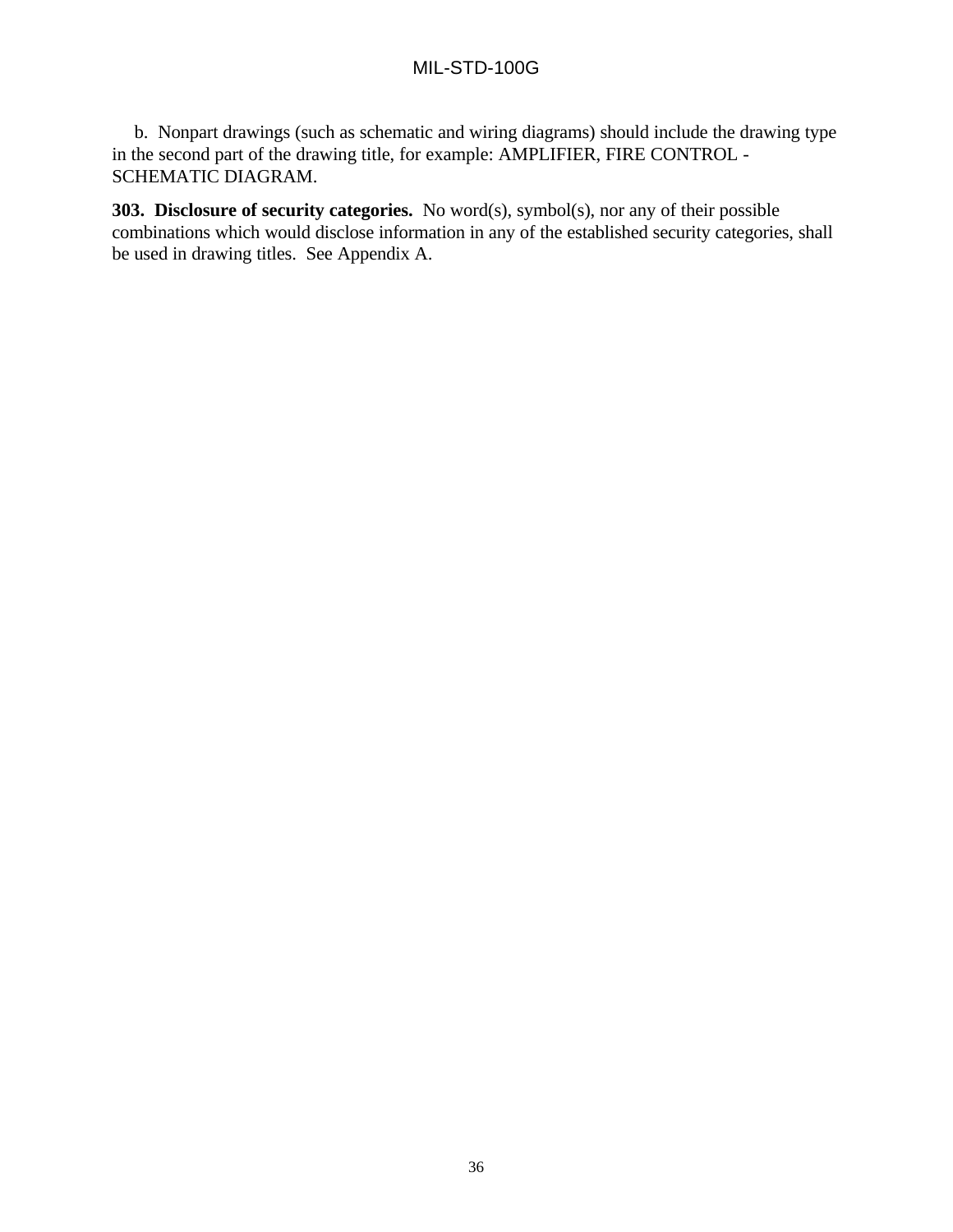### **CHAPTER 400**

### **NUMBERING, CODING AND IDENTIFICATION**

**400. General.** This chapter establishes numbering, coding, and identification procedures for engineering drawings, associated lists, and documents referenced thereon. It also provides identification direction for parts, materials, processes, and treatments specified on these engineering drawings and associated lists.

**401. Commercial and Government Entity Code (CAGE Code).** The CAGE Code is a fiveposition code, of numeric or alphanumeric characters, applicable to activities which have designed, produced or are producing or supplying items used by the Government. It also applies to Government activities which control design, or are responsible for the development of certain specifications, drawings or standards which control the design of items. These codes are assigned in conformance with CAGE Cataloging Handbook, H4/H8. Activities not assigned a CAGE Code shall request such identification in conformance with the CAGE Cataloging Handbooks. Organizations which neither manufacture nor control design, such as dealers, agents or vendors of items produced by others, are assigned type "F" CAGE Codes and shall not be included as a design activity on a drawing. Type "A" CAGE Codes, for manufacturers, are applicable for use on drawings. CAGE Codes shall be entered in the appropriate block of the engineering drawing or associated list format and shall be preceded by the phrase "CAGE CODE". If necessary, because of space limitations, the phrase "CAGEC" may be used.

**402. Drawing number**. The drawing number consists of letters, numbers or combination of letters and numbers, which may or may not be separated by dashes. The number assigned to a particular drawing and the CAGE Code provide a unique drawing identification. The drawing number shall be assigned from numbers controlled by the design activity whose CAGE Code is assigned to the drawing.

**403. Drawing identification**. The drawing number and original design activity CAGE Code establish a drawing identification that shall be unique to that drawing. The relationship of drawing number and original design activity CAGE Code is inviolate, providing for drawing identification regardless of drawing ownership, design responsibility, adding of sheets, or current design activity. See 6.4.

**404. Part or identifying number.** The Part or Identifying Number (PIN) shall consist of letters, numbers or combinations of letters and numbers, which may or may not be separated by dashes or slashes that are assigned to uniquely identify a specific item. The PIN shall be or shall include the design activity drawing number, and may include a suffix identifier (if applicable). (See 406.6.). The PIN assigned to a specific item and the CAGE Code assigned to the drawing provide the basis for unique item identification.

**405. Find number.** A find number may be assigned to an item for the purpose of crossreferencing an item identified in a Parts List (PL) or table on the drawing to the location of the item in the field of the drawing, in lieu of using the PIN in the field of the drawing. The use of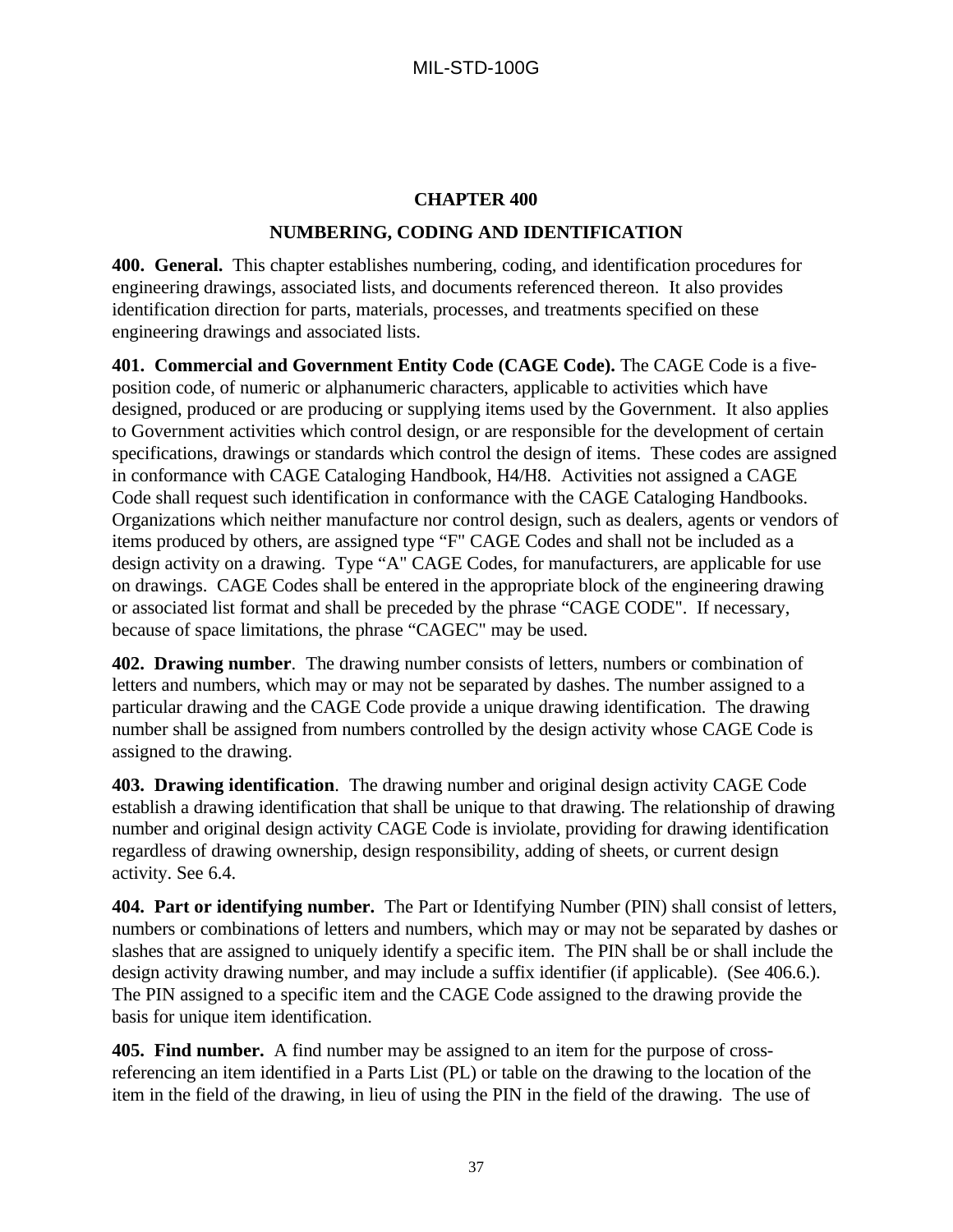find numbers or direct reference to PINs is an option. However, the option selected should be applied consistently throughout any given drawing. Item identifications for parts or assemblies that are assigned a find number shall be itemized in the integral or separate PL or in a table on the drawing. Items identified as substitutes may be assigned the same find number as the items for which they may be substituted. The same find number may also be used to identify approved design variations. Find numbers are for cross-referencing purposes only within the drawing and associated lists, and shall not be used for procurement or marked on the items they represent or the assemblies containing the items. Reference designations in accordance with ANSI/IEEE STD 200 and IEEE STD 315 may be used as find numbers. See ASME Y14.34M.

**406. Identification requirements.** All drawings, associated lists and items shall be assigned identifications as follows:

**406.1 New drawings and associated lists.** New drawings and associated lists shall be assigned a CAGE Code in accordance with 401 and 406.4; drawing numbers in accordance with 402 and 406.5. Items shall be assigned PINs in accordance with 404, 406.6 and 406.10.

**406.2 Existing drawings and associated lists.** Existing drawings and associated lists which do not contain a CAGE Code, FSCM or Code Identification shall be assigned a CAGE Code in accordance with 401. The CAGE Code shall be placed as near as possible to the title block or associated list number. The CAGE Code shall be preceded by the phrase "CAGE CODE" or "CAGEC".

**406.3 Referenced documents.** All documents, other than Government or non-Government standardization documents referenced on drawings, shall be assigned a document identification number, and a CAGE Code. Reference documents shall be identified on the drawings in accordance with 406.11. The contractor design activity is responsible for assigning or obtaining document numbers and the CAGE Code for documents used with drawings. Technical orders, pamphlets and recordings are not considered referenced documents, and, therefore, shall not be referenced on engineering drawings without Government design or procuring activity approval.

**406.4 CAGE Code.** The CAGE Code shall be the CAGE Code of the design activity whose drawing number is assigned to the drawing and shall be entered on the drawing in the appropriate block, as shown in Figure 400-1. CAGE Code assignment shall establish a relationship between the assigned Code and the design activity name and address (appearing on the drawing), at the time of assignment. (Notice of change in design activity name or address are subject to review by the Government and are forwarded to: Defense Logistics Services Center, Defense Logistics Agency, Battle Creek, Michigan 49016.) See also 406.9.

**406.5 Drawing number structure.** The drawing number shall not exceed 15 characters. These characters may include numbers, letters, and dashes with the following limitations: (See 406.6).

a. Letters "I", "O", "Q", "S", "X" and "Z" shall not be used; however, letters "S" and "Z" may be used only if they are a part of the existing drawing numbering system. They shall not be used in the development of new drawing numbering systems.

b. Letters shall be uppercase (capital letters). Numbers shall be Arabic numerals. Fractions, decimals and roman numerals shall not be used.

c. Blank spaces are not permitted.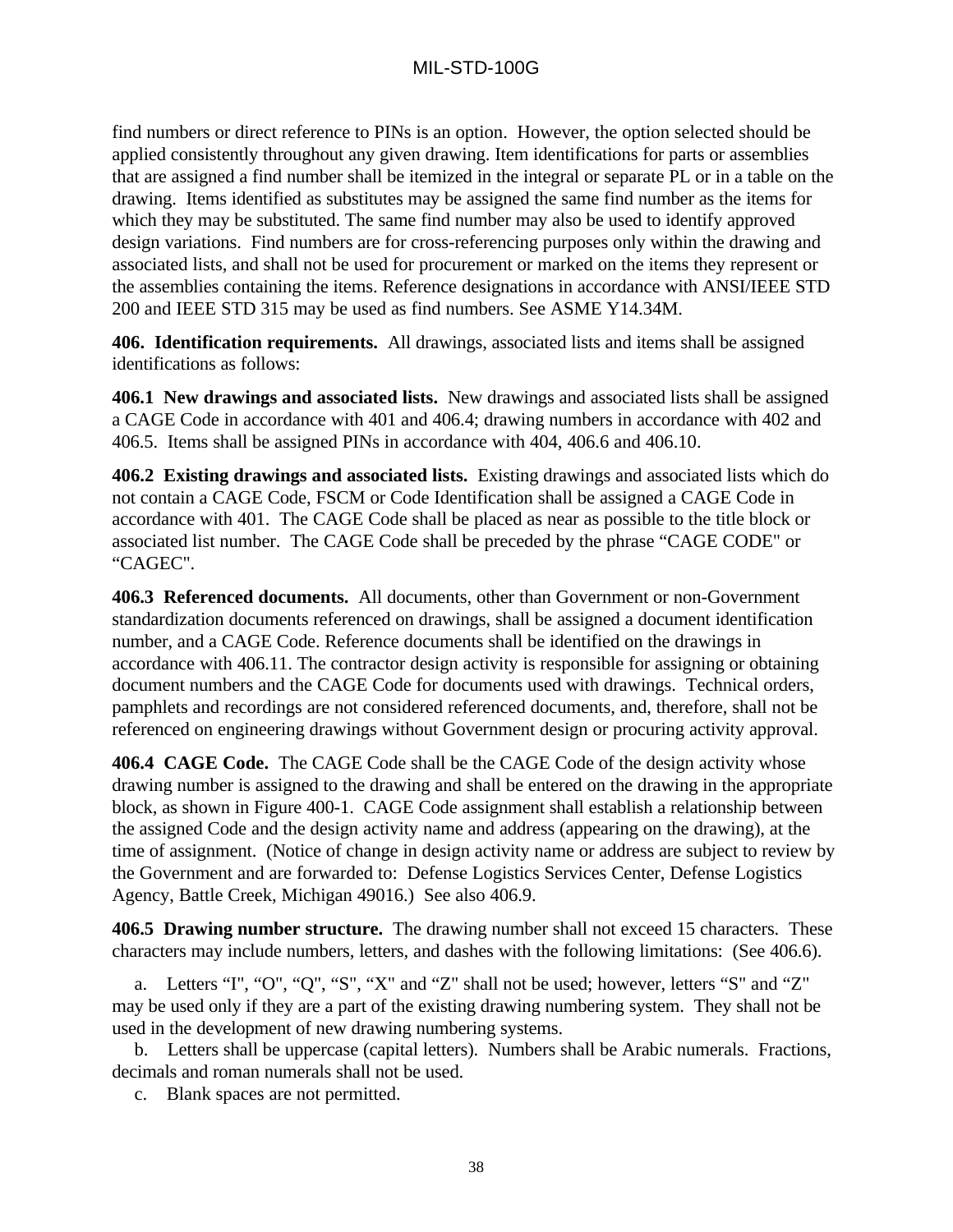. d. Symbols such as: parentheses (), asterisks  $*$ , degree  $\Omega$ , plus +, shall not be used, except when referencing the Government or non-Government standardization document whose identification contains such a symbol.

e. The CAGE Code, drawing format size letter, and drawing revision letter are not considered part of the drawing number.

f. Drawing numbering systems shall preclude duplication of assigned numbers. Numbering systems may be based on either non-significant numbers or significant numbers.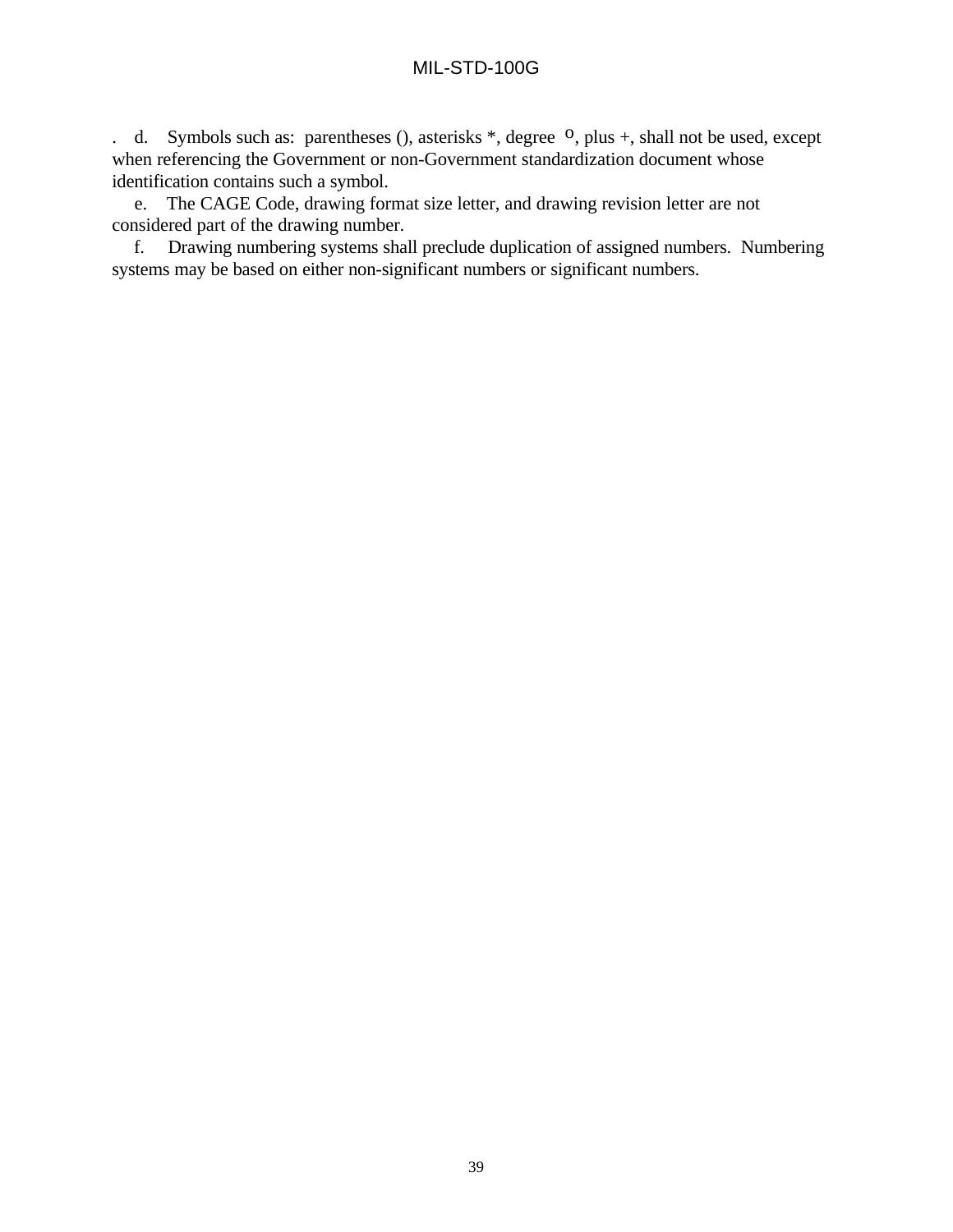

**FIGURE 400-1. Example of CAGE Code, drawing no., design activity relationship as originally specified**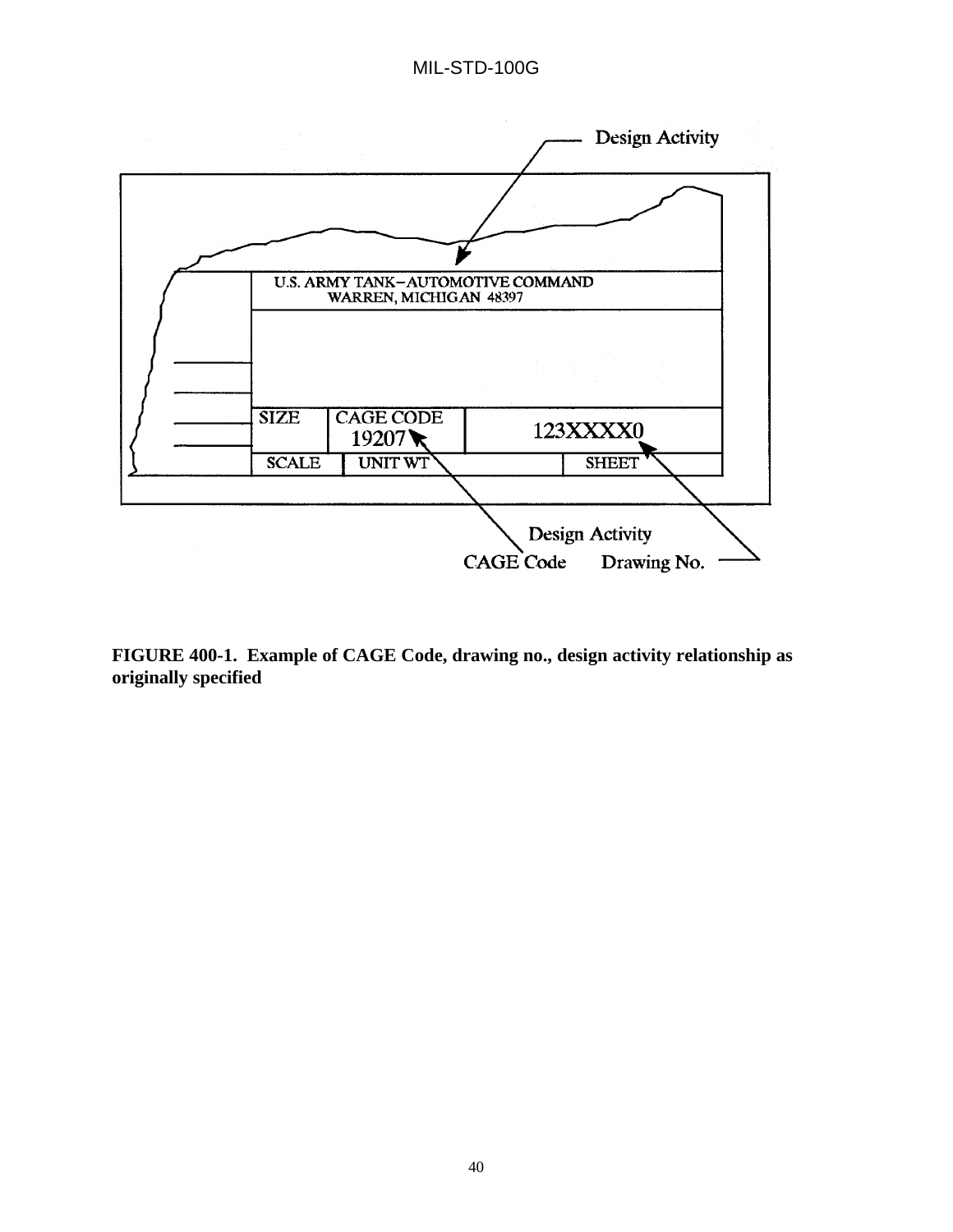**406.6 PIN length and application.** PINs shall not exceed 15 characters. This number shall be or shall include the drawing number indicated on the drawing on which the item is described. Where more than one item is described on a drawing, unique identification shall be provided by the addition of a suffix identifier (formerly called dash number), with the following limitations: (For bulk items see 406.15.4).

- a. The total length of the PIN including the suffix identifier shall not exceed 15 characters.
- b. The suffix identifier shall have the same characteristics as drawing numbers (see 406.5).
- c. Suffix identifiers may be used even if only one item is described on a drawing.
- d. PINs shall not include the drawing revision (see 406.5.e).

e. Once assigned, PINs shall not be changed except as permitted or required by 406.10 and 406.13. When additional items are added to a drawing, the PINs of existing items shall not be changed, even if no suffix identifier was originally assigned.

NOTE: Contractor-manufacturer part and drawing numbering systems. Contractors and manufacturers are encouraged to forward to the Commander, Defense Logistics Services Center, ATTN: DLSC-FBA, Federal Center, Battle Creek, Michigan 49016 an explanation of their part and drawing number systems.

**406.7 Records.** A complete and accurate record of drawing numbers shall be maintained by the design activity allocating or assigning the numbers. Duplicate drawing number assignment within an assigned CAGE Code shall be avoided.

**406.8 Associated lists**. Associated lists shall be assigned the same identifying numbers as the parent drawing to which it pertains. This identifier shall be prefixed by the letters "PL" (for Parts List), "DL" (for Data List), "IL" (for Index List), "WL" (for Wire List), "AP" (for Application List), or "IDL" (for Indentured Data List), as applicable. This prefix becomes an integral part of the list identifier. When no parent drawing exists, associated lists shall be assigned a drawing number with the associated prefix "PL", "DL", "IL", "WL", "IDL", or "AL". The fifteencharacter PIN limit shall not apply in those instances where the applicable associated list prefix plus the drawing number exceeds fifteen characters.

**406.9 Transferring design responsibility to another activity.** When the design responsibility for engineering drawings is transferred from one design activity to another, the drawing number(s) and PIN(s) shall be transferred to the new design activity for administration. The new assignee shall add his CAGE Code, name, and address on the drawing by revision action to identify change in design responsibility. In no case will the original drawing identity be changed or relocated to indicate a new CAGE Code. Figure 400-2 illustrates an example of drawing notations indicating a transfer of design responsibility.

NOTE: In addition, the CAGE Code of the original design activity specified in the item identification marking requirement shall not be changed.

**406.9.1 Maintaining design activity identities.** When drawings are redrawn, the original design activity CAGE Code and drawing number shall be shown in their applicable locations as on the original documentation. See Figure 400-2.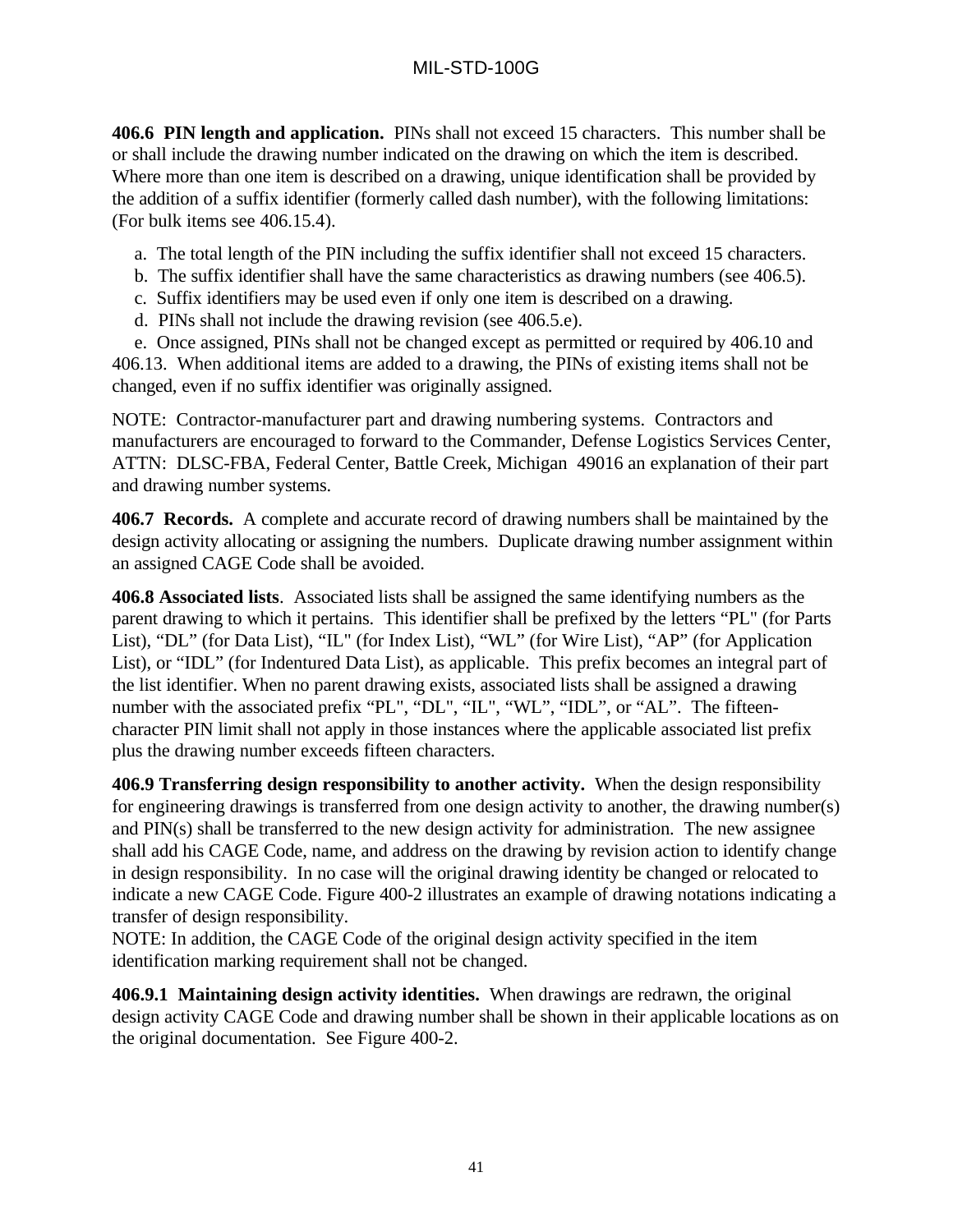

**FIGURE 400-2. Example of drawing notation when design responsibility is transferred.**

**406.10 Item identification and PIN.** Each item shall be identified as follows:

a. Design activity items shall be assigned PINs that meet the requirements of 406.6.

b. When several items are detailed on a single drawing by tabulation, or through multi-detail, detail assembly, or installation drawing, each item shall be assigned a separate PIN meeting the requirements of 406.6.

c. Altered and selected items shall be assigned a PIN meeting the requirements of 406.6.

d. Source control items shall be assigned a PIN meeting the requirements of 406.6. See Note 1.

e. The PIN for an item delineated on a vendor item control drawing shall be the part number assigned by the vendor. However, reference to the items depicted shall be to an administrative control number established by the vendor item control drawing and, as applicable, suffix identifiers. Administrative control numbers shall have the same requirements as a PIN. See Note 2.

f. When interchangeable items are repairable, but the repair parts are not interchangeable, each item shall be assigned a separate PIN.

NOTE 1: Source control drawing numbers along with applicable suffixes establish PINs. When more than one vendor is listed on a source control drawing for items that are repairable and the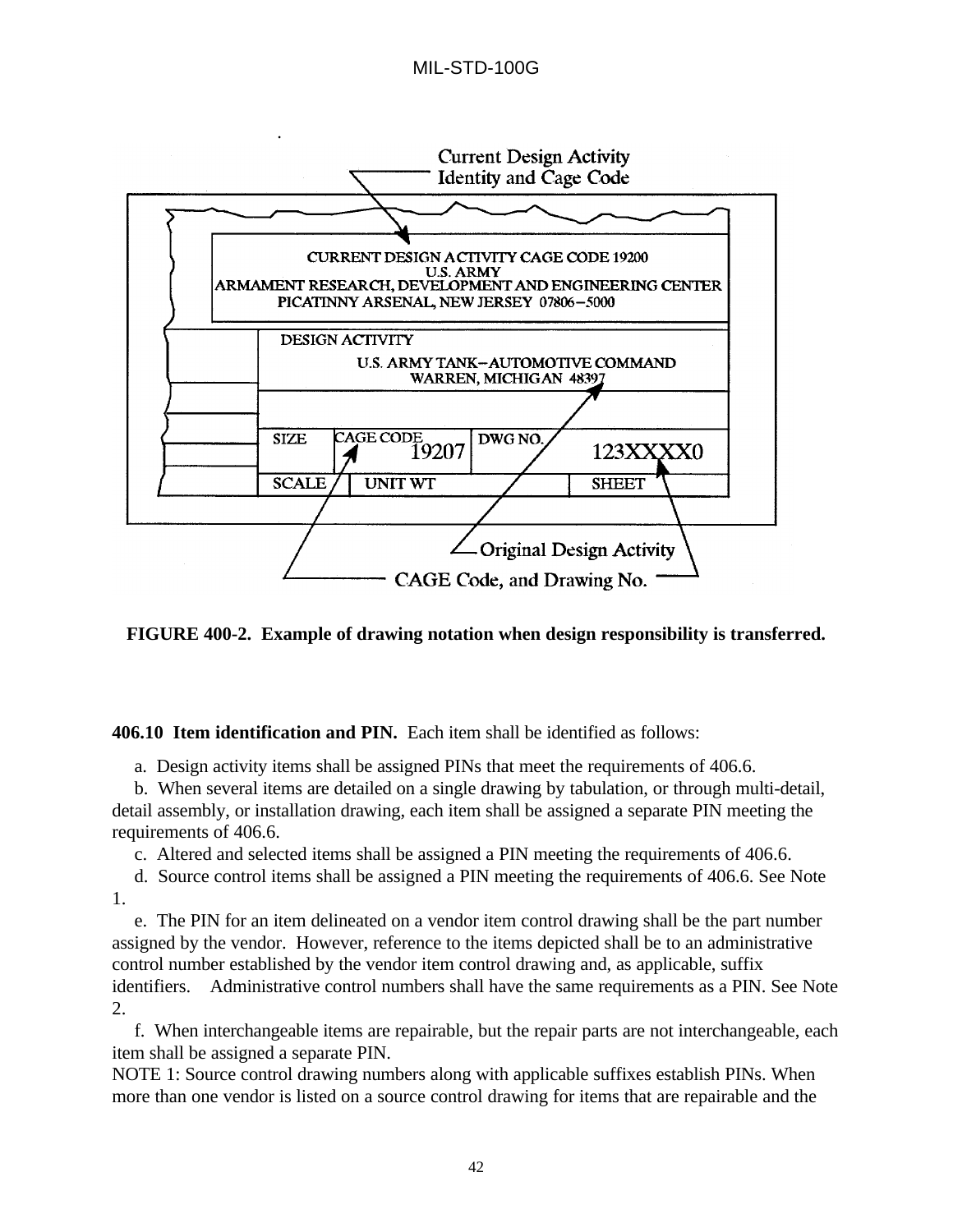repair parts are not interchangeable between the vendors, each vendor item shall be assigned a suffix identifier of the source control drawing.

NOTE 2: Vendor item control drawing numbers (and applicable associated suffix identifiers) shall not be used as a PIN to physically reidentify the item. Vendor item control drawing numbers are used as a cross reference to vendor part numbers for administrative and documentation control purposes.

**406.10.1 Identification cross reference.** When items are identified by more than fifteen characters or do not meet the other requirements of 406.5 and 406.6 and a design activity has no control over this assignment, an administrative control number may be assigned to the item in order to meet the identification requirements of 406.5 and 406.6. This includes items controlled by Government and non-Government standardization documents. The administrative control number shall identify the item for administrative purposes. See also "Identification Crossreference Drawing", ASME Y14.24M and Chapter 200. Accordingly, the assigned administrative control number may reflect an actual identification cross-reference drawing or a data base entry.

**406.11 References to items.** References to items shall be made as follows:

a. Reference to items shall be made by complete PINs (see 406.10), find numbers (see 405), referenced designators, or administrative control numbers.

b. When an item is referenced on a document having the same number as the item, only the suffix identifier need be shown.

c. Reference to items covered by a published standardization document shall be made by the PIN established by the standardization document. If the standardization document number is not discernible from the PIN, it shall also be shown. See 406.15.

Example: RNC55H1001FS per MIL-R-55182/1

d. Reference to altered items or selected items shall be by the design activity assigned PIN.

e. Reference to source controlled items shall be by the design activity assigned PIN.

f. Reference to items delineated on vendor item control drawings shall be by the administrative control number.

**406.11.1 Vendor item control and source control notations.** When an item delineated on a vendor item control or source control drawing is referenced on the next assembly, or other applicable drawing or parts list, the reference (406.11e and 406.11f) shall be accompanied by one of the following applicable notations:

"VENDOR ITEM - SEE VENDOR ITEM CONTROL DRAWING" or "VENDOR ITEM - SEE SOURCE CONTROL DRAWING".

**406.11.2 CAGE Code as a prefix.** PINs and referenced documents shall be preceded by the CAGE Code of the original design activity except:

a. When the part is a standard or specification item, the documentation for which is listed in the Department of Defense Index of Specifications and Standards (DoDISS).

b. When the referenced document is listed in the DoDISS.

c. When the CAGE Code for the item identified or document being referenced (detail callout) is common to the code of the document on which it is listed or referenced.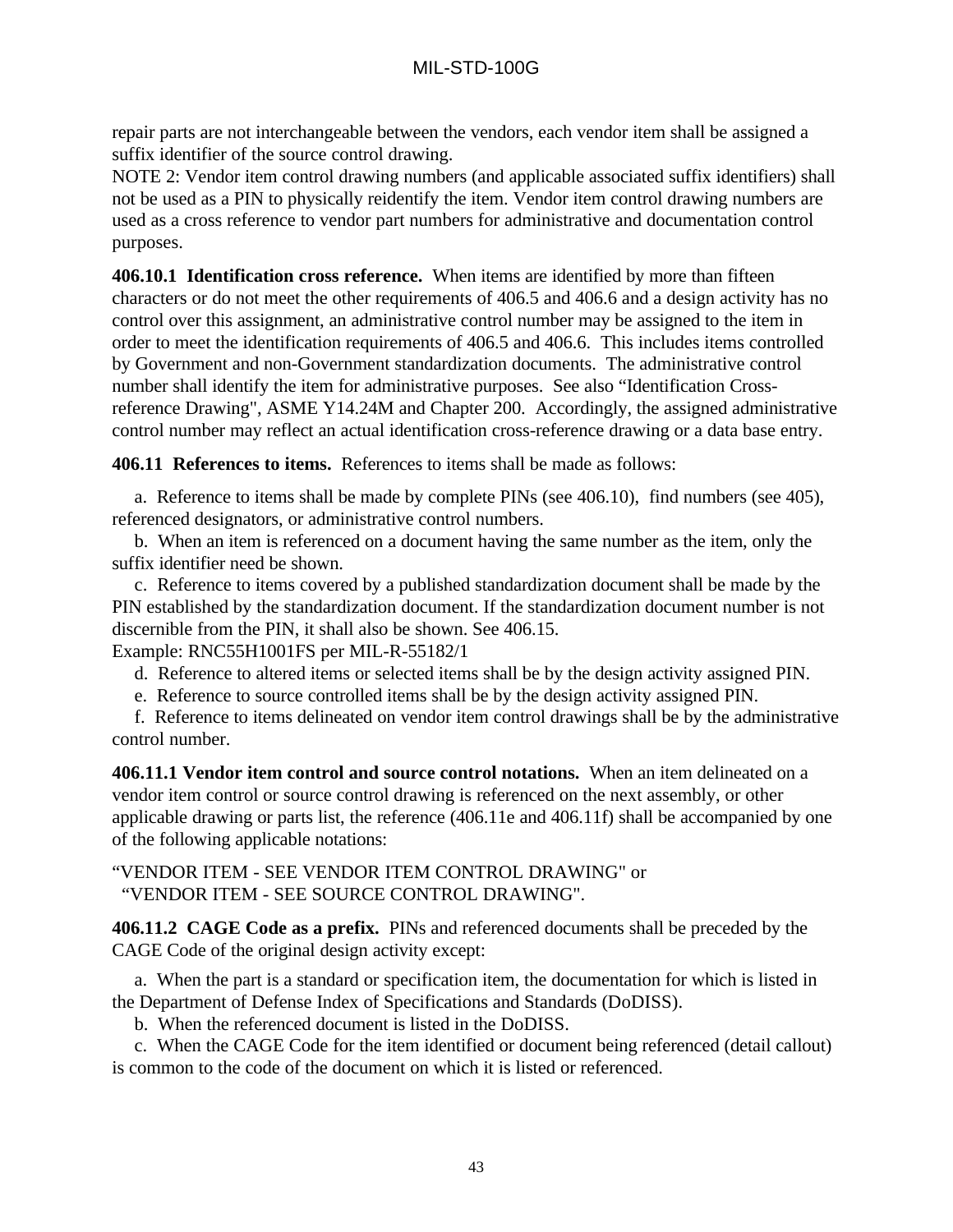d. When the CAGE Code is shown in the PL, it may be omitted from the part callout on the face of the drawing.

**406.12 Numbering of related parts.** Numbers to identify special relationships between parts shall be assigned as follows:

**406.12.1 Matched part designation.** Matched parts shall be marked with the word "SET" next to the PIN assigned to identify the matched set or pair of parts. See also ASME Y14.24M.

**406.12.2 Symmetrically opposite (mirrored) parts.** Symmetrically opposite parts, if not described by separate drawings, shall be described using one of the following methods:

a. Detail each part in a separate view. Each part shall be identified by the suffix identifier system. See 406.6. Do not specify "SHOWN" and "OPPOSITE".

b. Detail one of the parts in a view and identify each part by the suffix identifier system. See 406.6. For example, include on the drawing under the view the designation "765432-1 SHOWN" and "765432-2 OPPOSITE" or "-1 SHOWN" and "-2 OPPOSITE". The use of odd suffix identifiers for the parts shown and even suffix identifiers for the opposite parts is preferred. This method is useful if the view is clear enough to distinguish the opposite part.

**406.12.3 Inseparable assembly.** When two or more pieces are permanently fastened together by welding, riveting, brazing, cementing, bonding, or other processes to form an inseparable assembly, the assembly shall be assigned an identifying number. The individual pieces may be assigned PINs as described in 406.10 and called out on the inseparable assembly.

**406.13 Change requiring new identification.** When a repair part within an item is changed so that it is no longer interchangeable with its previous version, it shall be assigned a new PIN. A new PIN shall also be assigned to the next higher assembly for the changed repair part and to all subsequent higher assemblies up to and including the level at which interchangeability is reestablished. The design or procuring activity shall assign new PINs when a part or item is changed in such a manner that any of the following conditions occur:

Condition 1. Performance or durability is affected to such an extent that superseded items must be discarded or modified for reasons of safety or malfunction.

Condition 2. Parts, subassemblies, or complete articles are changed to such an extent that the superseded and superseding items are not interchangeable.

Condition 3. When superseded parts are limited to use in specific articles or models of articles and the superseding parts are not so limited to use.

Condition 4. When an item has been altered, selected, or is a source control item. (see Chapter 200 and ASME Y14.24M)

**406.13.1 Computer program.** When an item is changed in such a way that it necessitates a corresponding change to a computer program for operation, self test or maintenance test, the PIN of the item and its next assembly and all progressively higher assemblies shall be changed up to and including the assembly where computer programs are affected.

**406.14 Changes not requiring new identification.** When a part or assembly is changed in such a manner that conditions of 406.13 do not occur, the PIN shall not be changed. Under no condition shall the PIN be changed only because a new application is found for an existing part. When an item has been furnished to the Government, the applicable PIN shall not be changed unless conditions in 406.13 apply. However, when a design activity desires to create a tabulated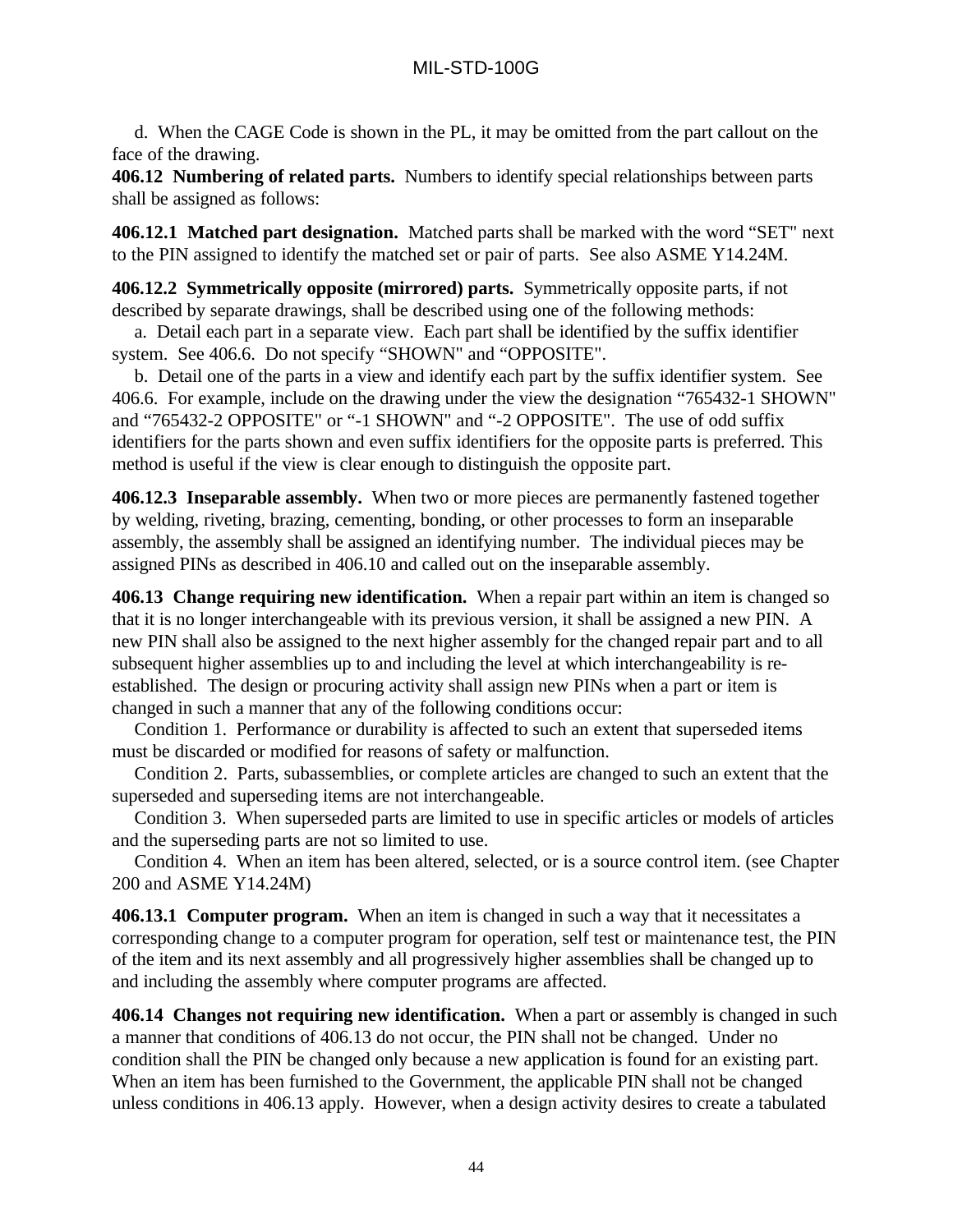listing or a standard because of a multiple application of an item, the aforementioned need not apply. The superseded drawing shall identify the document which superseded it. The superseding document shall identify the PINs replaced and provide a complete cross-reference of superseded PINs to replacement PINs.

**406.15 Identification of materials, processes and protective treatment.** Materials, processes and protective treatment necessary to meet the design requirements of an item shall be identified on the drawing or PL by reference to the item identification, identification cross reference, or to the applicable specifications or standards, including type, grade, class, or condition as applicable. Revision or amendment symbol of the specification or standard shall not be indicated unless it can be established that a particular revision level or existing amendment has a critical relationship to drawing interpretation or item function. Additional reference to other equivalent specifications is permitted. If necessary these items may be reidentified in accordance with 406.10.1.

**406.15.1 Group identification.** A set of requirements common to items delineated on different drawings may be consolidated into a single document and referred to by a single document identifier. This document shall be part of the drawing set. A single document prepared to group together several requirements shall not be used to circumvent the requirement to prepare a specification.

**406.15.2 Other identification**. When parts, materials, processes and protective treatments are used which cannot be identified adequately in accordance with 406.10, a separate drawing or specification (if applicable) shall be prepared. See 406.10.1. The document or PIN shall be specified on applicable drawings.

**406.15.3 Formulation identification.** Formulation (such as chemical constituents of explosives, propellants, pyrotechnics or fillers) shall be considered and treated as a part and identified in accordance with 406.6 (PINs) or 406.11c (specification or standard based identifications).

**406.15.4 Bulk items identification.** Bulk items shall be identified by a discrete identifier in accordance with 406.10 or 406.15. Where practicable, the quantity or measurement of material shall be included. Separate engineering drawings shall not be prepared for specific quantities of bulk items, unless the conditions specified in 406.15.4.1 apply.

**406.15.4.1 Drawings for bulk items.** Any bulk item, requiring assignment of National Stock Number and not having an associated PIN system, shall require a drawing and PIN if no supporting documentation exists ( such as a military specification or standard, or non-Government standard). Bulk items, which have a finite shape, such as wire, tubing, cable, chain, tape and hose, and are required for logistics support, shall be identified as a component on assembly or installation drawings through a discrete PIN consisting of a document number and suffix identifiers, as applicable to identify each size, length or quantities used in the assembly or installation. Accordingly, the absence of controlling documentation and PIN system shall require a separate drawing. Separate drawings shall not be prepared for bulk items covered by existing specifications or standards except where there is a support requirement and an absence of a PIN system.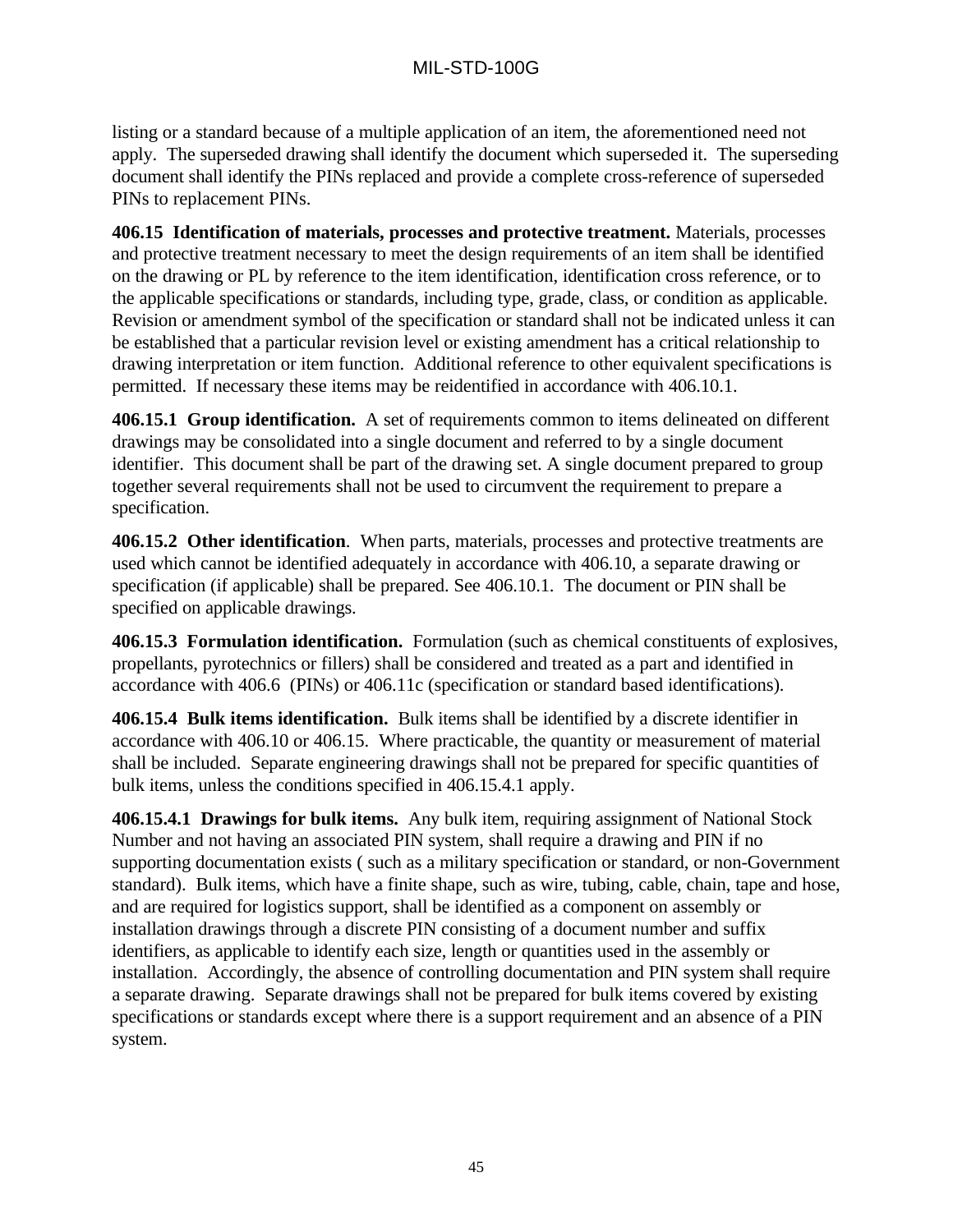### **CHAPTER 500**

### **MARKINGS ON ENGINEERING DRAWINGS**

**500 General.** This chapter and ASME Y14.100M establish requirements for application of markings on engineering drawings and associated lists. These markings are used in support of and in addition to graphics and text to convey information about the drawing, the list or items depicted thereon. The intent of this chapter is to standardize marking nomenclature, control graphics of symbology, and indicate minimum requirements for management data that is currently mandatory for drawing and associated list maintenance and application by Government design or procuring activities.

**501 Symbology.** See Table I and ASME Y14.100M.

## **502 Specialized notes.**

**502.1 Hardness critical note.** The following note shall be used for nuclear hardness critical items and processes:

THIS (enter the word DRAWING or PARTS LIST, as appropriate) DEPICTS HARDNESS CRITICAL ITEMS (HCIs) AND (OR) HARDNESS CRITICAL PROCESSES (HCPs). ALL CHANGES TO, OR PROPOSED SUBSTITUTIONS OF THESE HCIs OR HCPs SHALL BE EVALUATED BY (enter the engineering activity responsible for nuclear survivability.)

**503 Ozone depleting chemicals note.** The following note shall be used when the use of ozone depleting chemicals (see 6.5) is delineated on the drawing:

THIS (enter the word DRAWING or PARTS LIST, as appropriate) DEPICTS CLASS I OZONE DEPLETING CHEMICALS (ODCs).

**504 Security classification and notation.** Security classification and notations shall be in accordance with Appendix A.

**505 Rights in data legends on drawings.** Proprietary restrictions, such as limited rights and Government purpose license rights, shall be marked on applicable drawing sheets with the appropriate approved legend, as specified by the applicable subpart of the Defense Federal Acquisition Regulation Supplement (DFARS). Care should be taken to assure that the legend is delineated in the field of the drawing, within the margins. On drawings that are reproduced in segments, the legend should appear in each microfilm segment. Drawings in book-form need only delineate the legend on the title sheet.

**506 Distribution Statements**. Distribution Statements and associated Export Control Notices shall be in accordance with DoD Directive 5230.24. Distribution Statements shall be as specified by the Government design or procuring activity.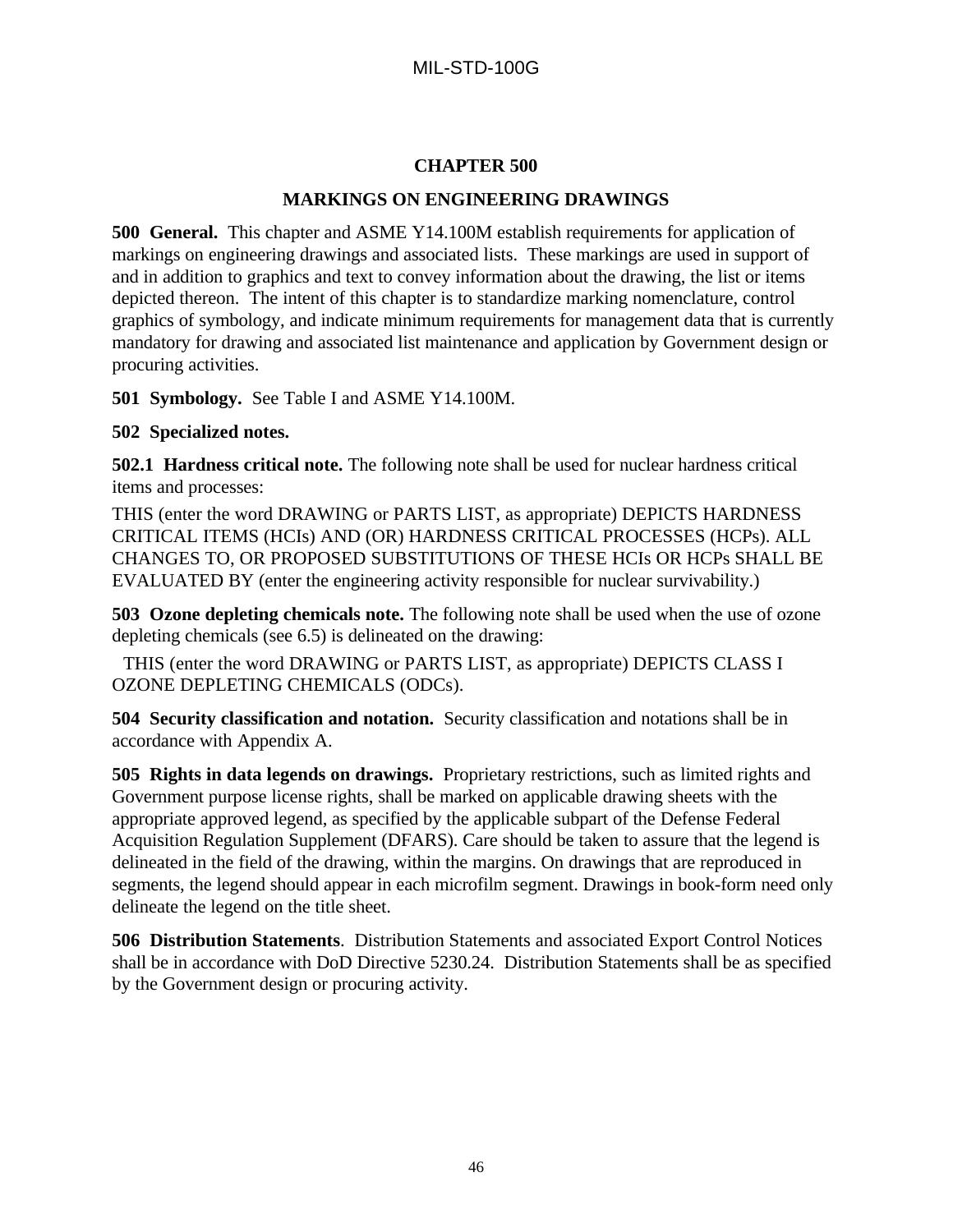| <b>ACRONYM</b>          | <b>DESCRIPTION</b>                               | <b>REFERENCE</b>    |
|-------------------------|--------------------------------------------------|---------------------|
| <b>CSI</b>              | <b>Critical Safety Item</b>                      | MIL-STD-882         |
| CSP                     | <b>Critical Safety Process</b>                   | MIL-STD-882         |
| <b>ENI</b>              | <b>Environmental Impact</b>                      |                     |
| <b>ESD</b>              | <b>Electrostatic discharge Sensitive Devices</b> | MIL-STD-1686/       |
|                         |                                                  | MIL-HDBK-263        |
| <b>ESS</b>              | <b>Environmental Stress Screening</b>            | <b>MIL-STD-2164</b> |
| <b>HAZ</b>              | HAZardous conditions, processes, or              |                     |
|                         | materials                                        |                     |
| <b>HCI</b>              | <b>Hardness Critical Item</b>                    |                     |
| <b>HCP</b>              | <b>Hardness Critical Process</b>                 |                     |
| $\mathbf{I}/\mathbf{R}$ | Interchangeability/Repairability                 | <b>MIL-I-8500</b>   |
| <b>INT</b>              | <b>INTerface Control</b>                         |                     |
| <b>OCI</b>              | <b>Observable Critical Item</b>                  |                     |
| <b>OCP</b>              | <b>Observable Critical Process</b>               |                     |
| <b>ODC</b>              | <b>Ozone Depleting Chemical</b>                  | See 6.5             |
| <b>ODS</b>              | <b>Ozone Depleting Substance</b>                 | See 6.5             |

# **TABLE I. Acronyms for special items and processes**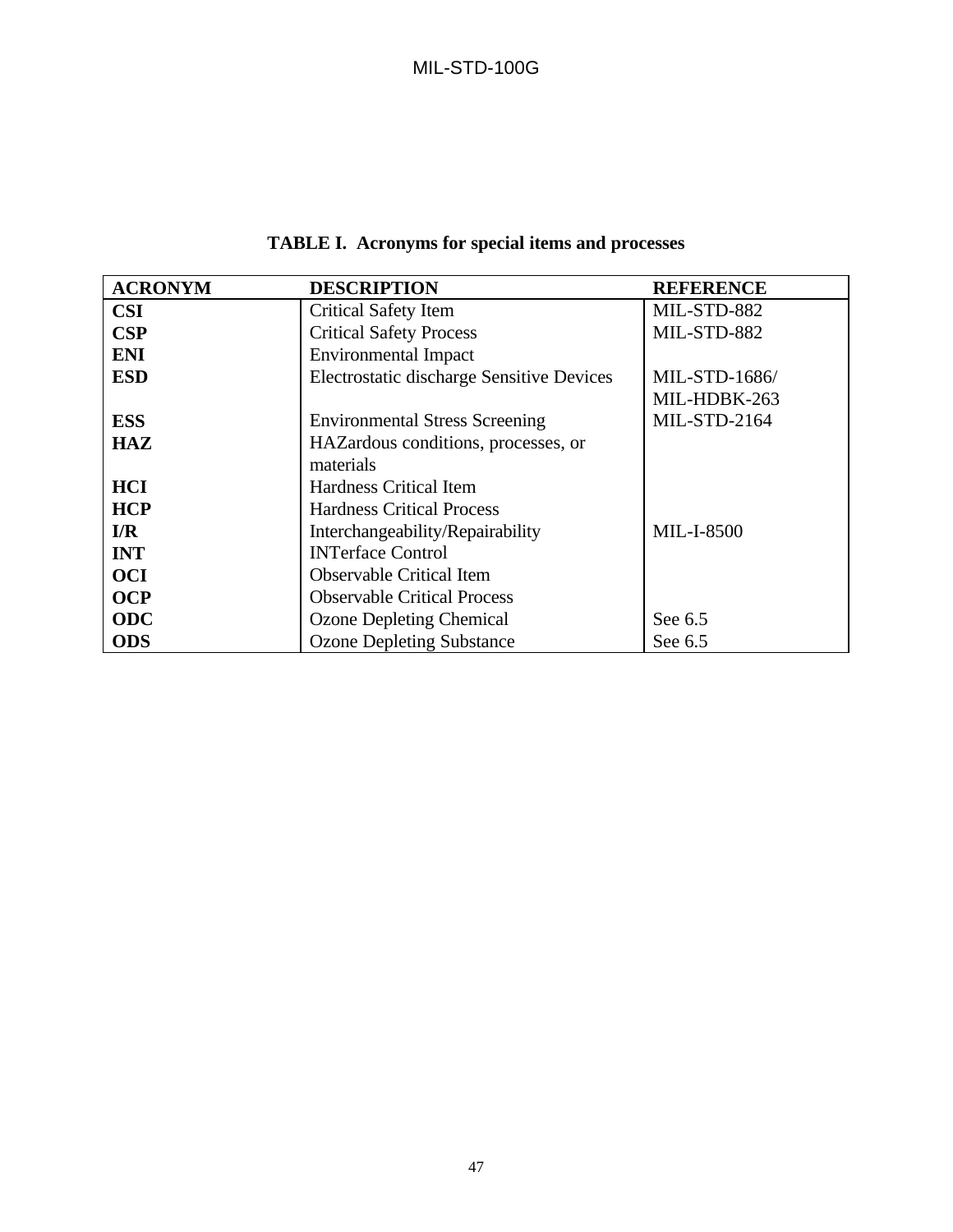# **APPENDIX A**

# **SECURITY CLASSIFICATION MARKINGS AND NOTATIONS**

## **A10. GENERAL.**

**A10.1 Scope.** This Appendix is intended to provide direction concerning the marking of security classifications and related notations on drawings. This Appendix is a mandatory part of this standard. The information contained herein is intended for compliance.

## **A20. APPLICABLE DOCUMENTS.**

## **A20.1 Government documents.**

**A20.1.1 Other Government documents.** The following other Government documents form a part of this Appendix to the extent specified herein. Unless otherwise specified, the issues are those cited in the solicitation.

DOD 5220.22-M - DoD Industrial Security Manual for Safeguarding Classified Information

(Copies of DoD 5220.22-M are available from the Superintendant of Documents, U. S. Government Printing Office. Washington, DC 20402-0001)

**A30. DEFINITIONS.** This Section is not applicable to this Appendix.

## **A40. GENERAL REQUIREMENTS.**

**A40.1 Security classifications and notations.** Location of espionage, special security and regrading notes such as the sample classifications in Figure A-1, shall be in accordance with DoD 5220.22-M, and Command Security and Local Security requirements, and the direction contained herein.

**A40.1.1 Assigning classification.** Security classification on drawings and associated lists shall be consistent with project or program classification. Classification of associated lists shall be based on the content of the lists and not on the classification of the drawing.

**A40.1.2 Application of security classification.** Security classification markings may be generated from digital data, applied by decals, rubber stamps or by lettering template. Markings shall meet the reproduction requirements of the drawing or list.

**A40.1.3 Size of security markings.** Security markings shall be larger than any other marking or lettering size on the drawing or associated list.

**A40.1.4 Color of security markings.** All security classifications and notations shall be black.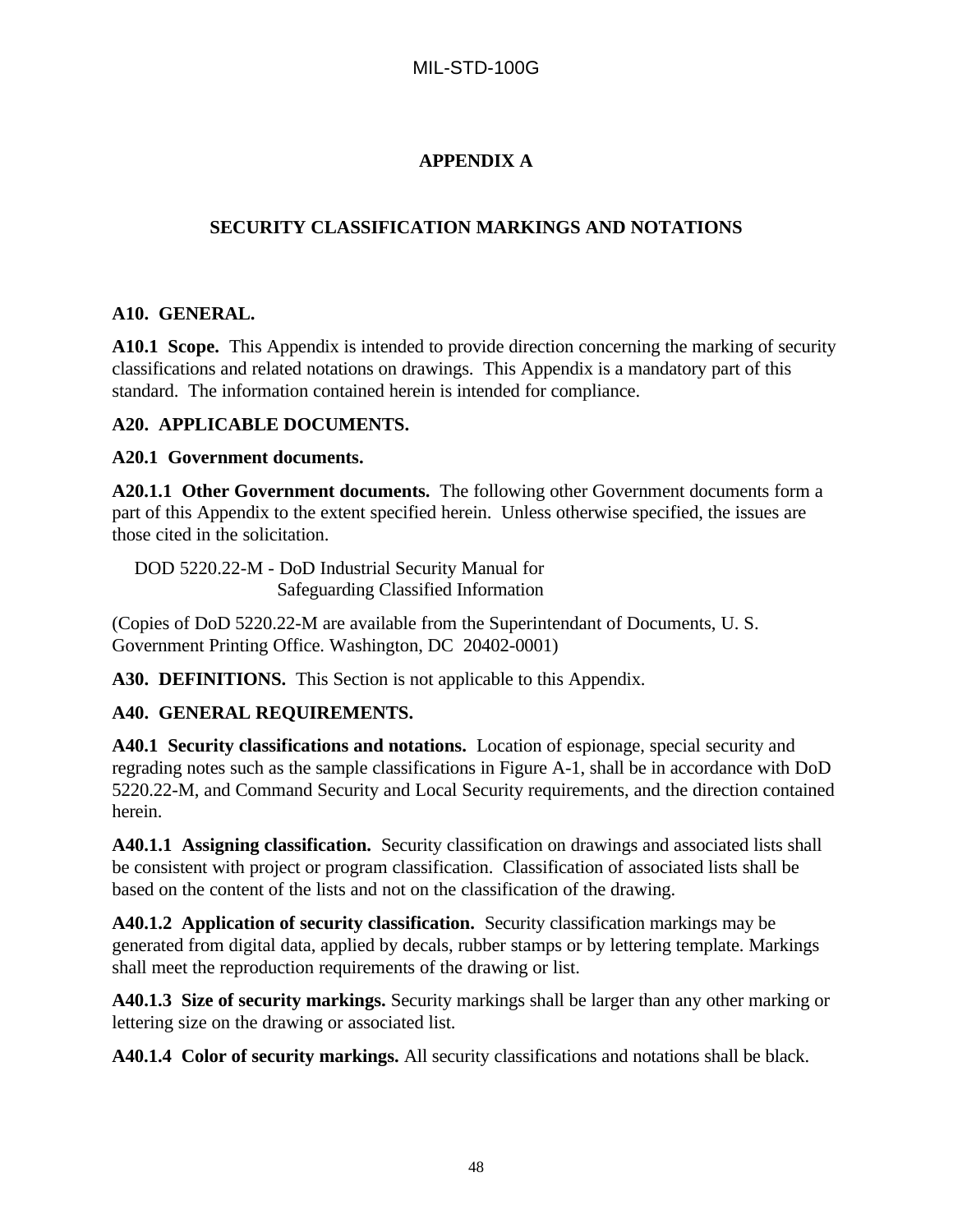| <b>NATIONAL SECURITY INFORMATION</b><br>UNAUTHORIZED DISCLOSURE SUBJECT<br>TO CRIMINAL SANCTIONS                                                                                                                                                                                                                                              | DOWNGRADE TO SECRET<br>$ON \fbox{}$                                                 |
|-----------------------------------------------------------------------------------------------------------------------------------------------------------------------------------------------------------------------------------------------------------------------------------------------------------------------------------------------|-------------------------------------------------------------------------------------|
| THIS DOCUMENT CONTAINS HIGHLY SENSITIVE<br><b>INFORMATION WHICH WOULD BE OF SIGNI-</b><br>FICANT INTELLIGENCE VALUE TO A POTEN-<br>TIAL ENEMY. ACCESS WILL BE SEVERLY<br>LIMITED TO THOSE INDIVIDUALS WHO MUST<br>KNOW DESIGN DATA AND PRODUCTION<br>TECHNIOUES OF IMPROVED CONVENTIONAL<br>MUNITIONS IN ORDER TO EXECUTE OFFICIAL<br>DUTIES. | <b>CONFIDENTIAL</b><br>DECLASSIFY ON<br>CLASSIFIED BY                               |
| <b>SECRET</b><br><b>CONFIDENTIAL</b><br><b>RESTRICTED DATA</b><br>CLASSIFIED BY<br>SUBJECT TO GDS OF EO 11652<br>AUTOMATICALLY DOWNGRADED AT TWO<br><b>YEAR INTERVALS</b>                                                                                                                                                                     | CLASSIFIED BY<br>EXEMPT FROM GDS OF EO 11652<br>EXEMPTION CATEGORY<br>DECLASSIFY ON |

**FIGURE A-1. Sample security classification markings.**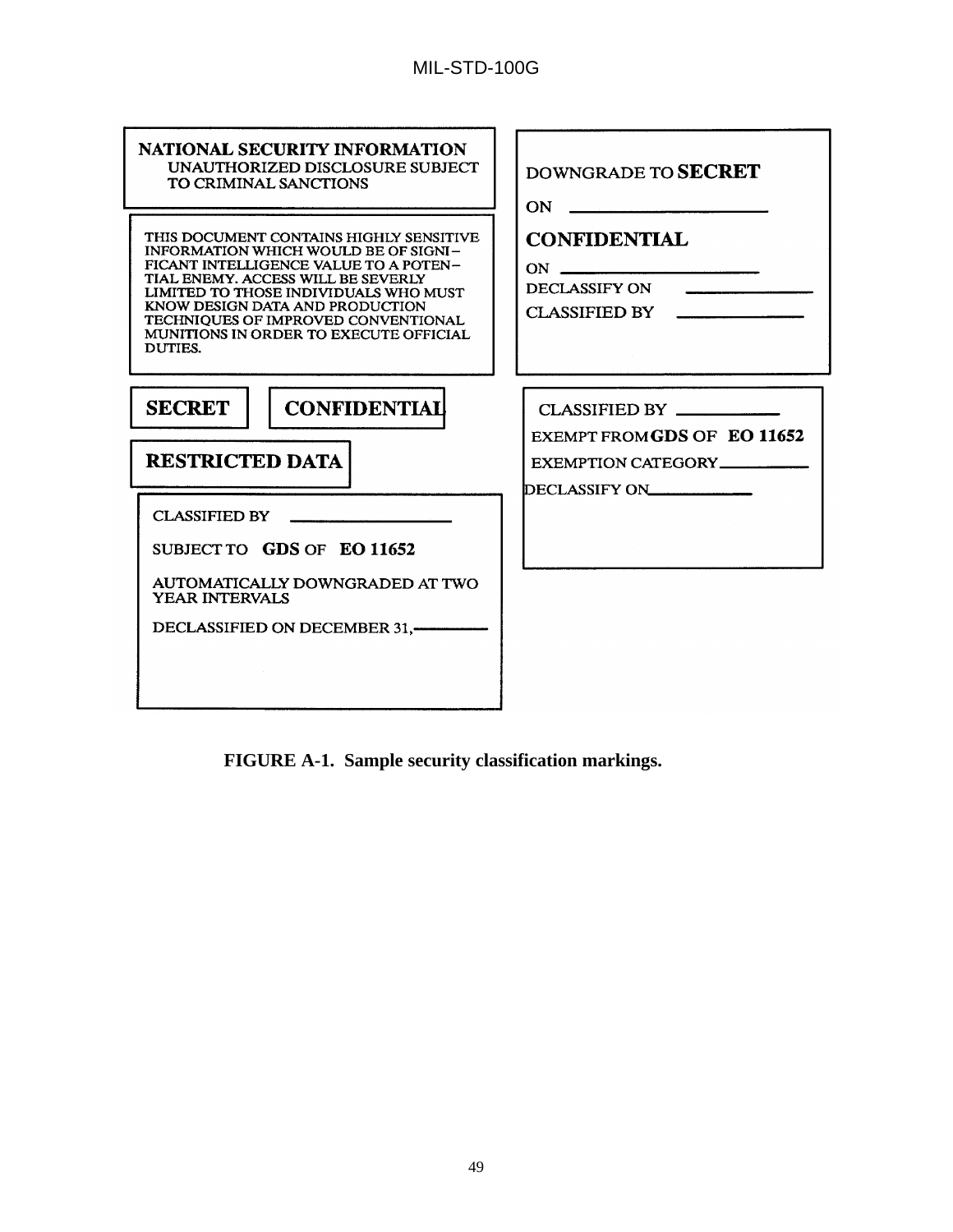**A40.1.5 Location of security markings on drawings.** Security notations, such as espionage, special security and downgrading notes, shall be placed above the title block on classified drawings. Security classification shall be located within the body of the drawing (other than roll size) above and below the microfilm arrows. See Figure A-2. For sample location on roll size drawings, see Figure A-3.

**A40.1.5.1 Security markings on roll size drawings.** On roll size drawings security markings shall appear on both the face and the reverse of the drawing. The markings on the face of the drawing shall be shown in each drawing segment. The markings on the reverse of the drawing shall be shown on the corners. See Figure A-3.



**FIGURE A-2. Location of security markings on drawings.**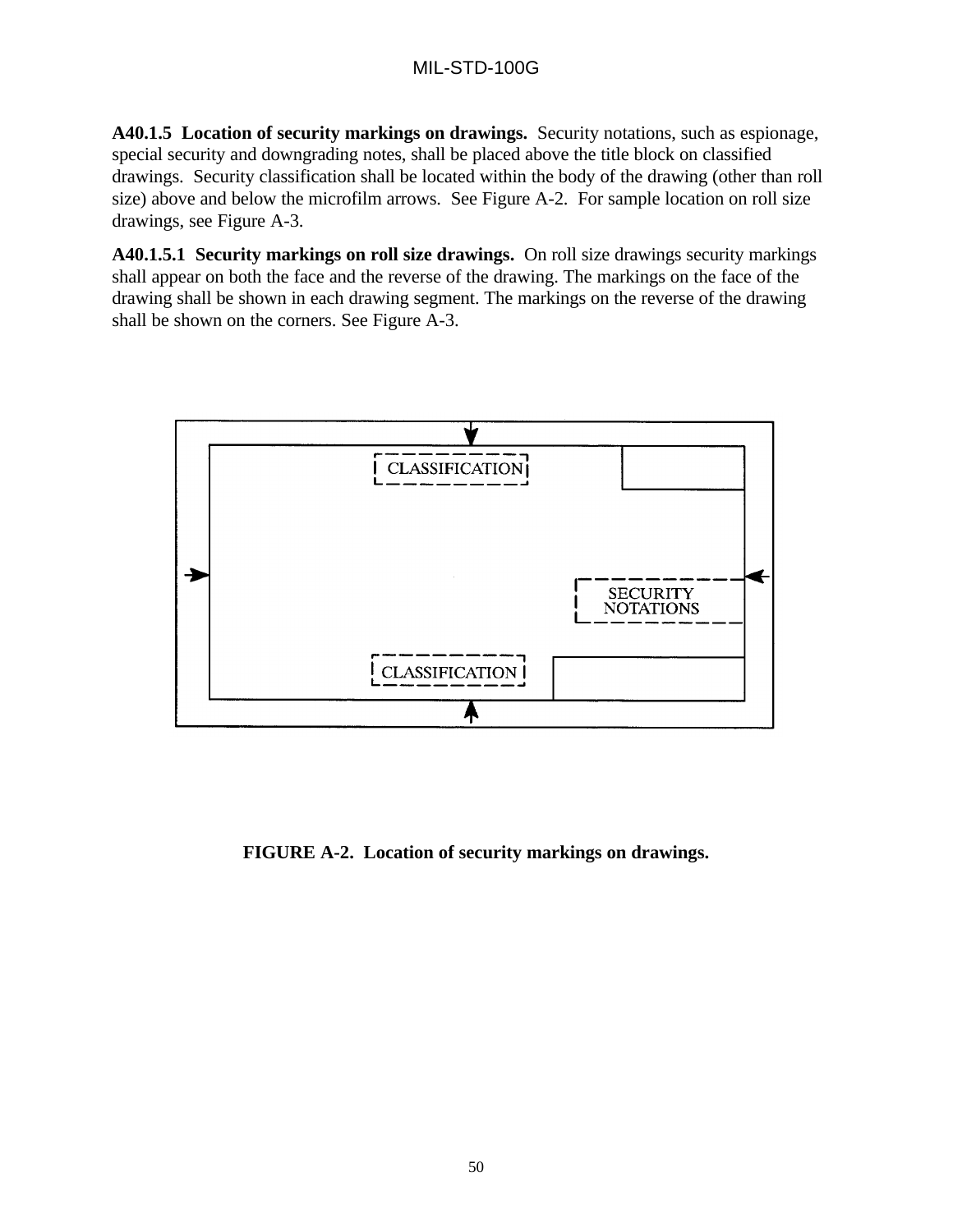

**FIGURE A-3. Location of security markings on roll size drawings.**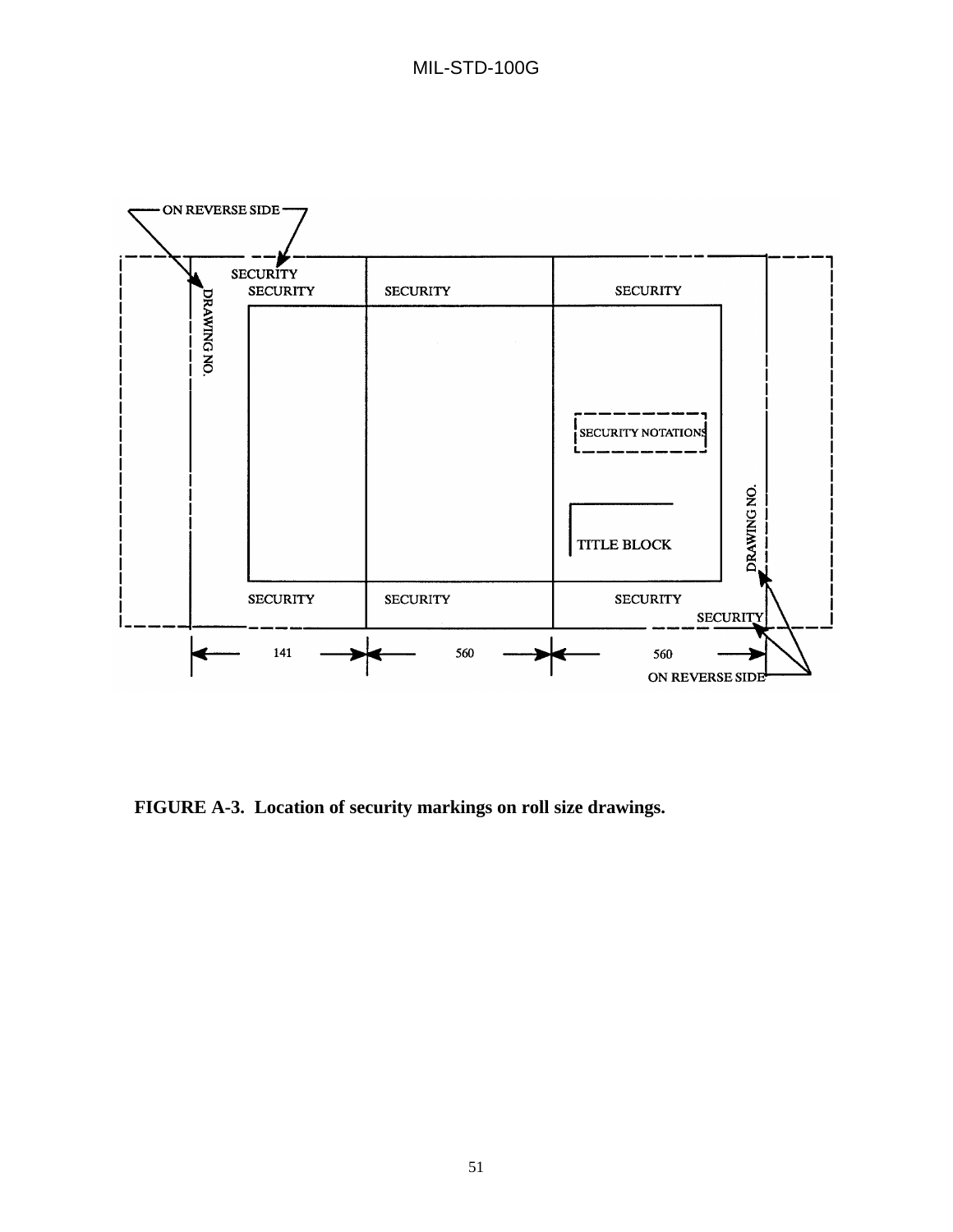# MIL-STD-100G

**A40.1.6 Location of security markings on associated lists.** Security classification shall be indicated at the top and bottom of lists as illustrated in Figures A-4 and A-5.

|                    |                           |                                               |                                                     |     | <b>CLASSIFICATION</b> |     |                             |     |              |     |                              |                             |               |
|--------------------|---------------------------|-----------------------------------------------|-----------------------------------------------------|-----|-----------------------|-----|-----------------------------|-----|--------------|-----|------------------------------|-----------------------------|---------------|
|                    | <b>PARTS LIST</b>         |                                               | 1. DESIGN ACTIVITY                                  |     |                       |     | <b>CURRENT</b><br>ORIGINAL  |     | 2. CAGE CODE |     | 3. ORIG DATE<br>$(YR-MO-DY)$ | 4.<br>PL                    |               |
|                    | 5. LIST TITLE             |                                               |                                                     |     |                       |     | 6. AUTHENTICATION           |     |              |     | 7.<br><b>SHEET</b><br>OF     |                             | <b>SHEETS</b> |
|                    |                           |                                               |                                                     |     |                       |     |                             |     |              |     | $8.000 \times 10^{-10}$      |                             |               |
| 9.                 | 10.                       | 11.                                           | 12.                                                 |     | DRAWING/DOCUMENT      |     |                             | 15. |              |     |                              | 16.                         | 17.           |
| <b>FIND</b><br>NO. | <b>QTY</b><br><b>REQD</b> | $\operatorname*{CAGE}_{\operatorname*{CODE}}$ | PART OR<br><b>IDENTIFYING NO.</b>                   |     | 13.                   | 14. |                             |     |              |     | NOMENCLATURE OR DESCRIPTION  | <b>SUPPL</b><br><b>LIST</b> | <b>NOTES</b>  |
|                    |                           |                                               |                                                     |     | <b>SIZE</b>           |     | <b>NUMBER</b>               |     |              |     |                              |                             |               |
|                    |                           |                                               |                                                     |     |                       |     |                             |     |              |     |                              |                             |               |
|                    |                           |                                               |                                                     |     |                       |     |                             |     |              |     |                              |                             |               |
|                    |                           |                                               |                                                     |     |                       |     |                             |     |              |     |                              |                             |               |
|                    |                           |                                               |                                                     |     |                       |     |                             |     |              |     |                              |                             |               |
|                    |                           |                                               |                                                     |     |                       |     |                             |     |              |     |                              |                             |               |
|                    |                           |                                               |                                                     |     |                       |     |                             |     |              |     |                              |                             |               |
|                    |                           |                                               |                                                     |     |                       |     |                             |     |              |     |                              |                             |               |
|                    |                           |                                               |                                                     |     |                       |     |                             |     |              |     |                              |                             |               |
|                    |                           |                                               |                                                     |     |                       |     |                             |     |              |     |                              |                             |               |
|                    |                           |                                               |                                                     |     |                       |     |                             |     |              |     | SECURITY NOTATIONS           |                             |               |
|                    |                           |                                               |                                                     |     |                       |     |                             |     |              |     |                              |                             |               |
|                    |                           |                                               |                                                     |     |                       |     |                             |     |              |     |                              |                             |               |
| 18.                | LTR DESCRIPTION           | <b>DATE</b>                                   | <b>APPD</b><br>$(Y\widetilde{R}-\widetilde{MO}-DY)$ | 18. | LTR DESCRIPTION       |     | <b>DATE</b><br>$(YR-MO-DY)$ |     | <b>APPD</b>  | 18. | LTR DESCRIPTION              | <b>DATE</b><br>$(YR-MO-DY)$ | <b>APPD</b>   |
|                    |                           |                                               |                                                     |     |                       |     |                             |     |              |     |                              |                             |               |
|                    |                           |                                               |                                                     |     |                       |     |                             |     |              |     |                              |                             |               |
|                    |                           |                                               |                                                     |     |                       |     |                             |     |              |     |                              |                             |               |
|                    |                           |                                               |                                                     |     |                       |     |                             |     |              |     |                              |                             |               |
|                    | <b>CLASSIFICATION</b>     |                                               |                                                     |     |                       |     |                             |     |              |     |                              |                             |               |

**FIGURE A-4. Location of security markings on associated lists.**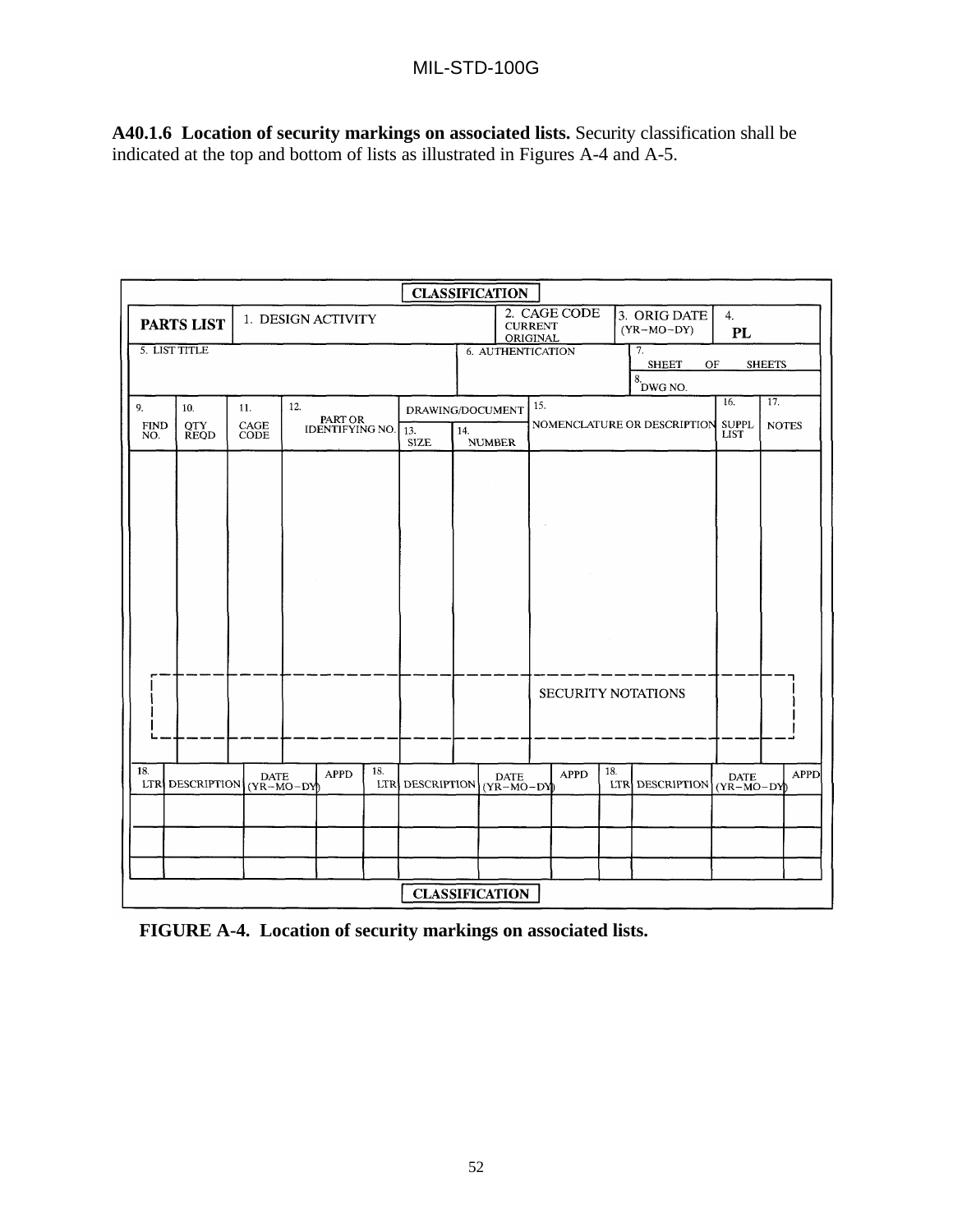# MIL-STD-100G

|                                    | <b>CLASSIFICATION</b><br><b>U.S. ARMY</b><br>ARMAMENT RESEARCH, DEVELOPMENT AND ENGINEERING CENTER<br>PICATINNY ARSENAL, NJ 07806-5000<br>CURRENT CAGE CODE 19200 - ORIGINAL CAGE CODE 19207 |                               |                     |                                                                               |                                                                                                 |                                                                                                                            |  |  |
|------------------------------------|----------------------------------------------------------------------------------------------------------------------------------------------------------------------------------------------|-------------------------------|---------------------|-------------------------------------------------------------------------------|-------------------------------------------------------------------------------------------------|----------------------------------------------------------------------------------------------------------------------------|--|--|
| PARTS LIST<br><b>BODY ASSEMBLY</b> |                                                                                                                                                                                              | DOCUMENT/PART LIST F 10513599 | PL-10513599         | REVISION AUTHORIZATION NUMBER A5H2521 AUTHENTICATION                          |                                                                                                 | <b>REV. DATE 730131</b><br><b>REVISION LETTER P</b><br>SHEET <sub>1</sub><br>ORIG. DATE 640630                             |  |  |
| <b>FIND</b><br>NO.                 | <b>QTY</b><br><b>REQ</b><br>$\frac{1}{2}$                                                                                                                                                    | <b>UNIT</b><br><b>MEAS</b>    | <b>CAGE</b><br>CODE | PART OR<br><b>IDENTIFYING NO.</b><br>7649178<br>7649181<br>7649182<br>7688718 | <b>SIZE</b><br><b>NUMBER</b><br>7649178<br>B 7649178<br>B 7649181<br>A 7649182<br>C.<br>7688718 | DRAWING/DOCUMENT NOMENCLATURE OR DOCUMENT TITLE SUPPL<br><b>LIST</b><br><b>PLUG</b><br>WASHER<br>WASHER<br>LENS, OBJECTIVE |  |  |
|                                    | <b>SECURITY</b><br><b>NOTATIONS</b>                                                                                                                                                          |                               |                     |                                                                               |                                                                                                 |                                                                                                                            |  |  |
|                                    | <b>CLASSIFICATION</b>                                                                                                                                                                        |                               |                     |                                                                               |                                                                                                 |                                                                                                                            |  |  |

# **FIGURE A-5. Location of security markings on digital data generated associated lists.**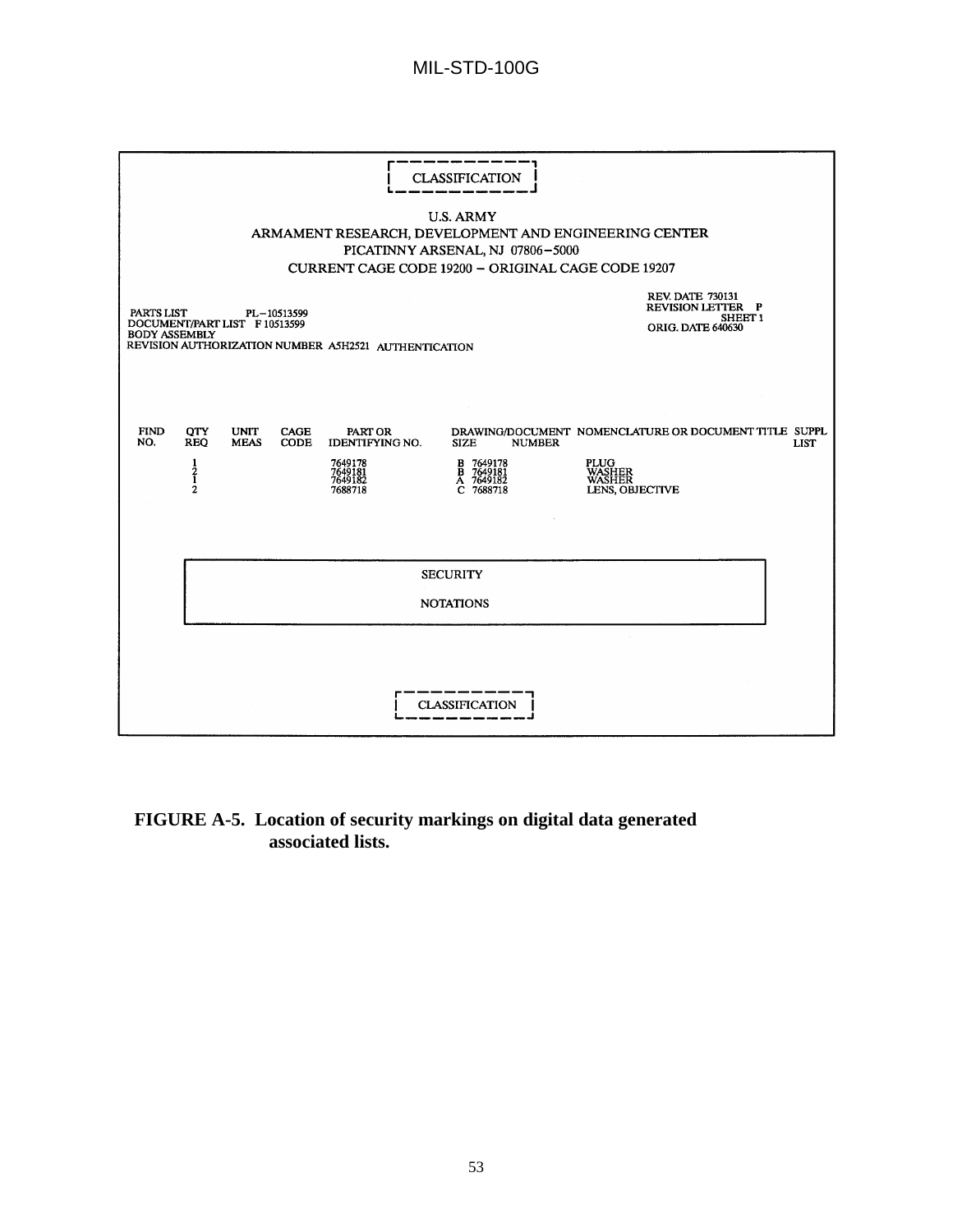**A40.1.7 Location of security markings on drawings in book-form.** Security markings shall be placed on pages containing classified information. Security notes shall be placed above the title block. Security classification shall be placed at top of pages. Place the following note on the title sheet. "TITLE SHEET IS UNCLASSIFIED WHEN SEPARATED FROM SHEETS (List all Classified Sheet No.)." See Figure A-6.

|                                        | <b>CLASSIFICATION</b>                   |                                  | <b>CLASSIFICATION</b>                    |
|----------------------------------------|-----------------------------------------|----------------------------------|------------------------------------------|
| <b>APPLICATION</b>                     |                                         | <b>REVISIONS</b>                 |                                          |
| <b>NEXT ASSY</b>                       | <b>USED ON</b><br>LTR                   | <b>DESCRIPTION</b><br>DATE APPVD |                                          |
|                                        |                                         |                                  |                                          |
|                                        |                                         |                                  |                                          |
|                                        |                                         |                                  |                                          |
|                                        |                                         |                                  |                                          |
|                                        |                                         |                                  |                                          |
|                                        |                                         |                                  |                                          |
|                                        |                                         |                                  |                                          |
|                                        |                                         |                                  |                                          |
|                                        |                                         |                                  |                                          |
|                                        |                                         |                                  |                                          |
|                                        |                                         |                                  |                                          |
| <b>CLASSIFICATION</b>                  |                                         |                                  |                                          |
| <b>TITLE SHEET IS</b>                  |                                         |                                  |                                          |
|                                        | UNCLASSIFIED WHEN SEPARATED FROM SHEETS |                                  |                                          |
|                                        | (LIST SHEET NO. OF CLASSIFIED SHEETS)   |                                  |                                          |
|                                        |                                         |                                  |                                          |
| <b>REV</b><br><b>SHEET</b>             |                                         |                                  |                                          |
|                                        |                                         |                                  |                                          |
| <b>REV</b>                             |                                         |                                  |                                          |
| <b>SHEET</b>                           |                                         |                                  |                                          |
| <b>REV STATUS</b><br><b>REV</b>        |                                         |                                  |                                          |
| OF SHEETS<br><b>STATUS</b>             |                                         |                                  |                                          |
|                                        |                                         |                                  |                                          |
|                                        |                                         |                                  |                                          |
|                                        |                                         |                                  |                                          |
| $PME$ $-$                              | <b>CONTRACT NUMBER</b>                  | <b>DESIGN ACTIVITY</b>           | CLASSIFICATION ]                         |
| <b>UNLESS OTHERWISE</b>                |                                         |                                  |                                          |
| SPECIFIED: DIMENSIONS<br>ARE IN INCHES | <b>CONTRACTOR</b>                       |                                  | <b>SECURITY NOTATIONS</b>                |
| <b>TOLERANCES ON</b>                   |                                         |                                  |                                          |
| 2 PLACE 3 PLACE                        | <b>DATE</b><br><b>DRAWN BY</b>          |                                  |                                          |
| 土<br>土                                 | $(YR-MO-DY)$                            |                                  | <b>SIZE</b><br>CAGE CODE<br><b>TITLE</b> |
|                                        | <b>CHECKER</b><br><b>ENGINEER</b>       | <b>SIZE</b><br><b>CAGE CODE</b>  |                                          |
|                                        |                                         |                                  |                                          |
|                                        | <b>DRAWING APPROVAL</b>                 | <b>SCALE</b><br>UNIT WT<br>SH    |                                          |
|                                        | <b>DESIGN APPROVAL</b>                  |                                  | REVISION LEVEL<br><b>SHEET</b>           |
|                                        |                                         |                                  |                                          |

**FIGURE A-6. Location of security markings on drawings in book-form.**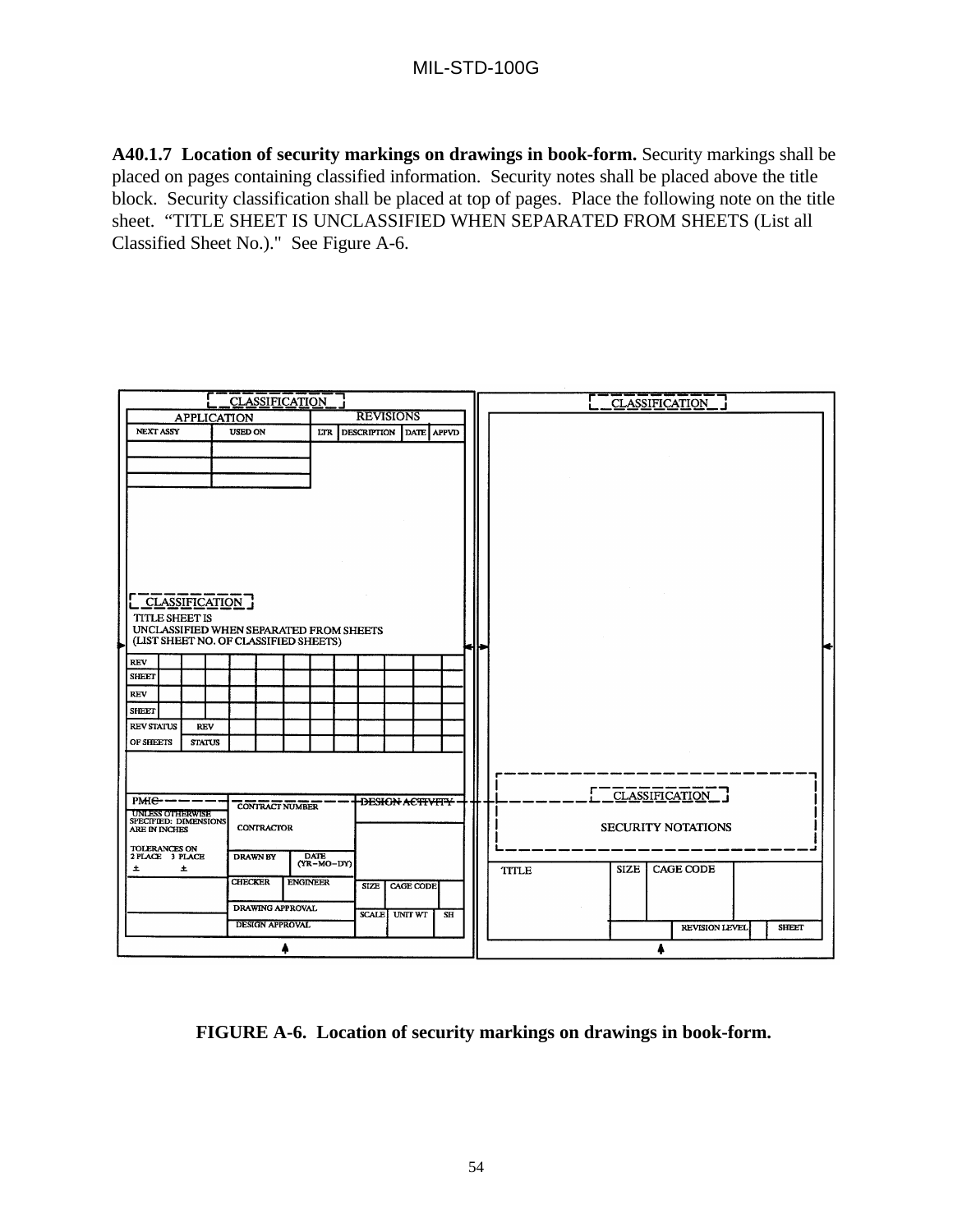# MIL-STD-100G

**A40.1.8 Regrading classification** Documents shall be regraded by either lining out or removing classification and related notes. The current classification, except unclassified, shall be placed adjacent to the previous classification. The reclassification action constitutes a change; therefore, an applicable entry in the revision history block in accordance with ASME Y14.35M is required. See Figure A-7 (Note: The indication of "OLD" and "NEW" shall not appear on the drawing).



**FIGURE A-7. Regrading classification location.**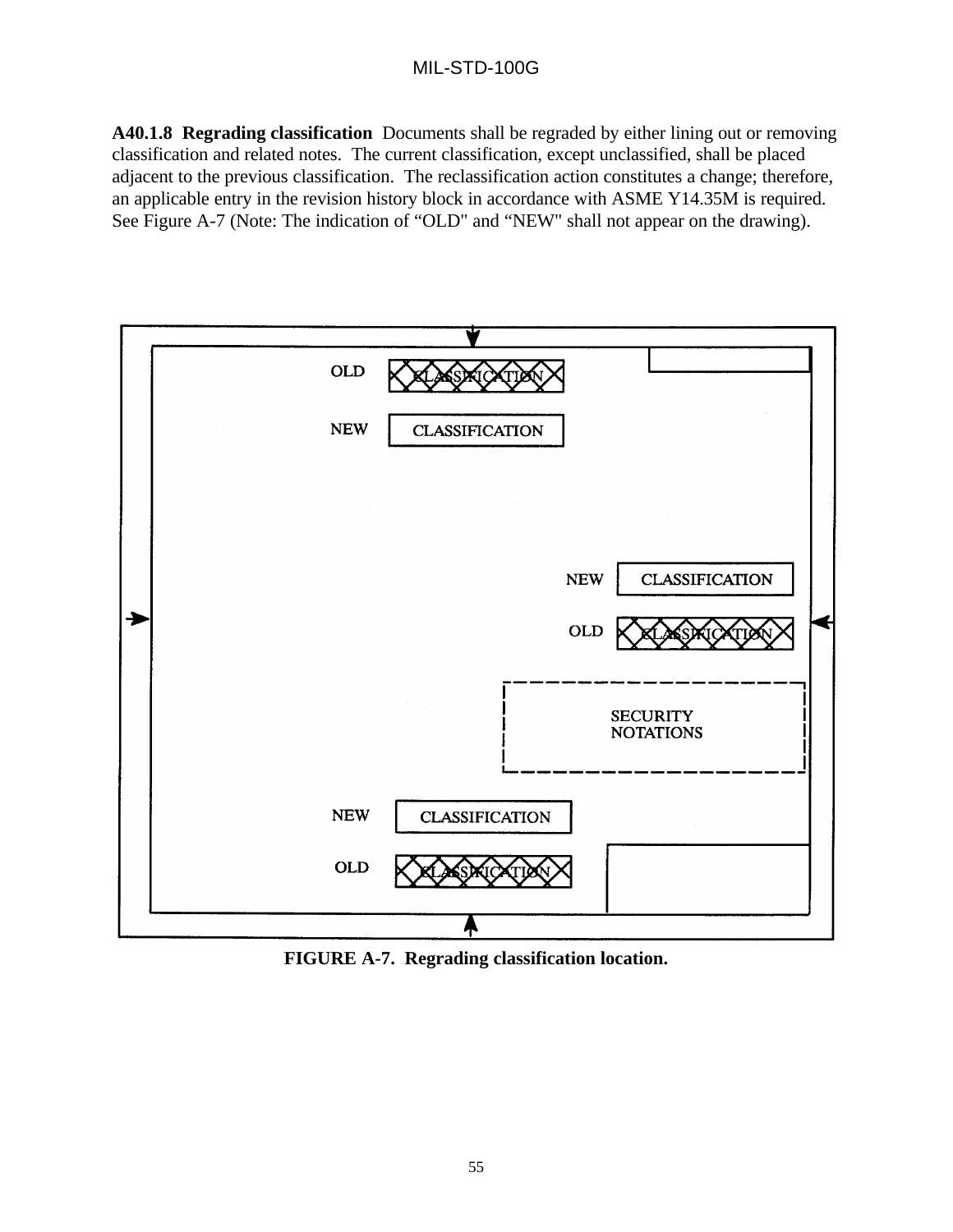# **APPENDIX B**

## **QUALIFICATION PROVISIONS FOR SOURCE CONTROL DRAWINGS**

### **B10. GENERAL.**

**B10.1 Scope.** Qualification provisions for source control drawings are required pursuant Public Law 98-525, Title XII, Defense Procurement Act of 1984. The detail contained herein is to be followed prior to and during the process of approving sources of supply for inclusion on source control drawings. The detail provided also impacts drawing maintenance and the essential requirement of insuring spare part availability and logistics support. Issues or inquiries pertaining to sources of supply or the associated approval process for a particular source control drawing should be directed to the current Government design activity as identified by the CAGE Code (previously referred to as FSCM) indicated on the drawing. This Appendix is a mandatory part of this standard for Government activities. The information contained herein is intended for compliance by Government activities. See B40.12

**B20. APPLICABLE DOCUMENTS.** This Section is not applicable to this Appendix.

#### **B30. DEFINITIONS.**

**B30.1 Qualification**. The entire process by which items to be purchased are tested, prior to any actual procurement action, to ensure the item satisfies the specified requirements.

**B30.2 Small business.** A industrial entity satisfying the requirements of 13 Code of Federal Regulations 121.

**B30.3 Source control drawing.** A source control drawing provides an engineering description and acceptance criteria for purchased items that require design activity imposed qualification testing and provides performance, installation and interchangeability specific characteristics required for critical applications. It includes a list of approved manufacturers, the manufacturers' item identifications, and acceptance criteria for items which are interchangeable in specific applications. The source control drawing establishes item identification for the controlled item(s). The approved items and sources listed on a source control drawing are the only acceptable items and sources (ASME Y14.24M).

**B30.4 Source of supply.** For the purposes of this Appendix, a manufacturer approved for listing on a source control drawing.

**B30.5 Testing Laboratory.** A laboratory having facilities to perform the qualification examination and testing. This laboratory may be one of the following:

 **(1) Government operated or contract laboratory.** A laboratory operated by, or under contract to, the Government.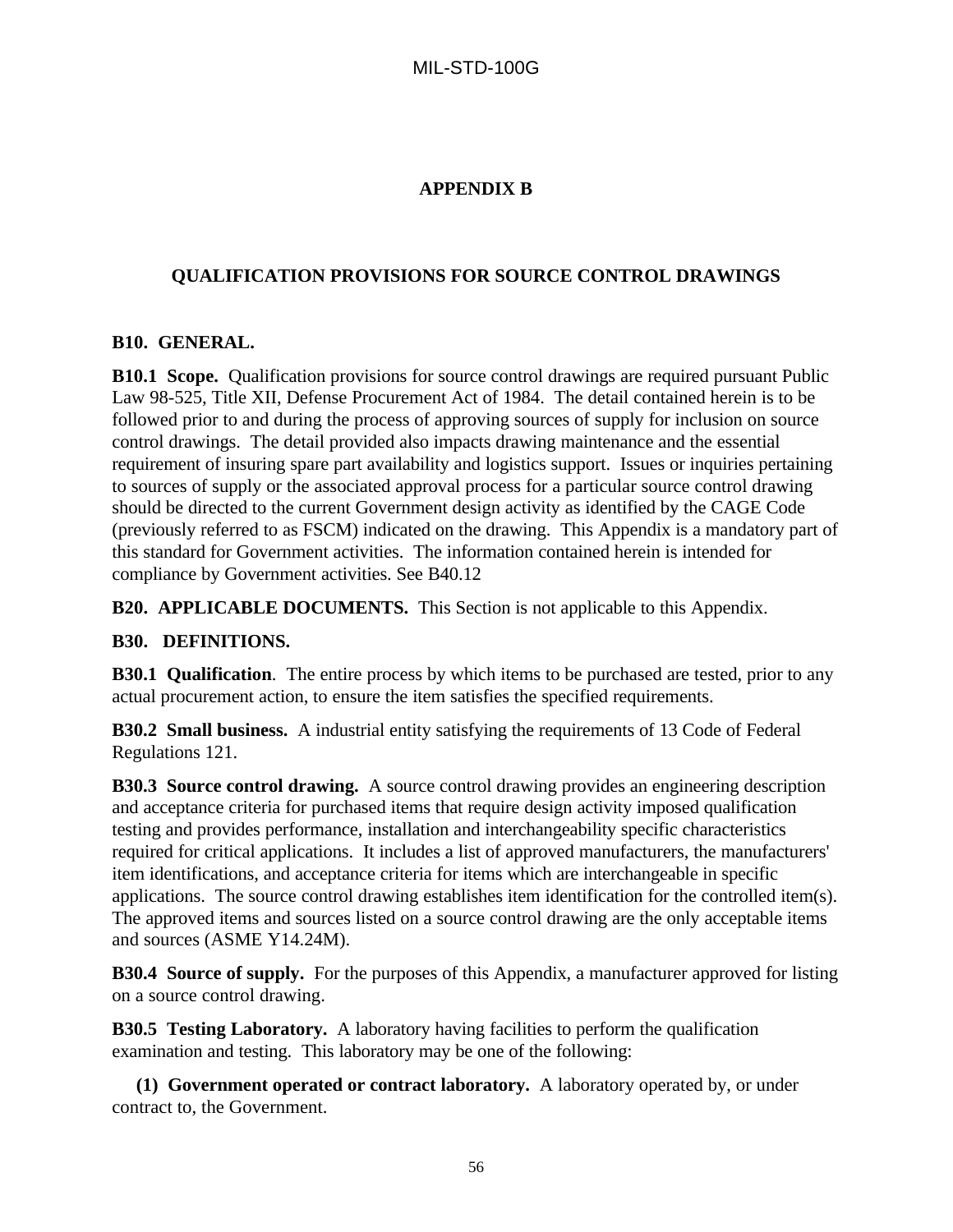**(2) Laboratory not operated or contracted for by the Government.** A laboratory operated by or having contract with a manufacturer or distributor.

# **B40. GENERAL REQUIREMENTS.**

**B40.1 Purpose.** It is the objective of this Appendix to provide detailed instructions concerning: the process of approving manufacturing sources of supply for inclusion on source control drawings and provisions for retention of approved source of supply status. It is further intended that the detail contained herein serves to standardize a product qualification process that is independent of end item application and procurement needs.

**B40.2** Intent. The requirements contained herein apply qualification provisions to source control drawings. It is the intent of qualification to provide the Government products of requisite quality, reliability or safety through testing prior to and independent of award of contract. Such pretesting is in recognition of a complexity of performance requirements and sensitivity of design or end item application that render it impractical to rely on first article and acceptance testing. Qualification is intended for use in support of multiple acquisition and repetitive procurement by the Government and associated contractors.

**B40.3 Government source control drawings.** The provisions stated in this Appendix apply to the Government's use and management of source control drawings that:

- a. Are developed by or for the Government.
- b. Are identified with a Government CAGE Code and document number, or
- c. The Government owns the drawing original.

**B40.4 Qualification focal point**. The application of qualification procedure, process and instruction in an equitable manner, independent of program management or product necessitates candidate manufacturer access to a focal point within the design activity. The focal point must be responsive to industry request for qualification with specific procedural instruction, capable of directing candidate suppliers to appropriate Government approved or operated laboratories for testing, knowledgeable in the invoking of qualification provisions as contained in this Appendix and conveniently accessible and communicative to manufacturers, contractors, program managers and user industries or Government activities.

**B40.5 Multiple sources of supply.** Prior to concurring with or the establishing of a source control drawing, the design activity must insure the availability of two or more manufacturing sources. Single source-control drawings require specific approval from the Government design activity.

**B40.5.1 Existing drawings.** Existing single-source, source control drawings shall be periodically (every two years unless otherwise specified by the design activity) reviewed for possible conversion to other than source control if still required in support of procurement. If still required as source control drawings, additional sources of supply shall be developed in accordance with the provisions of B50.2.

**B40.6 Significance of listing.** The listing of a manufacturer as a source of supply on a source control drawing signifies only that, at the time of examination or test, the manufacturer could make a product that met the drawing requirements. Inclusion of a source of supply on a drawing: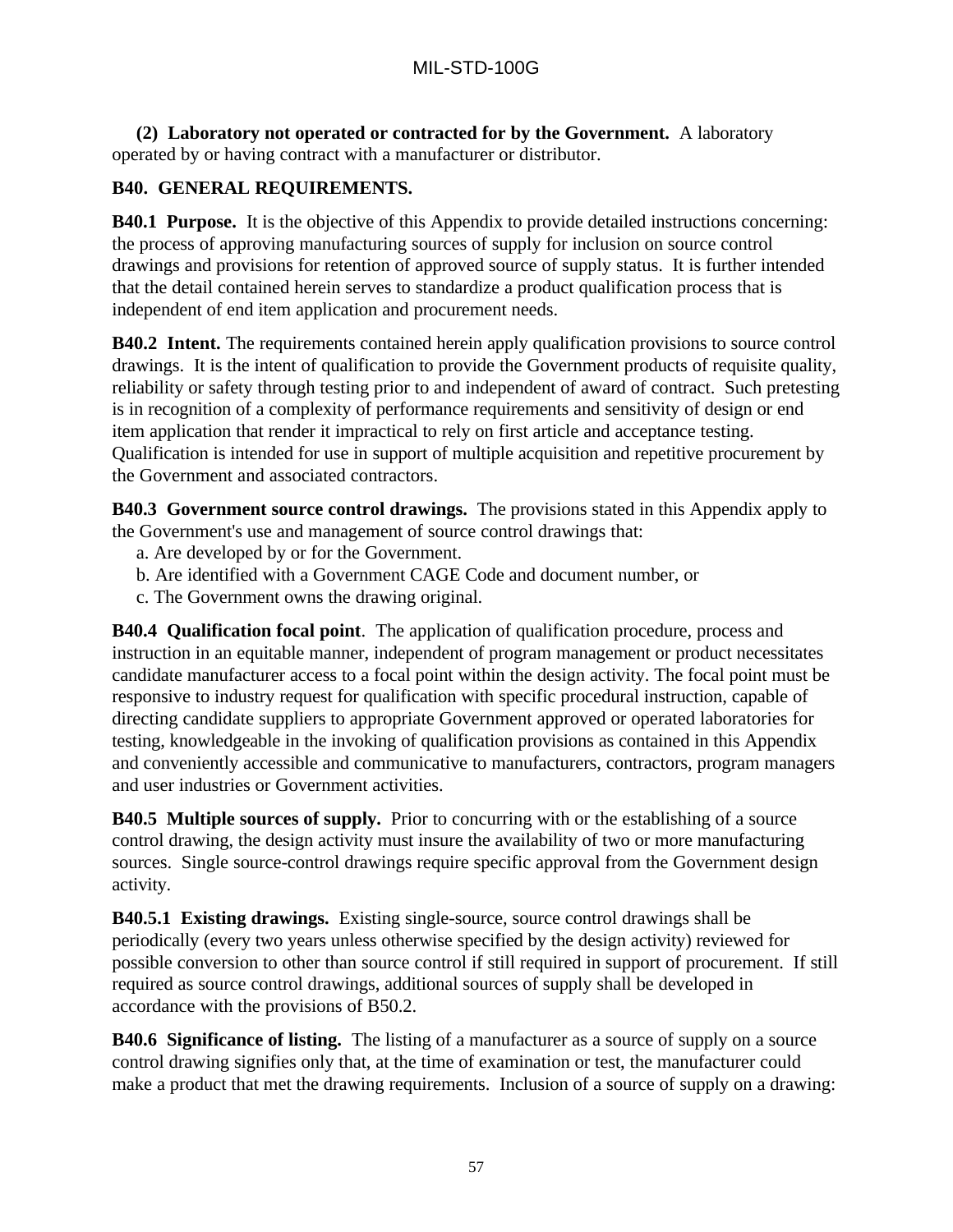a. Does not in any way relieve a contractor of contractual obligations to deliver products that comply with all drawing requirements.

b. Does not guarantee acceptability of products delivered under a contract.

c. Does not constitute a waiver of any requirement for inspection, for process control, or for maintenance of quality control procedures during production.

**B40.7 Manufacturer's obligation.** It is the responsibility of the manufacturer to maintain adequate process and quality control procedures during production. The manufacturer is required to report any discrepancies disclosed during periodic reexamination of its product and production process controls. The manufacturer must ensure that delivered items conform to the requirements for quality, reliability, and all other specified product characteristics and conform to the design indicated on the drawing.

**B40.8 Government obligations.** Government surveillance, initial or periodic, conducted by the design or procuring activity or their agent, does not relieve the manufacturer of the responsibility to exercise adequate process and product quality control procedures. The Government design or procuring activity will establish the single focal point as per B40.4 to consolidate findings and recommend corrective actions for problems associated with sources of supply on source control drawings.

**B40.8.1 Approved sources of supply.** A manufacturer whose product has been screened and tested in accordance with the applicable drawing will be considered qualified as a source of supply for the item whether or not inclusion thereon has been accomplished. Accordingly, it shall be the responsibility of the design activity to maintain a current record of sources of supply that have not been included (for example drawing revision through Engineering Change Proposal) on the actual drawings. Award of contract will include consideration of all approved sources of supply including those that have not yet been listed on the drawing.

**B40.9 Effecting changes to drawings.** The addition of manufacturing sources of supply to a drawing or changes required to such listing, for example manufacturer's name, address or product designation, requires that the drawing be revised in accordance with ASME Y14.35M.

**B40.10 Advertising.** A manufacturer may advertise source of supply status. However it must not be stated or implied in advertising that a product is the only type so qualified or that the DoD in any way recommends or endorses the product or source of supply status. Violation of this provision is cause for deletion from the drawing.

**B40.11 Qualification authority**. The authority for developing and approving sources of supply for listing on control drawings rests solely with the design or procuring activity. No using activity may use manufacturing sources other than that listed on the drawing without the concurrence of the design or procuring activity.

**B40.12 Qualification and award of contracts.** With respect to manufacturers requiring qualification, award of contract will be made only for manufacturing sources which are, prior to the award of contract, approved for inclusion on the applicable drawing whether or not such sources have actually been listed by that date. The attention of potential suppliers is called to this requirement, and manufacturers are urged to arrange qualification per this Appendix for those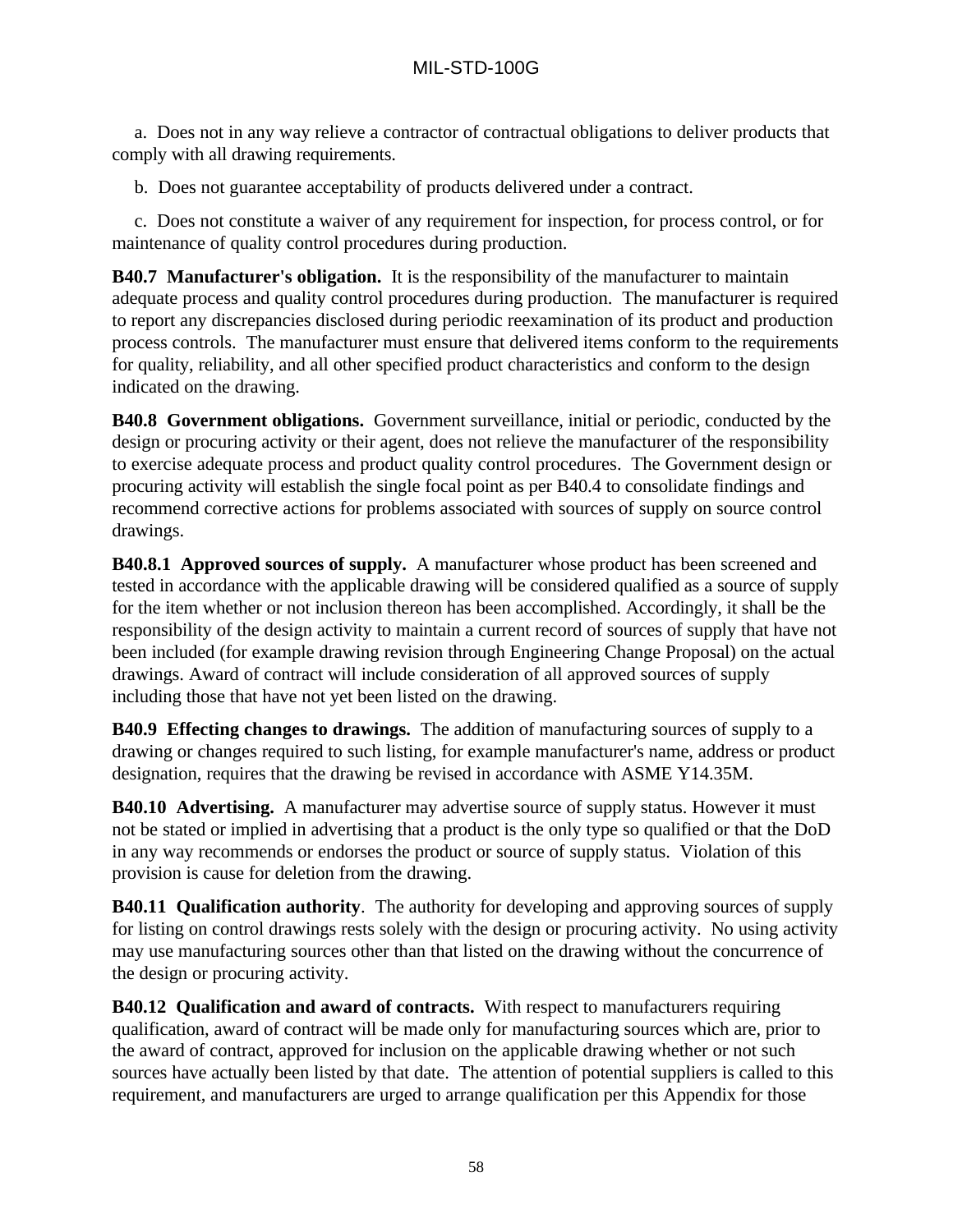products, they propose to offer the Government, sufficiently in advance in order that they may be eligible to be awarded contracts or orders for the products covered by the applicable drawing.

Information pertaining to approval of manufacturers for inclusion on source control drawings should be obtained from the design or procuring activity.

**B40.13 Advertising and notices.** Advisory data to industry relative to source control drawings, (release of new drawings, drawing revisions, test program initiation, changes in scheduled qualification charges, and changes in Government requirements) is publicized by sending notice to:

Commerce Business Daily U.S. Department of Commerce 433 West Van Buren Street Room 1304 Chicago, Illinois 60607

Requests for publication made to the Commerce Business Daily should include the telephone number of the originator and, if applicable, a cut-off date for receipt of requests for qualification testing.

## **B50. DETAILED REQUIREMENTS.**

**B50.1 Determinations to be made by the design or procuring activity.** In order to insure compliance with the provisions contained herein the design or procuring activity must determine that:

a. There is no other satisfactory procurement vehicle (existing military specification, standardized military drawing or vendor item control drawing) for obtaining the required products other than producing a source control drawing.

b. Two or more manufacturers are able and willing to qualify as sources of supply. See B40.5.

c. Test facilities and resources (normally furnished or arranged by the manufacturer) are available to establish and maintain the qualified sources of supply.

d. The costs of qualification are justified by the Government's needs.

**B50.2 Publicity.** The approval of new source control drawings, technical content revision of existing drawings and the development of multiple sources of supply is a matter of public knowledge and notification. Public notice is accomplished by the following means:

a. A notice is sent to the Commerce Business Daily (see B40.13) for publication in the synopsis of U.S. Government Proposed Procurements Sales and Contract Awards. The notice must be clearly marked "Qualification Test Information" and must contain the following information:

(1) Name of Product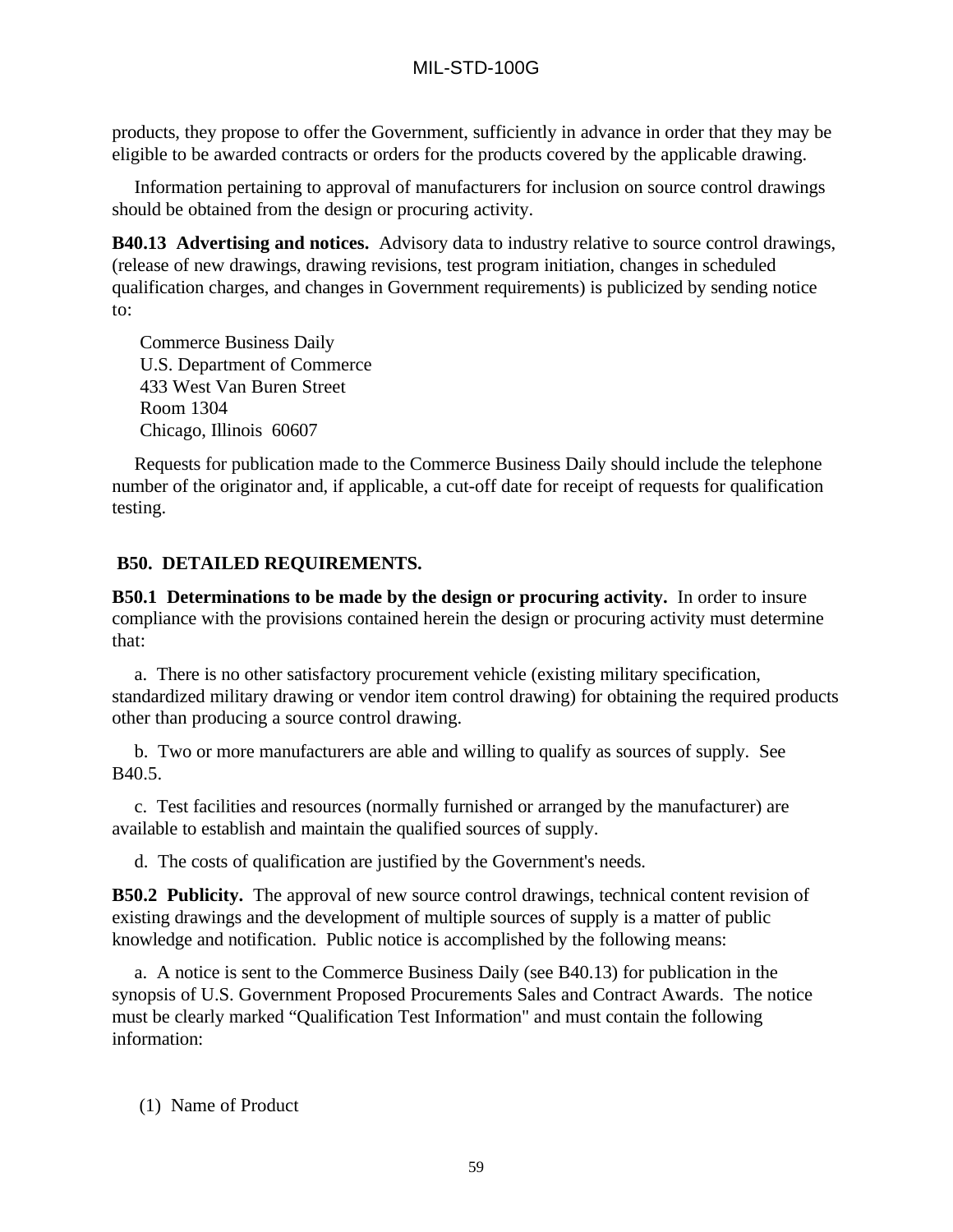### (2) Applicable Drawing Identification

(3) Name and address of the design activity to be contacted for complete information on qualification under the drawing

b. Contact is made with manufacturers known to be interested in submitting products for qualification under the applicable drawing and with manufacturers known to supply the desired type of product. Known related trade associations are also notified in order to effect widespread publicity.

The notice published in conformance to the above is to be advertised in the context of the intention to approve a new "source control drawing" or development of "additional sources for single source drawings".

**B50.2.1 Additional notice to industry.** In addition to that indicated in B50.2 and at the discretion of the design activity, notices in the following form are sent to commercial journals and trade publications of the industry concerned through established channels for news releases:

"The (service or command), Department of the (Army, Navy, or Air Force), has announced the intention to establish (source control drawing, XXXXXXXX, titled...). Manufacturers which have a product meeting the requirements of this drawing are urged to contact (name and address of design activity) for an opportunity to test their products, since future acquisition awards will be made only to such sources of supply as have been approved for inclusion on the drawing. The cutoff date for applying to have products tested in order to become an approved source of supply in the initial issue of the drawing is (Date)." (The date is to be provided by the design activity.)

To promote competition, the notice specified above should be sent to all firms or individuals considered to be potential suppliers.

**B50.3 Application for qualification.** Each application for qualification must be addressed to the design activity identified on the applicable drawing and includes as a minimum, the following information:

a. Drawing number, PIN, and associated title under which testing is desired including any type, grade or class designation.

b. Applicant's brand designation or item identification for the product and exact location (including complete street address) of the plant at which the product was manufactured.

c. If testing is to be conducted in other than a Government operated or contract laboratory the following information shall also be furnished:

(1) Location of plant or other facility at which tests are proposed to be performed. If more than one facility is available, list in the order of applicant's preference.

- (2) With the initial application only, a list and description of testing equipment proposed to be used including the following:
	- (a) Applicable drawing requirements.
	- (b) Equipment name and manufacturer including type or model number and serial or inventory number.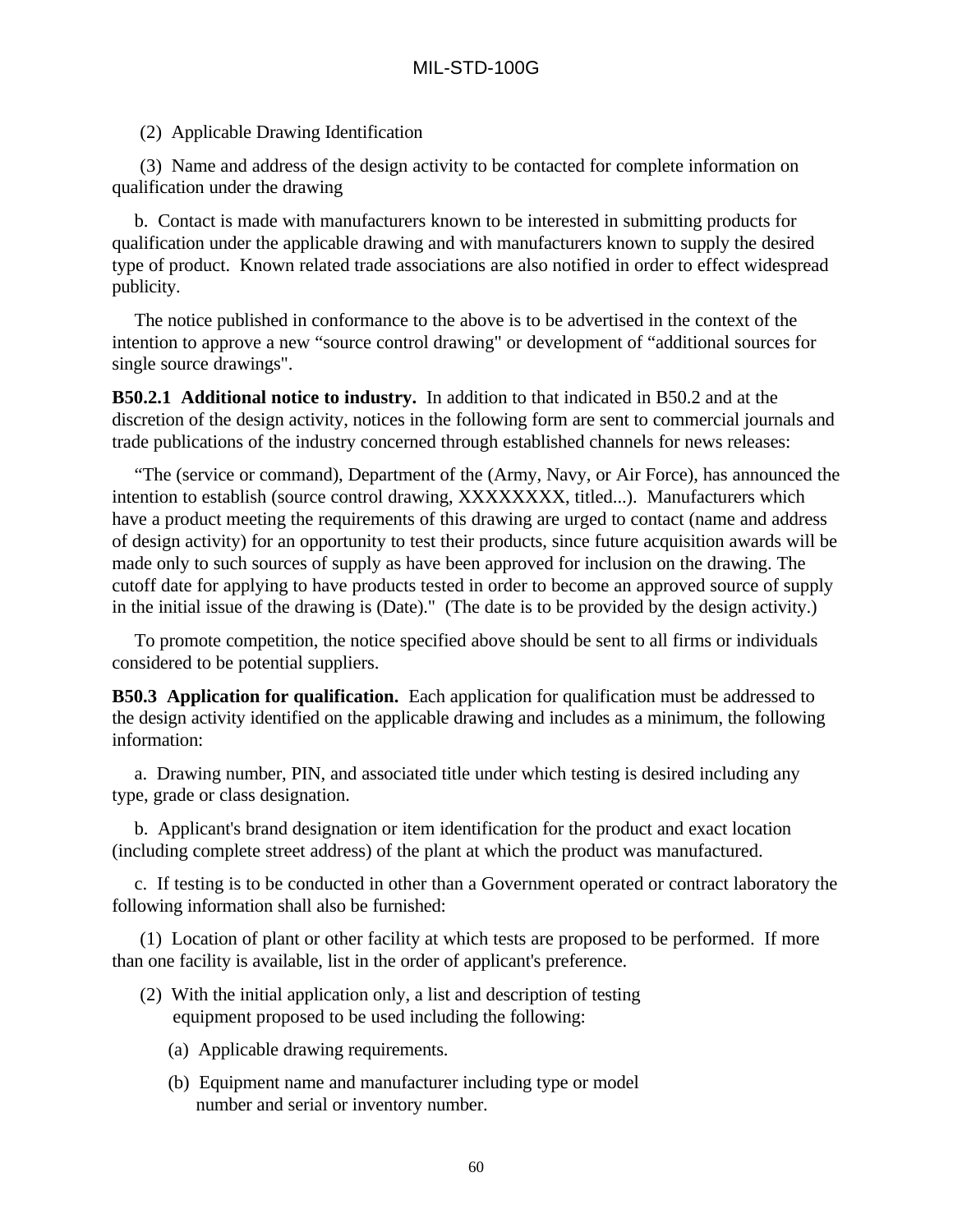(c) Equipment accuracy, limits, and latest date and place of calibration; frequency of calibration; and (when specifically requested) traceability of calibration to national or other recognized standards.

d. Certification that the applicant:

(1) Agrees to be bound by all of the provisions and terms set forth in this standard.

(2) Is the manufacturer of the product.

(3) Has determined from actual tests (within the limits of test equipment commonly available, unless otherwise specified) that the product conforms to the applicable drawing. (Test reports and data should be furnished with the application.)

(4) Will supply items for test which are randomly selected samples from the manufacturer's normal production.

(5) Will supply products which meet the requirements of the drawing in every respect.

(6) Is prepared to overcome deficiencies disclosed by qualification tests.

(7) Will not apply for a retest of the product until satisfactory evidence is furnished that all of the defects which were disclosed by previous tests have been corrected. (Test reports may be required as evidence.)

(8) Will not state or imply in advertising or otherwise that a product(s), which has received Department of Defense Qualification Approval, is the only product of that type so qualified, or that the Department of Defense in any way recommends or endorses the product.

(9) Will notify the design activity of any change in his product (design, materials, or process) after qualification approval. The applicant will also state at the same time, whether:

- (a) In his belief the change will or will not prejudice the capability of the product to meet the drawing requirements.
- (b) He intends to submit new samples for testing or (after qualification approval) desires to have his company removed from the drawing.
- (c) The changes will affect the applicant's brand designation for the product.

(10) Will, when requested by the design activity, submit certification signed by a responsible official of management, attesting that the tested product(s) is still available from the listed plant, can be produced under the same conditions as originally qualified, i.e., same process, materials, design, manufacturer's part number or designation and meets the requirements of the current issue of the drawing.

**B50.3.1 Additional information.** In certain cases where information required by B50.3 is considered by the design activity as insufficient to justify authorization for testing or approval as source of supply the applicant will be required to supply at no cost to the Government, the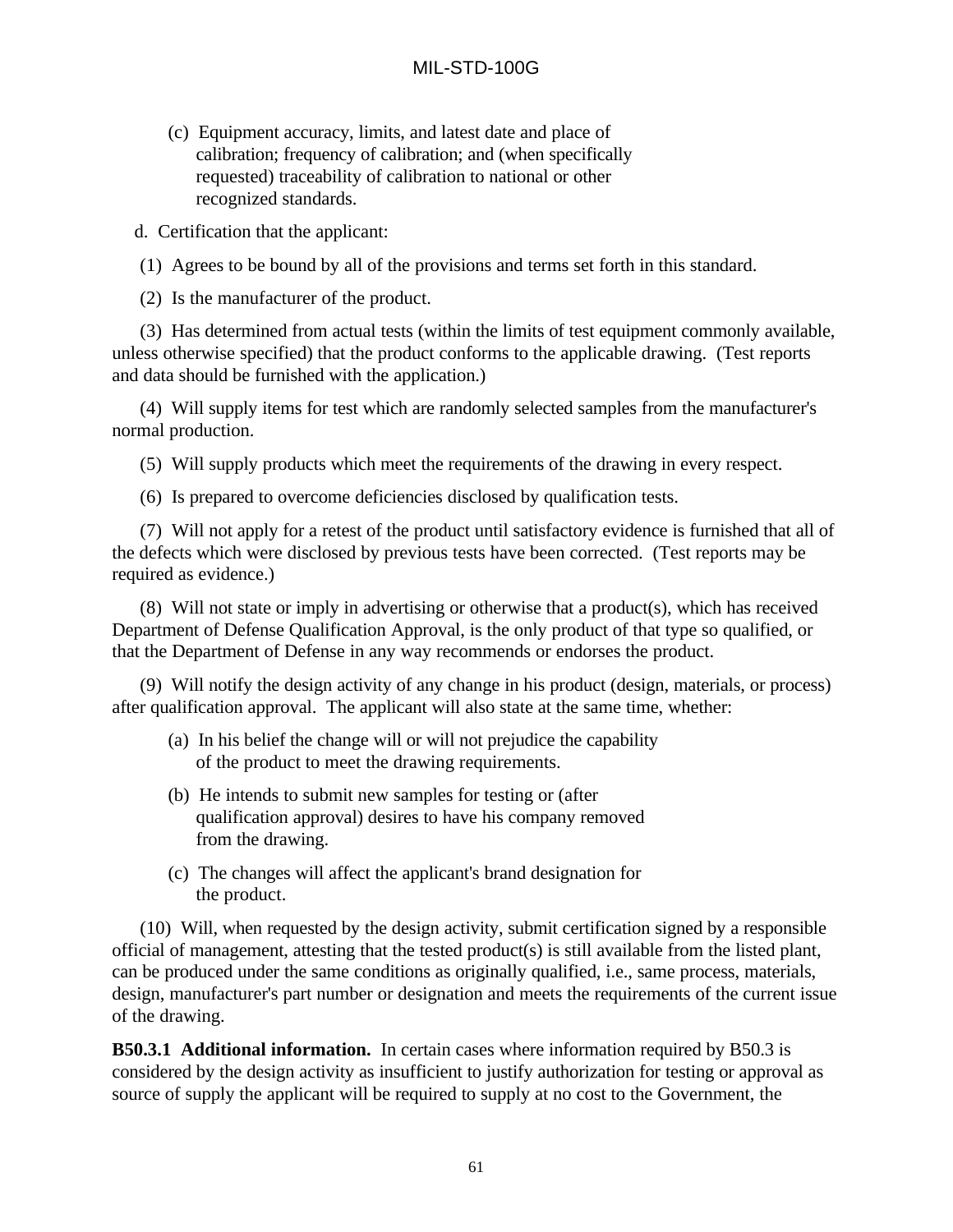following information:

a. The rate at which the product can be produced with the present plant facilities.

b. Sketches, photographs, descriptive booklets, or other technical literature bearing upon his product, as illustrative of the scope of his manufacturing facilities which will assist in obtaining a clear conception of the product he is offering.

c. Such additional information as is required by the applicable drawing.

**B50.3.2 Additional or limited rights data.** When specified, the applicant will furnish at no cost to the Government, for test record purposes, copies of any detailed plans, test results, or other data required. Government requests for this data must include instructions to the applicant that limited rights data or data that the applicant does not want disclosed to the public or used by the Government for purposes other than qualifying the product should be marked with the following statement:

"These data are considered by the supplier to be submitted in confidence and furnished for the purpose of facilitating qualification testing and are not to be disclosed outside the Government or be duplicated, used, or disclosed in whole or in part, for any purpose other than to evaluate the product submitted for qualification testing. This restriction does not limit the Government's right to use information contained in such data if it is obtained from another source without restriction."

 Each item of data and each sheet that contains data to be protected is to be marked with the above statement.

**B50.4 Authorization for qualification.** After having received letter response and data, as required by the design activity, satisfying the requirements of B50.3, the design activity, without delay, will authorize initiation of testing and product inspection. Included with the letter of authorization will be a copy of the latest drawing, a schedule of testing costs, if applicable, and facilities survey requirements (see B50.6), if applicable.

**B50.5 Qualification data.** Data generated for the purpose of qualification is forwarded by the manufacturer to the design activity for review and approval.

**B50.5.1 Action on test data.** Upon completion of laboratory tests, the results will be analyzed by the design activity to determine if the product is qualified. The manufacturer will be notified concerning the results of the tests of his product, and whether or not the product qualifies under the requirements of the applicable drawing.

**B50.5.2 Authorization for retest.** In the event that qualification is disapproved or testing is discontinued, retesting of the product will not be authorized until satisfactory evidence is furnished to the design activity or its authorized agent that all of the defects which were disclosed by previous tests have been corrected. The design activity is solely responsible for determining whether the evidence is satisfactory.

**B50.5.3 Prior test data.** Unless otherwise specified by the design activity, data generated prior to the date of actual request for qualification will not be acceptable. The applicability of all test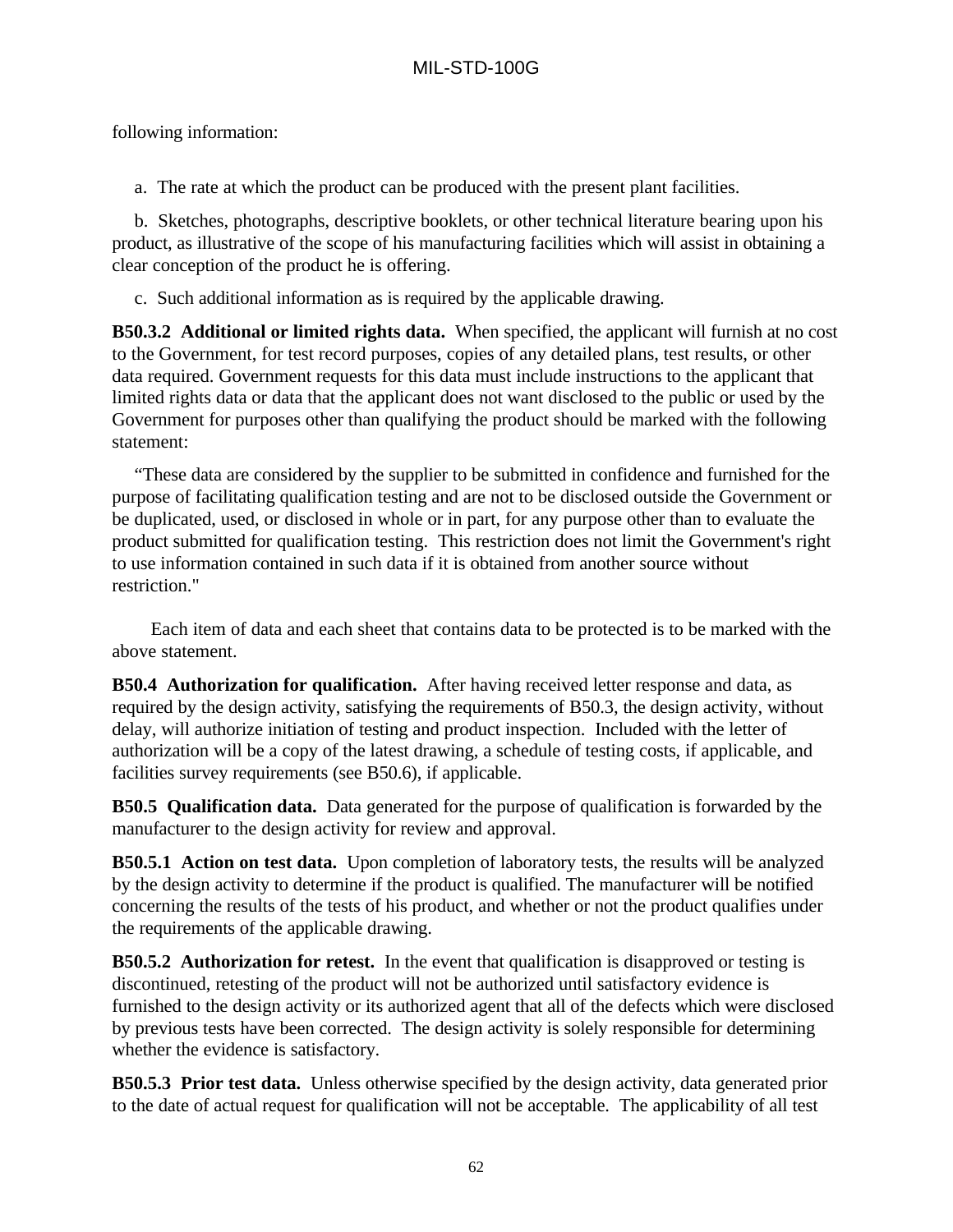data to the development of sources of supply for inclusion on source control drawings will ultimately be at the discretion of the design activity.

**B50.6 Facilities survey.** Whenever the design activity requires facilities surveys, the survey will be conducted prior to authorization of test and applies to both domestic and foreign manufacturers. Facilities surveys will be conducted when specified by the design activity. Detailed requirements for these surveys will be specified by the design activity. Requirements may include survey of inspection systems, quality and reliability assurance programs, test facilities, production facilities, and line certifications. The survey will verify that the manufacturer has an effective self-audit program. If the survey has within its scope proprietary products or processes, this portion of the survey must be performed by, and any access to the limited rights information thereby exposed must be limited to, employees of the Government who have a need to know the information.

**B50.7 Retention of approved source of supply status.** At the request of the design or procuring activity, approved sources of supply will periodically (usually every two years or as otherwise specified by the design activity) be required to certify to product availability, manufacturing location and process, materials and design, and product conformance to the applicable drawing. Source of supply certification response will identify changes made to product after qualification and justification as to why such changes should not be cause for removal from the drawing. Failure to respond to the design activity request for certification will be cause for removal of that source of supply from the drawing.

**B50.7.1 Drawing revision.** Source of supply certification by the design activity will be initiated whenever a drawing is revised. Changes in sources of supply, product identification or manufacturer address will then be reflected on the drawing.

**B50.7.2 Changes in product.** When an approved source of supply notifies the design activity of a change in manufacturing process, location, design or materials, the design activity will evaluate those changes to determine if re-qualification is required. Sources of supply must requalify products to existing drawings at the direction of the design activity. Failure to requalify, after having been advised to do so, will be cause for withdrawl of approval as a source of supply.

**B50.8 Cost of testing.** With the exception indicated in B50.8.2, the costs of tests will normally be borne by industry. The Government may act as a testing activity for commercial interests in those instances when the Government derives commensurate, identifiable benefit from such testing. The Government will not bear any of the costs of testing incurred in connection with qualification tests performed in laboratories not operated or contracted by the Government. The costs of performing qualification tests in Government operated or contract laboratories may be shared (prorated) between the Government and applicant or wholly borne by the Government whenever charges for performance of tests are so large as to discourage requests for qualification. The charges will include both direct and indirect costs. A schedule of charges will be uniform for all applicants.

**B50.8.1 Changes in cost of testing**. Changes in scheduled charges for qualification to any drawing will be advertised in the Commerce Business Daily (see B40.13).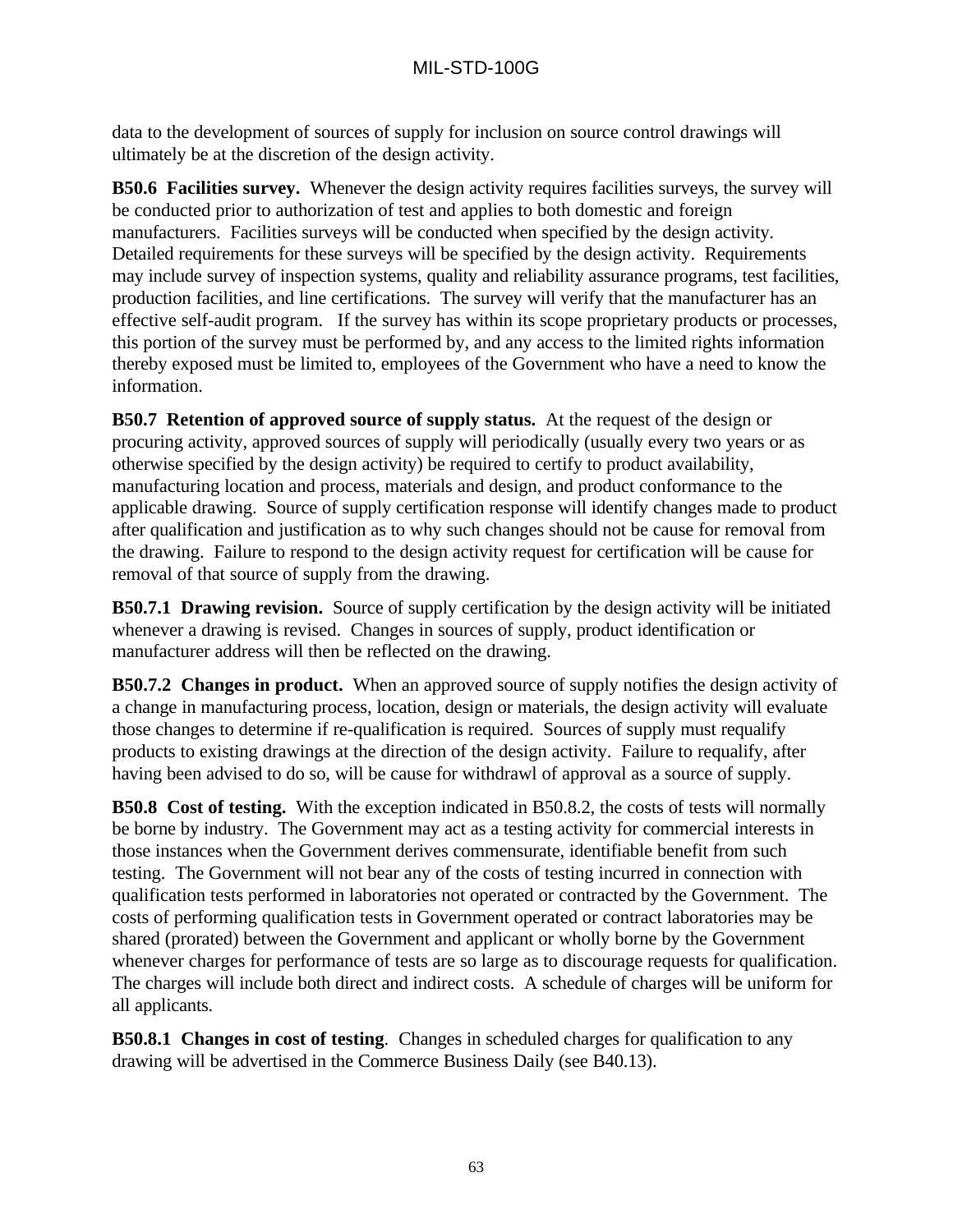**B50.8.2 Charges for small business concerns.** If the number of sources listed on a given drawing, available to compete actively for an anticipated future requirement, is fewer than two actual manufacturers, the cost of the initial qualification testing for a small business concern(s) may be paid for by the design activity. This provision is applicable if the small business concern successfully passes the qualification requirements and tests specified in the applicable drawing. Also, this provision is applicable if it is determined that such additional sources for products are likely to result in cost savings from increased competition for future requirements that exceed the costs associated with qualification testing. The costs associated with producing the items and establishing production control systems are not reimbursable. A projected ten percent reduction of procurement expenditures for the item in question over the next three years is the accepted guideline utilized for determining cost savings when supply sources are increased from one to two.

**B50.8.3 Charges for retesting.** The applicant will be required to pay the entire cost, or a large share of the cost, of retesting his product after initial failure, providing that each applicant is so advised in the initial authorization to submit samples. The charges for retest will be uniform for all applicants.

**B50.9 Availability of data.** Only that data derived at Government expense will be considered for distribution. After determination that such action is in the best interest of the Government, and in keeping with current security policy and regulations, the design activity may, at its discretion and acting upon specific request:

a. Supply the data to other activities of the Government.

b. Supply the data to foreign Governments which are purchasing, operating, or maintaining supplies that involve products covered by the drawing. Such release will be made with the condition that the information shall be used only in connection with furnishing supplies and services to that Government.

**B50.10 Data derived at industry expense.** Data derived in support of qualification, at private industry expense shall not be distributed without written authority from the source of supply involved. The design activity after receiving permission to release such data, will do so using B50.9 as guidance.

**B50.11 Deletion of a source of supply.** An approved source of supply is subject to deletion from a drawing by the design activity under any one of the following circumstances:

a. The product offered under contract does not meet the requirements of the drawing.

b. The manufacturer has discontinued manufacture of the product, or has changed design, materials, or processes to such an extent that the product no longer meets the requirements of the drawing.

c. The manufacturer requests that the product be removed from the drawing.

d. One or more of the conditions under which qualification was granted have been violated.

e. The requirements of a revised drawing differ sufficiently from the previous issue so that existing test data are no longer applicable for determining compliance of the product with the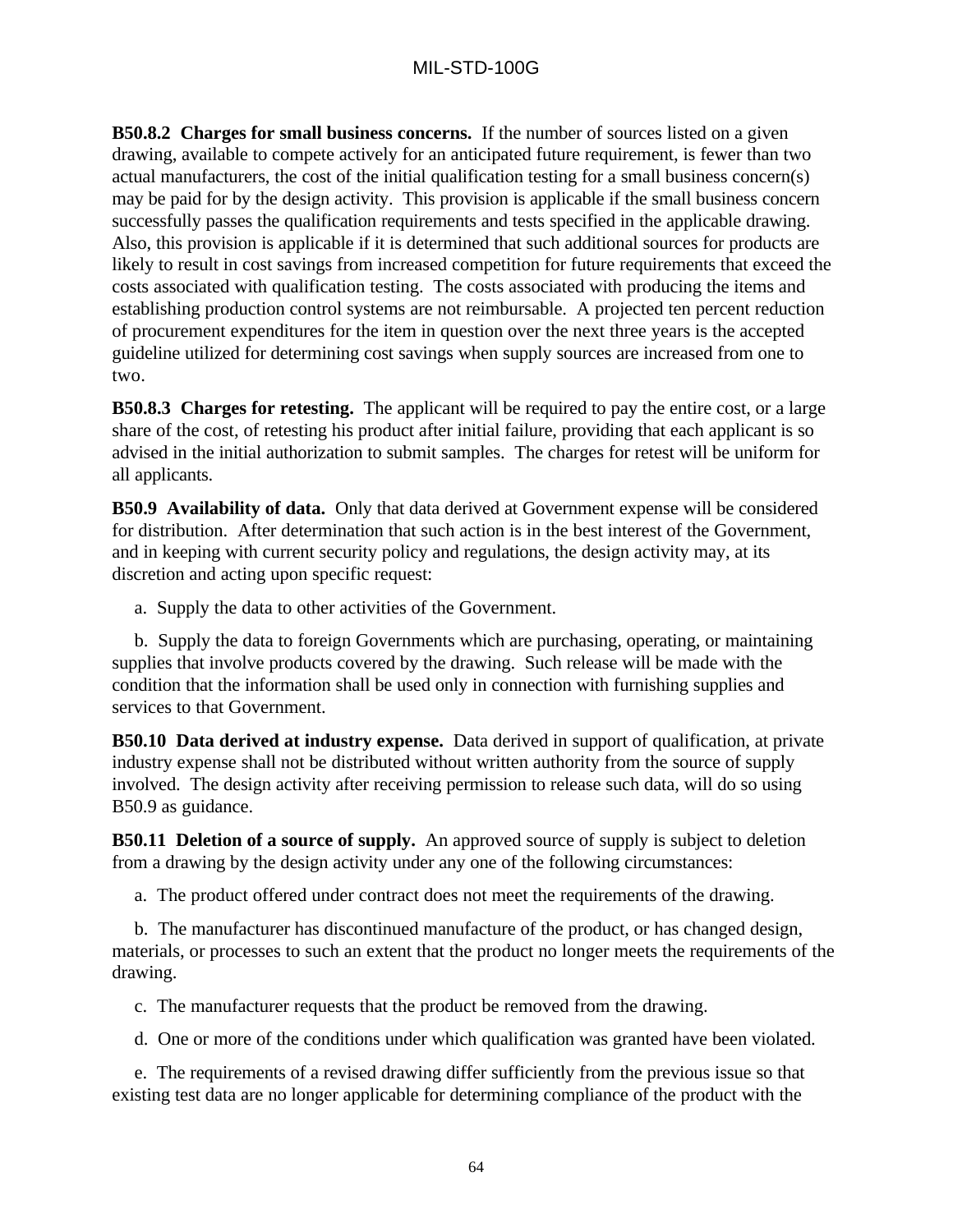drawing.

f. Failure of a manufacturer to notify the design activity of a change in design, material, manufacturing, process (including quality control), or plant location.

g. The product is that of a manufacturer, firm or individual whose name appears on "The Consolidated List of Debarred, Suspended and Ineligible Contractors".

h. The manufacturer has not complied with the requirements of B50.7.

i. The manufacturer marks the product in accordance with the drawing or with other markings in such a manner as to indicate that the product meets all requirements of the drawing when the product does not meet all such requirements.

j. The manufacturer has publicized that his qualified product is the only one of its type so qualified or that the Government has endorsed it.

k. The manufacturer, upon invitation, has failed or declined to bid on Government contracts for the product for ten consecutive solicitations or for a period of two years during which solicitations were issued, whichever is less.

**B50.11.1 Procedures for removal.** The following procedures apply in removing a source of supply from a drawing:

a. If the decision to remove source of supply from a drawing is made for reasons indicated in subparagraphs a, d, f, h, i, or j above, consideration will be given to the circumstances which gave rise to that action. The manufacturer will again be listed on that drawing once the deficiencies noted have been corrected to the Government's satisfaction. Factors to be considered by the design activity in making that determination are the seriousness of the deficiencies noted, the circumstances under which those deficiencies came to light (i.e., Government audit, voluntary disclosure), and whether circumstances indicate that such actions were intentional or fraudulently motivated or reflect a repeated or continuing course of conduct.

b. When a manufacturer is removed from a drawing, that manufacturer shall be sent a written notice (registered, with a return receipt requested) of the action taken, the reasons therefor, and an opportunity to respond to that notice. Unless the notice indicates otherwise, removal of a manufacturer from the drawing shall be effective immediately.

**B50.11.2 Notification of removal.** After a determination has been made to remove a manufacturer from a drawing, that manufacturer will be sent a notice of the intent to perform that action and actual drawing revision shall proceed without delay. If removal is for reasons in B50.11 above, the manufacturer will be advised of action required in order to remain an approved source of supply on the revised drawing.

**B50.11.3 Publication of removal.** When action has been taken by the design activity to effect the removal of a source of supply from a drawing, the design activity will determine whether it would be in the Government's interest to publish in the Commerce Business Daily and known related trade publications, a notification to Government organizations and contractors that the product has been removed by adverse action. When in the Government's interest, the design activity will publish such notification as soon as practicable. The notification will be in a form similar to that below: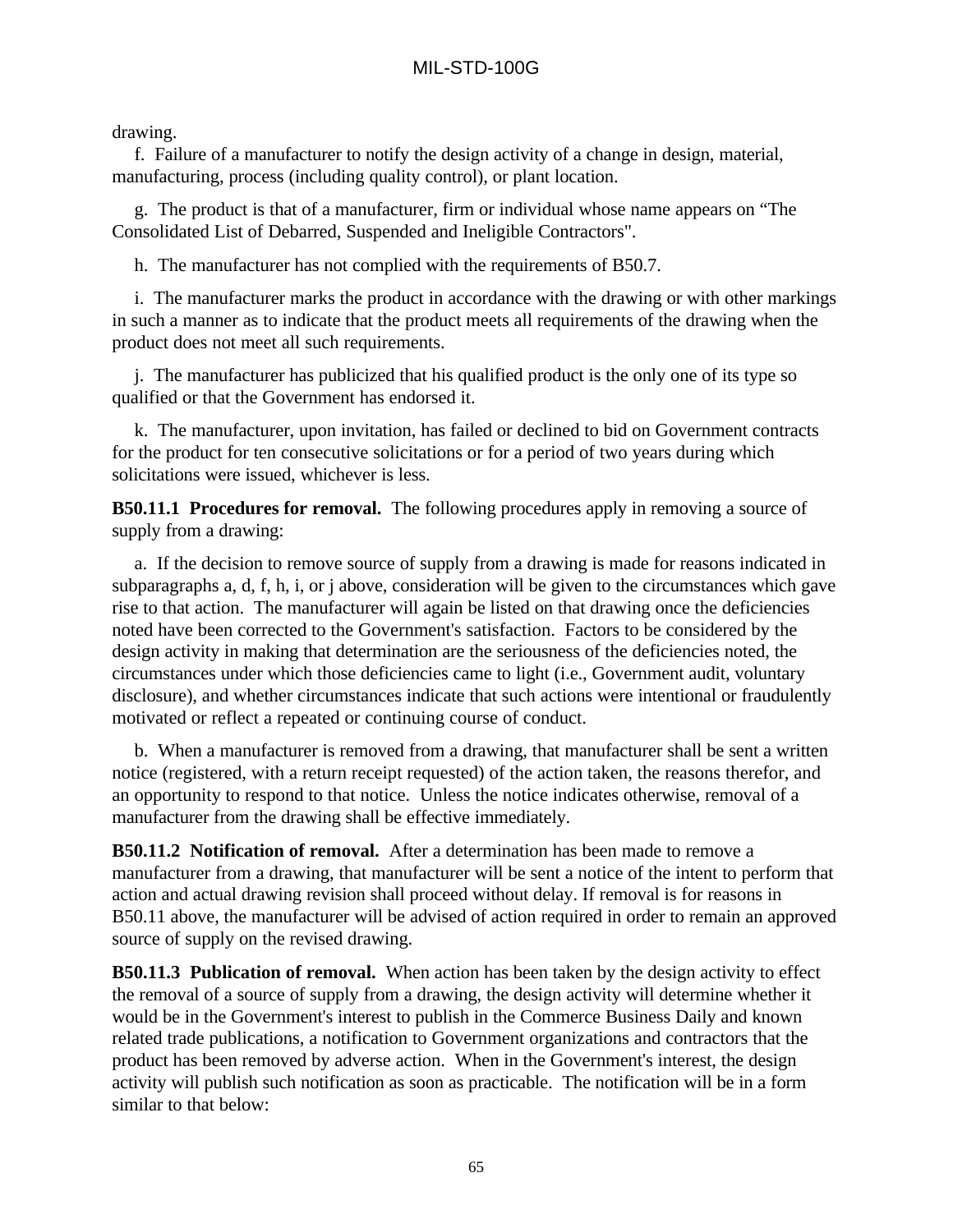Drawing Number:

Title:

Notification is herewith given that the following vendor was removed from (drawing number) on (date).

(Name of Government Representative) (Title of Government Representative) (Name of Government Installation) (Address of Government Installation)

**B50.12 Foreign manufacturers.** If the manufacturer is of foreign origin, the letter of notification of qualification will state that acquisition will be subject to all official agreements made by the Government, laws, and policies affecting acquisition of foreign-made products, in addition to the requirements of B50.3. Testing of products from foreign sources shall take place at a facility in the U.S. that is satisfactory to the design activity.

**B50.12.1 Reciprocal qualification agreements.** The recognizing of foreign products through reciprocal agreements between various countries, in lieu of actual qualification, does not apply to the process of approving sources of supply to control drawings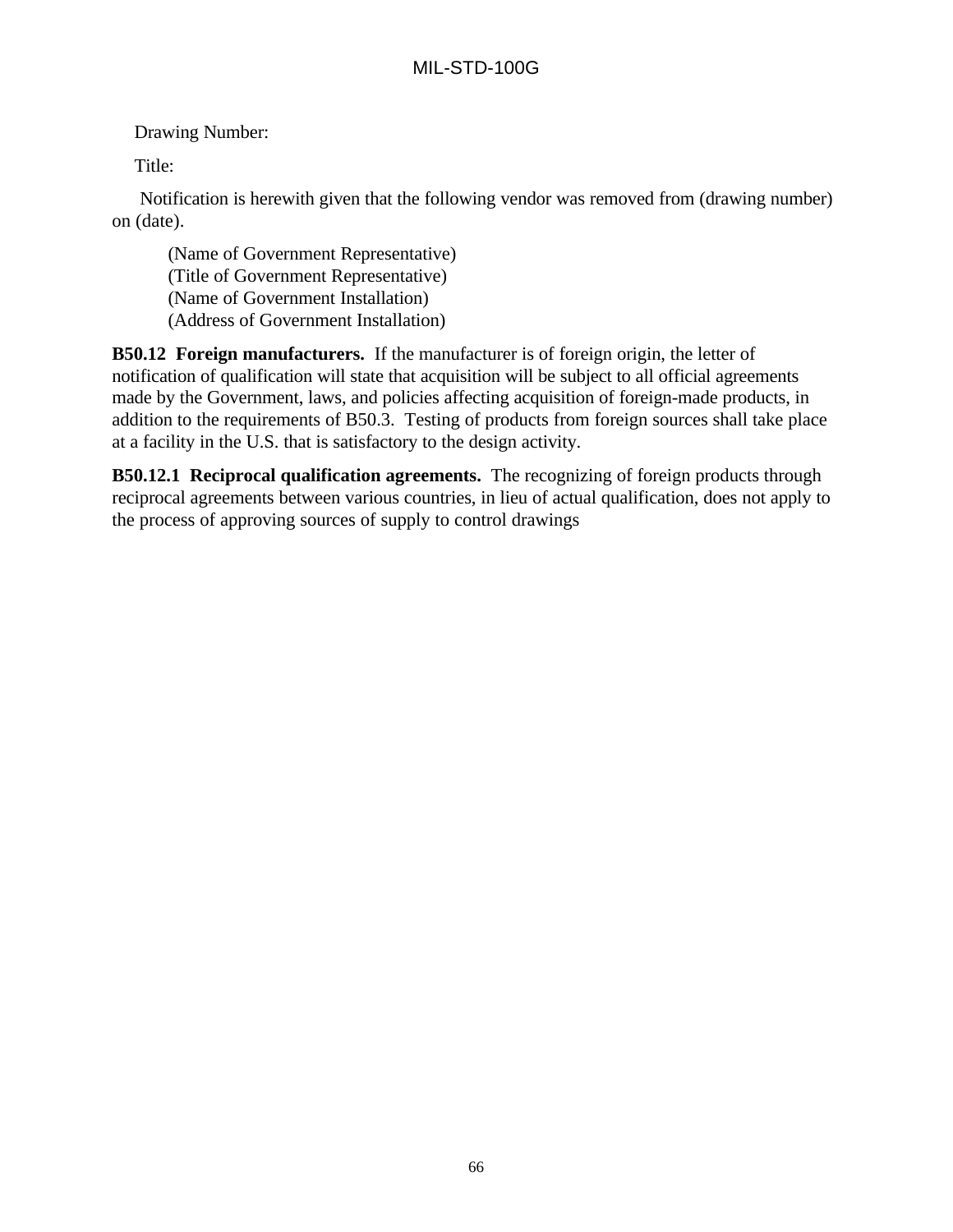#### **INDEX**

### *A*

**Acceptance**: **3.2** · 9 **Acquisition requirements**: **6.2** · **19 Acronyms**: **3.1** · 7 **Action on test data**: **B50.5.1** · 64 **Additional information**: **B50.3.1** · 63 **Additional notice to industry**: **B50.2.1** · 61 **Additional or limited rights data**: **B50.3.2** · 63 **Adopted items**: **3.3** · 9 **Advertising**: **B40.10** · 59 **Advertising and notices**: **B40.13** · 60 **Air Standardization Coordinating Committee (ASCC), Air Standards (AIR STDs):**: **6.3.1** · **23 Altered item**: **3.4** · 9 **Altered, selected, or source control item identification.**: **101.5.3** · 28 **American, British, Canadian, Australian (ABCA) Army Standardization Program, Quadripartite Standardization Agreements (QSTAGs)**: **6.3.2** · 23 **Applicability**: **5.1** · **18**; **6.1.1** · **19 Application for qualification**: **B50.3** · 61 **Application of MIL-STD-100**: **6.6** · **24 Application of security classification**: **A40.1.2** · 49 **Approved item name**: **3.5** · 9 **Approved item names**: **301.1** · 32 **Approved sources of supply**: **B40.8.1** · 59 **Artwork master**: **3.6** · 9 **Assembly**: **3.7** · 9; **301.3** · 32 **Assigning classification**: **A40.1.1** · 49 **Associated list**: **3.8** · 9 **Associated lists**: **406.8** · 41 **Associated lists, materials.**: **101.4.2.3** · 27 **Authorization for qualification**: **B50.4** · 63 **Authorization for retest**: **B50.5.2** · 64 **Availability of data**: **B50.9** · 65

### *B*

**Basic practices**: **101** · **27 Bulk items**: **3.9** · 9 **Bulk items identification**: **406.15.4** · 45

#### *C*

**CAGE Code**: **406.4** · 38 **CAGE Code as a prefix**: **406.11.2** · 43

**Change requiring new identification**: **406.13** · 44 **Changes from previous issue**: **6.9** · 26 **Changes in cost of testing**: **B50.8.1** · 65 **Changes in product**: **B50.7.2** · 64 **Changes not requiring new identification**: **406.14** · 45 **Charges for retesting**: **B50.8.3** · 65 **Charges for small business concerns**: **B50.8.2** · 65 **Code Identification**: **3.10** · 10 **Code Identification, FSCM and CAGE Code.**: **101.6** ·  $29$ **Color of security markings**: **A40.1.4** · 50 **Commercial and Government Entity (CAGE) Code**:  $3.11 \cdot 10$ **Commercial and Government Entity Code (CAGE Code)**: **401** · 37 **Commercial item**: **3.12** · 10 **Computer program**: **406.13.1** · 45 **Contract**: **3.13** · 10 **Contracting Activity**: **3.14** · 10 **Contractor**: **3.15** · 10 **Copy**: **3.16** · 10 **Cost of testing**: **B50.8** · 65 **Coverage**: **4-1** · 17 **Critical safety characteristic**: **3.17** · 10 **Critical safety item (CSI)**: **3.18** · 10 **Current design activity (CDA)**: **3.19** · 11

#### *D*

**Data derived at industry expense**: **B50.10** · 65 **Data preparation, maintenance, delivery, or access**: **101.4** · 27 **Definitions**: **3** · 7 **DEFINITIONS.**: **B30** · 57 **Deletion of a source of supply**: **B50.11** · 66 **Department of Defense Index of Specification and Standards (DODISS)**: **3.20** · 11 **Design activity**: **3.21** · 11 **Design activity, current or original.**: **6.4.2** · **24 DETAILED REQUIREMENTS**: **5** · **18**; **B50** · 60 **Determinations to be made by the design or procuring activity**: **B50.1** · 60 **Digital data**: **101.4.2** · 27; **3.22** · 11 **Disclosure of security categories**: **303** · 36 **Distribution statement**: **3.23** · 11 **Distribution Statements**: **506** · 47 **Document**: **3.24** · 11 **Drawing (engineering)**: **3.25** · 11 **Drawing format**: **3.26** · 11 **Drawing identification**: **403** · 37 **Drawing identification.**: **6.4.1** · **24**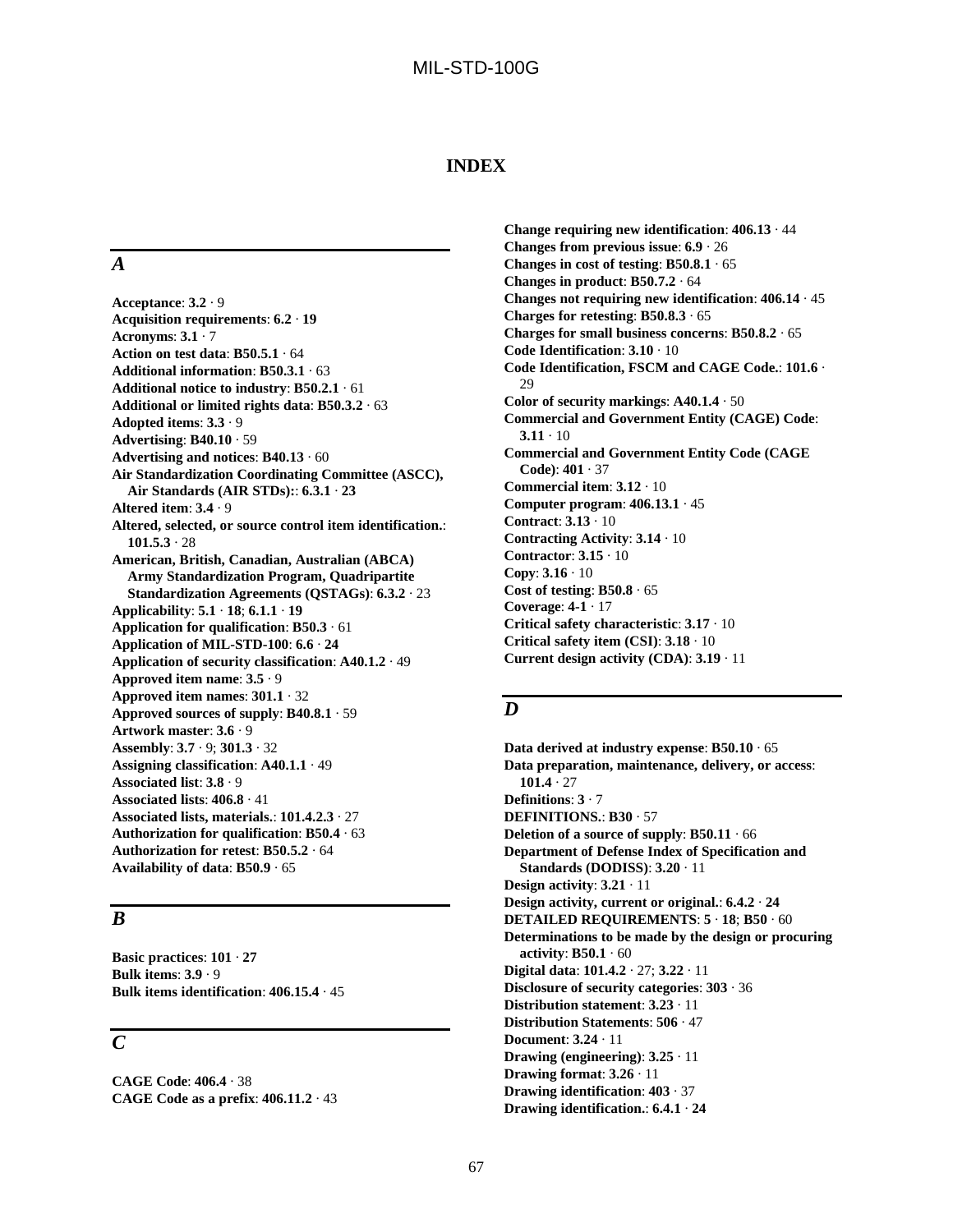**Drawing marking for item and package identification**: **101.5** · 27 **Drawing number**: **402** · 37 **Drawing number structure**: **406.5** · 38 **Drawing ownership**: **6.4.3** · **24 Drawing ownership and drawing identification**: **6.4** · 24 **Drawing requirements for part identification marking**: **101.5.1** · 27 **Drawing revision**: **B50.7.1** · 64 **Drawing title**: **301** · 32 **Drawing types.**: **201** · 29 **Drawings for bulk items**: **406.15.4.1** · 46 **Duplicate original**: **3.27** · 11

## *E*

**Effecting changes to drawings**: **B40.9** · 59 **End-product (end-item)**: **3.28** · 11 **Engineering data**: **3.29** · 11 **Existing drawings**: **40.5.1** · 58 **Existing drawings and associated lists**: **406.2** · 38

### *F*

**Facilities survey**: **B50.6** · 64 **Federal Supply Code for Manufacturers (FSCM)**: **3.30** · 12 **Film, Diazotype**: **101.4.1.3** · 27 **Find number**: **405** · 37 **Find number or item number**: **3.31** · 12 **First part of title**: **302.2** · 33 **Foreign manufacturers**: **B50.12** · 67 **Formulation identification**: **406.15.3** · 45

### *G*

**GENERAL**: **A10** · 49 **GENERAL REQUIREMENTS.**: **A40** · 49; **B40** · 58 **General rules**: **302.1** · 32 **General.**: **100** · **27**; **200** · 29; **500** · 47 **Government design activity (GDA)**: **3.32** · 12 **Government documents**: **2.1** · 2 **Government obligations**: **B40.8** · 59 **Government source control drawings**: **40.3** · 58 **Graphic symbols**: **101.2.1** · **27 Graphic symbols for flueric power diagrams**: **101.2.2** · **27 Graphic symbols, designations, letter symbols and abbreviations.**: **101.2** · **27 Group**: **3.33** · 12 **Group identification**: **406.15.1** · 45

## *H*

**Hardness critical note**: **502.1** · 47

#### *I*

**Identification cross reference**: **406.10.1** · 43 **Identification of materials, processes, and protective treatment**: **406.15** · 45 **Identification requirements**: **406** · 38 **Initial Graphics Exchange Specification (IGES).**: **101.4.2.5** · 27 **Inseparable assembly**: **3.7.1** · 9; **406.12.3** · 44 **Intended use.**: **6.1** · **19 Intent**: **B40.2** · 58 **International agreements.**: **6.3** · **23 Issue of DODISS**: **6.2.1** · 19 **Item**: **3.34** · 12 **Item identification**: **3.35** · 12 **Item identification and PIN**: **406.10** · 42

## *L*

**Location of security markings on associated lists.**:  $A40.1.6 \cdot 53$ **Location of security markings on drawings**: **40.1.5** · 51 **Location of security markings on drawings in bookform.**: **A40.1.7** · 55

## *M*

Maintaining design activity identities: 406.9.1 · 41 **Maintenance**: **101.4.2.2** · 27 **Manufacturer**: **3.36** · 12 **Manufacturer's obligation**: **B40.7** · 59 **Master Drawing**: **3.37** · 12 **Matched part designation**: **406.12.1** · 44 **Matched parts**: **3.38** · 12 **Materials**: **101.4.1** · 27 **Metric practices**: **101.1** · **27 Multiple sources of supply**: **40.5** · 58

### *N*

**National Stock Number (NSN)**: **3.40** · 13 **Nationally recognized standard**: **3.39** · 12 **New drawings and associated lists**: **406.1** · 38 **Non-Government publications**: **2.2** · 4 **Non-Government standard (or document)**: **3.41** · 13 **NOTES**: **6** · **19** Notification of removal: **B50.11.2** · 67 **Nuclear effects**: **3.42** · 13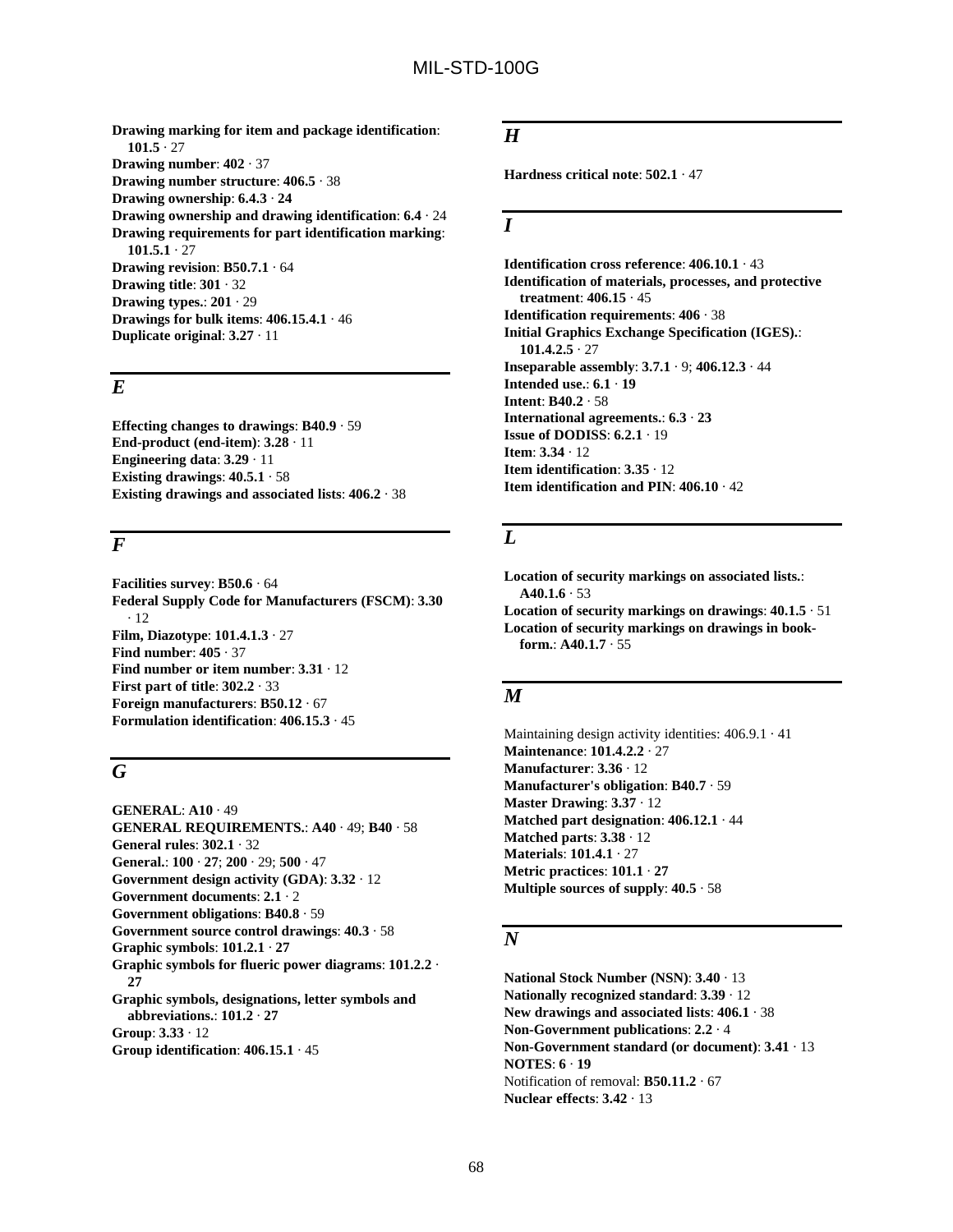**Nuclear Hardness Critical Item (HCI)**: **3.43** · 13 **Nuclear Hardness Critical Process (HCP)**: **3.44** · 13 **Numbering of related parts**: **406.12** · 44

#### *O*

**Observable Critical Item (OCI)**: **3.45** · 13 **Observable Critical Process (OCP)**: **3.46** · 14 **Order of precedence**: **2.3** · 6 **Original**: **3.47** · 14 **Original date**: **3.48** · 14 **Original design activity (ODA)**: **3.49** · 14 **Other Government documents, drawings and publications**: **2.1.2** · 4 **Other Government documents.**: **A20.1.1** · 49 **Other identification**: **406.15.2** · 45 **Ozone depleting chemicals**: **6.5** · 24 **Ozone depleting chemicals note**: **503** · 47

### *P*

**Packaged items**.: **101.5.2** · 28 **Paper, tracing**: **101.4.1.2** · 27 **Part**: **3.50** · 14 **Part or identifying number**: **404** · 37 **Part or Identifying Number (PIN)**: **3.51** · 14 **Physical media.**: **101.4.2.4** · 27 **PIN length and application**: **406.6** · 41 **Plastic sheet or roll.**: **101.4.1.1** · 27 **Plotters**: **101.4.2.1** · 27 **Preparation of duplicate original**: **101.4.3** · 27 **Printed board assemblies**: **101.5.4** · 29 **Printed board drawings.**: **101.3** · 27 **Prior test data**: **B50.5.3** · 64 **Procedures for creating drawing titles**: **302** · 32 **Procedures for removal**: **B50.11.1** · 66 **Procuring activity**: **3.52** · 14 **Product**: **3.53** · 14 **Product definition data**: **3.54** · 14 **Production master**: **3.55** · 14 **Publication of removal**: **B50.11**.**3** · 67 **Publicity**: **B50.2** · 60 **Purpose**: **B40.1** · 58

## *Q*

**Qualification**: **3.56** · 15; **B30.1** · 57 **Qualification and award of contracts**: **B40.12** · 60 **Qualification authority**: **B40.11** · 59 **Qualification data**: **B50.5** · 63 **Qualification focal point**: **40.4** · 58 **Quality assurance**: **3.57** · 15

## *R*

**Raster data files**: **101.4.2.6** · 27 **Reciprocal qualification agreements**: **B50.12.1** · 67 **Records**: **406.7** · 41 **Reference to items**: **406.11** · 43 **Reference to non-Government standards**: **6.7** · 25 **Reference to this standard**: **4.1.1** · 17 **Referenced documents**: **3.58** · 15; **406.3** · 38 **Regrading classification**: **A40.1.8** · 56 **Repair parts**: **3.59** · 15 **Reparable**: **3.60** · 15 **Replacement drawing**: **3.61** · 15 **Retention of approved source of supply status**: **B50.7** · 64 **Rights in data legends on drawings**: **505** · 47

#### *S*

**Scope**: **1.1:** · 1; **A10.1** · 49; **B10.1** · 57 **Second part of title**: **302.3** · 35 **Security classification and notation**: **504** · 47 **Security classifications and notations**: **A40.1** · 49 **Security markings on roll size drawings**: **40.1.5.1** · 51 **Selected item**: **3.62** · 15 **Set**: **3.63** · 15 **Ship structural symbols**: **101.2.3** · **27 Significance of listing**: **B40.6** · 59 **Size of security markings**: **A40.1.3** · 49 **Small business**: **B30.2** · 57 **SMD limitation**: **201.1.2** · 29 **SMD requirement**: **201.1.1** · 29 **Source control drawing**: **B30.3** · 57 **Source of supply**: **B30.4** · 57 **Specialized notes.**: **502** · 47 **Specification**: **3.64** · 15 **Specifications, standards, and handbooks**: **2.1.1** · 2 **Standard**: **3.65** · 15 **Standard microcircuit drawing (SMD).**: **201.1** · 29 **Standard, company**: **3.67** · 15 **Standardization document**: **3.66** · 15 **Standardized General Markup Language (SGML)**: **101.4.2.7** · 27 **Subassembly**: **3.68** · 16 **Subject term (key word) listing**: **6.8** · 25 **Supplier**: **3.69** · 16 **Symbology**: **501** · 47 **Symmetrically opposite (mirrored) parts**: **406.12.2** · 44 **Symmetrically opposite parts**: **3.70** · 16 **System (general)**: **3.71** · 16

### *T*

**Tailoring guidance.**: **6.2.2** · **19 Testing Laboratory**: **30.5** · 57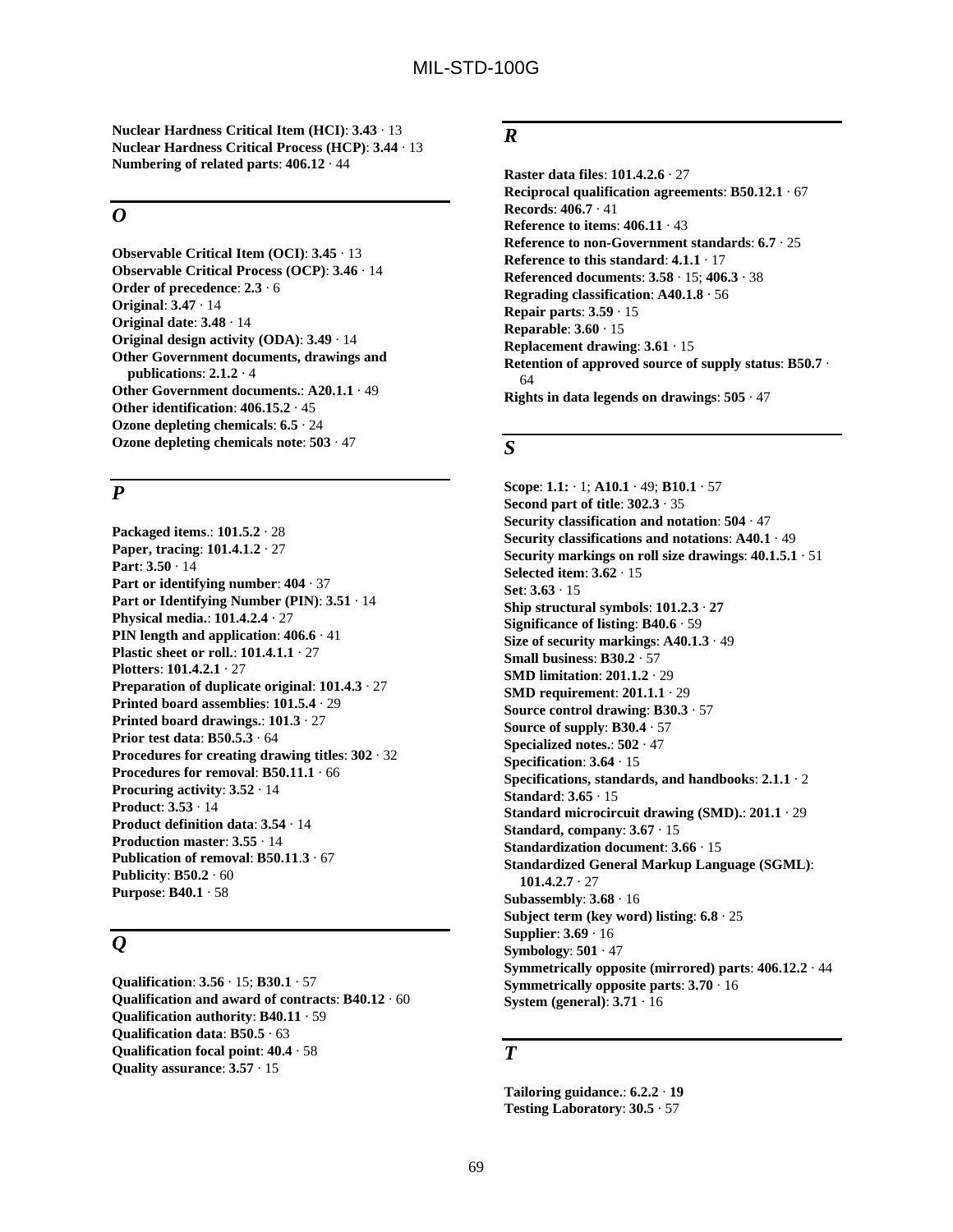**Transferring design responsibility to another activity**: **406.9** · 41 **Type designators**: **301.2** · 32

# *U*

**Unit**: **3.72** · 16

*V*

**Vendor**: **3.73** · 16 **Vendor item control and source control notations**: **406.11.1** · 43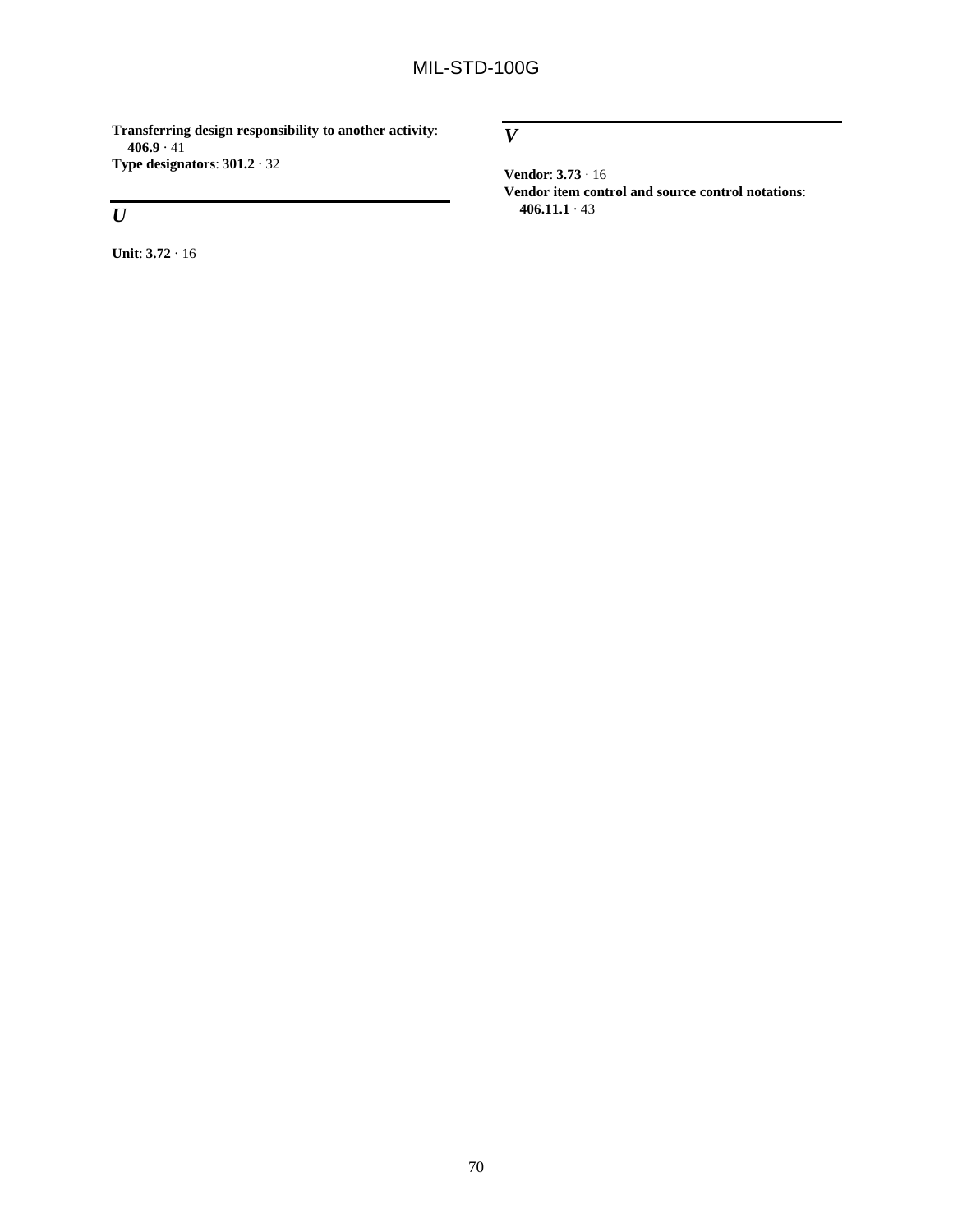MIL-STD-100G

## **CONCLUDING MATERIAL**

Navy - SA

Custodians: Preparing activity: Army - AR Army - AR  $A$ rmy -  $AR$ 

(Project DRPR-0350)

Review activities:

Army - AT, AV, CE, CR, EA, GL, ME, MI, SC, SM, TE Navy - AS, CH, EC, MC, OS, SH, TD, YD-1 Air Force - 11, 13, 19, 68, 70, 71, 79, 80, 84, 90, 99 DLA - CC, DH, GS, IS NSA